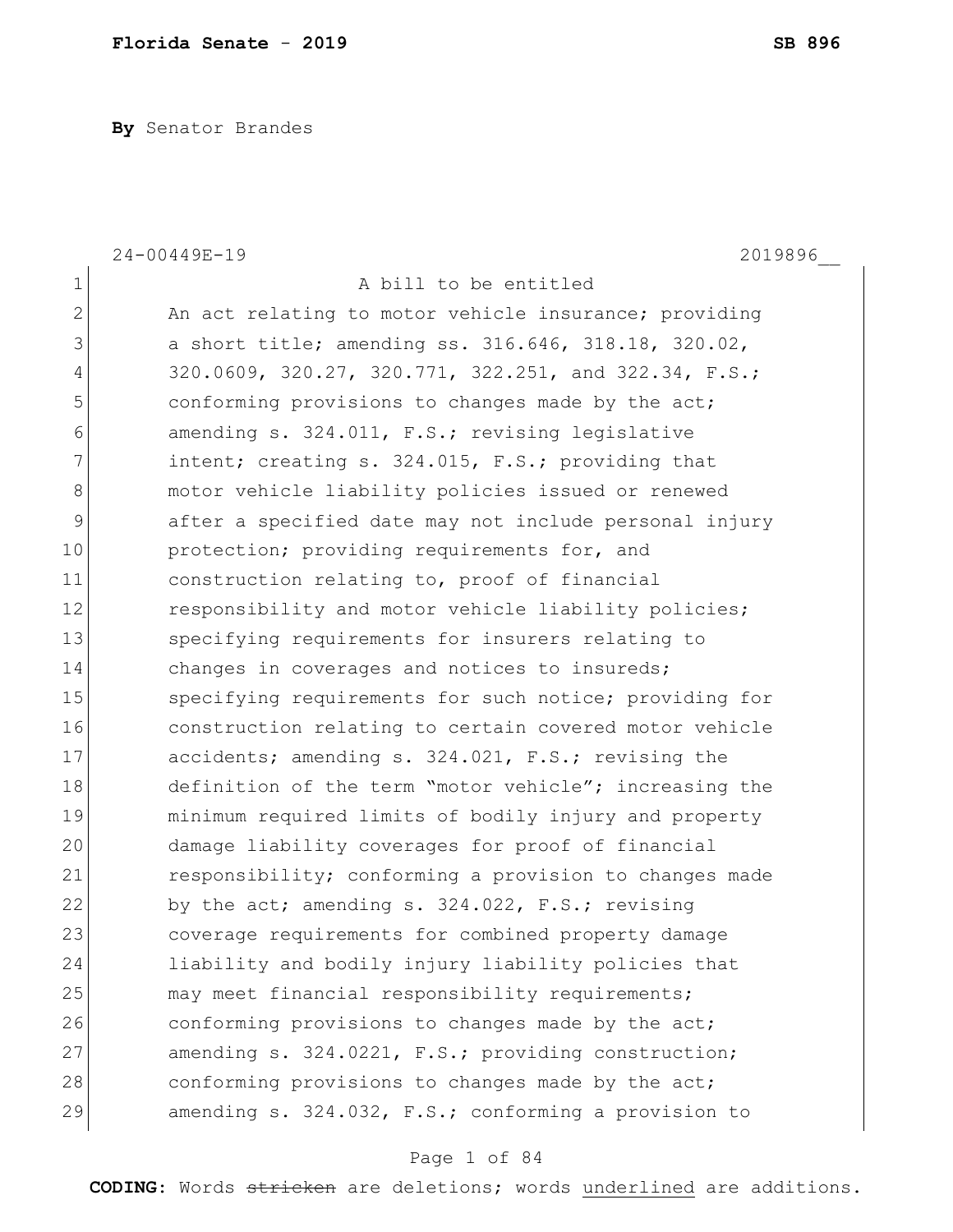24-00449E-19 2019896\_\_ 30 changes made by the act; amending ss. 324.051 and 31 324.091, F.S.; making technical changes; amending s. 32 324.151, F.S.; defining terms; revising requirements, 33 and authorized exclusions from coverage, for motor 34 vehicle liability insurance policies; amending s. 35 324.161, F.S.; revising the amount of a certain 36 certificate of deposit required before a certain 37 certificate of insurance may be issued as proof of 38 financial responsibility; amending s. 324.171, F.S.; 39 revising minimum net worth requirements for 40 qualification as a self-insurer; conforming a 41 provision to changes made by the act; amending s. 42 324.251, F.S.; revising a short title; amending s. 43 400.9905, F.S.; revising the definition of the term  $44$  "clinic" to conform to changes made by the act; 45 amending ss. 400.991, 400.9935, 409.901, 409.910, 46 456.057, and 456.072, F.S.; conforming provisions to 47 changes made by the act; amending s. 624.155, F.S.; 48 deleting provisions authorizing the Department of 49 Financial Services to return a certain notice for lack 50 of specificity which delays a certain time period; 51 revising the information the notice must contain; 52 **12** requiring a trier of fact in bad faith actions against 53 a motor vehicle liability insurer to consider whether 54 certain persons made good faith efforts to cooperate 55 with the insurer's investigation; requiring certain 56 persons to provide a written notice of loss to the 57 insurer before bringing bad faith actions; providing 58 that a claimant does not have a cause of action for

## Page 2 of 84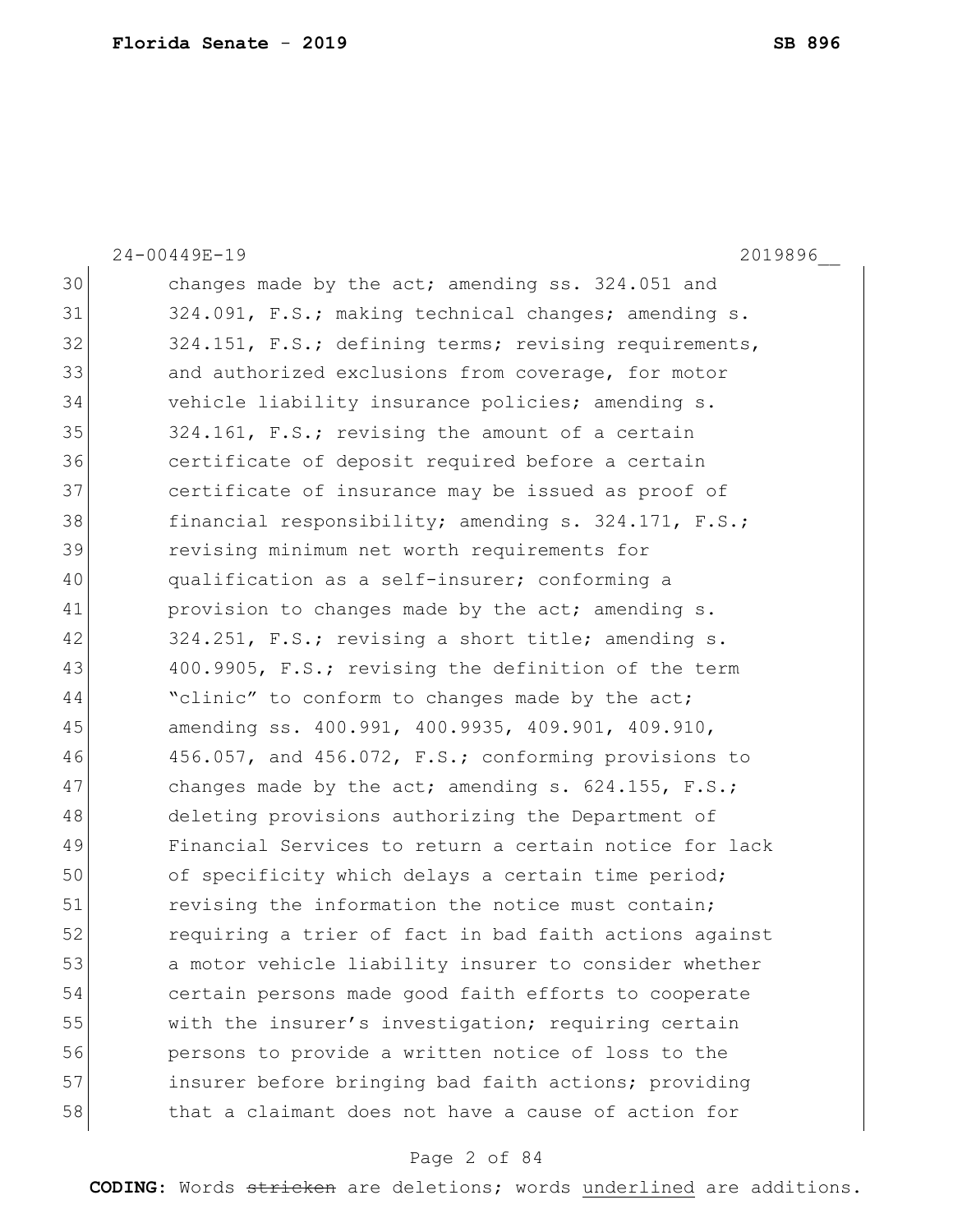|    | $24 - 00449E - 19$<br>2019896                          |
|----|--------------------------------------------------------|
| 59 | bad faith against the insurer if the insurer meets     |
| 60 | certain conditions; defining terms; providing that,    |
| 61 | under certain third-party claims, a motor vehicle      |
| 62 | liability insurer is not liable beyond available       |
| 63 | policy limits if it meets certain conditions;          |
| 64 | requiring the trier of fact to determine the           |
| 65 | allocation of policy limits among claimants under      |
| 66 | certain circumstances; requiring third-party claimants |
| 67 | to execute and deliver a certain release under certain |
| 68 | circumstances; providing construction; amending ss.    |
| 69 | 626.9541, 626.989, 627.06501, 627.0652, 627.0653,      |
| 70 | 627.4132, and 627.7263, F.S.; conforming provisions to |
| 71 | changes made by the act; amending s. 627.727, F.S.;    |
| 72 | specifying the legal liability of uninsured motorist   |
| 73 | coverage insurers for uninsured and underinsured       |
| 74 | vehicle coverage issued on or after a specified date;  |
| 75 | conforming provisions to changes made by the act;      |
| 76 | amending s. 627.7275, F.S.; revising liability         |
| 77 | coverage requirements for motor vehicle insurance      |
| 78 | policies; amending ss. 627.728 and 627.7295, F.S.;     |
| 79 | conforming provisions to changes made by the act;      |
| 80 | repealing ss. 627.730, 627.731, 627.7311, 627.732,     |
| 81 | 627.733, 627.734, 627.736, 627.737, 627.739, 627.7401, |
| 82 | 627.7403, and 627.7405, F.S., which comprise the       |
| 83 | Florida Motor Vehicle No-Fault Law; repealing s.       |
| 84 | 627.7407, F.S., relating to application of the Florida |
| 85 | Motor Vehicle No-Fault Law; amending ss. 627.748,      |
| 86 | 627.8405, 628.909, 705.184, and 713.78, F.S.;          |
| 87 | conforming provisions to changes made by the act;      |
|    |                                                        |

# Page 3 of 84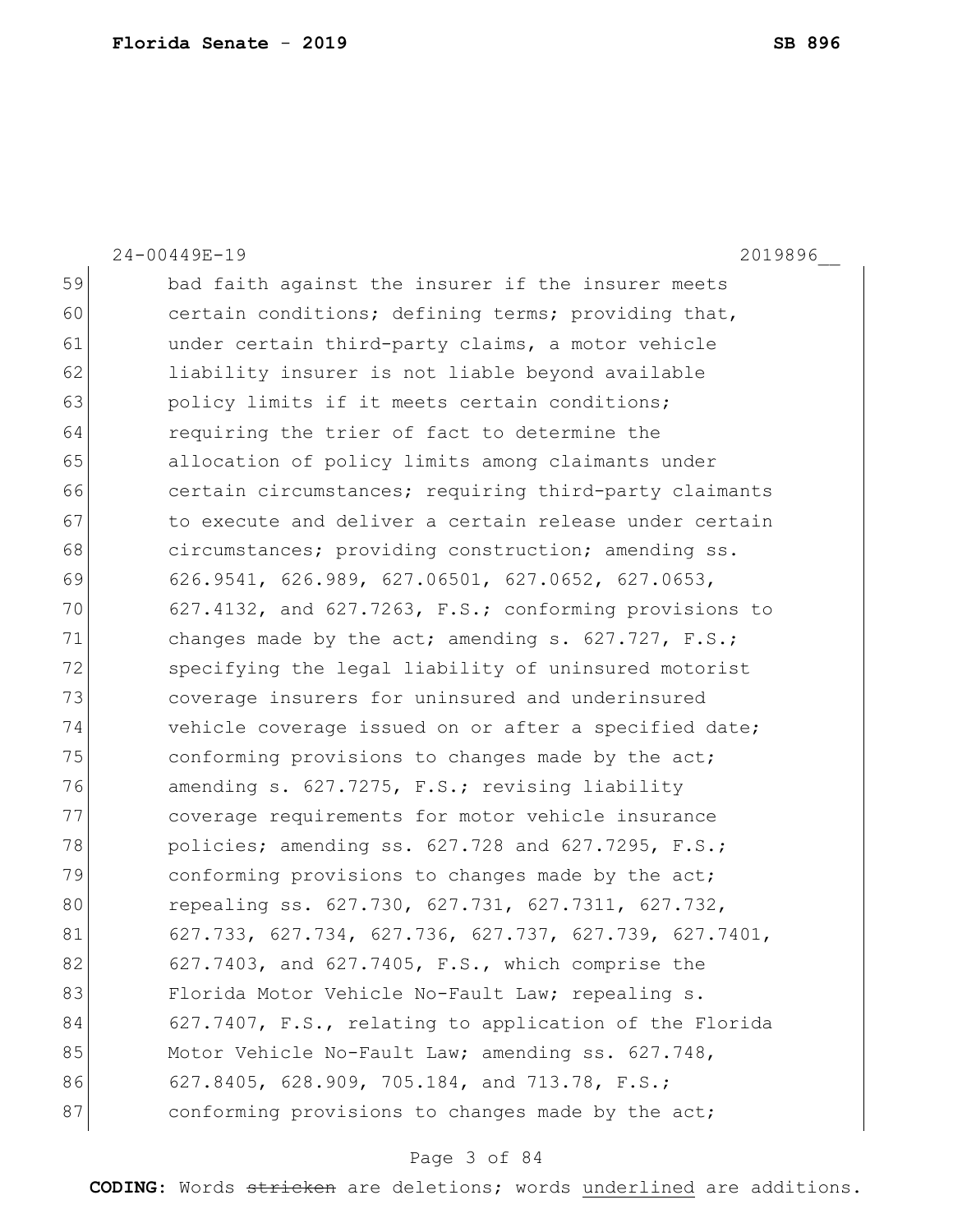|     | 2019896                                                                     |
|-----|-----------------------------------------------------------------------------|
| 88  | amending s. 817.234, F.S.; revising certain acts of                         |
| 89  | insurance fraud to apply to motor vehicle insurance                         |
| 90  | claims generally, rather than only to personal injury                       |
| 91  | protection claims; providing effective dates.                               |
| 92  |                                                                             |
| 93  | Be It Enacted by the Legislature of the State of Florida:                   |
| 94  |                                                                             |
| 95  | Section 1. This act may be cited as the "Responsible                        |
| 96  | Roadways Act."                                                              |
| 97  | Section 2. Subsection (1) of section 316.646, Florida                       |
| 98  | Statutes, is amended to read:                                               |
| 99  | 316.646 Security required; proof of security and display                    |
| 100 | thereof. $-$                                                                |
| 101 | (1) A Any person operating a motor vehicle for which                        |
| 102 | liability coverage is required under $by s. 324.022$ , s. 324.023,          |
| 103 | s. 324.032, s. 627.7415, or s. 627.742 must <del>to maintain property</del> |
| 104 | damage liability security, required by s. 324.023 to maintain               |
| 105 | <del>liability security for bodily injury or death, or required by s.</del> |
| 106 | 627.733 to maintain personal injury protection security on a                |
| 107 | motor vehicle shall have in his or her immediate possession at              |
| 108 | all times while operating such motor vehicle proper proof of                |
| 109 | maintenance of the required security.                                       |
| 110 | (a) Such proof shall be in a uniform paper or electronic                    |
| 111 | format, as prescribed by the department, a valid insurance                  |
| 112 | policy, an insurance policy binder, a certificate of insurance,             |
| 113 | or such other proof as may be prescribed by the department.                 |
| 114 | (b) 1. The act of presenting to a law enforcement officer an                |
| 115 | electronic device displaying proof of insurance in an electronic            |
| 116 | format does not constitute consent for the officer to access any            |

# Page 4 of 84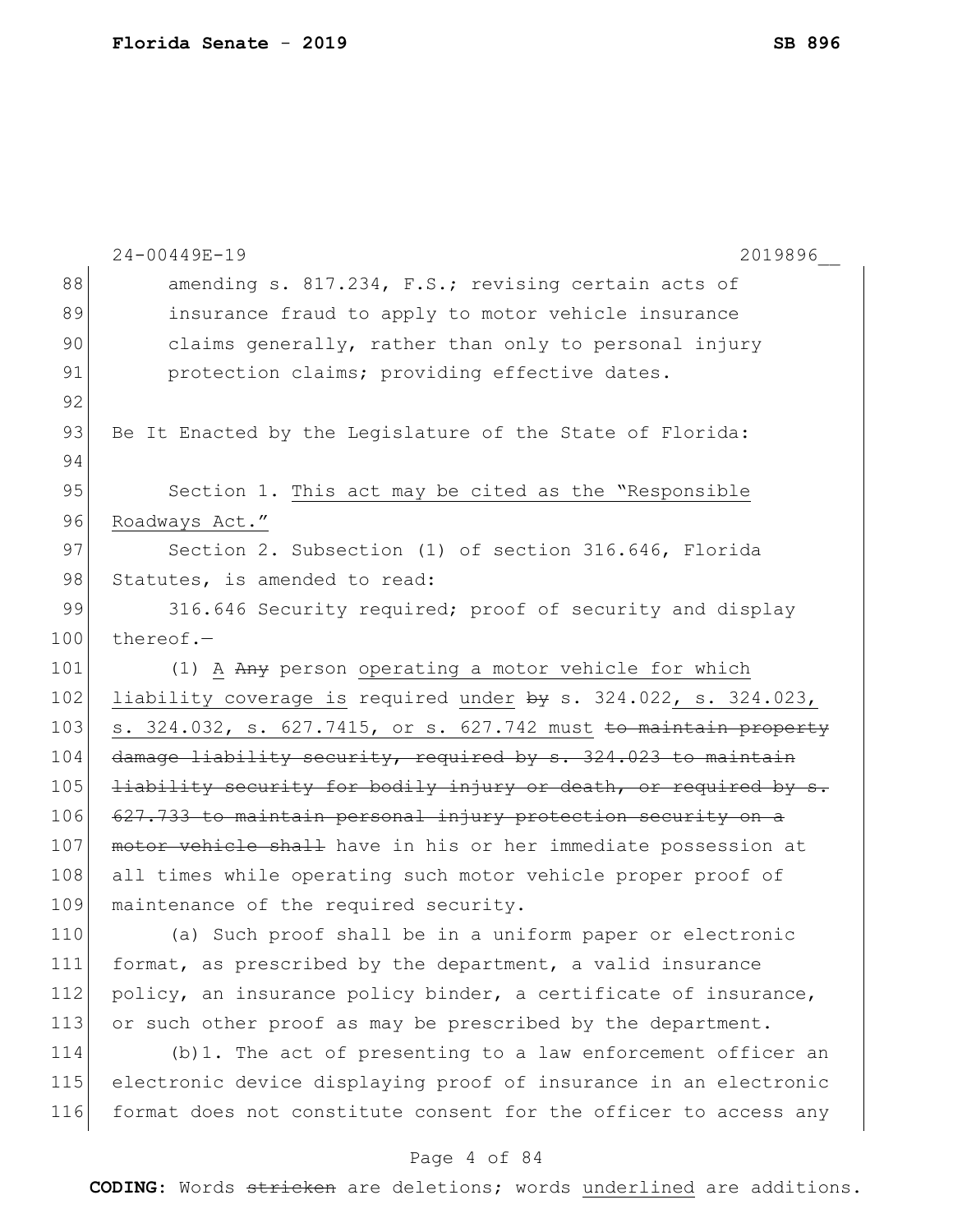|     | 2019896<br>24-00449E-19                                          |
|-----|------------------------------------------------------------------|
| 117 | information on the device other than the displayed proof of      |
| 118 | insurance.                                                       |
| 119 | 2. The person who presents the device to the officer             |
| 120 | assumes the liability for any resulting damage to the device.    |
| 121 | Section 3. Paragraph (b) of subsection (2) of section            |
| 122 | 318.18, Florida Statutes, is amended to read:                    |
| 123 | 318.18 Amount of penalties. The penalties required for a         |
| 124 | noncriminal disposition pursuant to s. 318.14 or a criminal      |
| 125 | offense listed in s. 318.17 are as follows:                      |
| 126 | (2) Thirty dollars for all nonmoving traffic violations          |
| 127 | and:                                                             |
| 128 | (b) For all violations of ss. 320.0605, 320.07(1), 322.065,      |
| 129 | and $322.15(1)$ . Any person who is cited for a violation of s.  |
| 130 | $320.07(1)$ shall be charged a delinquent fee pursuant to s.     |
| 131 | $320.07(4)$ .                                                    |
| 132 | 1. If a person who is cited for a violation of s. 320.0605       |
| 133 | or s. 320.07 can show proof of having a valid registration at    |
| 134 | the time of arrest, the clerk of the court may dismiss the case  |
| 135 | and may assess a dismissal fee of up to \$10. A person who finds |
| 136 | it impossible or impractical to obtain a valid registration      |
| 137 | certificate must submit an affidavit detailing the reasons for   |
| 138 | the impossibility or impracticality. The reasons may include,    |
| 139 | but are not limited to, the fact that the vehicle was sold,      |
| 140 | stolen, or destroyed; that the state in which the vehicle is     |
| 141 | registered does not issue a certificate of registration; or that |
| 142 | the vehicle is owned by another person.                          |
| 143 | 2. If a person who is cited for a violation of s. 322.03,        |
| 144 | s. 322.065, or s. 322.15 can show a driver license issued to him |
| 145 | or her and valid at the time of arrest, the clerk of the court   |
|     |                                                                  |

# Page 5 of 84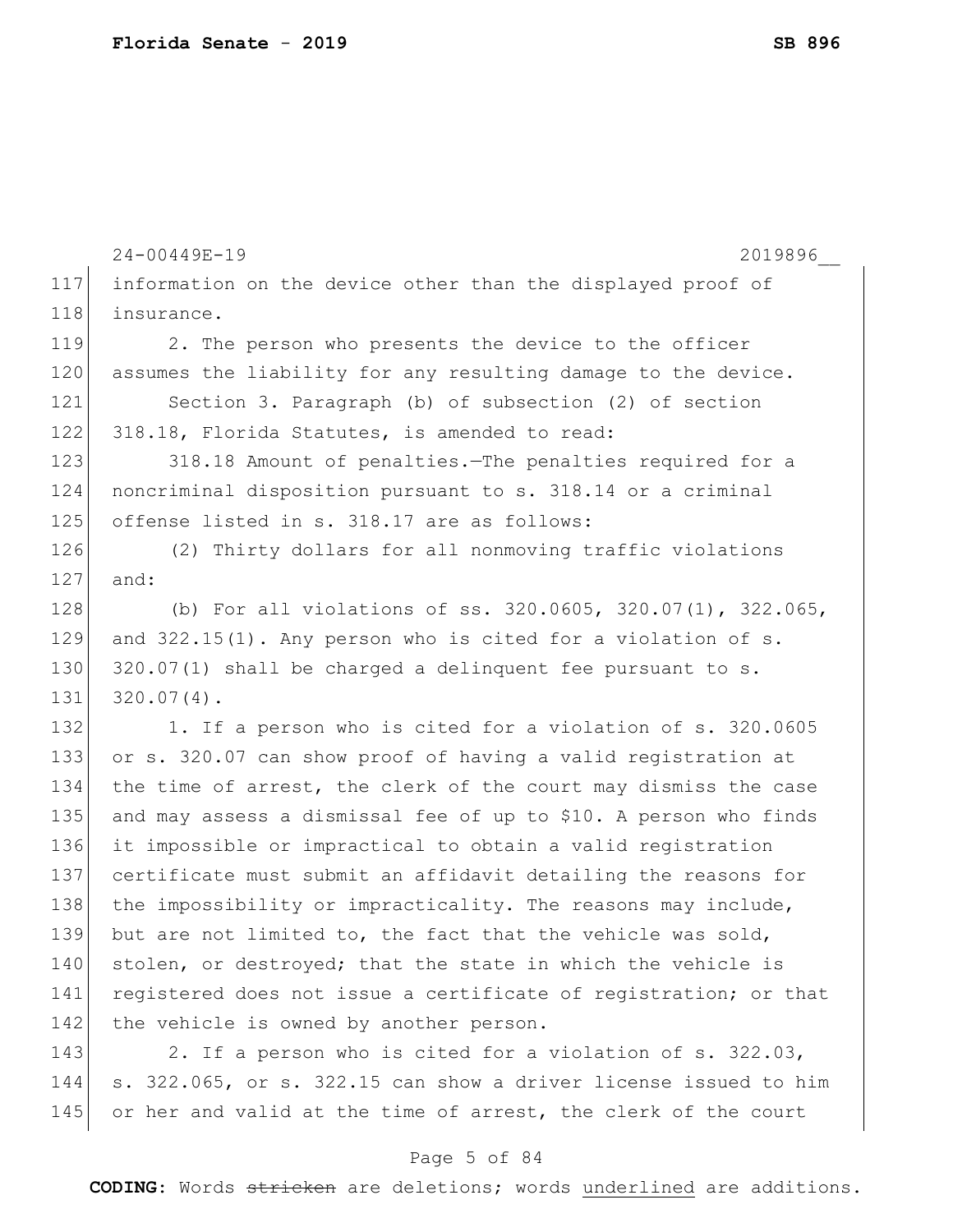```
24-00449E-19 2019896__
146 may dismiss the case and may assess a dismissal fee of up to 
147 $10.
148 3. If a person who is cited for a violation of s. 316.646
149 can show proof of security as required by s. 324.022, s.
150 324.023, s. 324.032, s. 627.7415, or s. 627.742 627.733, issued
151 to the person and valid at the time of arrest, the clerk of the
152 court may dismiss the case and may assess a dismissal fee of up 
153 to $10. A person who finds it impossible or impractical to 
154 obtain proof of security must submit an affidavit detailing the 
155 reasons for the impracticality. The reasons may include, but are
156 not limited to, the fact that the vehicle has since been sold,
157 stolen, or destroyed<del>; that the owner or registrant of the</del>
158 vehicle is not required by s. 627.733 to maintain personal
159 injury protection insurance; or that the vehicle is owned by
160 another person.
161 Section 4. Paragraphs (a) and (d) of subsection (5) of 
162 section 320.02, Florida Statutes, are amended to read:
163 320.02 Registration required; application for registration;
164 forms.—
165 (5)(a) Proof that liability coverage has personal injury
166 protection benefits have been purchased if required under s.
167 324.022, s. 324.023, s. 324.032, s. 627.7415, or s. 627.742
168 627.733, that property damage liability coverage has been
169 purchased as required under s. 324.022, that bodily injury or
170 death coverage has been purchased if required under s. 324.023,
171 and that combined bodily liability insurance and property damage
172 liability insurance have been purchased if required under s.
173 627.7415 shall be provided in the manner prescribed by law by
174 the applicant at the time of application for registration of any
```
## Page 6 of 84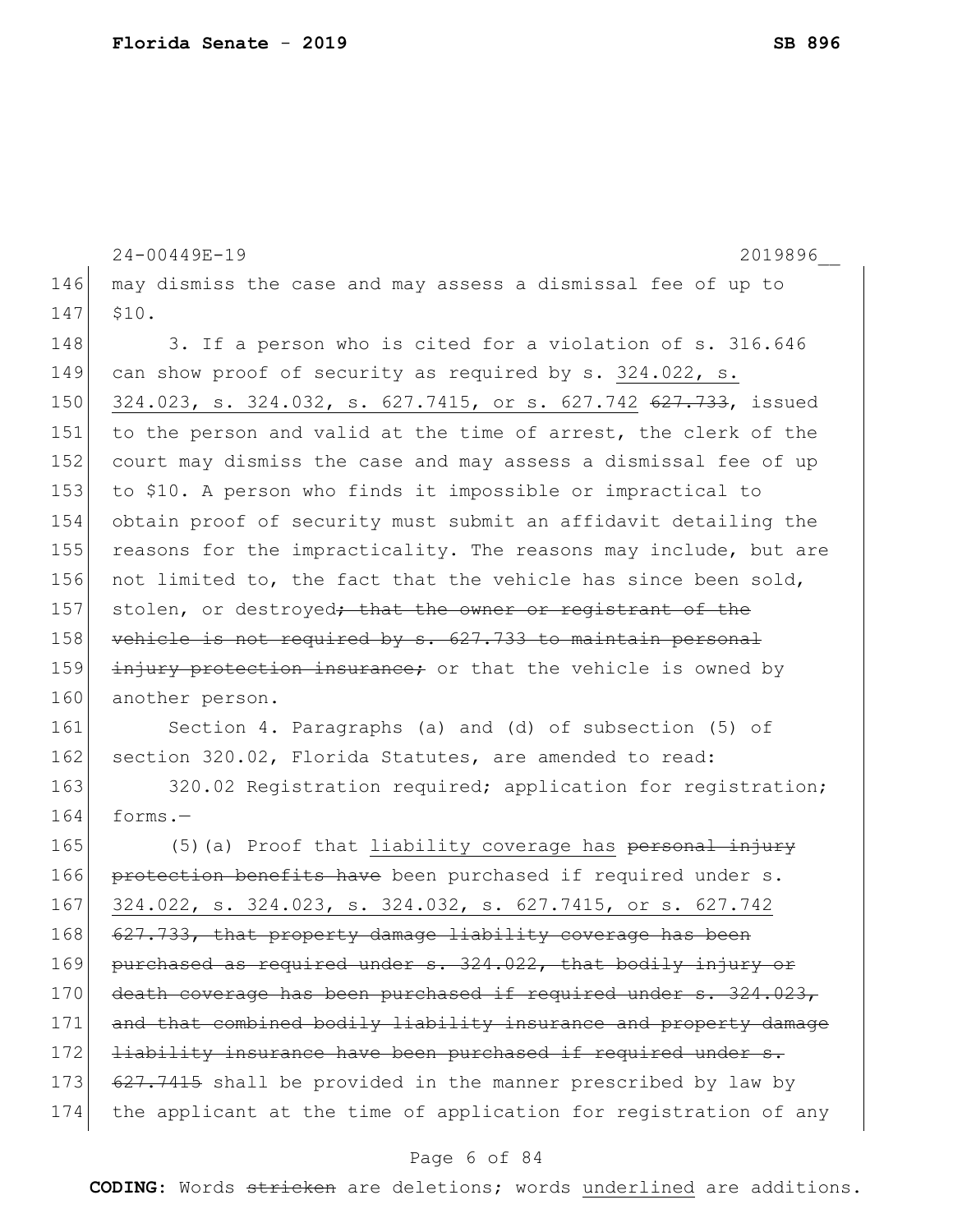24-00449E-19 2019896\_\_ 175 motor vehicle that is subject to such requirements. The issuing 176 agent may not shall refuse to issue registration if such proof 177 of purchase is not provided. Insurers shall furnish uniform 178 proof-of-purchase cards in a paper or electronic format in a 179 form prescribed by the department and include the name of the 180 insured's insurance company, the coverage identification number, 181 and the make, year, and vehicle identification number of the 182 vehicle insured. The card must contain a statement notifying the 183 applicant of the penalty specified under s. 316.646(4). The card 184 or insurance policy, insurance policy binder, or certificate of 185 insurance or a photocopy of any of these; an affidavit 186 containing the name of the insured's insurance company, the 187 insured's policy number, and the make and year of the vehicle 188 insured; or such other proof as may be prescribed by the 189 department shall constitute sufficient proof of purchase. If an 190 affidavit is provided as proof, it must be in substantially the 191 following form: 192 193 Under penalty of perjury, I ... (Name of insured)... do hereby 194 certify that I have ...Bodily Injury Liability and (Personal 195 Injury Protection, Property Damage Liability coverage, and, if 196 required, Bodily Injury Liability)... Insurance currently in 197 effect with ... (Name of insurance company)... under ... (policy 198 number)... covering ... (make, year, and vehicle identification 199 number of vehicle).... ... (Signature of Insured)... 200 201 Such affidavit must include the following warning: 202 203 WARNING: GIVING FALSE INFORMATION IN ORDER TO OBTAIN A VEHICLE

## Page 7 of 84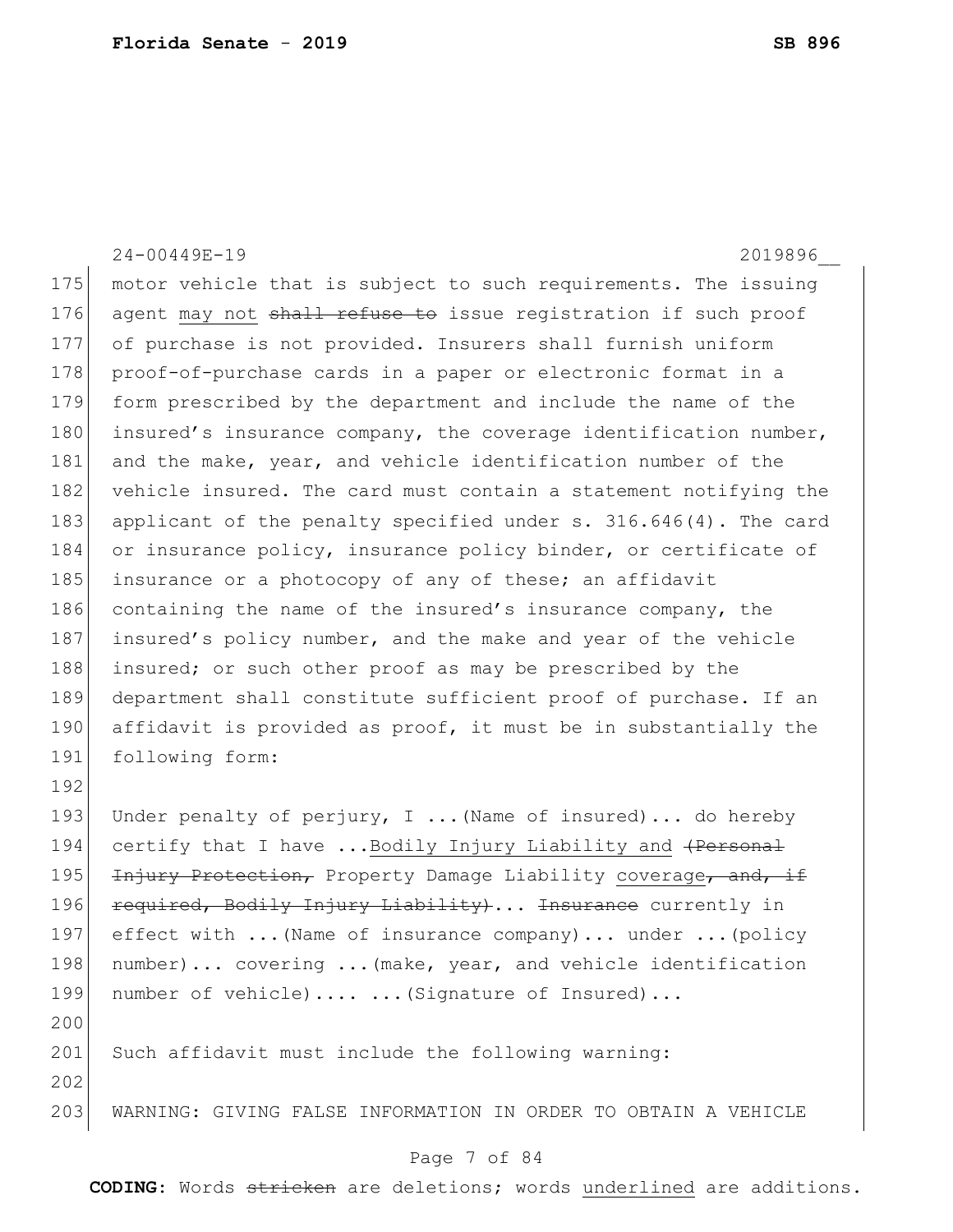```
24-00449E-19 2019896__
204 REGISTRATION CERTIFICATE IS A CRIMINAL OFFENSE UNDER FLORIDA 
205 LAW. ANYONE GIVING FALSE INFORMATION ON THIS AFFIDAVIT IS 
206 SUBJECT TO PROSECUTION.
207
208 If an application is made through a licensed motor vehicle
209 dealer as required under s. 319.23, the original or a 
210 photostatic copy of such card, insurance policy, insurance
211 policy binder, or certificate of insurance or the original 
212 affidavit from the insured shall be forwarded by the dealer to 
213 the tax collector of the county or the Department of Highway 
214 Safety and Motor Vehicles for processing. By executing the
215 aforesaid affidavit, a no licensed motor vehicle dealer will not
216 be liable in damages for any inadequacy, insufficiency, or
217 falsification of any statement contained therein. A card must 
218 also indicate the existence of any bodily injury liability
219 insurance voluntarily purchased.
220 (d) The verifying of proof of compliance with the liability
221 coverage requirements of the personal injury protection
222 insurance, proof of property damage liability insurance, proof
223 of combined bodily liability insurance and property damage
224 <del>liability insurance, or proof of</del> financial responsibility law
225 insurance and the issuance or failure to issue the motor vehicle
226 registration under the provisions of this chapter may not be
227 construed in any court as a warranty of the reliability or 
228 accuracy of the evidence of such proof, or that the provisions
229 of any insurance policy furnished as proof of compliance with 
230 the liability coverage requirements of the financial
231 responsibility law comply with the laws of this state. Neither
232 the department nor any tax collector is liable in damages for
```
## Page 8 of 84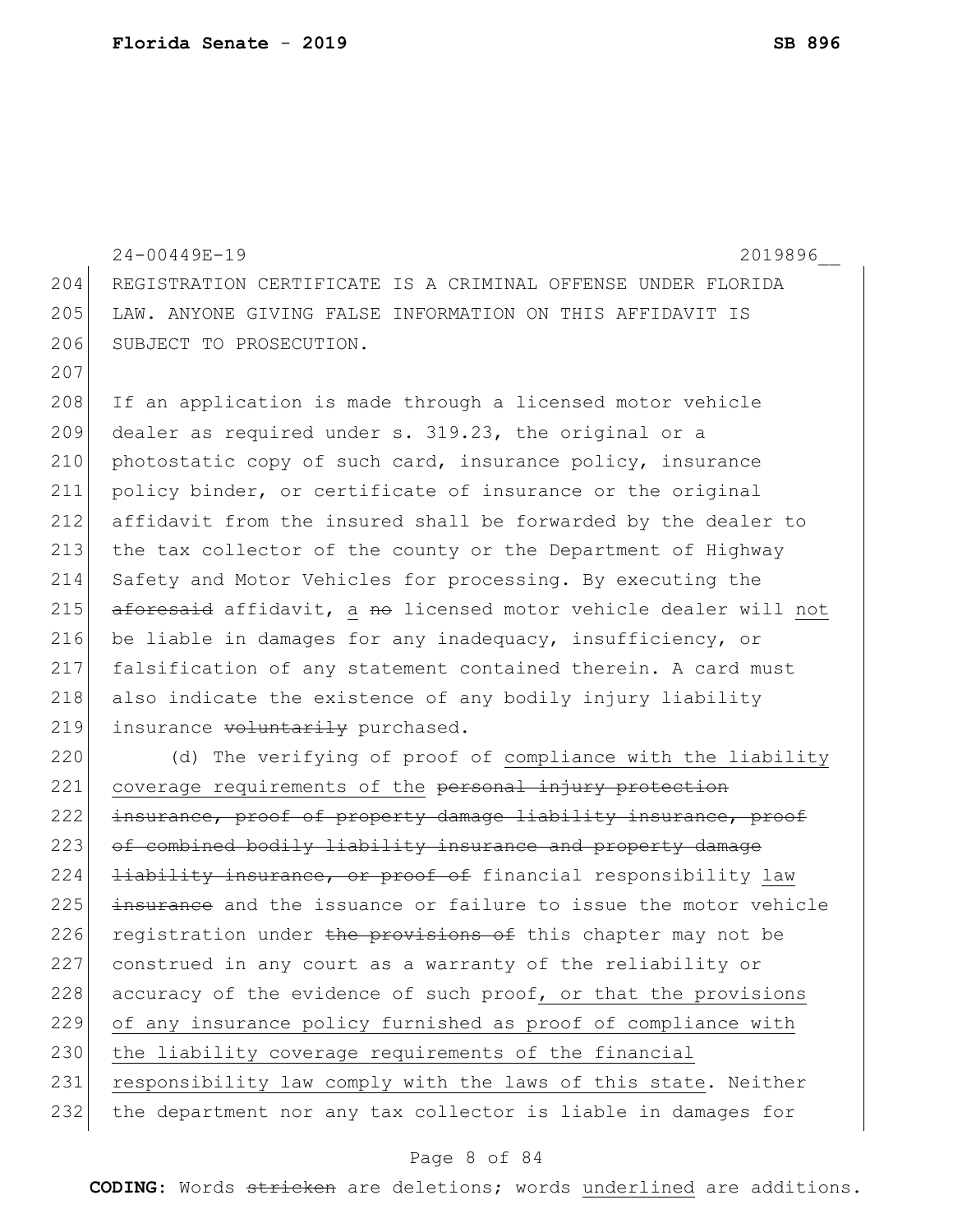|     | $24 - 00449E - 19$<br>2019896                                    |
|-----|------------------------------------------------------------------|
| 233 | any inadequacy, insufficiency, falsification, or unauthorized    |
| 234 | modification of any item of the proof of compliance with the     |
| 235 | liability coverage requirements of the personal injury           |
| 236 | protection insurance, proof of property damage liability         |
| 237 | insurance, proof of combined bodily liability insurance and      |
| 238 | property damage liability insurance, or proof of financial       |
| 239 | responsibility law insurance prior to, during, or subsequent to  |
| 240 | the verification of the proof. The issuance of a motor vehicle   |
| 241 | registration does not constitute prima facie evidence or a       |
| 242 | presumption of insurance coverage.                               |
| 243 | Section 5. Paragraph (b) of subsection (1) of section            |
| 244 | 320.0609, Florida Statutes, is amended to read:                  |
| 245 | 320.0609 Transfer and exchange of registration license           |
| 246 | plates; transfer fee.-                                           |
| 247 | (1)                                                              |
| 248 | (b) The transfer of a license plate from a vehicle disposed      |
| 249 | of to a newly acquired vehicle does not constitute a new         |
| 250 | registration. The application for transfer shall be accepted     |
| 251 | without requiring proof of motor vehicle personal injury         |
| 252 | protection or liability insurance.                               |
| 253 | Section 6. Subsection (3) of section 320.27, Florida             |
| 254 | Statutes, is amended to read:                                    |
| 255 | 320.27 Motor vehicle dealers.-                                   |
| 256 | (3) APPLICATION AND FEE. - The application for the license       |
| 257 | application shall be in such form as may be prescribed by the    |
| 258 | department and is shall be subject to such rules with respect    |
| 259 | thereto as may be so prescribed by the department it. Such       |
| 260 | application shall be verified by oath or affirmation and must    |
| 261 | shall contain a full statement of the name and birth date of the |

# Page 9 of 84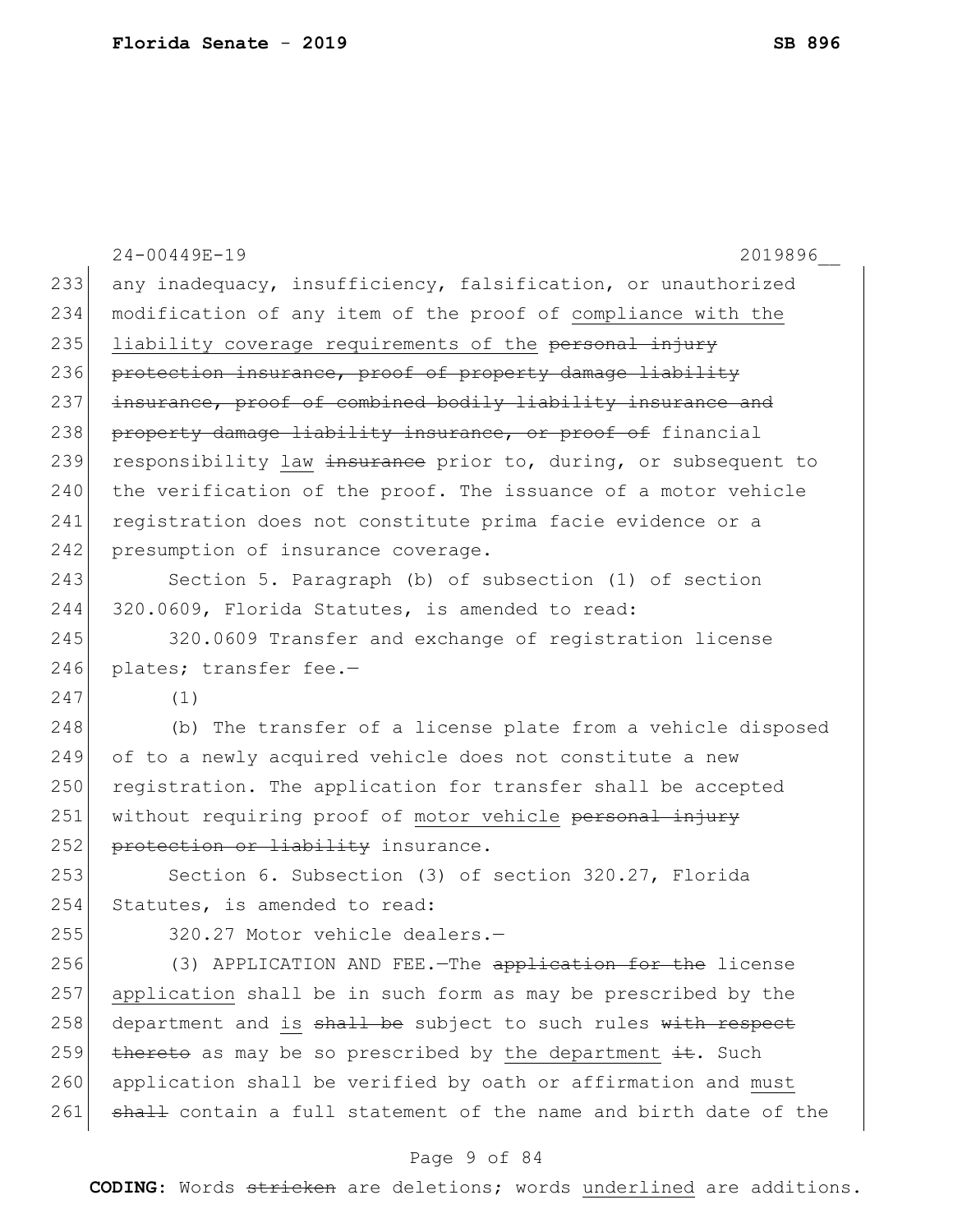24-00449E-19 2019896\_\_

262 person or persons applying for the license therefor; the name of 263 the firm or copartnership, with the names and places of 264 residence of all members thereof, if such applicant is a firm or 265 copartnership; the names and places of residence of the 266 principal officers, if the applicant is a body corporate or 267 other artificial body; the name of the state under whose laws 268 the corporation is organized; the present and former place or 269 places of residence of the applicant; and the prior business in 270 which the applicant has been engaged and its  $t$ he location 271 thereof. The Such application must shall describe the exact 272 location of the place of business and must shall state whether 273 the place of business is owned by the applicant and when 274 acquired, or, if leased, a true copy of the lease shall be 275 attached to the application. The applicant shall certify that 276 the location provides an adequately equipped office and is not a 277 residence; that the location affords sufficient unoccupied space 278 upon and within which adequately to store all motor vehicles 279 offered and displayed for sale; and that the location is a 280 suitable place where the applicant can in good faith carry on 281 such business and keep and maintain books, records, and files 282 necessary to conduct such business, which shall be available at 283 all reasonable hours to inspection by the department or any of 284 its inspectors or other employees. The applicant shall certify 285 that the business of a motor vehicle dealer is the principal 286 business that will which shall be conducted at that location. 287 The application must shall contain a statement that the 288 applicant is either franchised by a manufacturer of motor 289 vehicles, in which case the name of each motor vehicle that the 290 applicant is franchised to sell shall be included, or an

## Page 10 of 84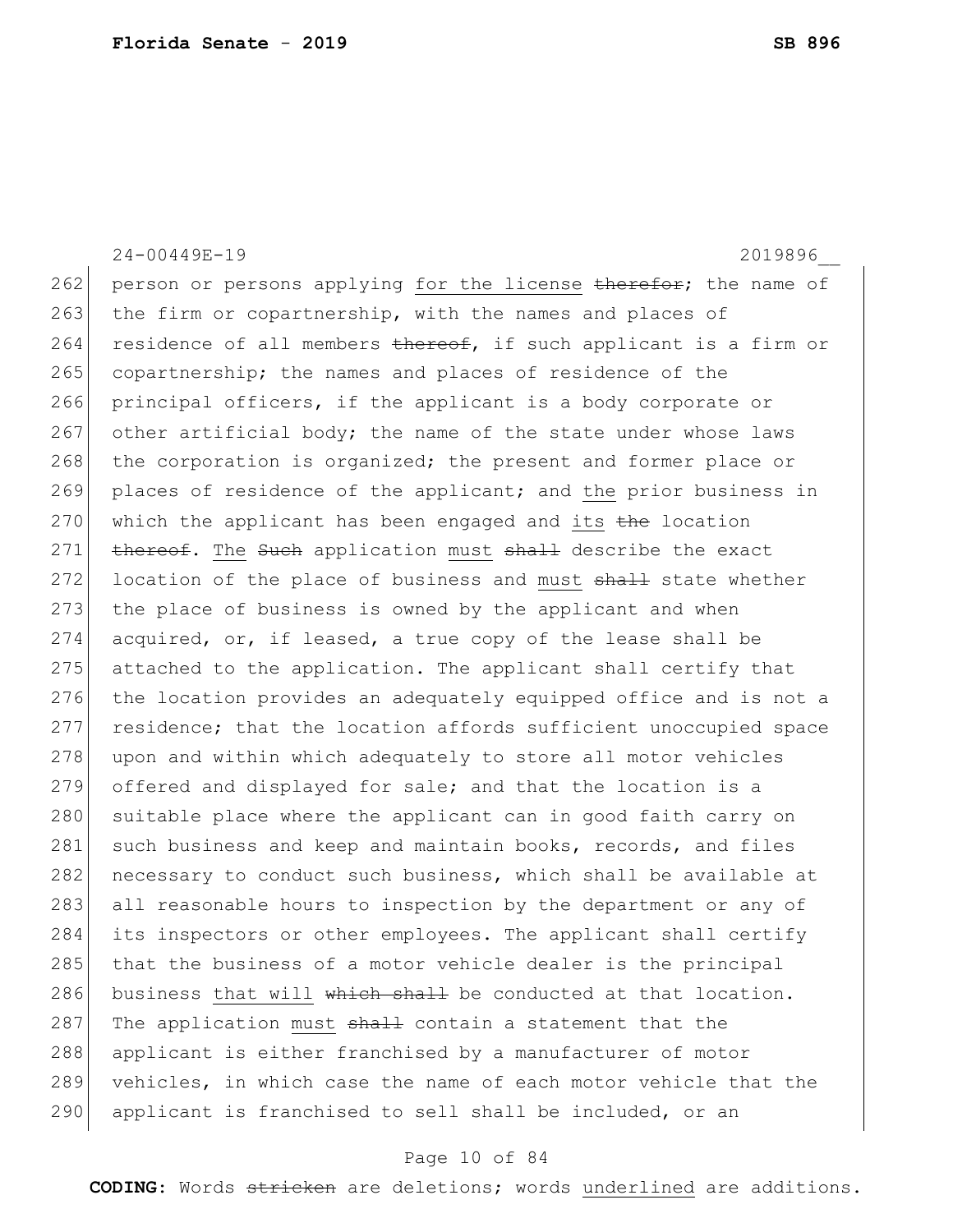24-00449E-19 2019896\_\_ independent (nonfranchised) motor vehicle dealer. The 292 application must shall contain other relevant information as may 293 be required by the department. The applicant must furnish-294 including evidence, in a form approved by the department, that 295 the applicant is insured under a garage liability insurance policy or a general liability insurance policy coupled with a 297 business automobile policy, which shall include, at a minimum, \$25,000 combined single-limit bodily injury and property damage 299 liability coverage including bodily injury and property damage 300 protection and \$10,000 personal injury protection. However, a 301 salvage motor vehicle dealer as defined in subparagraph  $(1)(c)$ 5. is exempt from the requirements for garage liability insurance 303 and personal injury protection insurance on those vehicles that cannot be legally operated on roads, highways, or streets in this state. Franchise dealers must submit a garage liability insurance policy, and all other dealers must submit a garage liability insurance policy or a general liability insurance policy coupled with a business automobile policy. Such policy shall be for the license period, and evidence of a new or continued policy shall be delivered to the department at the beginning of each license period. Upon making initial application, the applicant shall pay to the department a fee of \$300 in addition to any other fees required by law. Applicants may choose to extend the licensure period for 1 additional year for a total of 2 years. An initial applicant shall pay to the department a fee of \$300 for the first year and \$75 for the second year, in addition to any other fees required by law. An applicant for renewal shall pay to the department \$75 for a 1- 319 year renewal or \$150 for a 2-year renewal, in addition to any

## Page 11 of 84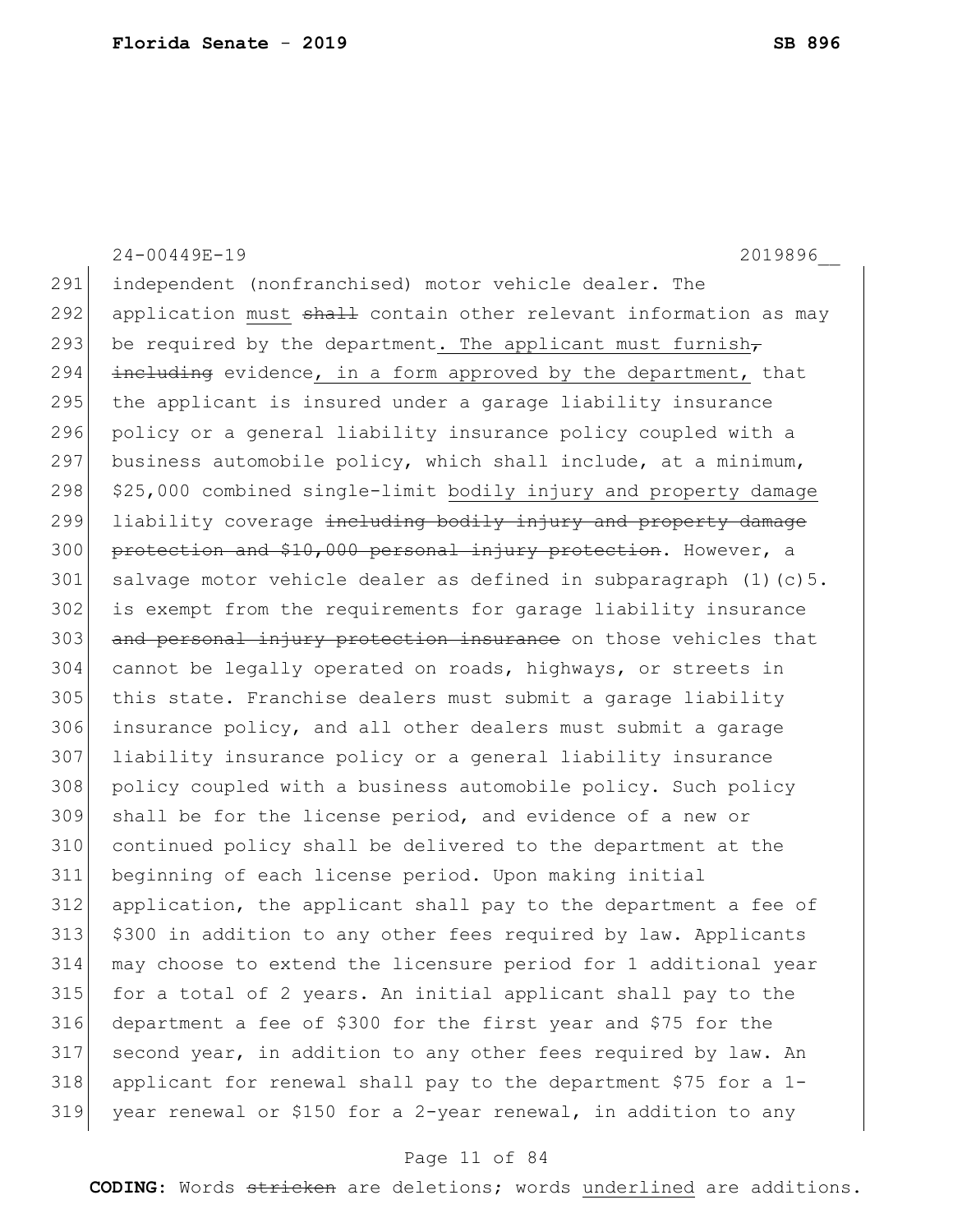24-00449E-19 2019896\_\_ other fees required by law. Upon making an application for a 321 change of location, the applicant must person shall pay a fee of \$50 in addition to any other fees now required by law. The department shall, in the case of every application for initial licensure, verify whether certain facts set forth in the application are true. Each applicant, general partner in the 326 case of a partnership, or corporate officer and director in the 327 case of a corporate applicant, must file a set of fingerprints with the department for the purpose of determining any prior criminal record or any outstanding warrants. The department shall submit the fingerprints to the Department of Law Enforcement for state processing and forwarding to the Federal Bureau of Investigation for federal processing. The actual cost of state and federal processing shall be borne by the applicant and is in addition to the fee for licensure. The department may issue a license to an applicant pending the results of the fingerprint investigation, which license is fully revocable if the department subsequently determines that any facts set forth 338 in the application are not true or correctly represented. Section 7. Paragraph (j) of subsection (3) of section 340 320.771, Florida Statutes, is amended to read:

 320.771 License required of recreational vehicle dealers.— (3) APPLICATION.—The application for such license shall be in the form prescribed by the department and subject to such rules as may be prescribed by it. The application shall be verified by oath or affirmation and shall contain:

 (j) A statement that the applicant is insured under a garage liability insurance policy, which shall include, at a minimum, \$25,000 combined single-limit bodily injury and

## Page 12 of 84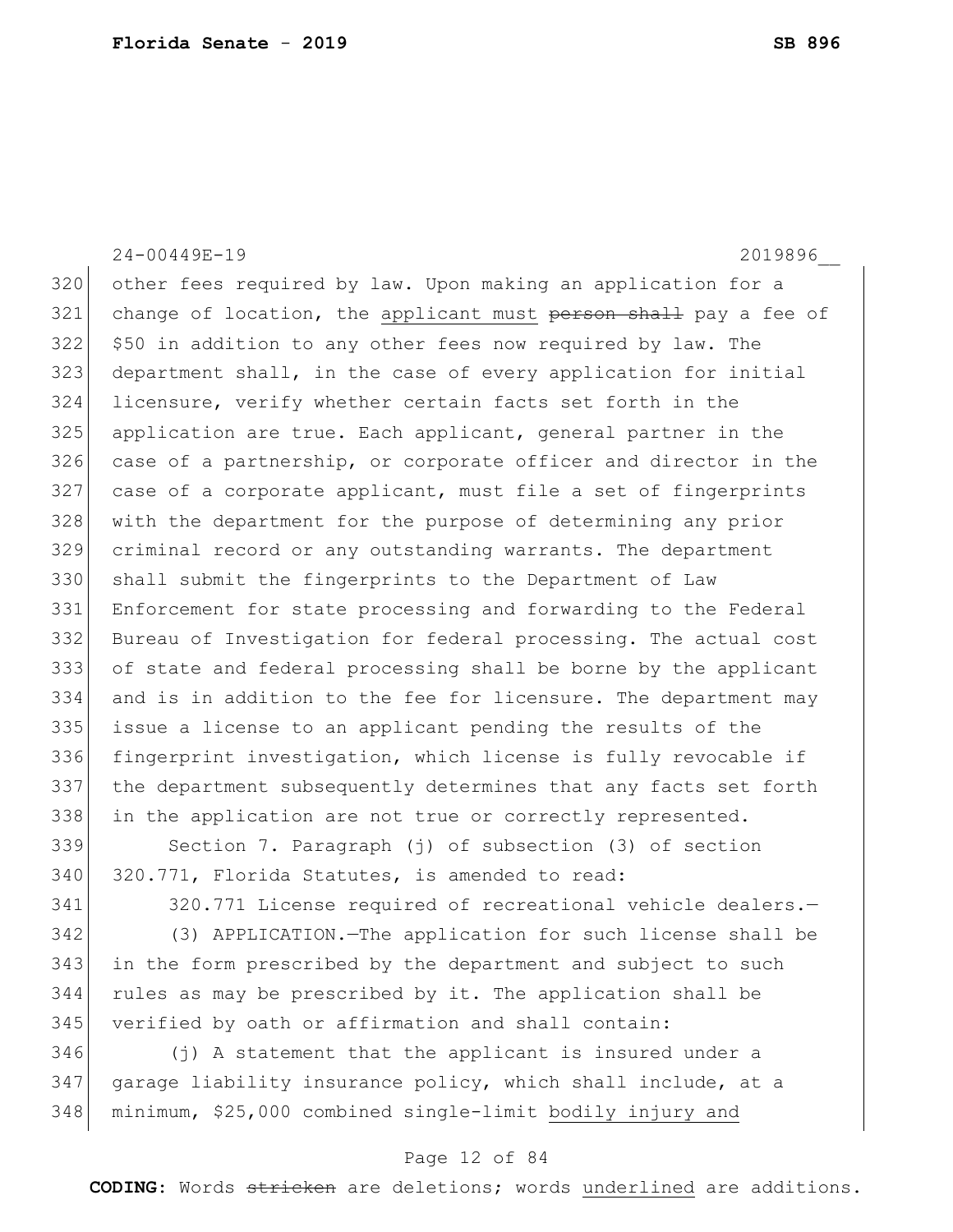|     | 24-00449E-19<br>2019896                                             |
|-----|---------------------------------------------------------------------|
| 349 | property damage liability coverage, including bodily injury and     |
| 350 | property damage protection, and \$10,000 personal injury            |
| 351 | protection, if the applicant is to be licensed as a dealer in,      |
| 352 | or intends to sell, recreational vehicles.                          |
| 353 |                                                                     |
| 354 | The department shall, if it deems necessary, cause an               |
| 355 | investigation to be made to ascertain if the facts set forth in     |
| 356 | the application are true and shall not issue a license to the       |
| 357 | applicant until it is satisfied that the facts set forth in the     |
| 358 | application are true.                                               |
| 359 | Section 8. Subsections (1) and (2) of section 322.251,              |
| 360 | Florida Statutes, are amended to read:                              |
| 361 | 322.251 Notice of cancellation, suspension, revocation, or          |
| 362 | disqualification of license.-                                       |
| 363 | (1) All orders of cancellation, suspension, revocation, or          |
| 364 | disqualification issued under the provisions of this chapter,       |
| 365 | chapter 318, or chapter $324$ , or ss. $627.732 - 627.734$ shall be |
| 366 | given either by personal delivery thereof to the licensee whose     |
| 367 | license is being canceled, suspended, revoked, or disqualified      |
| 368 | or by deposit in the United States mail in an envelope, first       |
| 369 | class, postage prepaid, addressed to the licensee at his or her     |
| 370 | last known mailing address furnished to the department. Such        |
| 371 | mailing by the department constitutes notification, and any         |
| 372 | failure by the person to receive the mailed order will not          |
| 373 | affect or stay the effective date or term of the cancellation,      |
| 374 | suspension, revocation, or disqualification of the licensee's       |
| 375 | driving privilege.                                                  |
| 376 | (2) The giving of notice and an order of cancellation,              |
| 377 | suspension, revocation, or disqualification by mail is complete     |

# Page 13 of 84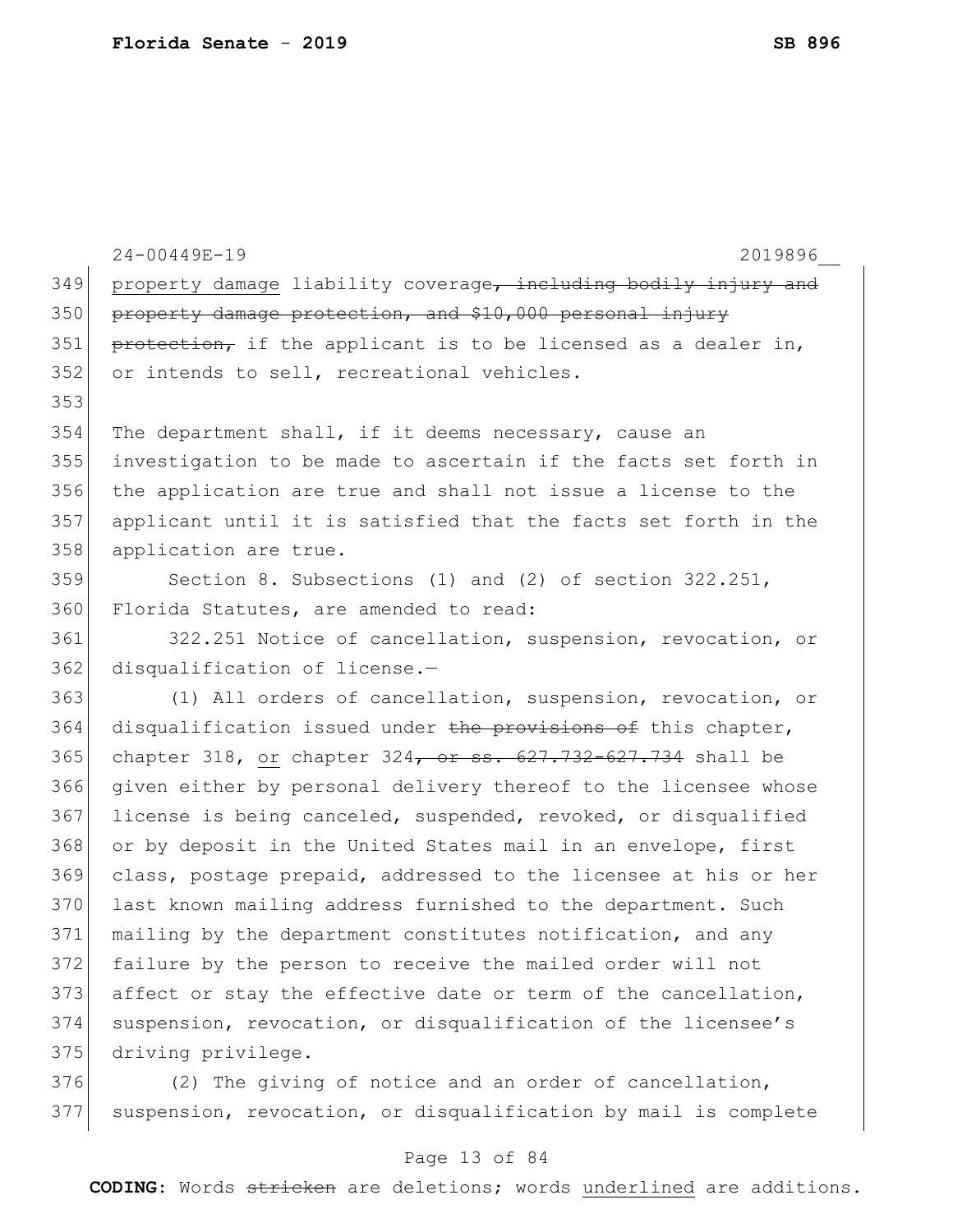|     | $24 - 00449E - 19$<br>2019896                                    |
|-----|------------------------------------------------------------------|
| 378 | upon expiration of 20 days after deposit in the United States    |
| 379 | mail for all notices except those issued under chapter 324 or    |
| 380 | ss. 627.732-627.734, which are complete 15 days after deposit in |
| 381 | the United States mail. Proof of the giving of notice and an     |
| 382 | order of cancellation, suspension, revocation, or                |
| 383 | disqualification in either manner shall be made by entry in the  |
| 384 | records of the department that such notice was given. The entry  |
| 385 | is admissible in the courts of this state and constitutes        |
| 386 | sufficient proof that such notice was given.                     |
| 387 | Section 9. Paragraph (a) of subsection (8) of section            |
| 388 | 322.34, Florida Statutes, is amended to read:                    |
| 389 | 322.34 Driving while license suspended, revoked, canceled,       |
| 390 | or disqualified.-                                                |
| 391 | (8) (a) Upon the arrest of a person for the offense of           |
| 392 | driving while the person's driver license or driving privilege   |
| 393 | is suspended or revoked, the arresting officer shall determine:  |
| 394 | 1. Whether the person's driver license is suspended or           |
| 395 | revoked.                                                         |
| 396 | 2. Whether the person's driver license has remained              |
| 397 | suspended or revoked since a conviction for the offense of       |
| 398 | driving with a suspended or revoked license.                     |
| 399 | 3. Whether the suspension or revocation was made under s.        |
| 400 | 316.646 or s. 627.733, relating to failure to maintain required  |
| 401 | security, or under s. 322.264, relating to habitual traffic      |
| 402 | offenders.                                                       |
| 403 | 4. Whether the driver is the registered owner or coowner of      |
| 404 | the vehicle.                                                     |
| 405 | Section 10. Section 324.011, Florida Statutes, is amended        |
| 406 | to read:                                                         |
|     |                                                                  |

# Page 14 of 84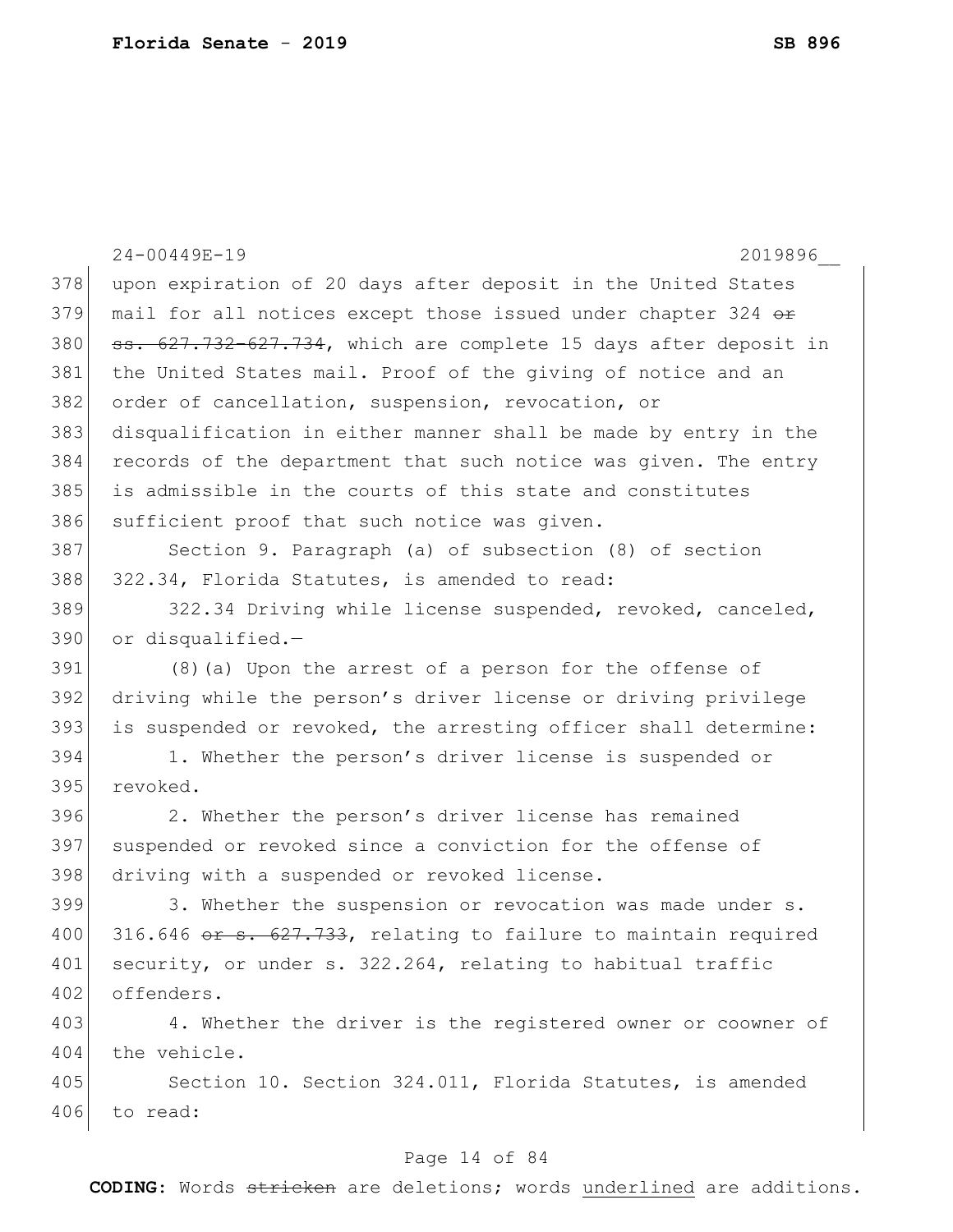|     | $24 - 00449E - 19$<br>2019896                                    |
|-----|------------------------------------------------------------------|
| 407 | 324.011 Legislative intent and purpose of chapter. - It is       |
| 408 | the intent of the Legislature this chapter to ensure that the    |
| 409 | privilege of owning or operating a motor vehicle in this state   |
| 410 | be exercised recognize the existing privilege to own or operate  |
| 411 |                                                                  |
|     | a motor vehicle on the public streets and highways of this state |
| 412 | when such vehicles are used with due consideration for others    |
| 413 | and their property in order, and to promote safety and provide   |
| 414 | financial security requirements for such owners or operators     |
| 415 | whose responsibility it is to recompense others for injury to    |
| 416 | person or property caused by the operation of a motor vehicle.   |
| 417 | Therefore, it is required herein that the operator of a motor    |
| 418 | vehicle involved in a crash or convicted of certain traffic      |
| 419 | offenses meeting the operative provisions of s. 324.051(2) shall |
| 420 | respond for such damages and show proof of financial ability to  |
| 421 | respond for damages in future accidents as a requisite to his or |
| 422 | her future exercise of such privileges.                          |
| 423 | Section 11. Effective upon this act becoming a law, section      |
| 424 | 324.015, Florida Statutes, is created to read:                   |
| 425 | 324.015 Applicability; notice to insured.-                       |
| 426 | (1) Effective January 1, 2021:                                   |
| 427 | (a) Notwithstanding any other law, motor vehicle liability       |
| 428 | policies issued or renewed on or after January 1, 2021, may not  |
| 429 | include personal injury protection.                              |
| 430 | (b) A person subject to s. 324.022 must maintain proof of        |
| 431 | financial responsibility.                                        |
| 432 | (c) A new or renewal motor vehicle liability policy              |
| 433 | delivered or issued for delivery in this state must provide      |
| 434 | coverage that complies with proof of financial responsibility.   |
| 435 | (d) An existing motor vehicle liability policy issued            |

# Page 15 of 84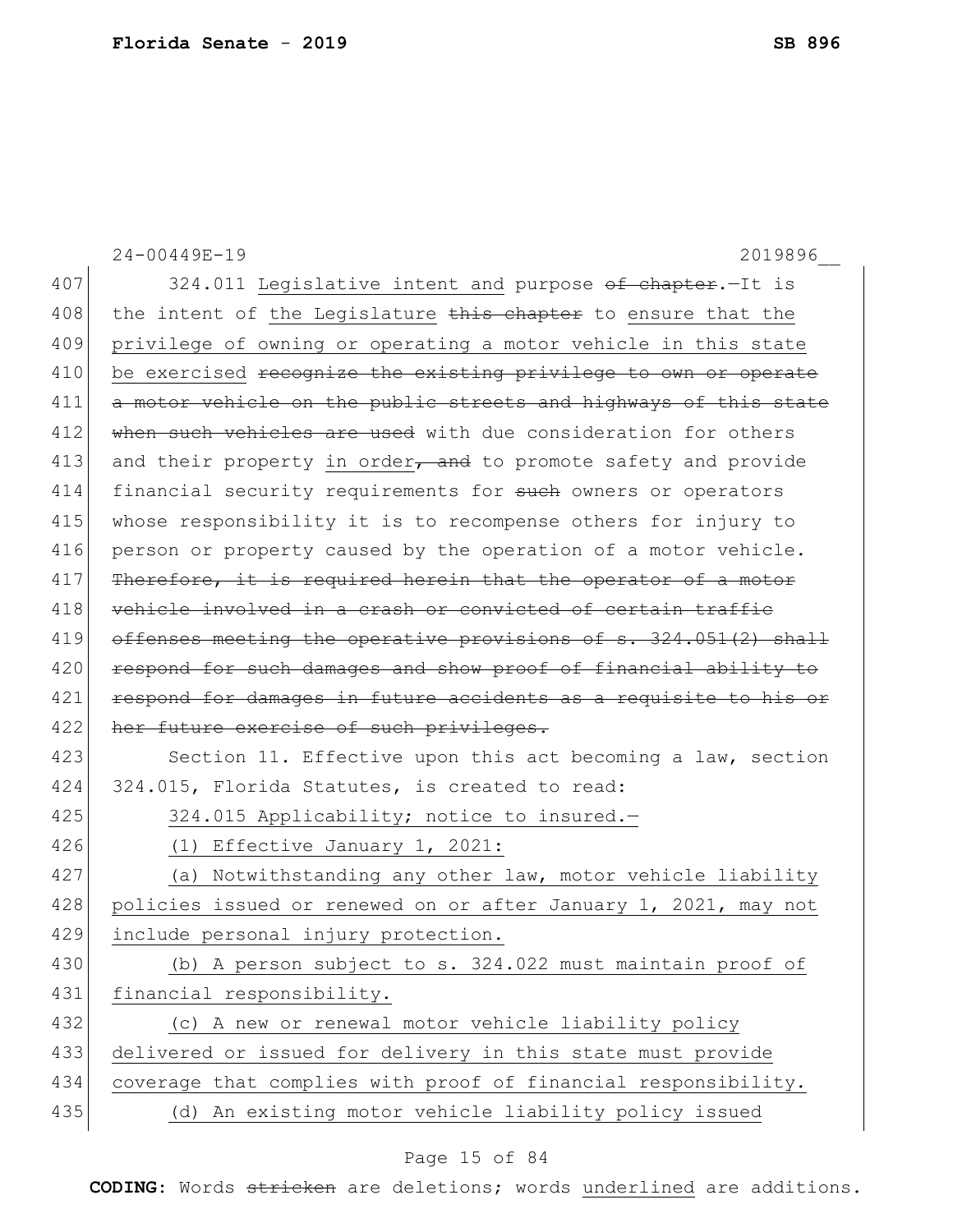|     | $24 - 00449E - 19$<br>2019896                                    |
|-----|------------------------------------------------------------------|
| 436 | before January 1, 2021, which provides personal injury           |
| 437 | protection and property damage liability coverage and meets the  |
| 438 | financial responsibility requirements on December 31, 2020, but  |
| 439 | does not meet the financial responsibility requirements on or    |
| 440 | after January 1, 2021, is deemed to meet the financial           |
| 441 | responsibility requirements under this chapter until such policy |
| 442 | is renewed, nonrenewed, or canceled.                             |
| 443 | (2) An insurer must allow an insured who has a new or            |
| 444 | renewal policy providing personal injury protection which        |
| 445 | becomes effective before January 1, 2021, and whose policy does  |
| 446 | not meet the financial responsibility requirements on or after   |
| 447 | January 1, 2021, to change coverages to meet the financial       |
| 448 | responsibility requirements that become effective on or after    |
| 449 | January 1, 2021. The insurer is not required to provide coverage |
| 450 | complying with financial responsibility requirements in such     |
| 451 | policies if the insured does not pay the required premium by     |
| 452 | January 1, 2021, or such later date as the insurer may allow.    |
| 453 | The insurer must refund any reduction in the premium. The        |
| 454 | insurer may not impose an additional fee or charge on the        |
| 455 | insured for such changes in coverage; however, the insurer may   |
| 456 | charge an additional premium that is actuarially indicated.      |
| 457 | (3) By September 1, 2020, a motor vehicle insurer must           |
| 458 | provide each insured a notice of the provisions of this section. |
| 459 | The notice is subject to approval by the Office of Insurance     |
| 460 | Regulation and must clearly inform the insured that:             |
| 461 | (a) The Florida Motor Vehicle No-Fault Law is repealed,          |
| 462 | effective January 1, 2021, and that on or after that date the    |
| 463 | insured is no longer required to maintain personal injury        |
| 464 | protection coverage, that personal injury protection coverage is |
|     |                                                                  |

# Page 16 of 84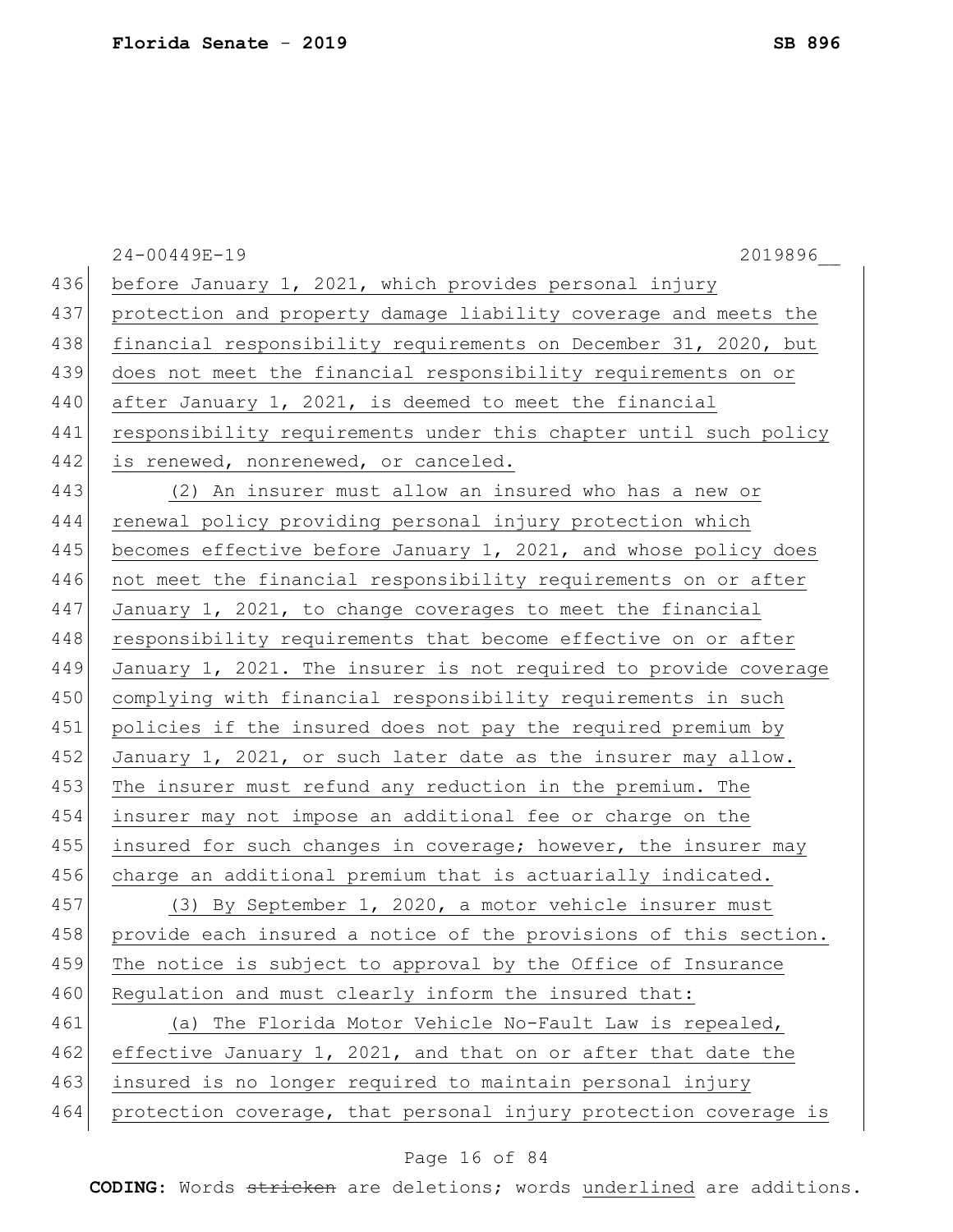|     | 24-00449E-19<br>2019896                                          |
|-----|------------------------------------------------------------------|
| 465 | no longer available for purchase in this state, and that all new |
| 466 | or renewal policies issued on or after that date may not contain |
| 467 | such coverage.                                                   |
| 468 | (b) Effective January 1, 2021, a person subject to s.            |
| 469 | 324.022 must maintain financial responsibility requirements that |
| 470 | enable the person to respond in damages for liability on account |
| 471 | of accidents arising out of the ownership, maintenance, or use   |
| 472 | of a motor vehicle in the following amounts:                     |
| 473 | 1. Twenty-five thousand dollars for bodily injury to, or         |
| 474 | the death of, one person in any one accident and, subject to     |
| 475 | such limits for one person, in the amount of \$50,000 for bodily |
| 476 | injury to, or the death of, two or more persons in any one       |
| 477 | accident; and                                                    |
| 478 | 2. Ten thousand dollars for damage to, or destruction of,        |
| 479 | property of others in any one accident.                          |
| 480 | (c) Personal injury protection coverage pays covered             |
| 481 | medical expenses for injuries sustained in a motor vehicle       |
| 482 | accident by the insured, passengers, and relatives residing in   |
| 483 | the insured's household.                                         |
| 484 | (d) Bodily injury liability coverage protects the insured,       |
| 485 | up to the coverage limits, against loss if the insured is        |
| 486 | legally responsible for the death of, or bodily injury to,       |
| 487 | others in a motor vehicle accident.                              |
| 488 | (e) The insured may obtain underinsured motorist coverage,       |
| 489 | which provides benefits, up to the limits of such coverage, to   |
| 490 | an insured or other insured entitled to recover damages for      |
| 491 | bodily injury, sickness, disease, or death resulting from a      |
| 492 | motor vehicle accident with an uninsured or underinsured owner   |
| 493 | or operator of a motor vehicle.                                  |

# Page 17 of 84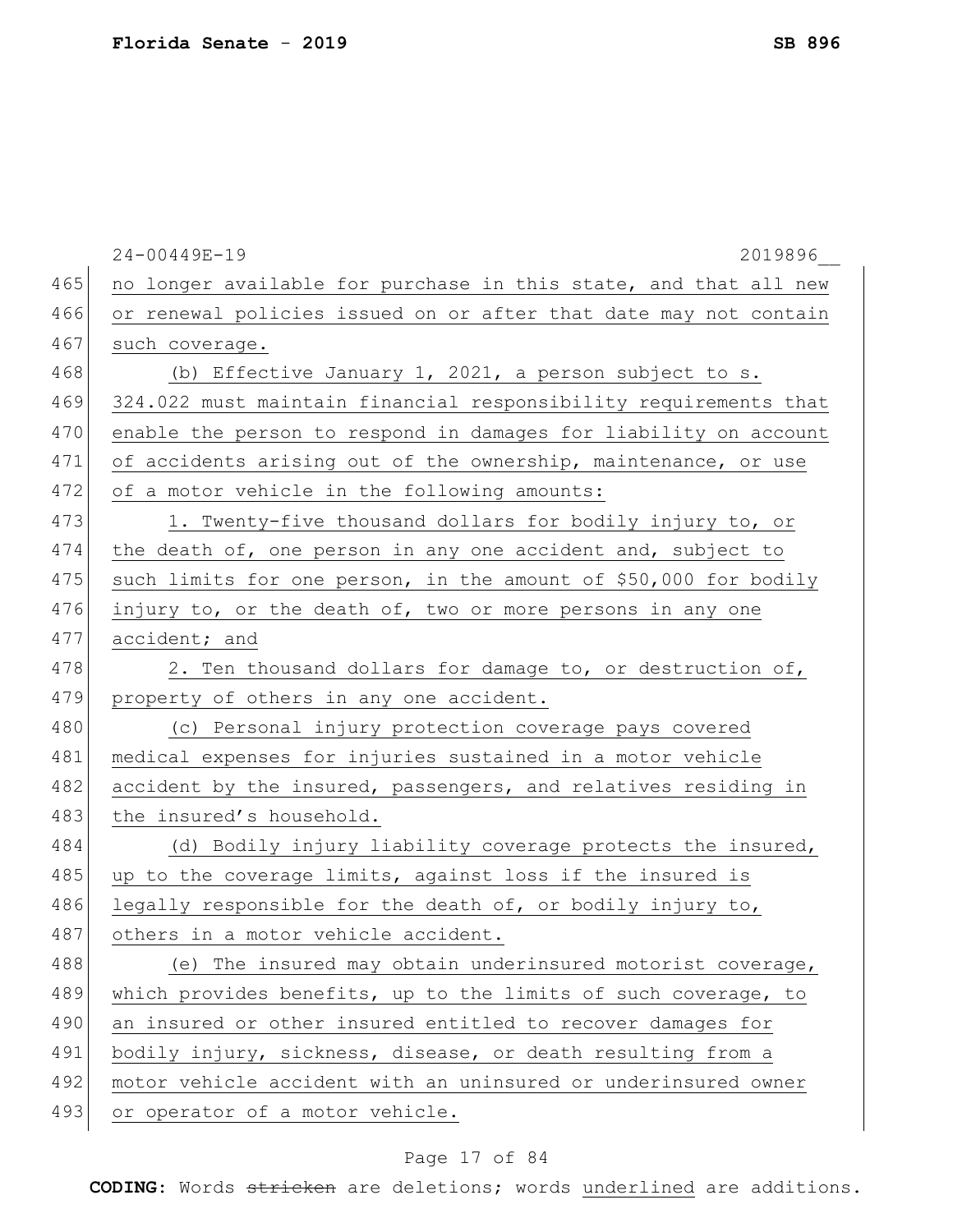|     | 24-00449E-19<br>2019896                                          |
|-----|------------------------------------------------------------------|
| 494 | (f) If the insured's new or renewal motor vehicle liability      |
| 495 | policy is effective before January 1, 2021, and contains         |
| 496 | personal injury protection and property damage liability         |
| 497 | coverage as required by state law before January 1, 2021, but    |
| 498 | does not meet the financial responsibility requirements on or    |
| 499 | after January 1, 2021, the policy is deemed to meet the          |
| 500 | financial responsibility requirements until it is renewed,       |
| 501 | nonrenewed, or canceled.                                         |
| 502 | (g) An insured whose new or renewal policy becomes               |
| 503 | effective before January 1, 2021, but does not meet the          |
| 504 | financial responsibility requirements on or after January 1,     |
| 505 | 2021, may change coverages under the policy so as to eliminate   |
| 506 | personal injury protection and to obtain coverage meeting the    |
| 507 | financial responsibility requirements, including bodily injury   |
| 508 | liability coverage, which are effective on or after January 1,   |
| 509 | 2021.                                                            |
| 510 | (h) If the insured has any questions, he or she should           |
| 511 | contact the name and phone number provided in the notice.        |
| 512 | (4) The Florida Motor Vehicle No-Fault Law, ss. 627.730-         |
| 513 | 627.7405, and ss. 400.9905, 400.991, 456.057, 456.072, 627.7263, |
| 514 | 627.9541(1)(i), 817.234(7)(c), and 817.234(8) remain in full     |
| 515 | force and effect for motor vehicle accidents covered under a     |
| 516 | policy issued under the Florida Motor Vehicle No-Fault Law       |
| 517 | before January 1, 2021, until that policy is renewed,            |
| 518 | nonrenewed, or canceled.                                         |
| 519 | Section 12. Subsections (1) and (7) and paragraph (c) of         |
| 520 | subsection (9) of section 324.021, Florida Statutes, are amended |
| 521 | to read:                                                         |
| 522 | 324.021 Definitions; minimum insurance required. - The           |
|     | Page 18 of 84                                                    |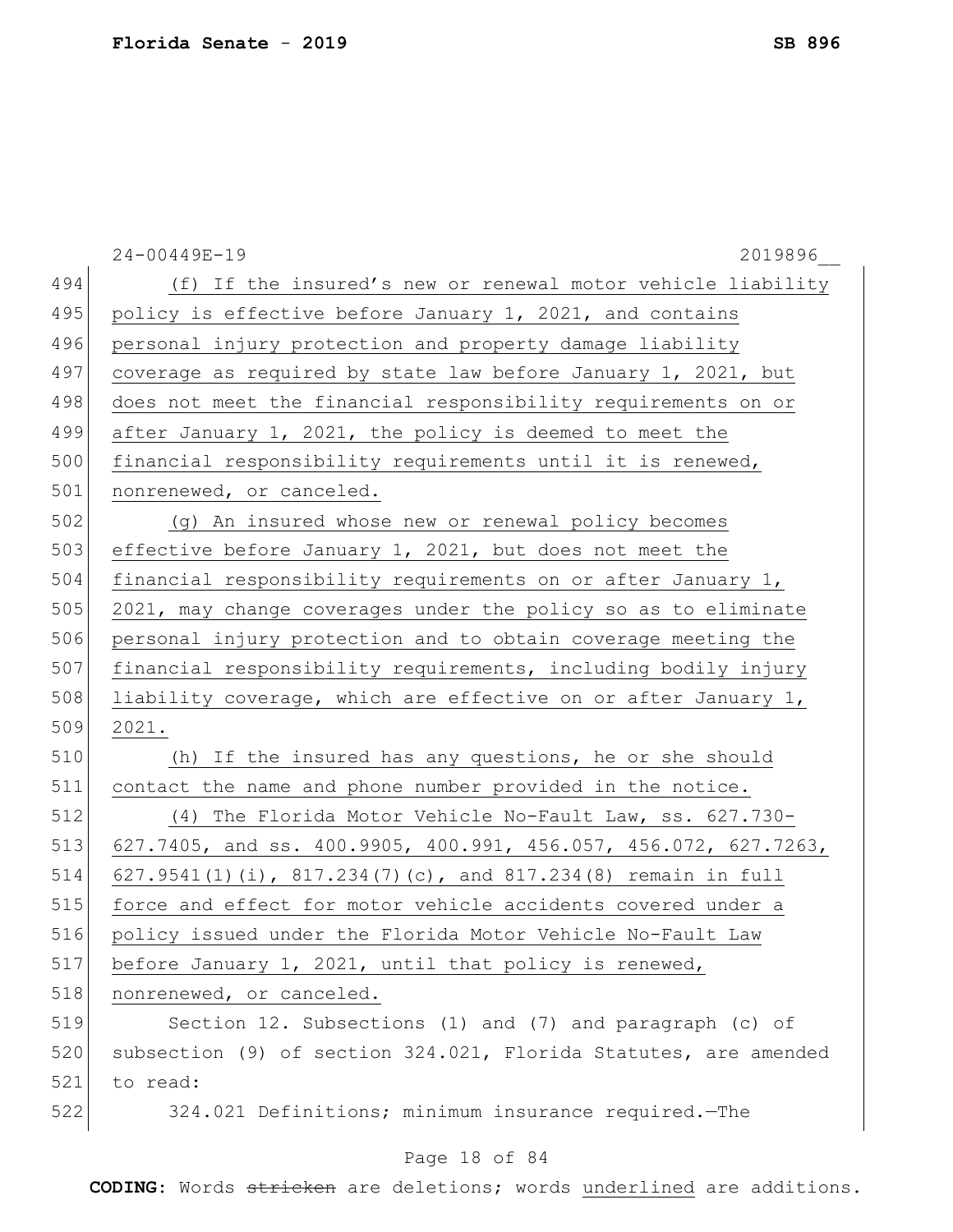24-00449E-19 2019896\_\_ 523 following words and phrases when used in this chapter shall, for 524 the purpose of this chapter, have the meanings respectively 525 ascribed to them in this section, except in those instances 526 where the context clearly indicates a different meaning: 527 (1) MOTOR VEHICLE.—Every self-propelled vehicle that is 528 designed and required to be licensed for use upon a highway, 529 including trailers and semitrailers designed for use with such 530 vehicles, except traction engines, road rollers, farm tractors, 531 power shovels, and well drillers, and every vehicle that is 532 propelled by electric power obtained from overhead wires but not 533 operated upon rails, but not including any personal delivery 534 device or mobile carrier as defined in s. 316.003, bicycle, or 535 moped. However, the term "motor vehicle" does not include a 536 motor vehicle as defined in s. 627.732(3) when the owner of such 537 vehicle has complied with the requirements of ss. 627.730- $538$  627.7405, inclusive, unless the provisions of s. 324.051 apply; 539 and, in such case, the applicable proof of insurance provisions 540  $of s. 320.02 apply.$ 541 (7) PROOF OF FINANCIAL RESPONSIBILITY.—Proof <del>That proof</del> of 542 ability to respond in damages for liability on account of  $543$  accidents  $\theta$  erashes arising out of the use of a motor vehicle: 544 (a) In the amount of \$25,000 for  $$10,000$  because of bodily 545 injury to, or the death of, one person in any one accident  $546$  erash;

547 (b) Subject to such limits for one person, in the amount of 548  $\,$  \$50,000 for \$20,000 because of bodily injury to, or the death 549 of, two or more persons in any one accident  $\frac{1}{2}$ ;

550 (c) In the amount of \$10,000 for damage because of injury 551 to, or destruction of, the property of others in any one

## Page 19 of 84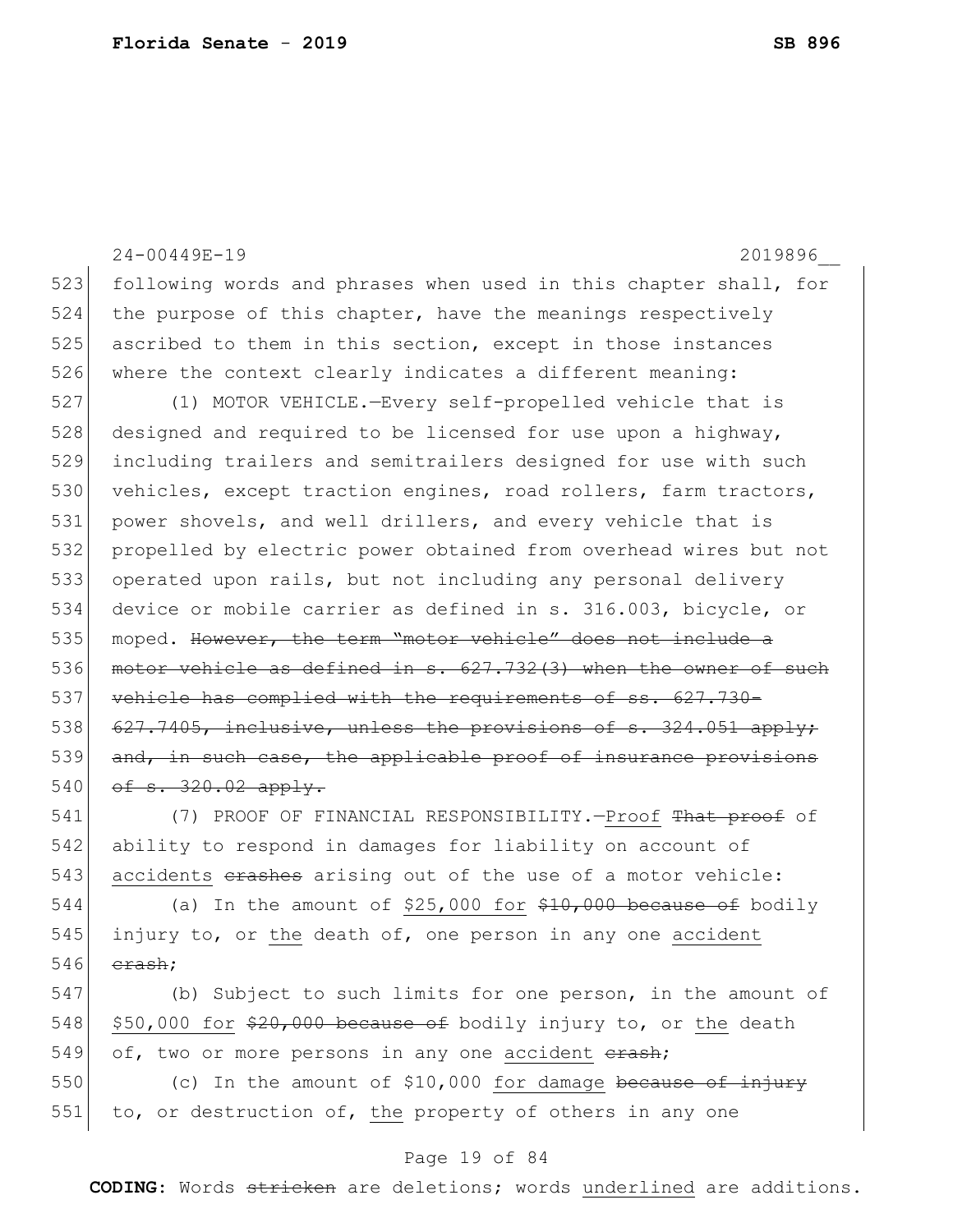|     | 24-00449E-19<br>2019896                                          |
|-----|------------------------------------------------------------------|
| 552 | accident erash; and                                              |
| 553 | (d) For With respect to commercial motor vehicles and            |
| 554 | nonpublic sector buses, in the amounts specified in ss. 627.7415 |
| 555 | and 627.742, respectively.                                       |
| 556 | $(9)$ OWNER; OWNER/LESSOR.-                                      |
| 557 | $(c)$ Application.-                                              |
| 558 | 1. The limits on liability in subparagraphs (b) 2. and 3. do     |
| 559 | not apply to an owner of motor vehicles that are used for        |
| 560 | commercial activity in the owner's ordinary course of business,  |
| 561 | other than a rental company that rents or leases motor vehicles. |
| 562 | For purposes of this paragraph, the term "rental company"        |
| 563 | includes only an entity that is engaged in the business of       |
| 564 | renting or leasing motor vehicles to the general public and that |
| 565 | rents or leases a majority of its motor vehicles to persons with |
| 566 | no direct or indirect affiliation with the rental company. The   |
| 567 | term also includes a motor vehicle dealer that provides          |
| 568 | temporary replacement vehicles to its customers for up to 10     |
| 569 | days. The term "rental company" also includes:                   |
| 570 | a. A related rental or leasing company that is a subsidiary      |
| 571 | of the same parent company as that of the renting or leasing     |
| 572 | company that rented or leased the vehicle.                       |
| 573 | b. The holder of a motor vehicle title or an equity              |
| 574 | interest in a motor vehicle title if the title or equity         |
| 575 | interest is held pursuant to or to facilitate an asset-backed    |
| 576 | securitization of a fleet of motor vehicles used solely in the   |
| 577 | business of renting or leasing motor vehicles to the general     |
| 578 | public and under the dominion and control of a rental company,   |
| 579 | as described in this subparagraph, in the operation of such      |

## Page 20 of 84

**CODING**: Words stricken are deletions; words underlined are additions.

580 rental company's business.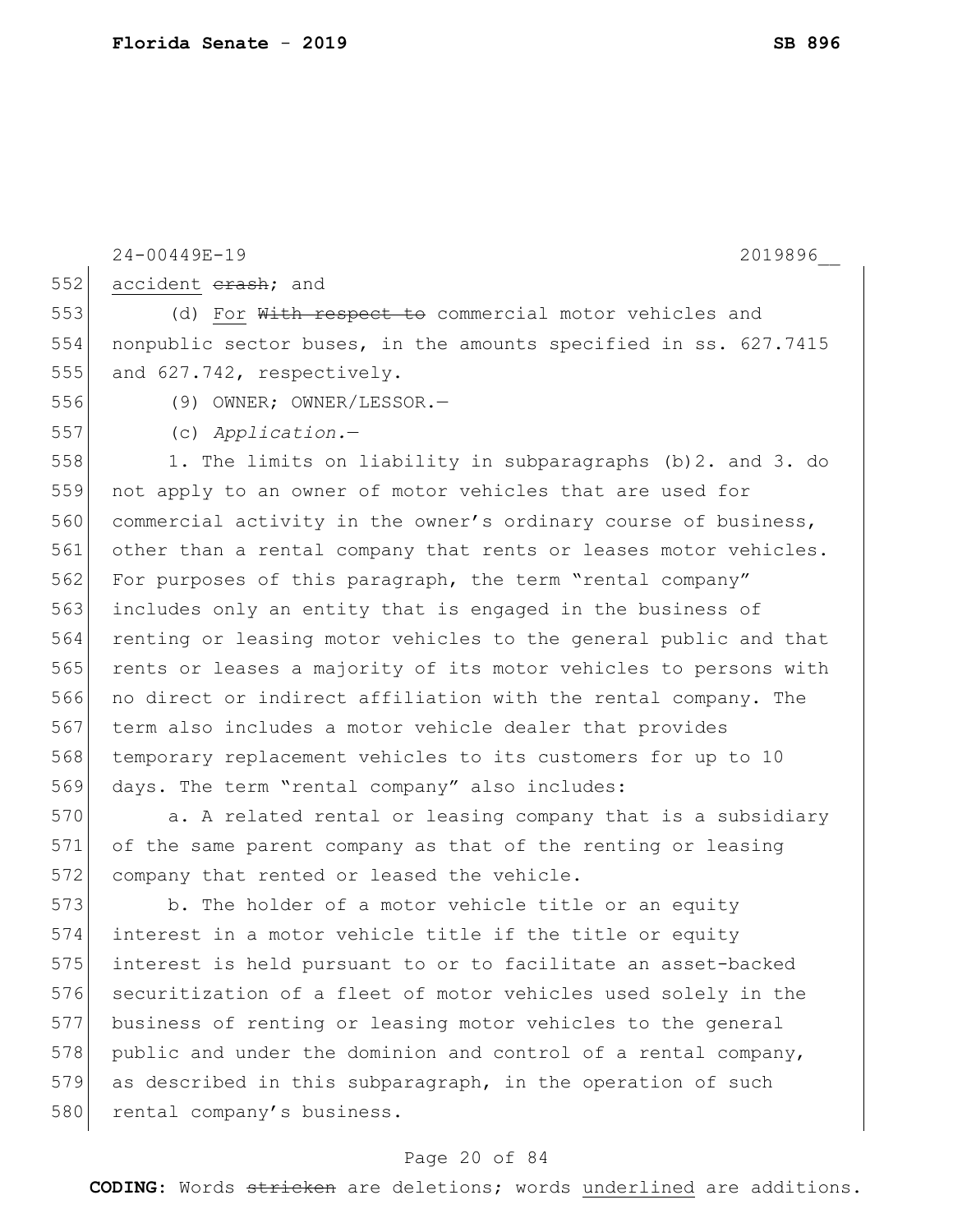24-00449E-19 2019896\_\_ 581 2. Furthermore, with respect to commercial motor vehicles 582  $\sigma$  as defined in s. 627.732, the limits on liability in 583 subparagraphs (b)2. and 3. do not apply if, at the time of the 584 incident, the commercial motor vehicle is being used in the 585 transportation of materials found to be hazardous for the 586 purposes of the Hazardous Materials Transportation Authorization 587 Act of 1994, as amended, 49 U.S.C. ss. 5101 et seq., and that is 588 required pursuant to such act to carry placards warning others 589 of the hazardous cargo, unless at the time of lease or rental 590 either: 591 a. The lessee indicates in writing that the vehicle will 592 not be used to transport materials found to be hazardous for the 593 purposes of the Hazardous Materials Transportation Authorization 594 Act of 1994, as amended, 49 U.S.C. ss. 5101 et seq.; or 595 b. The lessee or other operator of the commercial motor 596 vehicle has in effect insurance with limits of at least 597 \$5,000,000 combined property damage and bodily injury liability. 598 Section 13. Section 324.022, Florida Statutes, is amended 599 to read: 600 324.022 Financial responsibility requirements for property 601  $d$ amage.-602 (1)(a) Every owner or operator of a motor vehicle required 603 to be registered in this state must  $shall$  establish and maintain 604 the ability to respond in damages for liability on account of 605 accidents arising out of the use of the motor vehicle in the 606 amount of: 607 1. Twenty-five thousand dollars for bodily injury to, or 608 the death of, one person in any one accident; 609 2. Subject to the limits for one person, \$50,000 for bodily

## Page 21 of 84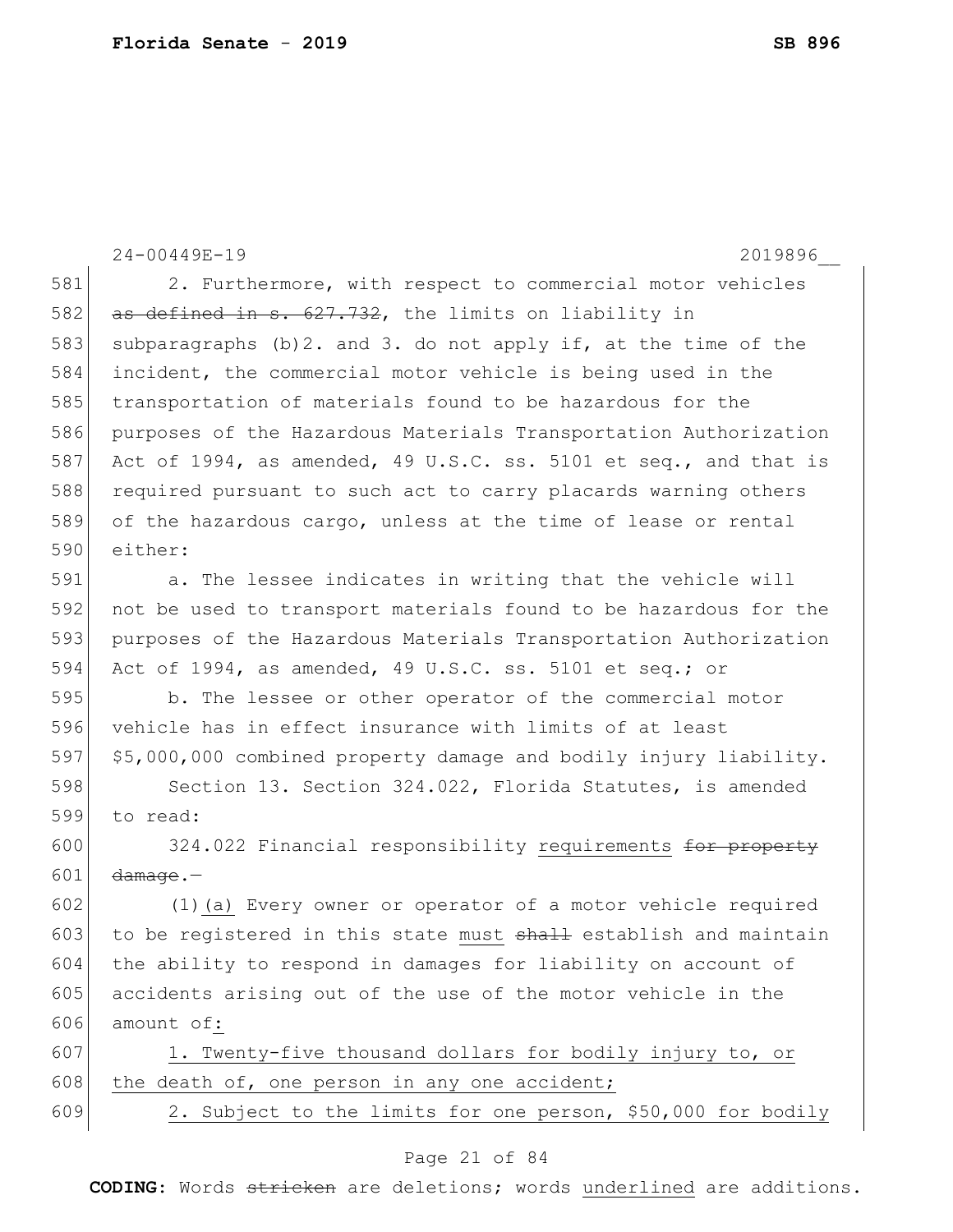|     | 24-00449E-19<br>2019896                                            |
|-----|--------------------------------------------------------------------|
| 610 | injury to, or the death of, two or more persons in any one         |
| 611 | accident; and \$10,000 because of                                  |
| 612 | 3. Ten thousand dollars for damage to, or destruction of,          |
| 613 | property of others in any one accident erash.                      |
| 614 | (b) The requirements of paragraph (a) this section may be          |
| 615 | met by one of the methods established in s. 324.031; by self-      |
| 616 | insuring as authorized by s. 768.28(16); or by maintaining a       |
| 617 | motor vehicle liability insurance an insurance policy providing    |
| 618 | coverage for property damage liability in the amount of at least   |
| 619 | \$10,000 because of damage to, or destruction of, property of      |
| 620 | others in any one accident arising out of the use of the motor     |
| 621 | vehicle. The requirements of this section may also be met by       |
| 622 | having a policy that which provides coverage in the amount of at   |
| 623 | least \$60,000 \$30,000 for combined property damage liability and |
| 624 | bodily injury liability for any one accident erash arising out     |
| 625 | of the use of the motor vehicle and that conforms to the           |
| 626 | requirements of s. 324.151. An The policy, with respect to         |
| 627 | coverage for property damage liability, must meet the applicable   |
| 628 | requirements of s. 324.151, subject to the usual policy            |
| 629 | exclusions that have been approved in policy forms by the Office   |
| 630 | of Insurance Regulation. No insurer has no shall have any duty     |
| 631 | to defend uncovered claims irrespective of their joinder with      |
| 632 | covered claims.                                                    |
| 633 | (2) As used in this section, the term:                             |

634 (a) "Motor vehicle" means any self-propelled vehicle that 635 has four or more wheels and that is of a type designed and 636 required to be licensed for use on the highways of this state, 637 and any trailer or semitrailer designed for use with such 638 vehicle. The term does not include:

## Page 22 of 84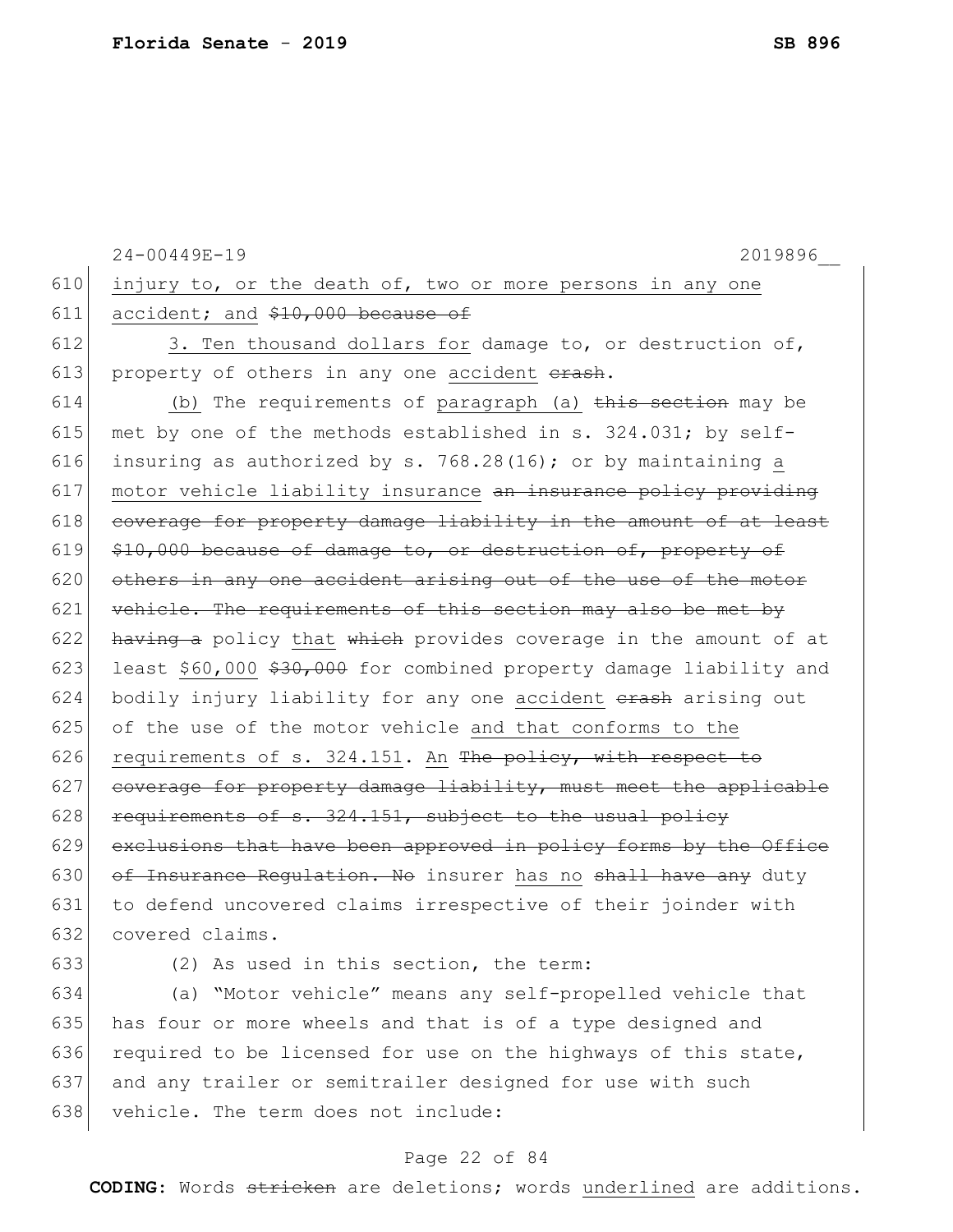|     | 24-00449E-19<br>2019896                                                      |
|-----|------------------------------------------------------------------------------|
| 639 | 1. A mobile home.                                                            |
| 640 | 2. A motor vehicle that is used in mass transit and                          |
| 641 | designed to transport more than five passengers, exclusive of                |
| 642 | the operator of the motor vehicle, and that is owned by a                    |
| 643 | municipality, transit authority, or political subdivision of the             |
| 644 | state.                                                                       |
| 645 | 3. A school bus as defined in s. 1006.25.                                    |
| 646 | 4. A vehicle providing for-hire transportation that is                       |
| 647 | subject to the provisions of s. 324.031. A taxicab shall                     |
| 648 | maintain security as required under s. 324.032(1).                           |
| 649 | 5. A personal delivery device as defined in s. 316.003.                      |
| 650 | (b) "Owner" means the person who holds legal title to a                      |
| 651 | motor vehicle or the debtor or lessee who has the right to                   |
| 652 | possession of a motor vehicle that is the subject of a security              |
| 653 | agreement or lease with an option to purchase.                               |
| 654 | (3) Each nonresident owner or registrant of a motor vehicle                  |
| 655 | that, whether operated or not, has been physically present                   |
| 656 | within this state for more than 90 days during the preceding 365             |
| 657 | days shall maintain security as required by subsection (1) that              |
| 658 | is in effect continuously throughout the period the motor                    |
| 659 | vehicle remains within this state.                                           |
| 660 | (4) An The owner or registrant of a motor vehicle who is                     |
| 661 | exempt from the requirements of this section if she or he<br><del>is</del> a |
| 662 | member of the United States Armed Forces and is called to or on              |
| 663 | active duty outside the United States in an emergency situation              |
| 664 | is exempt from this section while he or she <del>. The exemption</del>       |
| 665 | provided by this subsection applies only as long as the member               |
| 666 | of the Armed Forces is on such active duty outside the United                |
| 667 | States. This exemption and applies only while the vehicle is not             |
|     |                                                                              |

## Page 23 of 84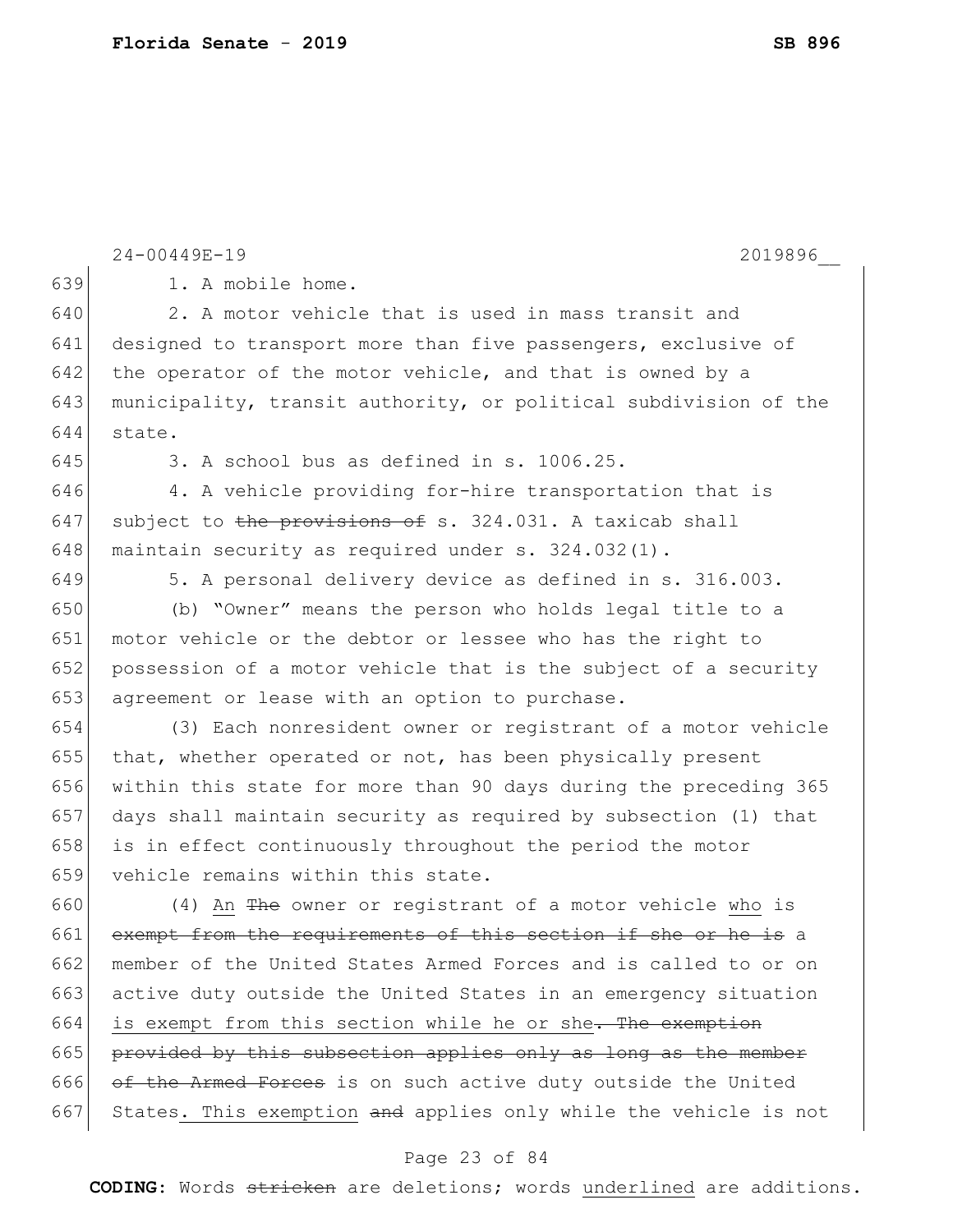24-00449E-19 2019896\_\_ 668 operated by any person. Upon receipt of a written request by the 669 insured to whom the exemption provided in this subsection 670 applies, the insurer shall cancel the coverages and return any 671 unearned premium or suspend the security required by this 672 section. Notwithstanding s.  $324.0221(2)$  s.  $324.0221(3)$ , the 673 department may not suspend the registration or operator's 674 license of an  $\frac{a_n}{b_n}$  owner or registrant of a motor vehicle during 675 the time she or he qualifies for the  $an$  exemption under this 676 subsection. An  $A_{\text{H}}$  owner or registrant of a motor vehicle who 677 qualifies for the an exemption under this subsection shall 678 immediately notify the department before prior to and at the end 679 of the expiration of the exemption.

680 Section 14. Subsections (1) and (2) of section 324.0221, 681 Florida Statutes, are amended, and subsection (4) is added to 682 that section, to read:

683 324.0221 Reports by insurers to the department; suspension 684 of driver license and vehicle registrations; reinstatement.

685  $(1)(a)$  Each insurer that has issued a policy providing 686 personal injury protection coverage or property damage liability 687 coverage shall report the cancellation or nonrenewal thereof to 688 the department within 10 days after the processing date or 689 effective date of each cancellation or nonrenewal. Upon the 690 issuance of a policy providing personal injury protection 691 coverage or property damage liability coverage to a named 692 insured not previously insured by the insurer during that 693 calendar year, the insurer shall report the issuance of the new 694 policy to the department within 10 days. The report must  $shall$ 695 be in a the form prescribed by the department and format and 696 contain any information required by the department and must be

## Page 24 of 84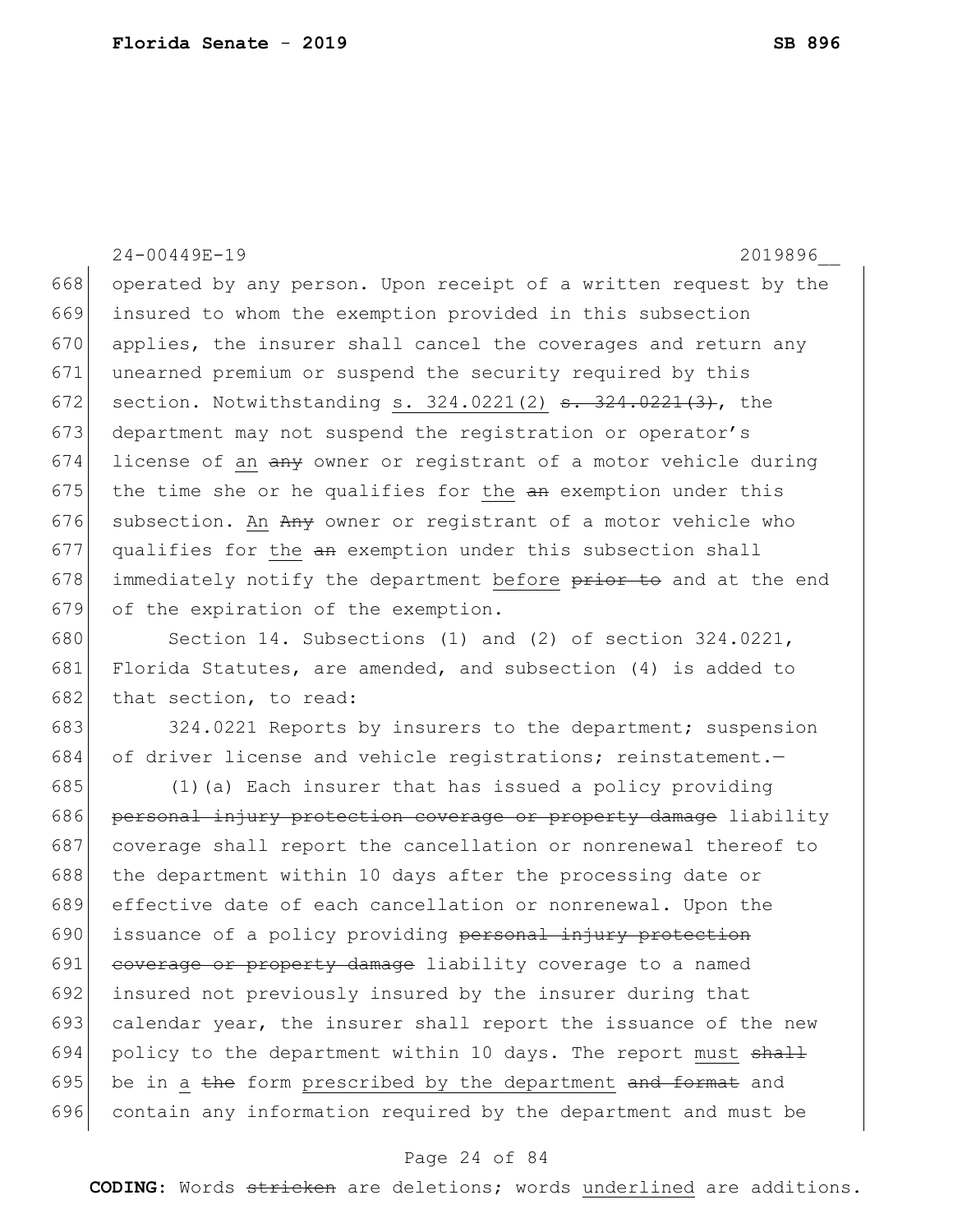24-00449E-19 2019896\_\_ 697 provided in a format that is compatible with the data processing 698 capabilities of the department. Failure by an insurer to file 699 proper reports with the department as required by this 700 subsection constitutes a violation of the Florida Insurance 701 Code. These records shall be used by the department only for 702 enforcement and regulatory purposes, including the generation by 703 the department of data regarding compliance by owners of motor 704 vehicles with the requirements for financial responsibility 705 coverage. 706 (b) With respect to an insurance policy providing personal 707 injury protection coverage or property damage liability 708 coverage, each insurer shall notify the named insured, or the 709 first-named insured in the case of a commercial fleet policy, in 710 writing that any cancellation or nonrenewal of the policy will 711 be reported by the insurer to the department. The notice must 712 also inform the named insured that failure to maintain bodily 713 injury liability personal injury protection coverage and 714 property damage liability coverage on a motor vehicle when 715 required by law may result in the loss of registration and 716 driving privileges in this state and inform the named insured of

717 the amount of the reinstatement fees required by this section. 718 This notice is for informational purposes only, and an insurer 719 is not civilly liable for failing to provide this notice.

720 (2) The department shall suspend, after due notice and an 721 opportunity to be heard, the registration and driver license of 722 any owner or registrant of a motor vehicle with respect to which 723 security is required under s.  $\frac{1}{3}$  324.022, s. 324.023, s. 724 324.032, s. 627.7415, or s. 627.742 and 627.733 upon: 725 (a) The department's records showing that the owner or

## Page 25 of 84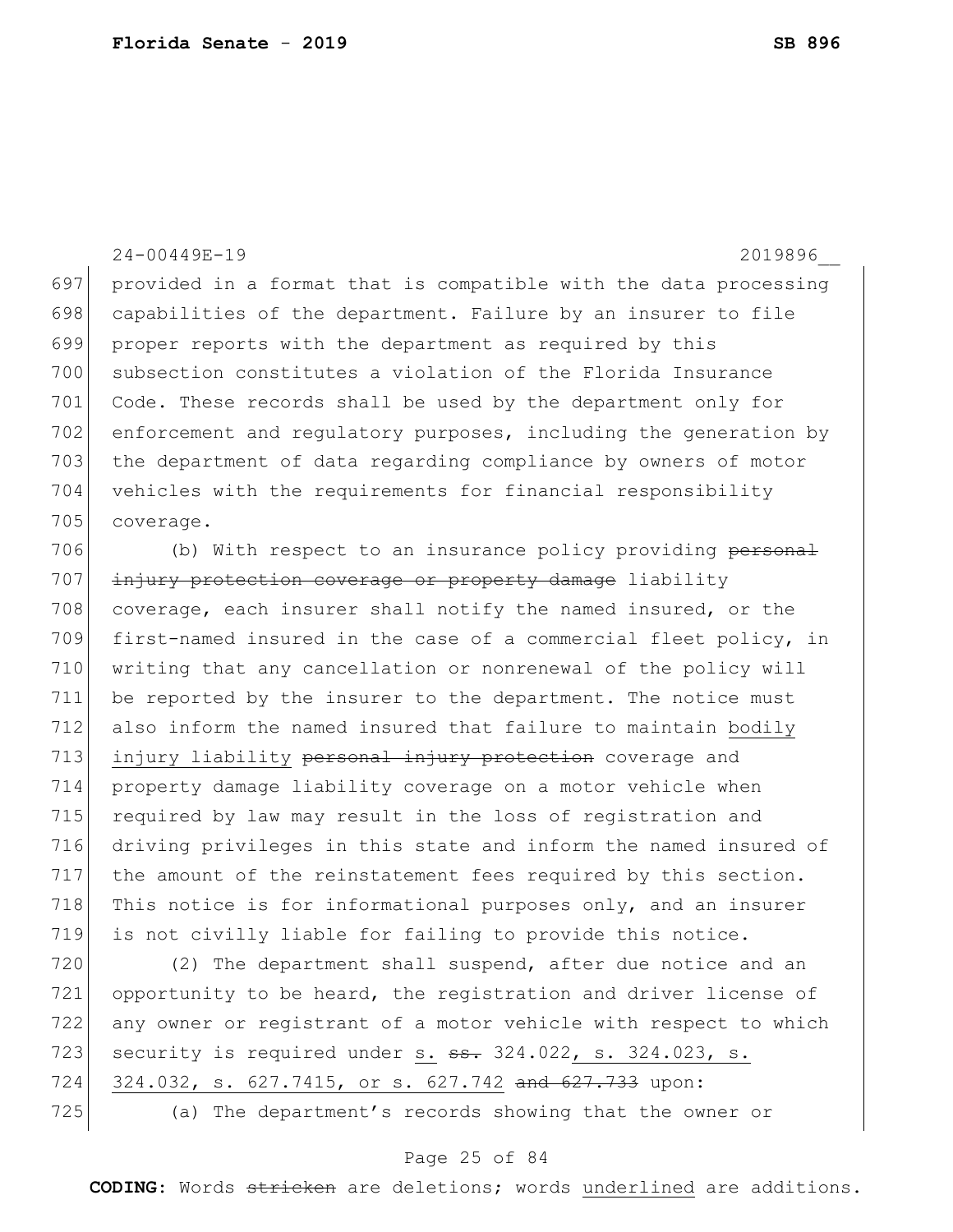|     | 24-00449E-19<br>2019896                                                                                                              |
|-----|--------------------------------------------------------------------------------------------------------------------------------------|
| 726 | registrant of such motor vehicle did not have the in full force                                                                      |
| 727 | and effect when required security in full force and effect that                                                                      |
| 728 | complies with the requirements of ss. 324.022 and 627.733; or                                                                        |
| 729 | (b) Notification by the insurer to the department, in a                                                                              |
| 730 | form approved by the department, of cancellation or termination                                                                      |
| 731 | of the required security.                                                                                                            |
| 732 | (4) All suspensions of license or registration under this                                                                            |
| 733 | section for failure to maintain required security that occurred                                                                      |
| 734 | before January 1, 2021, remain in full force and effect on or                                                                        |
| 735 | after January 1, 2021.                                                                                                               |
| 736 | Section 15. Subsection (1) of section 324.032, Florida                                                                               |
| 737 | Statutes, is amended to read:                                                                                                        |
| 738 | 324.032 Manner of proving financial responsibility; for-                                                                             |
| 739 | hire passenger transportation vehicles.-Notwithstanding the                                                                          |
| 740 | provisions of s. 324.031:                                                                                                            |
| 741 | $(1)$ (a) A person who is either the owner or a lessee of a                                                                          |
| 742 | motor vehicle used as a taxicab required to maintain insurance                                                                       |
| 743 | $\frac{1}{2}$ , $\frac{1}{2}$ , $\frac{1}{2}$ , $\frac{1}{2}$ , $\frac{1}{2}$ , $\frac{1}{2}$ and who operates one or more taxicabs, |
| 744 | limousines, jitneys, or any other for-hire passenger                                                                                 |
| 745 | transportation vehicles may prove financial responsibility by                                                                        |
| 746 | furnishing satisfactory evidence of holding a motor vehicle                                                                          |
| 747 | liability policy, but with minimum limits of                                                                                         |
| 748 | \$125,000/250,000/50,000.                                                                                                            |
| 749 | (b) A person who is either the owner or a lessee required                                                                            |
| 750 | to maintain insurance under s. 324.021(9) (b) and who operates                                                                       |
| 751 | limousines, jitneys, or any other for-hire passenger vehicles,                                                                       |
| 752 | other than taxicabs, may prove financial responsibility by                                                                           |
| 753 | furnishing satisfactory evidence of holding a motor vehicle                                                                          |
| 754 | liability policy as defined in s. 324.031.                                                                                           |

# Page 26 of 84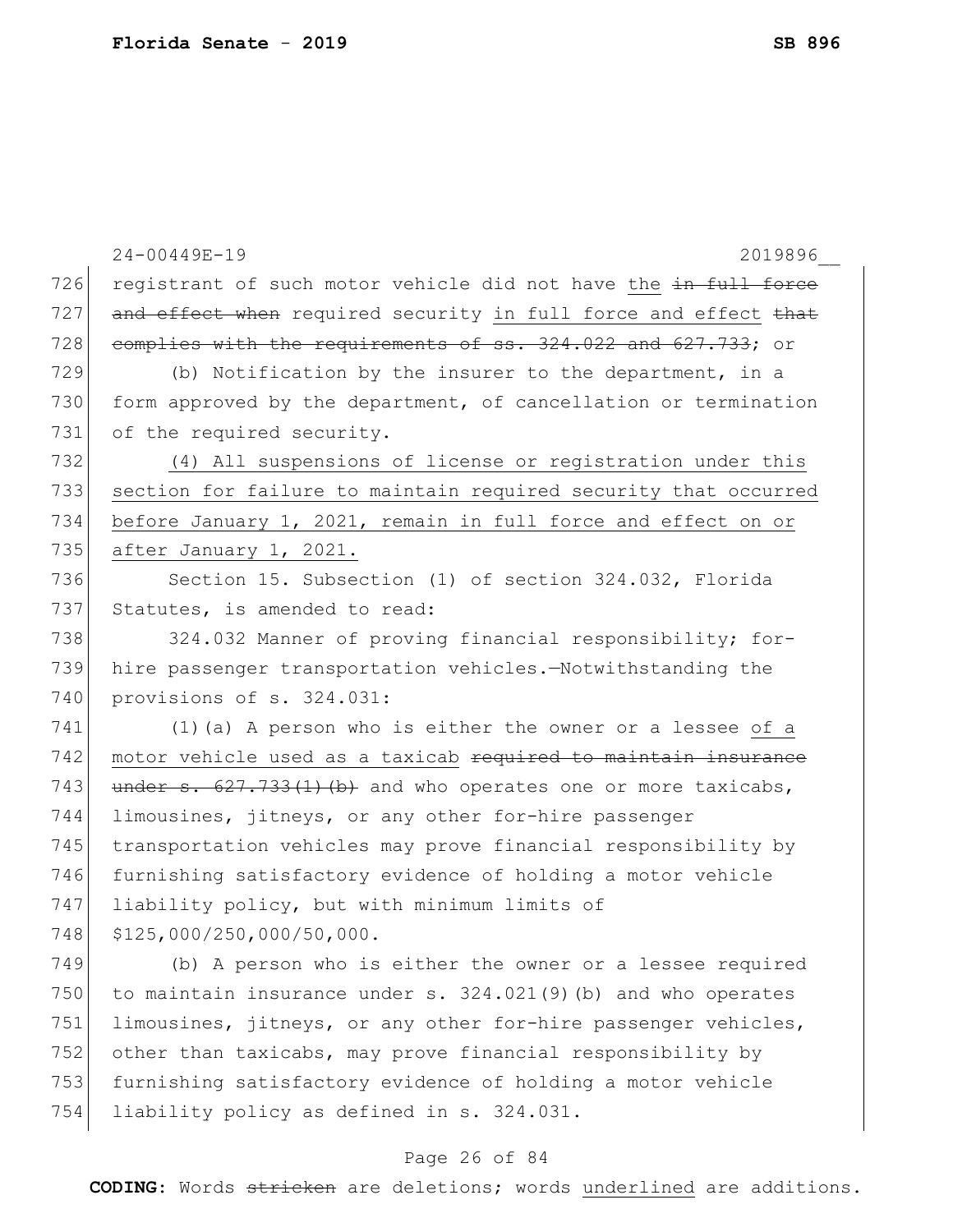24-00449E-19 2019896\_\_

755

756 Upon request by the department, the applicant must provide the 757 department at the applicant's principal place of business in 758 this state access to the applicant's underlying financial 759 information and financial statements that provide the basis of 760 the certified public accountant's certification. The applicant 761 shall reimburse the requesting department for all reasonable 762 costs incurred by it in reviewing the supporting information. 763 The maximum amount of self-insurance permissible under this 764 subsection is \$300,000 and must be stated on a per-occurrence 765 basis, and the applicant shall maintain adequate excess 766 insurance issued by an authorized or eligible insurer licensed 767 or approved by the Office of Insurance Regulation. All risks 768 self-insured shall remain with the owner or lessee providing it, 769 and the risks are not transferable to any other person, unless a 770 policy complying with subsection (1) is obtained.

771 Section 16. Subsection (2) of section 324.051, Florida 772 Statutes, is amended to read:

773 324.051 Reports of accidents erashes; suspensions of 774 licenses and registrations.-

775 (2)(a) Thirty days after receipt of notice of any accident 776 described in paragraph (1)(a) involving a motor vehicle within 777 this state, the department shall suspend, after due notice and 778 opportunity to be heard, the license of each operator and all 779 registrations of the owner of the vehicles operated by such 780 operator whether or not involved in such accident erash and, in 781 the case of a nonresident owner or operator, shall suspend such 782 nonresident's operating privilege in this state, unless such 783 operator or owner shall, prior to the expiration of such 30

## Page 27 of 84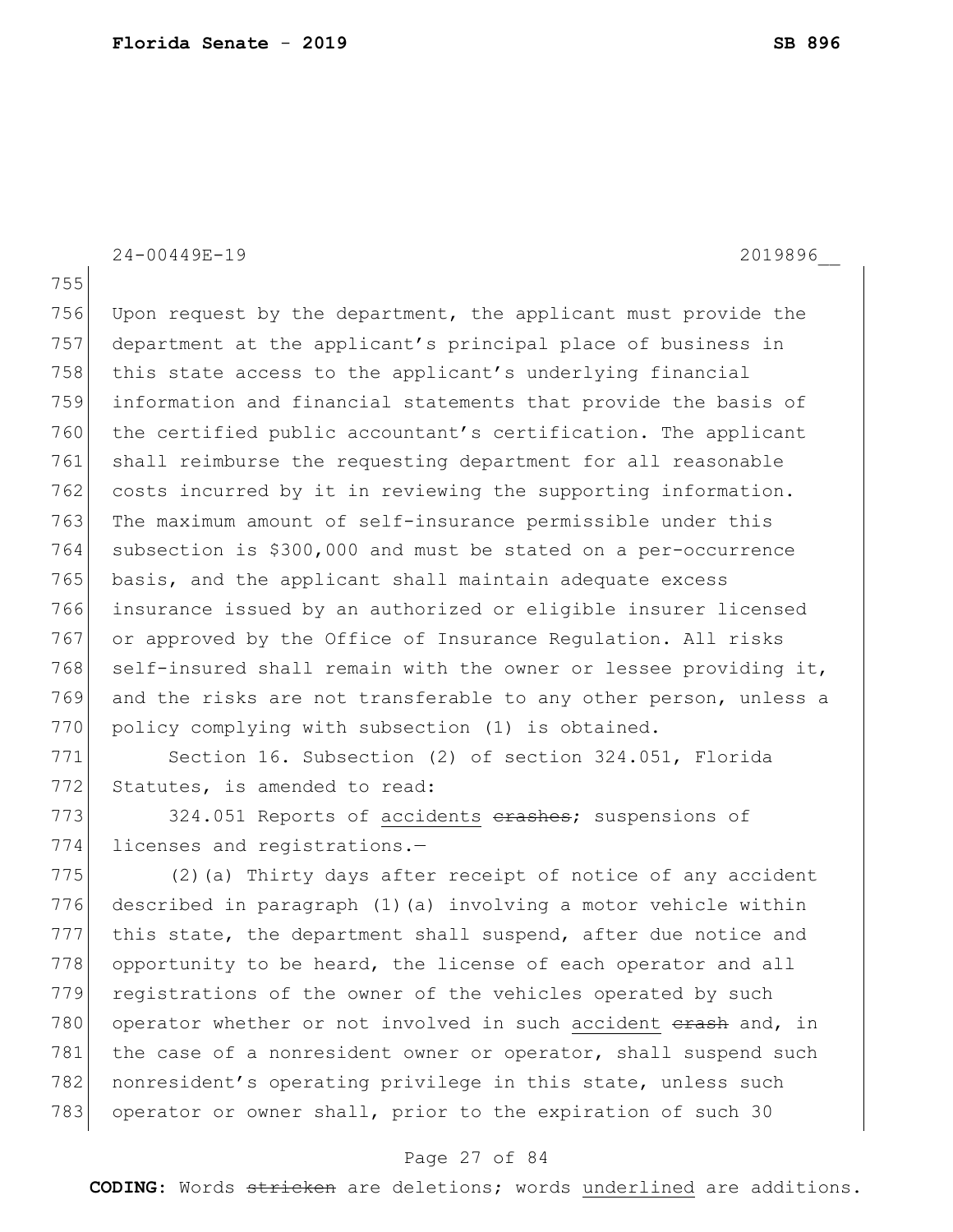24-00449E-19 2019896\_\_ 784 days, be found by the department to be exempt from the operation 785 of this chapter, based upon evidence satisfactory to the 786 department that: 787 1. The motor vehicle was legally parked at the time of such 788 accident erash. 789 2. The motor vehicle was owned by the United States 790 Government, this state, or any political subdivision of this 791 state or any municipality therein. 792 3. Such operator or owner has secured a duly acknowledged 793 written agreement providing for release from liability by all 794 parties injured as the result of said accident erash and has 795 complied with one of the provisions of s. 324.031. 796 4. Such operator or owner has deposited with the department 797 security to conform with s. 324.061 when applicable and has 798 complied with one of the provisions of s. 324.031. 799 5. One year has elapsed since such owner or operator was 800 suspended pursuant to subsection (3), the owner or operator has 801 complied with one of the provisions of s. 324.031, and no bill 802 of complaint of which the department has notice has been filed 803 in a court of competent jurisdiction. 804 (b) This subsection shall not apply: 805 1. To such operator or owner if such operator or owner had 806 in effect at the time of such accident erash or traffic 807 conviction a motor vehicle an automobile liability policy with 808 respect to all of the registered motor vehicles owned by such 809 operator or owner. 810 2. To such operator, if not the owner of such motor 811 vehicle, if there was in effect at the time of such accident 812 erash or traffic conviction a motor vehicle an automobile

## Page 28 of 84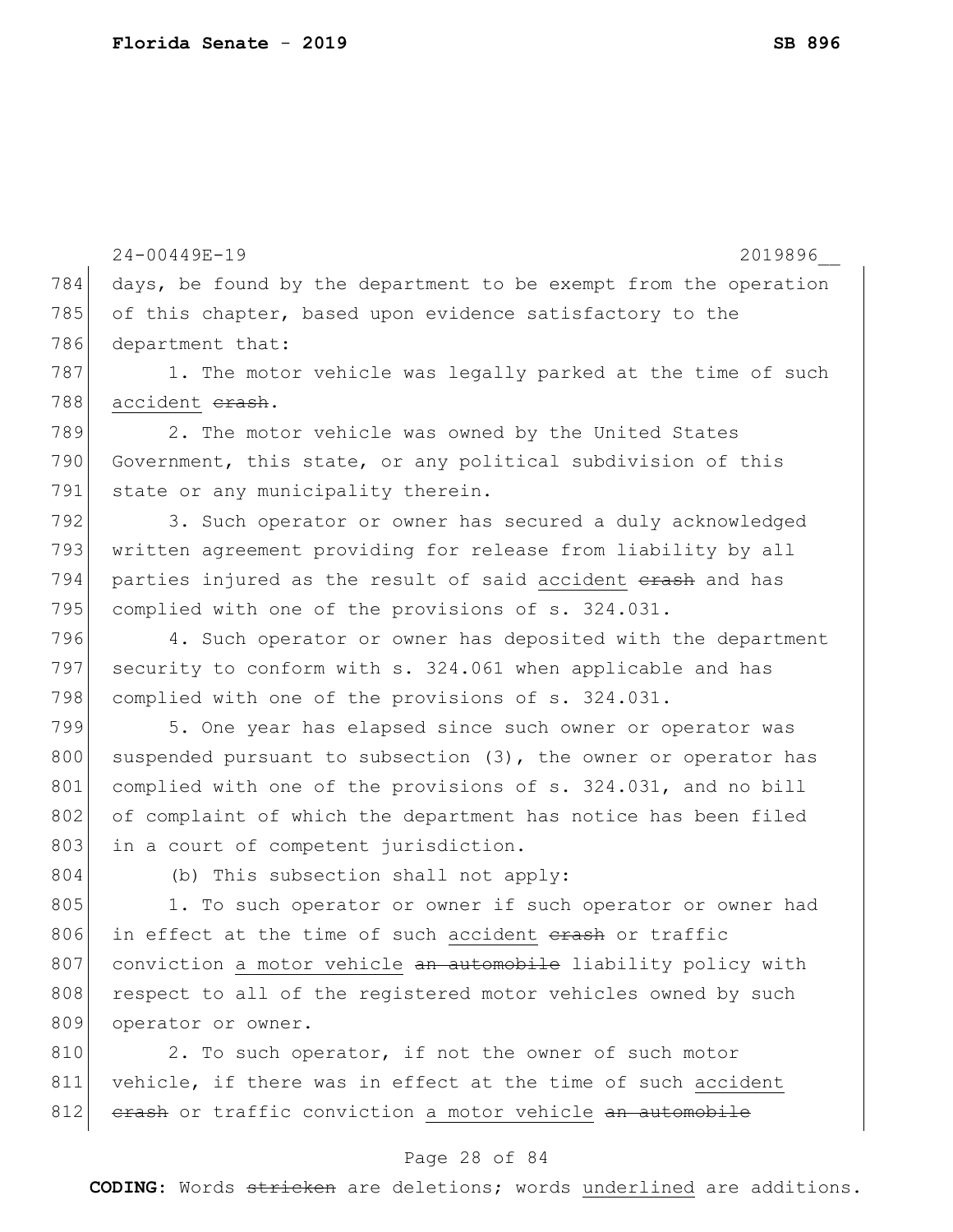|     | 24-00449E-19<br>2019896                                          |
|-----|------------------------------------------------------------------|
| 813 | liability policy or bond with respect to his or her operation of |
| 814 | motor vehicles not owned by him or her.                          |
| 815 | 3. To such operator or owner if the liability of such            |
| 816 | operator or owner for damages resulting from such accident erash |
| 817 | is, in the judgment of the department, covered by any other form |
| 818 | of liability insurance or bond.                                  |
| 819 | 4. To a any person who has obtained from the department a        |
| 820 | certificate of self-insurance, in accordance with s. 324.171, or |
| 821 | to a any person operating a motor vehicle for such self-insurer. |
| 822 |                                                                  |
| 823 | No such policy or bond shall be effective under this subsection  |
| 824 | unless it contains limits of not less than those specified in s. |
| 825 | $324.021(7)$ .                                                   |
| 826 | Section 17. Subsection (1) of section 324.091, Florida           |
| 827 | Statutes, is amended to read:                                    |
| 828 | 324.091 Notice to department; notice to insurer.-                |
| 829 | (1) Each owner and operator involved in an accident a crash      |
| 830 | or conviction case within the purview of this chapter shall      |
| 831 | furnish evidence of automobile liability insurance or motor      |
| 832 | vehicle liability insurance within 14 days after the date of the |
| 833 | mailing of notice of the accident erash by the department in the |
| 834 | form and manner as it may designate. Upon receipt of evidence    |
| 835 | that a an automobile liability policy or motor vehicle liability |
| 836 | policy was in effect at the time of the accident erash or        |
| 837 | conviction case, the department shall forward to the insurer     |
| 838 | such information for verification in a method as determined by   |
| 839 | the department. The insurer shall respond to the department      |
| 840 | within 20 days after the notice whether or not such information  |
| 841 | is valid. If the department determines that a an automobile      |
|     |                                                                  |

# Page 29 of 84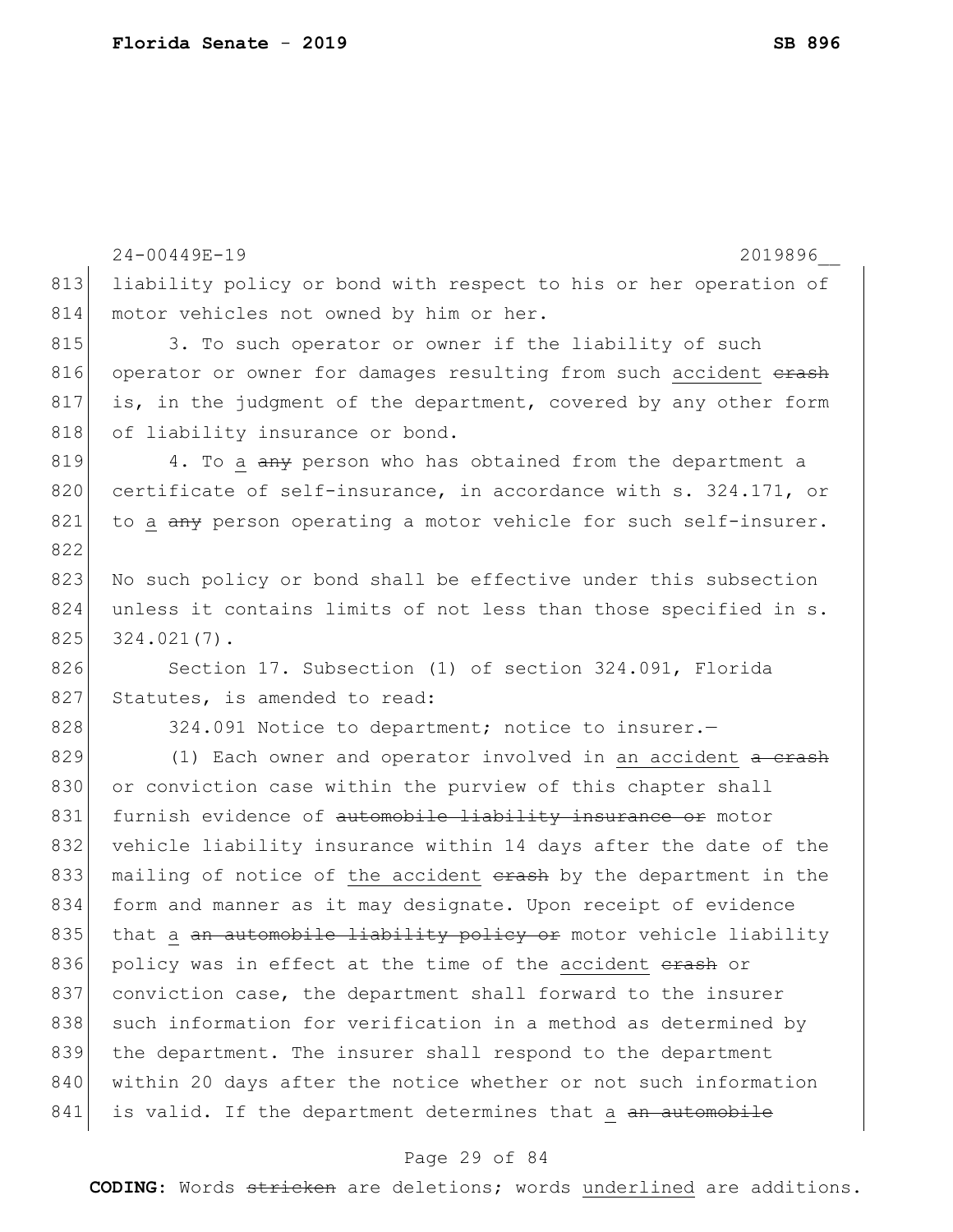|     | 24-00449E-19<br>2019896                                              |
|-----|----------------------------------------------------------------------|
| 842 | <b>liability policy or</b> motor vehicle liability policy was not in |
| 843 | effect and did not provide coverage for both the owner and the       |
| 844 | operator, it shall take action as it is authorized to do under       |
| 845 | this chapter.                                                        |
| 846 | Section 18. Section 324.151, Florida Statutes, is amended            |
| 847 | to read:                                                             |
| 848 | 324.151 Motor vehicle liability policies; required                   |
| 849 | provisions.-                                                         |
| 850 | (1) As used in this section, the term:                               |
| 851 | (a) "Newly acquired vehicle" means a vehicle owned by a              |
| 852 | named insured or resident relative of the named insured which        |
| 853 | was acquired 30 days or less before an accident.                     |
| 854 | (b) "Resident relative" means a person related to a named            |
| 855 | insured by any degree by blood, marriage, or adoption, including     |
| 856 | a ward or foster child, who usually makes her or his home in the     |
| 857 | same family unit as the named insured, whether or not he or she      |
| 858 | is temporarily living elsewhere.                                     |
| 859 | (c) "Temporary substitute vehicle" means a motor vehicle,            |
| 860 | as defined in s. 320.01(1), which is not owned by the named          |
| 861 | insured and which is temporarily used with the permission of the     |
| 862 | owner as a substitute for a motor vehicle designated on the          |
| 863 | policy when the vehicle designated on the policy is withdrawn        |
| 864 | from normal use because of breakdown, repair, servicing, loss,       |
| 865 | or destruction.                                                      |
| 866 | $(2)$ $(1)$ A motor vehicle liability policy, as to be proof of      |
| 867 | financial responsibility under s. $324.031(1)$ , shall be issued to  |
| 868 | owners or operators of motor vehicles under the following            |
| 869 | provisions:                                                          |
| 870 | (a) A motor vehicle liability insurance policy issued to an          |
|     | Page 30 of 84                                                        |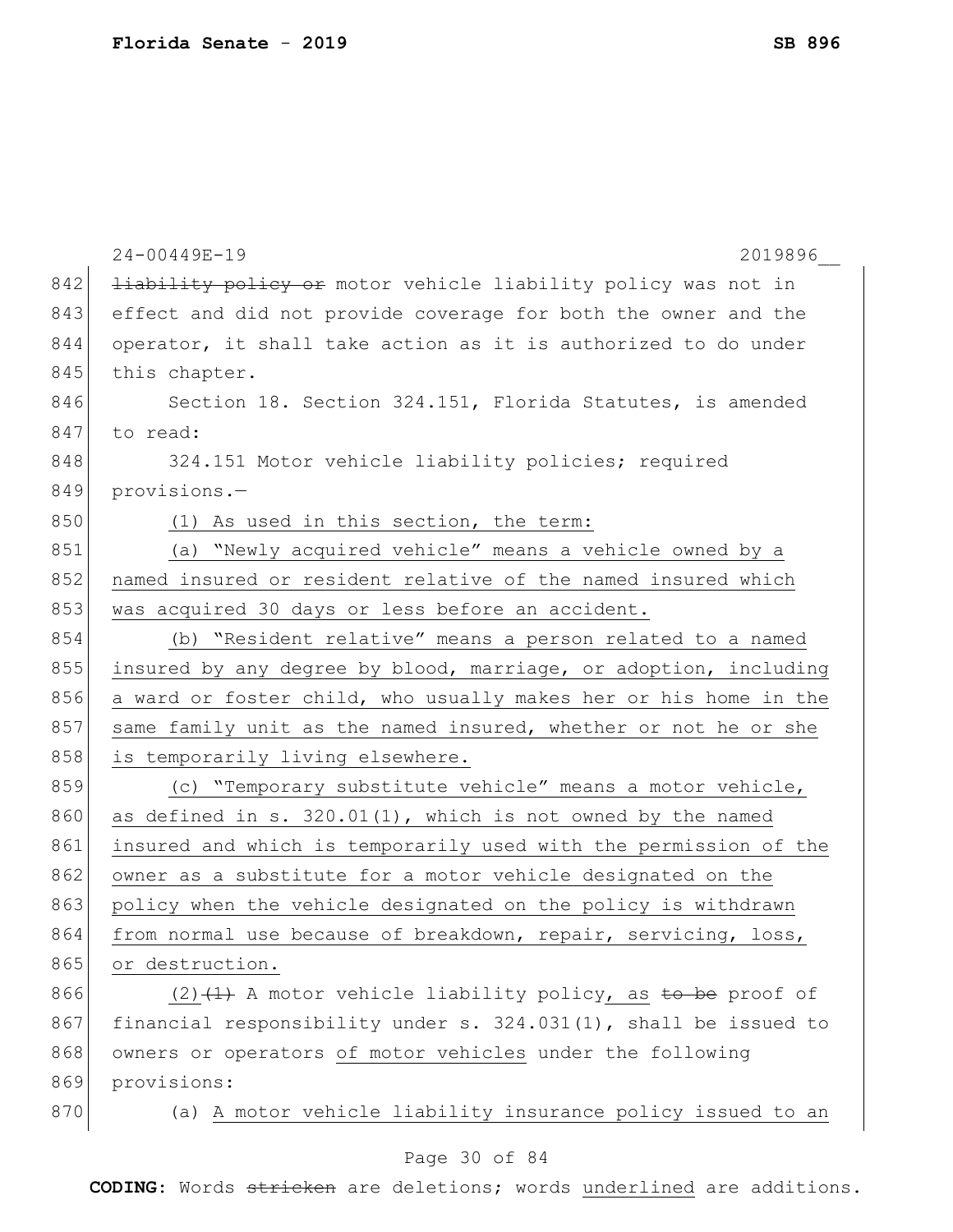24-00449E-19 2019896\_\_ 871 owner of a motor vehicle registered in this state must An 872 owner's liability insurance policy shall designate by explicit 873 description or by appropriate reference all motor vehicles with 874 respect to which coverage is thereby granted. The policy must 875 and shall insure the person or persons owner named therein and 876 any resident relative of a named insured against other person as 877 operator using such motor vehicle or motor vehicles with the 878 express or implied permission of such owner against loss from 879 the liability imposed by law for damage arising out of the 880 ownership, maintenance, or use of any such motor vehicle, except 881 as otherwise provided in this section. The policy must also 882 insure any person operating an insured motor vehicle with the 883 express or implied permission of the named insured against loss 884 from liability imposed by law for damage arising out of the use 885 of such vehicle. However, the insurer may exclude in its policy 886 liability coverage for a motor vehicle not designated as an 887 insured vehicle on the policy if such motor vehicle does not 888 qualify as a newly acquired vehicle or a temporary substitute 889 vehicle and was owned by an insured or was furnished for an 890 insured's regular use for more than 30 consecutive days before 891 an accident or motor vehicles within the United States or the 892 Dominion of Canada, subject to limits, exclusive of interest and 893 costs with respect to each such motor vehicle as is provided for 894  $\mid$  under s. 324.021(7). Insurers may make available, with respect 895 to property damage liability coverage, a deductible amount not 896 to exceed \$500. In the event of a property damage loss covered 897 by a policy containing a property damage deductible provision, 898 the insurer shall pay to the third-party claimant the amount of 899 any property damage liability settlement or judgment, subject to

## Page 31 of 84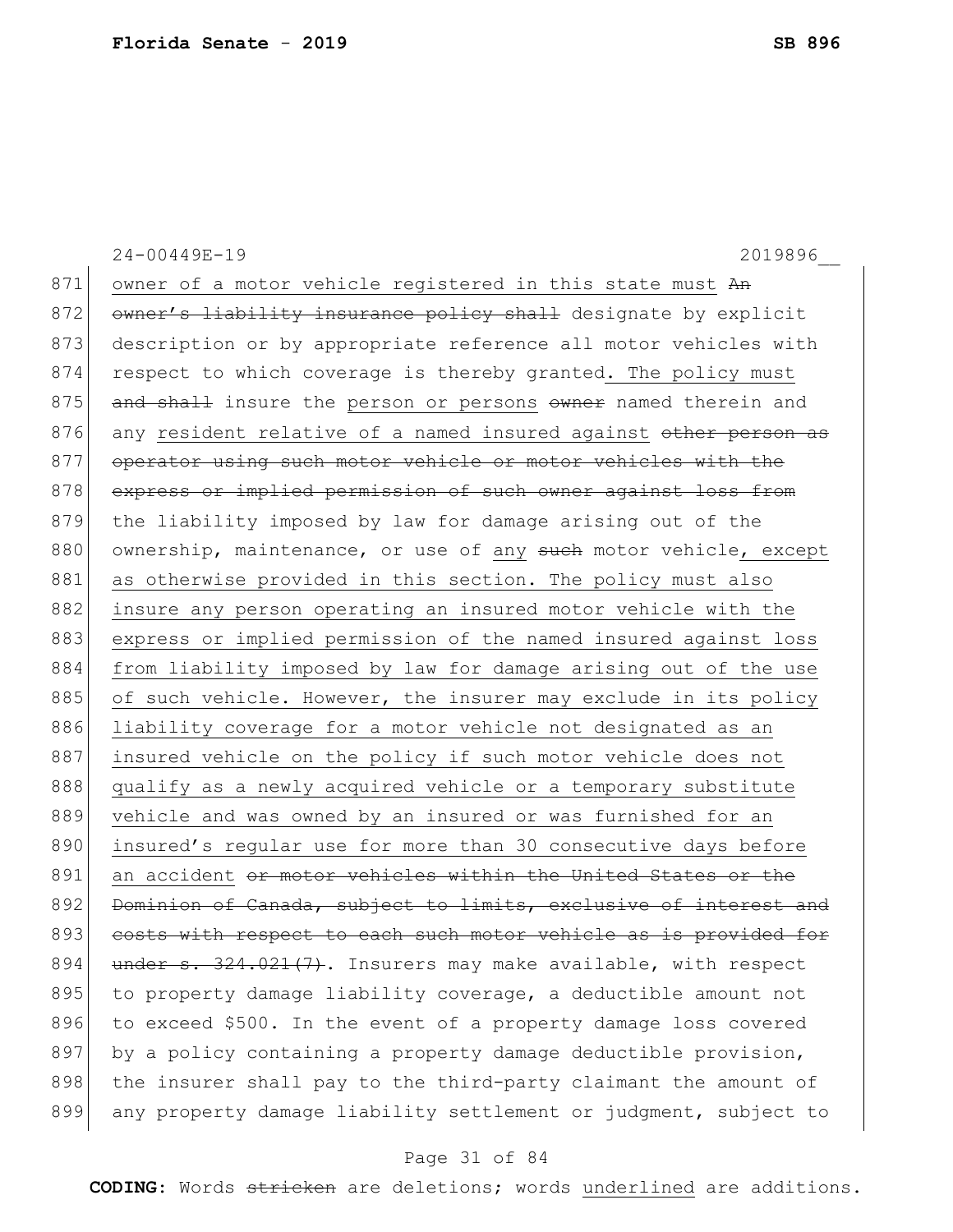```
24-00449E-19 2019896__
900 policy limits, as if no deductible existed.
901 (b) A motor vehicle liability insurance policy issued to a
902 person who does not own a motor vehicle registered in this state
903 and is not already insured under a policy described in paragraph
904 (a) must An operator's motor vehicle liability policy of
905 insurance shall insure the person or persons named in the policy
906 therein against loss from the liability imposed upon him or her
907 by law for damages arising out of the use by the person of any
908 motor vehicle not owned by him or her, unless the vehicle was
909 furnished for the named insured's regular use and used by the 
910 | named insured for more than 30 consecutive days before an
911 accident with the same territorial limits and subject to the
912 same limits of liability as referred to above with respect to an
913 owner's policy of liability insurance.
914 (c) All such motor vehicle liability policies shall state
```
915 the name and address of the named insured, the coverage afforded 916 by the policy, the premium charged therefor, the policy period, 917 and the limits of liability, and shall contain an agreement or 918 be endorsed that insurance is provided in accordance with the 919 coverage defined in this chapter as respects bodily injury and 920 death or property damage or both and is subject to all 921 provisions of this chapter. The Said policies must shall also 922 contain a provision that the satisfaction by an insured of a 923 judgment for such injury or damage shall not be a condition 924 precedent to the right or duty of the insurer insurance carrier 925 to make payment on account of such injury or damage, and shall 926 also contain a provision that bankruptcy or insolvency of the 927 insured or of the insured's estate shall not relieve the insurer 928 insurance carrier of any of its obligations under the said

## Page 32 of 84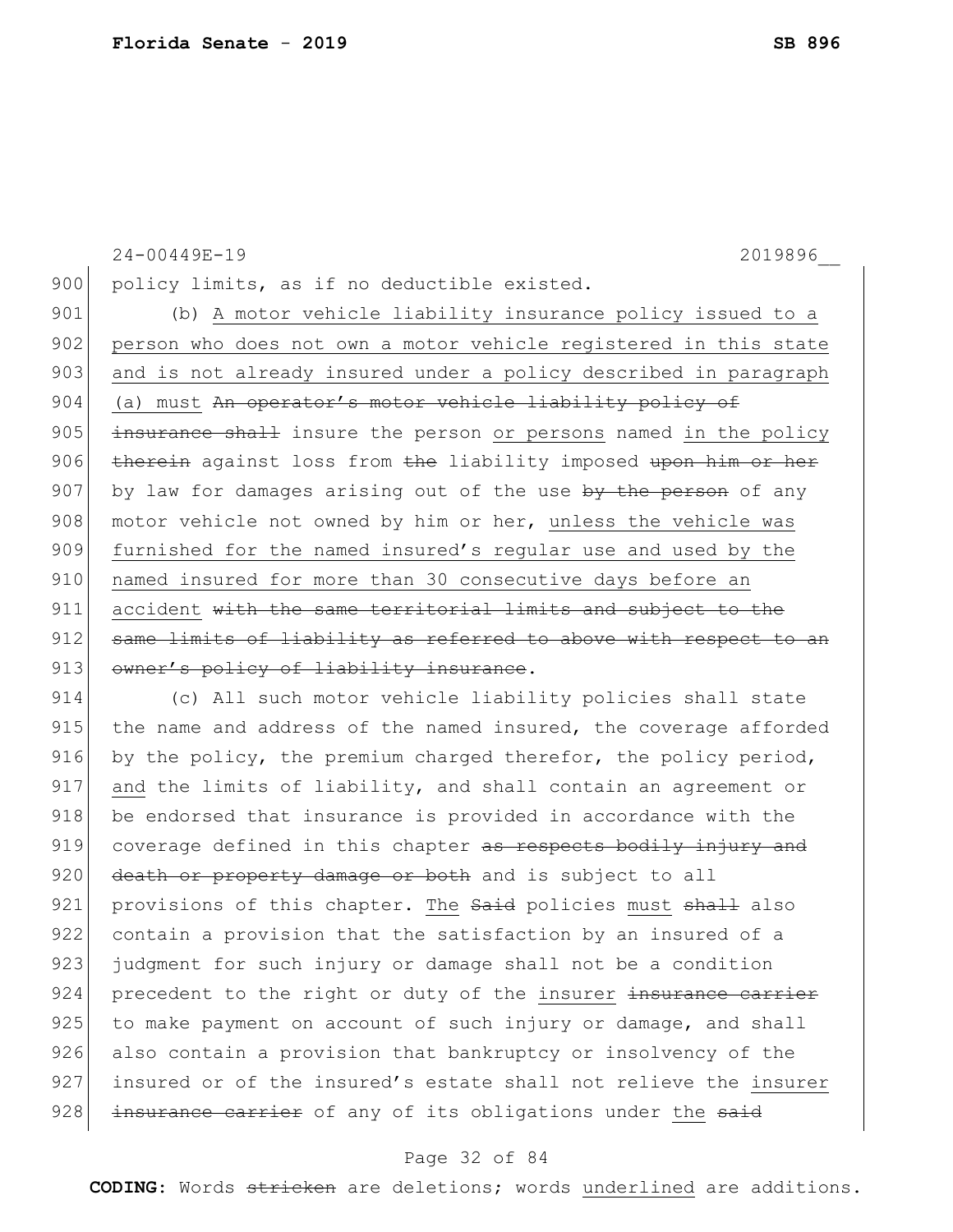|     | $24 - 00449E - 19$<br>2019896                                    |
|-----|------------------------------------------------------------------|
| 929 | policy. However, the policies may contain provisions excluding   |
| 930 | liability coverage for a vehicle used outside of the United      |
| 931 | States or Canada at the time of an accident.                     |
| 932 | $(3)$ $(2)$ The provisions of this section shall not be          |
| 933 | applicable to any automobile liability policy unless and until   |
| 934 | it is furnished as proof of financial responsibility for the     |
| 935 | future pursuant to s. 324.031, and then only from and after the  |
| 936 | date said policy is so furnished.                                |
| 937 | Section 19. Section 324.161, Florida Statutes, is amended        |
| 938 | to read:                                                         |
| 939 | 324.161 Proof of financial responsibility; deposit.-             |
| 940 | Annually, before any certificate of insurance may be issued to a |
| 941 | person, including any firm, partnership, association,            |
| 942 | corporation, or other person, other than a natural person, proof |
| 943 | of a certificate of deposit of \$60,000 \$30,000 issued and held |
| 944 | by a financial institution must be submitted to the department.  |
| 945 | A power of attorney will be issued to and held by the            |
| 946 | department, and may be executed upon a judgment issued against   |
| 947 | such person making the deposit, for damages for because of       |
| 948 | bodily injury to or death of any person or for damages for       |
| 949 | because of injury to or destruction of property resulting from   |
| 950 | the use or operation of any motor vehicle occurring after such   |
| 951 | deposit was made. Money so deposited is shall not be subject to  |
| 952 | attachment or execution unless such attachment or execution      |
| 953 | shall arise out of a suit for such damages as aforesaid.         |
| 954 | Section 20. Subsections (1) and (2) of section $324.171$ ,       |
| 955 | Florida Statutes, are amended to read:                           |
| 956 | 324.171 Self-insurer.-                                           |
| 957 | (1) A Any person may qualify as a self-insurer by obtaining      |

# Page 33 of 84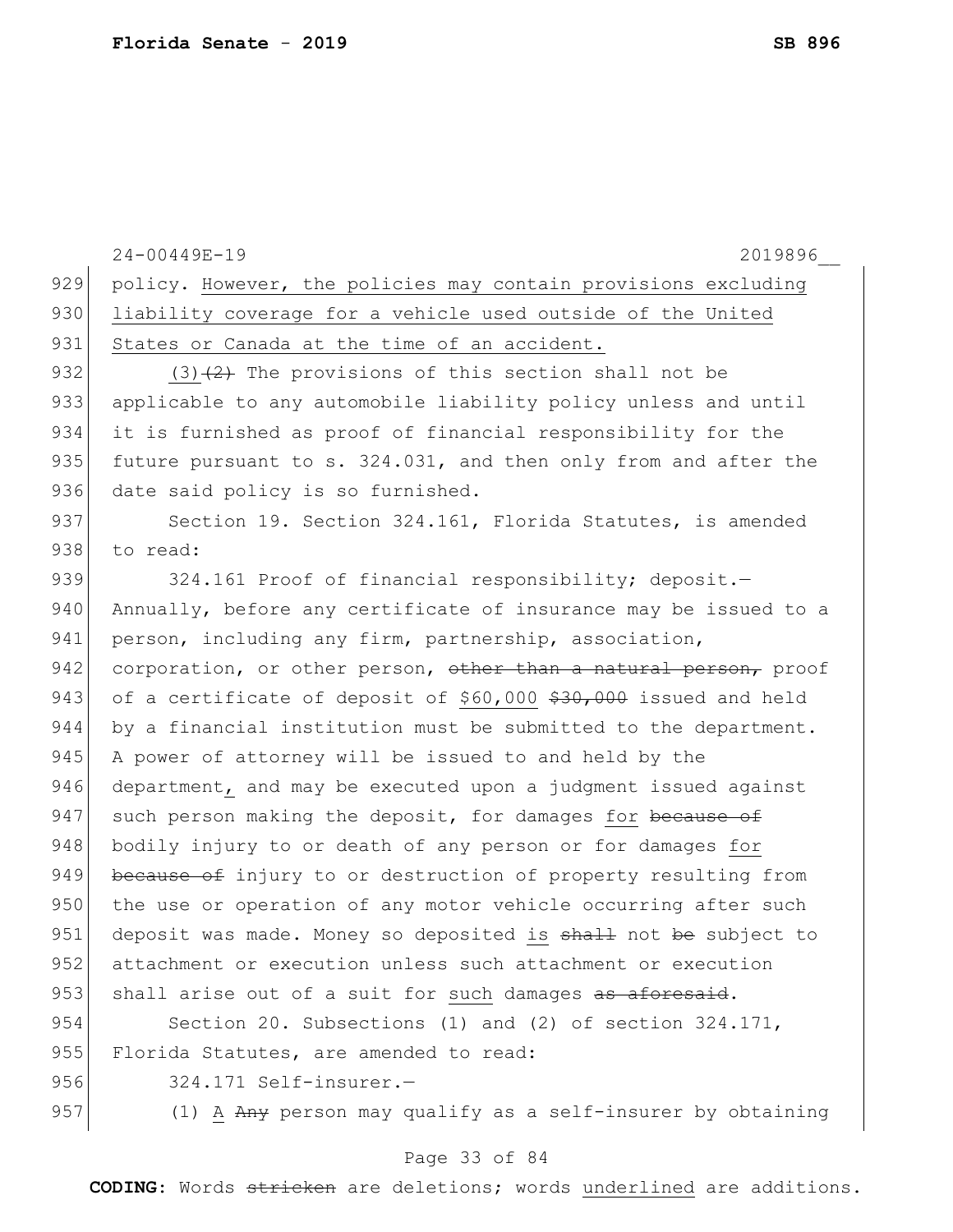|     | $24 - 00449E - 19$<br>2019896                                       |
|-----|---------------------------------------------------------------------|
| 958 | a certificate of self-insurance from the department. Upon which     |
| 959 | may, in its discretion and upon application of such a person,       |
| 960 | the department may issue a said certificate of self-insurance if    |
| 961 | the applicant when such person has satisfied the requirements of    |
| 962 | this section to qualify as a self-insurer under this section:       |
| 963 | (a) A private individual with private passenger vehicles            |
| 964 | must shall possess an a net unencumbered net worth of at least      |
| 965 | $$60,000$ $$40,000$ .                                               |
| 966 | (b) A person, including any firm, partnership, association,         |
| 967 | corporation, or other person, other than a natural person, must     |
| 968 | $sha++$ :                                                           |
| 969 | 1. Possess an a net unencumbered net worth of at least              |
| 970 | \$60,000 \$40,000 for the first motor vehicle and \$30,000 \$20,000 |
| 971 | for each additional motor vehicle; or                               |
| 972 | 2. Maintain sufficient net worth in an amount determined by         |
| 973 | the department to be financially responsible for potential          |
| 974 | losses. The department must annually determine the minimum net      |
| 975 | worth sufficient to satisfy this section, as determined annually    |
| 976 | by the department, pursuant to rules adopted promulgated by the     |
| 977 | department $\tau$ with the assistance of the Office of Insurance    |
| 978 | Requlation of the Financial Services Commission, to be              |
| 979 | financially responsible for potential losses. The rules must        |
| 980 | consider any shall take into consideration excess insurance         |
| 981 | carried by the applicant. The department's determination shall      |
| 982 | be based upon reasonable actuarial principles considering the       |
| 983 | frequency, severity, and loss development of claims incurred by     |
| 984 | casualty insurers writing coverage on the type of motor vehicles    |
| 985 | for which a certificate of self-insurance is desired.               |
| 986 | (c) The owner of a commercial motor vehicle, as defined in          |

# Page 34 of 84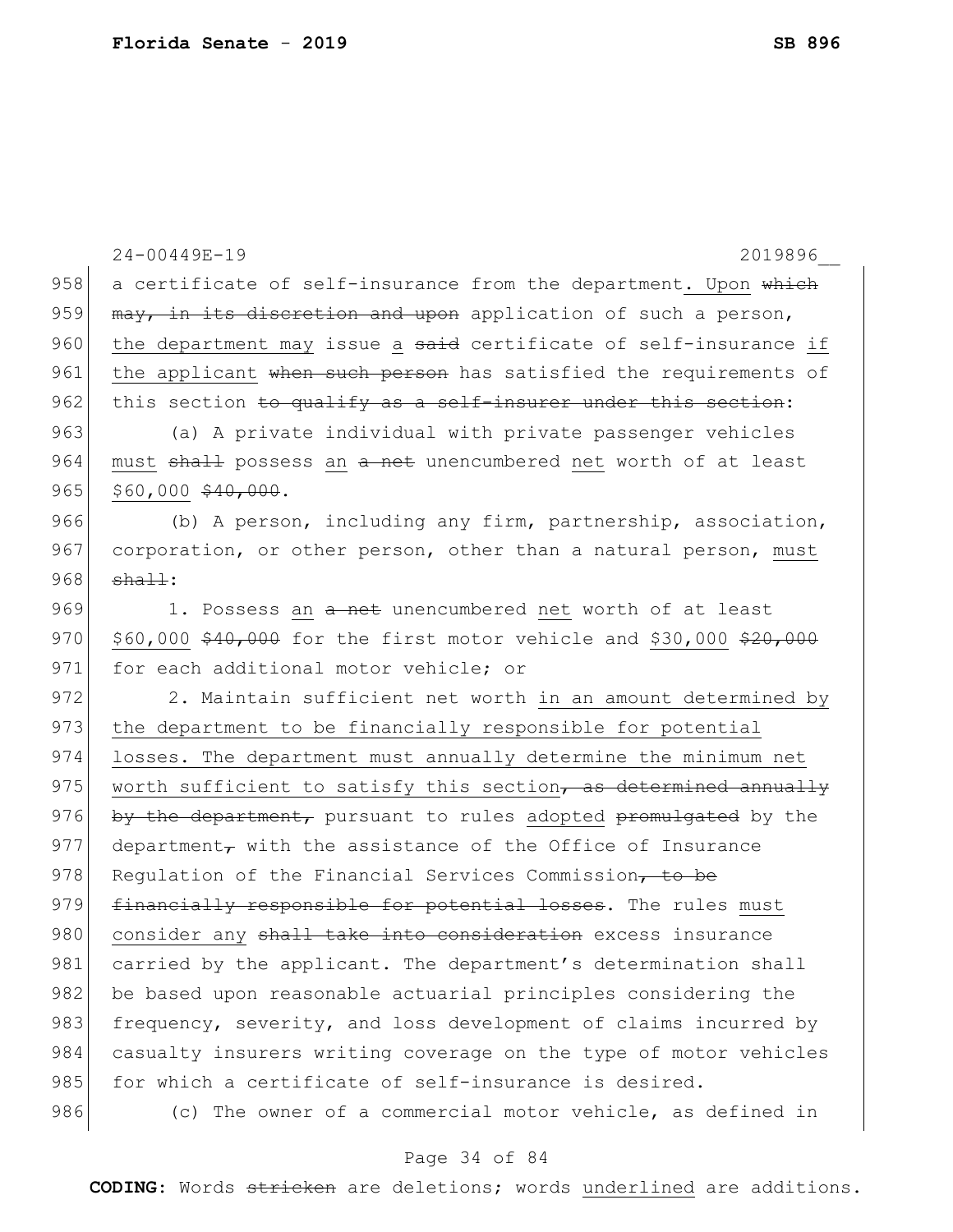|      | $24 - 00449E - 19$<br>2019896                                               |
|------|-----------------------------------------------------------------------------|
| 987  | s. 207.002 or s. 320.01, may qualify as a self-insurer subject              |
| 988  | to the standards provided $f^{\text{def}}$ in subparagraph (b) 2.           |
| 989  | (2) The self-insurance certificate shall provide limits of                  |
| 990  | liability insurance in the amounts specified under s. 324.021(7)            |
| 991  | or s. 627.7415 and shall provide personal injury protection                 |
| 992  | coverage under s. 627.733(3)(b).                                            |
| 993  | Section 21. Section 324.251, Florida Statutes, is amended                   |
| 994  | to read:                                                                    |
| 995  | 324.251 Short title. This chapter may be cited as the                       |
| 996  | "Motor Vehicle Financial Responsibility Law." <del>of 1955" and shall</del> |
| 997  | become effective at $12:01$ a.m., October 1, 1955.                          |
| 998  | Section 22. Subsection (4) of section 400.9905, Florida                     |
| 999  | Statutes, is amended to read:                                               |
| 1000 | 400.9905 Definitions.-                                                      |
| 1001 | (4) "Clinic" means an entity where health care services are                 |
| 1002 | provided to individuals and which tenders charges for                       |
| 1003 | reimbursement for such services, including a mobile clinic and a            |
| 1004 | portable equipment provider. As used in this part, the term does            |
| 1005 | not include and the licensure requirements of this part do not              |
| 1006 | apply to:                                                                   |
| 1007 | (a) Entities licensed or registered by the state under                      |
| 1008 | chapter 395; entities licensed or registered by the state and               |
| 1009 | providing only health care services within the scope of services            |
| 1010 | authorized under their respective licenses under ss. 383.30-                |
| 1011 | 383.332, chapter 390, chapter 394, chapter 397, this chapter                |
| 1012 | except part X, chapter 429, chapter 463, chapter 465, chapter               |
| 1013 | 466, chapter 478, chapter 484, or chapter 651; end-stage renal              |
| 1014 | disease providers authorized under 42 C.F.R. part 405, subpart              |
| 1015 | U; providers certified under 42 C.F.R. part 485, subpart B or               |
|      |                                                                             |

## Page 35 of 84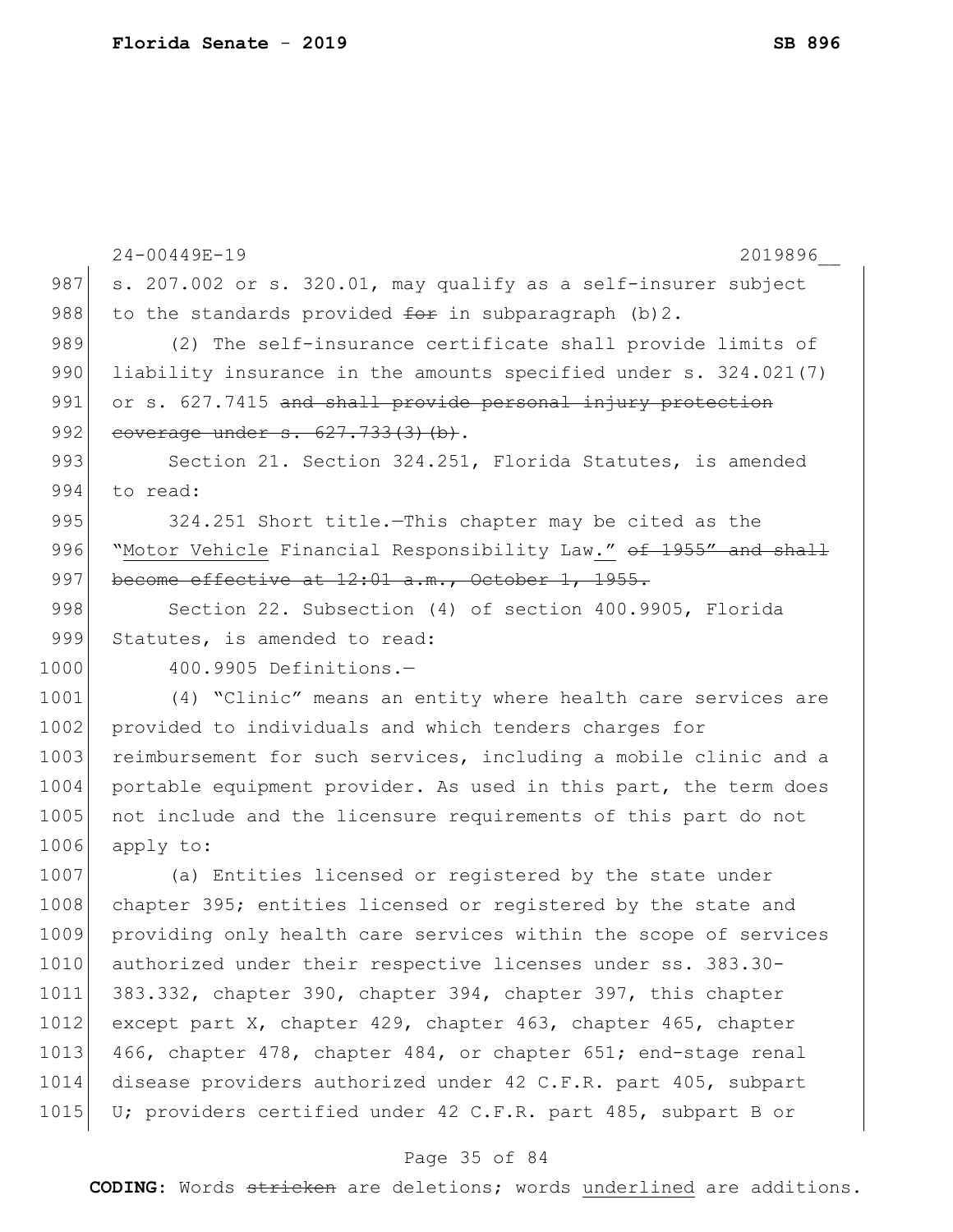24-00449E-19 2019896\_\_ 1016 subpart H; or any entity that provides neonatal or pediatric 1017 hospital-based health care services or other health care 1018 services by licensed practitioners solely within a hospital 1019 licensed under chapter 395. 1020 (b) Entities that own, directly or indirectly, entities 1021 licensed or registered by the state pursuant to chapter 395; 1022 entities that own, directly or indirectly, entities licensed or 1023 registered by the state and providing only health care services 1024 within the scope of services authorized pursuant to their 1025 respective licenses under ss. 383.30-383.332, chapter 390, 1026 chapter 394, chapter 397, this chapter except part X, chapter 1027 429, chapter 463, chapter 465, chapter 466, chapter 478, chapter 1028 484, or chapter 651; end-stage renal disease providers 1029 authorized under 42 C.F.R. part 405, subpart U; providers 1030 certified under 42 C.F.R. part 485, subpart B or subpart H; or 1031 any entity that provides neonatal or pediatric hospital-based 1032 health care services by licensed practitioners solely within a 1033 hospital licensed under chapter 395.

1034 (c) Entities that are owned, directly or indirectly, by an 1035 entity licensed or registered by the state pursuant to chapter 1036 395; entities that are owned, directly or indirectly, by an 1037 entity licensed or registered by the state and providing only 1038 health care services within the scope of services authorized 1039 pursuant to their respective licenses under ss. 383.30-383.332, 1040 chapter 390, chapter 394, chapter 397, this chapter except part 1041 X, chapter 429, chapter 463, chapter 465, chapter 466, chapter 1042 478, chapter 484, or chapter 651; end-stage renal disease 1043 providers authorized under 42 C.F.R. part 405, subpart U; 1044 providers certified under 42 C.F.R. part 485, subpart B or

## Page 36 of 84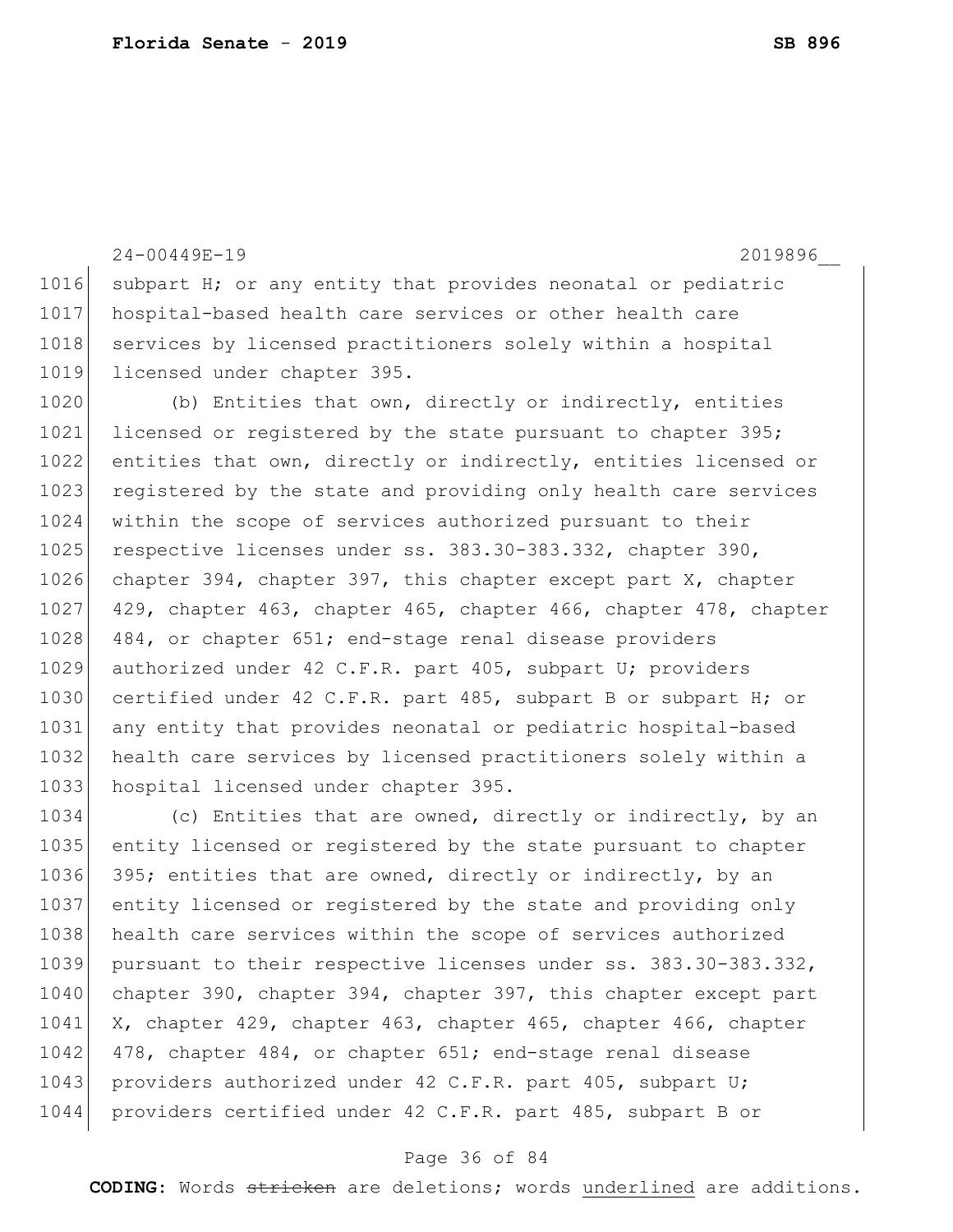24-00449E-19 2019896\_\_ 1045 subpart H; or any entity that provides neonatal or pediatric 1046 hospital-based health care services by licensed practitioners 1047 solely within a hospital under chapter 395. 1048 (d) Entities that are under common ownership, directly or 1049 indirectly, with an entity licensed or registered by the state 1050 pursuant to chapter 395; entities that are under common 1051 ownership, directly or indirectly, with an entity licensed or 1052 registered by the state and providing only health care services 1053 within the scope of services authorized pursuant to their 1054 respective licenses under ss. 383.30-383.332, chapter 390, 1055 chapter 394, chapter 397, this chapter except part X, chapter 1056 429, chapter 463, chapter 465, chapter 466, chapter 478, chapter 1057 484, or chapter 651; end-stage renal disease providers 1058 authorized under 42 C.F.R. part 405, subpart U; providers 1059 certified under 42 C.F.R. part 485, subpart B or subpart H; or 1060 any entity that provides neonatal or pediatric hospital-based 1061 health care services by licensed practitioners solely within a 1062 hospital licensed under chapter 395. 1063 (e) An entity that is exempt from federal taxation under 26

1064 U.S.C. s. 501(c)(3) or (4), an employee stock ownership plan 1065 under 26 U.S.C. s. 409 that has a board of trustees at least 1066 two-thirds of which are Florida-licensed health care 1067 practitioners and provides only physical therapy services under 1068 physician orders, any community college or university clinic, 1069 and any entity owned or operated by the federal or state 1070 government, including agencies, subdivisions, or municipalities 1071 thereof.

1072 (f) A sole proprietorship, group practice, partnership, or 1073 corporation that provides health care services by physicians

#### Page 37 of 84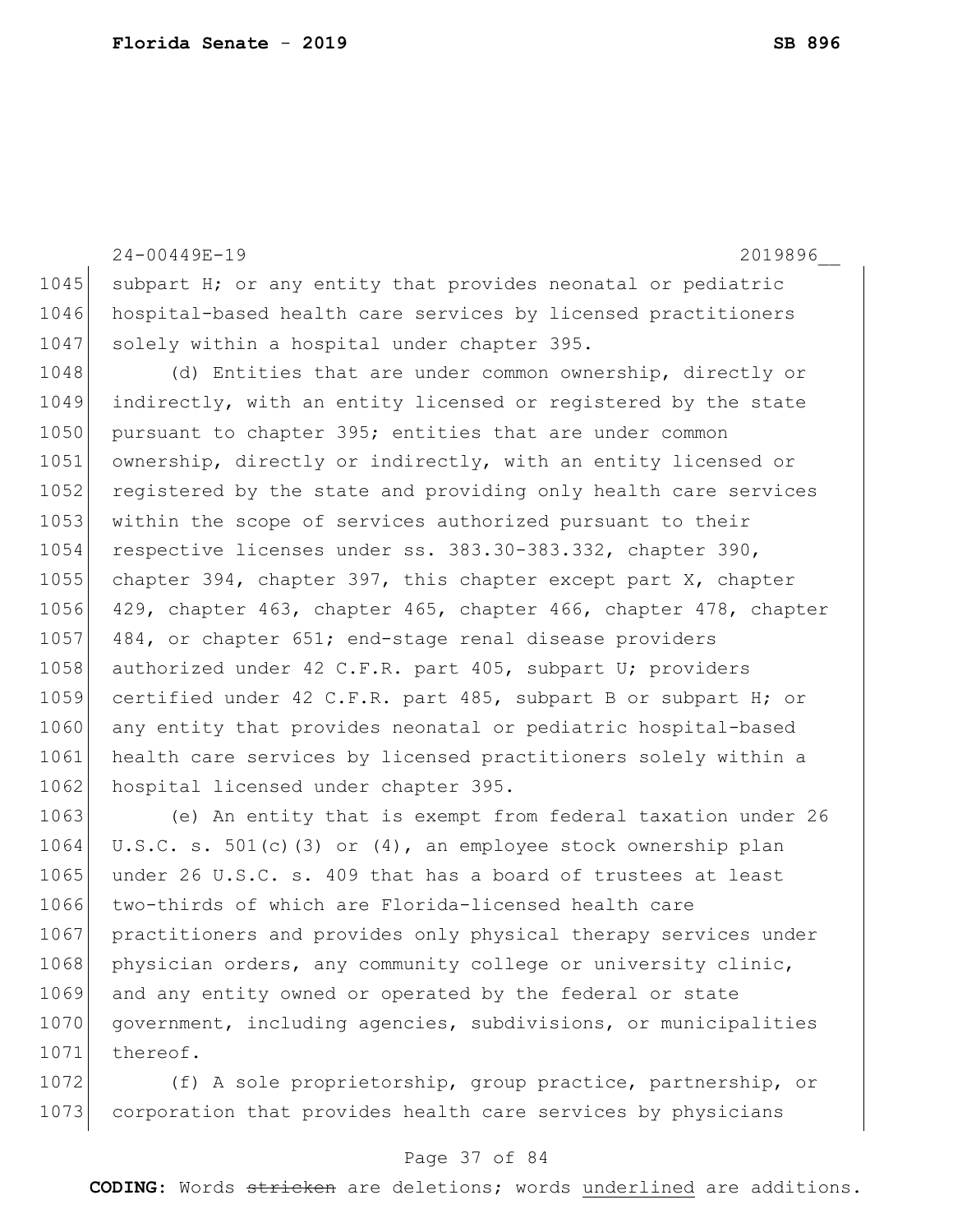24-00449E-19 2019896\_\_ 1074 covered by s. 627.419, that is directly supervised by one or 1075 more of such physicians, and that is wholly owned by one or more 1076 of those physicians or by a physician and the spouse, parent, 1077 child, or sibling of that physician. 1078 (g) A sole proprietorship, group practice, partnership, or 1079 corporation that provides health care services by licensed 1080 health care practitioners under chapter 457, chapter 458, 1081 chapter 459, chapter 460, chapter 461, chapter 462, chapter 463, 1082 chapter 466, chapter 467, chapter 480, chapter 484, chapter 486, 1083 chapter 490, chapter 491, or part I, part III, part X, part 1084 XIII, or part XIV of chapter 468, or s. 464.012, and that is 1085 wholly owned by one or more licensed health care practitioners, 1086 or the licensed health care practitioners set forth in this 1087 paragraph and the spouse, parent, child, or sibling of a 1088 licensed health care practitioner if one of the owners who is a 1089 licensed health care practitioner is supervising the business 1090 activities and is legally responsible for the entity's 1091 compliance with all federal and state laws. However, a health 1092| care practitioner may not supervise services beyond the scope of 1093 the practitioner's license, except that, for the purposes of 1094 this part, a clinic owned by a licensee in s. 456.053(3)(b) 1095 which provides only services authorized pursuant to s. 1096 456.053(3)(b) may be supervised by a licensee specified in s.  $1097$  456.053(3)(b).

1098 (h) Clinical facilities affiliated with an accredited 1099 medical school at which training is provided for medical 1100 students, residents, or fellows.

1101 (i) Entities that provide only oncology or radiation 1102 therapy services by physicians licensed under chapter 458 or

#### Page 38 of 84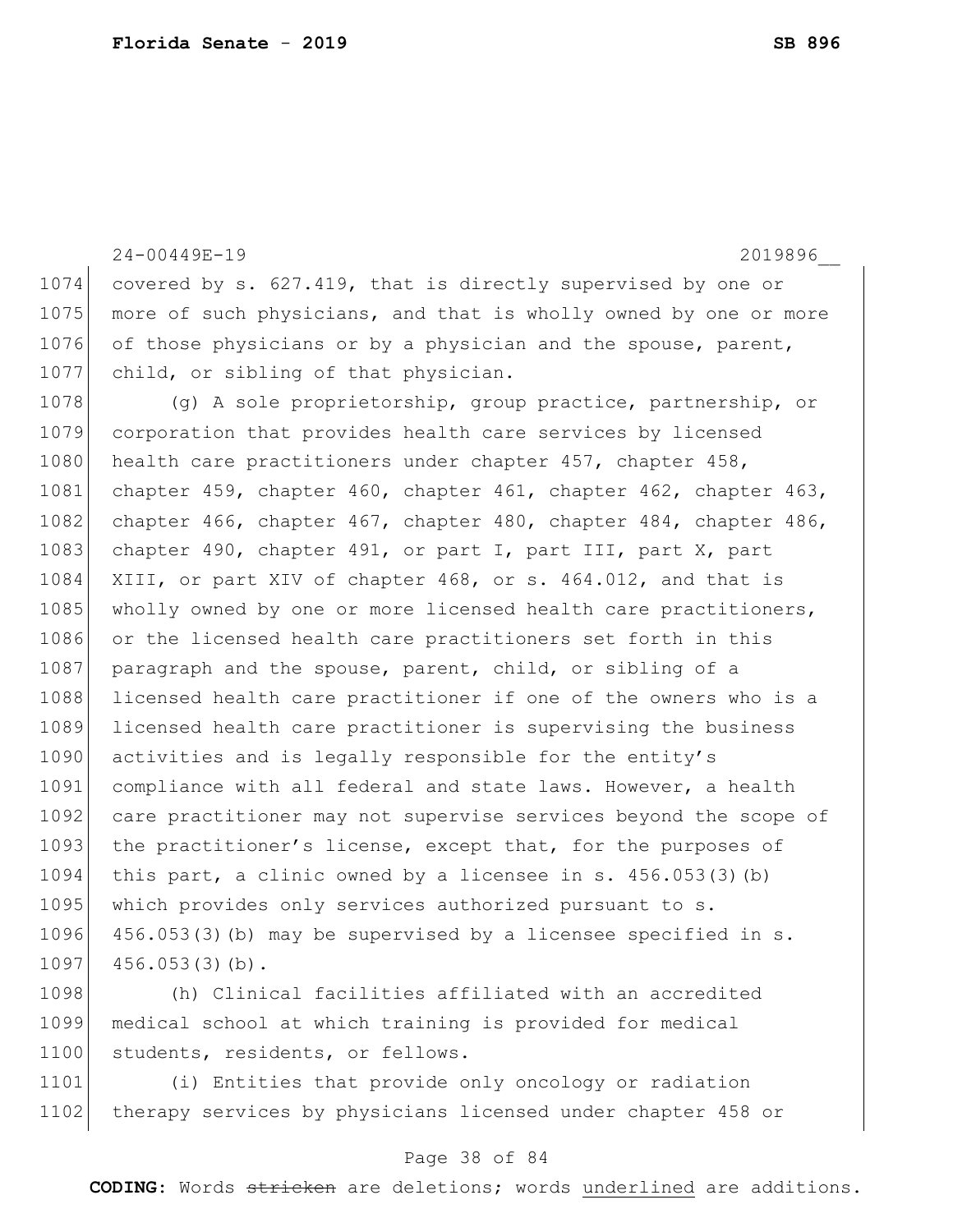24-00449E-19 2019896\_\_ 1103 chapter 459 or entities that provide oncology or radiation 1104 therapy services by physicians licensed under chapter 458 or 1105 chapter 459 which are owned by a corporation whose shares are 1106 publicly traded on a recognized stock exchange. 1107 (i) Clinical facilities affiliated with a college of 1108 chiropractic accredited by the Council on Chiropractic Education at which training is provided for chiropractic students. (k) Entities that provide licensed practitioners to staff emergency departments or to deliver anesthesia services in facilities licensed under chapter 395 and that derive at least 1113 90 percent of their gross annual revenues from the provision of such services. Entities claiming an exemption from licensure under this paragraph must provide documentation demonstrating compliance. (l) Orthotic, prosthetic, pediatric cardiology, or 1118 perinatology clinical facilities or anesthesia clinical facilities that are not otherwise exempt under paragraph (a) or paragraph (k) and that are a publicly traded corporation or are wholly owned, directly or indirectly, by a publicly traded corporation. As used in this paragraph, a publicly traded corporation is a corporation that issues securities traded on an exchange registered with the United States Securities and Exchange Commission as a national securities exchange. (m) Entities that are owned by a corporation that has \$250

1127 million or more in total annual sales of health care services 1128 provided by licensed health care practitioners where one or more 1129 of the persons responsible for the operations of the entity is a 1130 health care practitioner who is licensed in this state and who 1131 is responsible for supervising the business activities of the

#### Page 39 of 84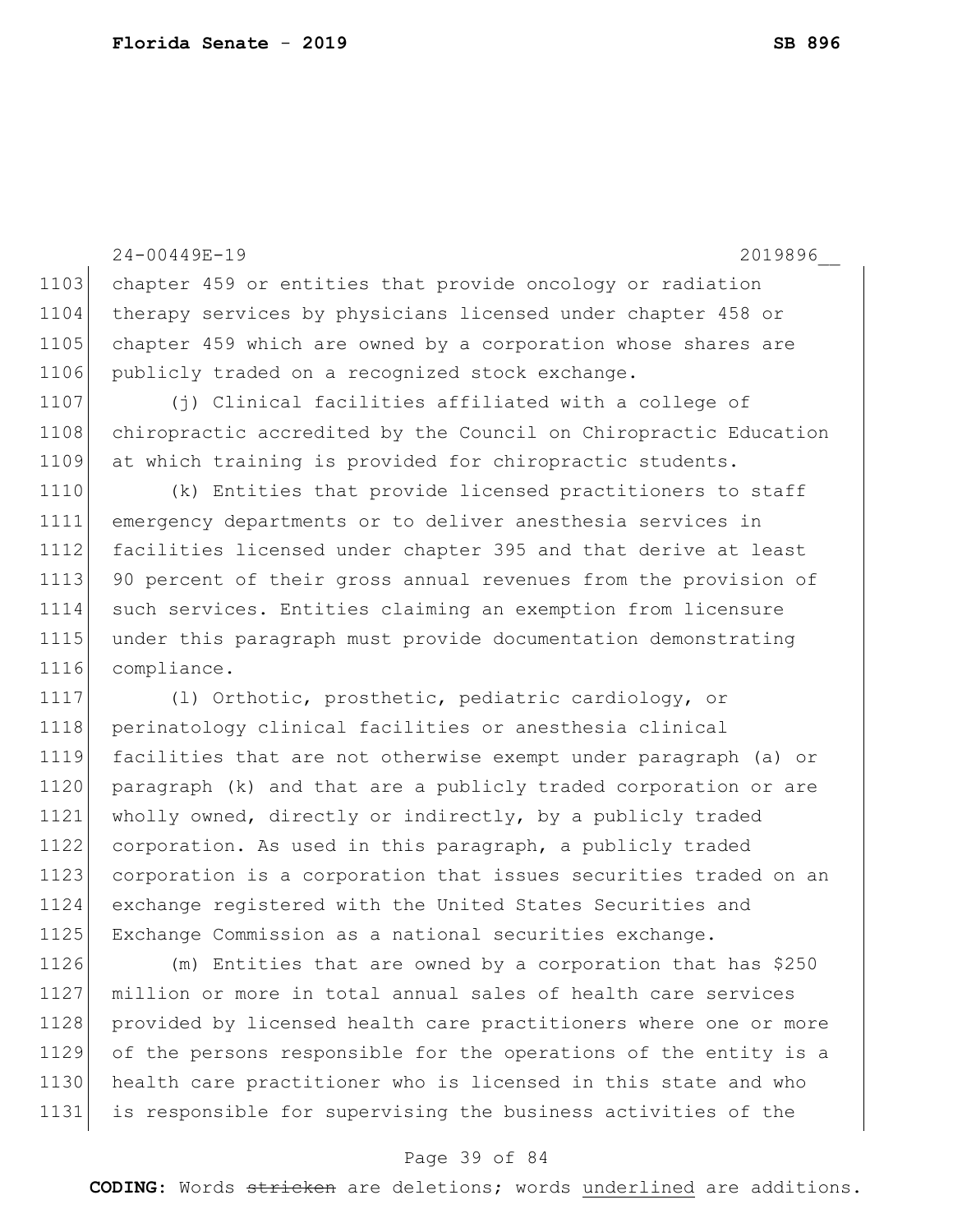24-00449E-19 2019896\_\_ 1132 entity and is responsible for the entity's compliance with state 1133 law for purposes of this part.

1134 (n) Entities that employ 50 or more licensed health care 1135 practitioners licensed under chapter 458 or chapter 459 where 1136 the billing for medical services is under a single tax 1137 identification number. The application for exemption under this 1138 subsection must include shall contain information that includes: 1139 the name, residence, and business address and telephone phone 1140 number of the entity that owns the practice; a complete list of 1141 the names and contact information of all the officers and 1142 directors of the corporation; the name, residence address, 1143 business address, and medical license number of each licensed 1144 Florida health care practitioner employed by the entity; the 1145 corporate tax identification number of the entity seeking an 1146 exemption; a listing of health care services to be provided by 1147 the entity at the health care clinics owned or operated by the 1148 entity and a certified statement prepared by an independent 1149 certified public accountant which states that the entity and the 1150 health care clinics owned or operated by the entity have not 1151 received payment for health care services under motor vehicle 1152 personal injury protection insurance coverage for the preceding 1153 year. If the agency determines that an entity that which is 1154 exempt under this subsection has received payments for medical 1155 services under motor vehicle personal injury protection 1156 insurance coverage, the agency may deny or revoke the exemption 1157 from licensure under this subsection. 1158

1159 Notwithstanding this subsection, an entity shall be deemed a 1160 clinic and must be licensed under this part in order

#### Page 40 of 84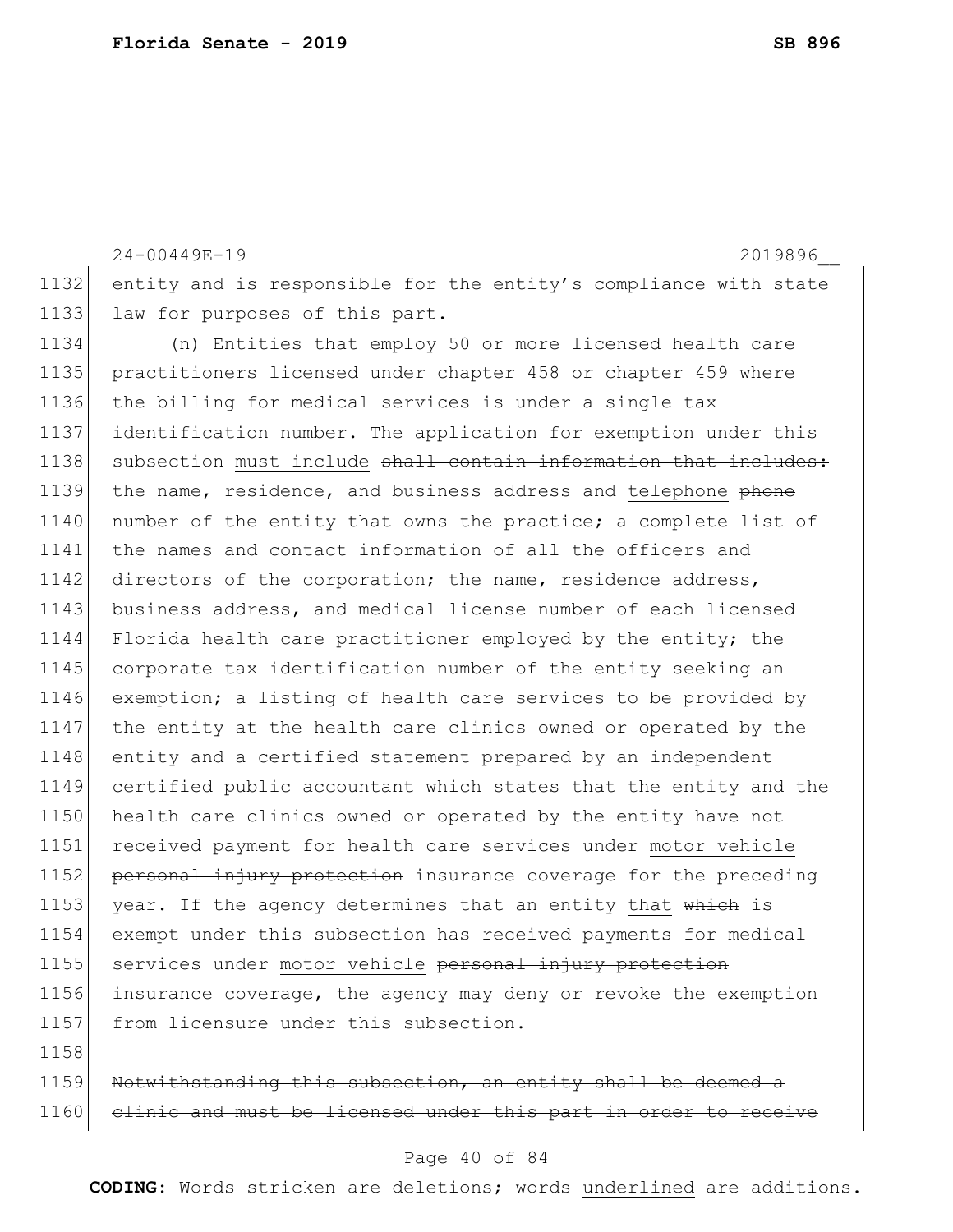|      | $24 - 00449E - 19$<br>2019896                                   |
|------|-----------------------------------------------------------------|
| 1161 | reimbursement under the Florida Motor Vehicle No-Fault Law, ss. |
| 1162 | 627.730-627.7405, unless exempted under s. 627.736(5)(h).       |
| 1163 | Section 23. Subsection (6) of section 400.991, Florida          |
| 1164 | Statutes, is amended to read:                                   |
| 1165 | 400.991 License requirements; background screenings;            |
| 1166 | prohibitions.-                                                  |
| 1167 | (6) All agency forms for licensure application or exemption     |
| 1168 | from licensure under this part must contain the following       |
| 1169 | statement:                                                      |
| 1170 |                                                                 |
| 1171 | INSURANCE FRAUD NOTICE. - A person commits a fraudulent         |
| 1172 | insurance act under s. 626.989 or s. 817.234, Florida           |
| 1173 | Statutes, if such person who knowingly submits a                |
| 1174 | false, misleading, or fraudulent application or other           |
| 1175 | document when applying for licensure as a health care           |
| 1176 | clinic, seeking an exemption from licensure as a                |
| 1177 | health care clinic, or demonstrating compliance with            |
| 1178 | part X of chapter 400, Florida Statutes, with the               |
| 1179 | intent to use the license, exemption from licensure,            |
| 1180 | or demonstration of compliance to provide services or           |
| 1181 | seek reimbursement under a motor vehicle insurance              |
| 1182 | policy the Florida Motor Vehicle No-Fault Law, commits          |
| 1183 | a fraudulent insurance act, as defined in s. 626.989,           |
| 1184 | Florida Statutes. A person who presents a claim under           |
| 1185 | a motor vehicle insurance policy, for personal injury           |
| 1186 | protection benefits knowing that the payee knowingly            |
| 1187 | submitted such health care clinic application or                |
| 1188 | document, commits insurance fraud, as defined in s.             |
| 1189 | 817.234, Florida Statutes.                                      |
|      |                                                                 |

# Page 41 of 84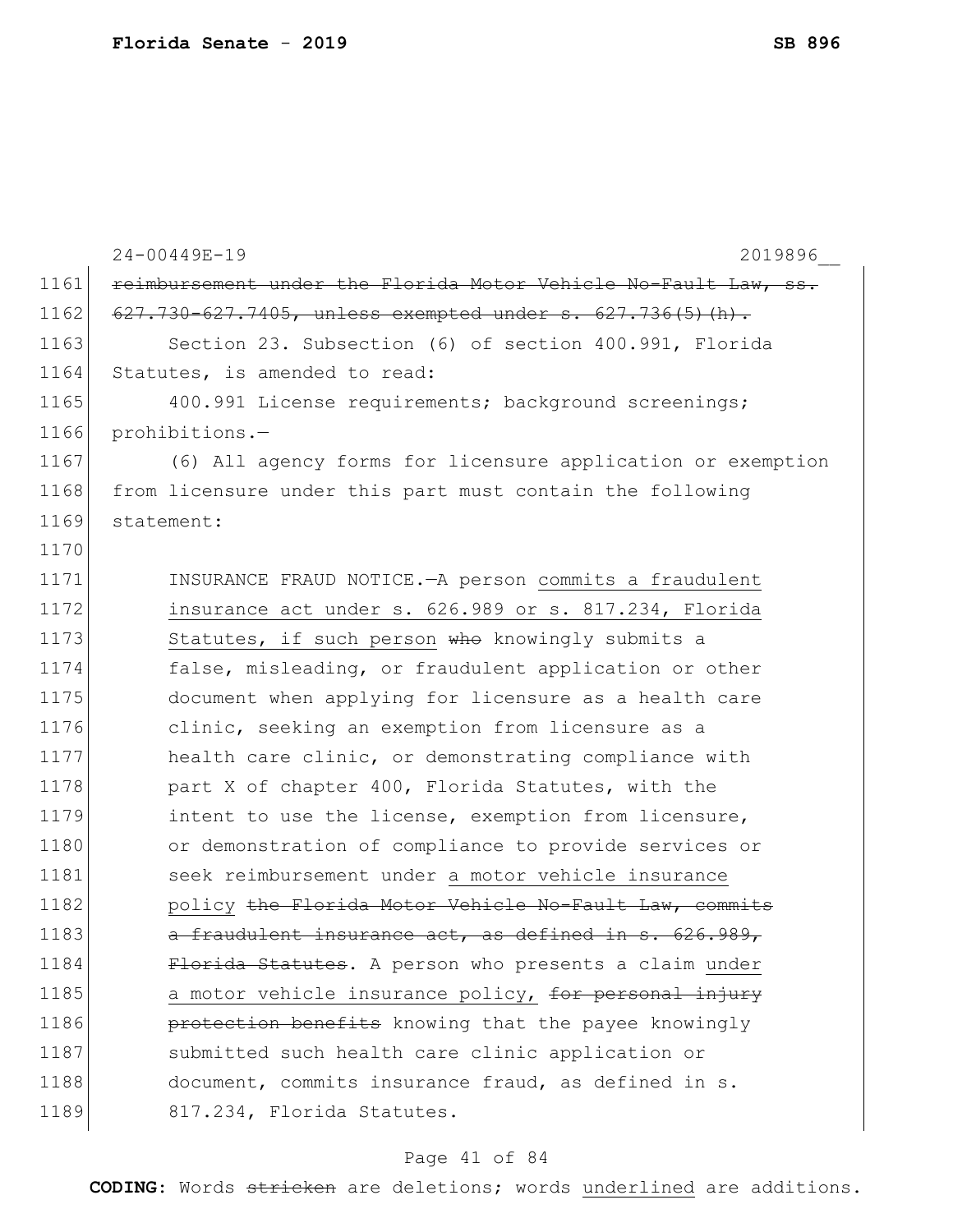24-00449E-19 2019896\_\_ 1190 Section 24. Paragraph (g) of subsection (1) of section 1191 400.9935, Florida Statutes, is amended to read: 1192 400.9935 Clinic responsibilities.-1193 (1) Each clinic shall appoint a medical director or clinic 1194 director who shall agree in writing to accept legal 1195 responsibility for the following activities on behalf of the 1196 clinic. The medical director or the clinic director shall: 1197 (g) Conduct systematic reviews of clinic billings to ensure 1198 that the billings are not fraudulent or unlawful. Upon discovery 1199 of an unlawful charge, the medical director or clinic director 1200 shall take immediate corrective action. If the clinic performs 1201 only the technical component of magnetic resonance imaging, 1202 static radiographs, computed tomography, or positron emission 1203 tomography, and provides the professional interpretation of such 1204 services, in a fixed facility that is accredited by a national 1205 accrediting organization that is approved by the Centers for 1206 Medicare and Medicaid Services for magnetic resonance imaging 1207 and advanced diagnostic imaging services and if, in the 1208 preceding quarter, the percentage of scans performed by that 1209 clinic which was billed to motor vehicle all personal injury 1210 protection insurance carriers was less than 15 percent, the 1211 chief financial officer of the clinic may, in a written 1212 acknowledgment provided to the agency, assume the responsibility 1213 for the conduct of the systematic reviews of clinic billings to 1214 ensure that the billings are not fraudulent or unlawful. 1215 Section 25. Subsections (27) and (28) of section 409.901, 1216 Florida Statutes, are amended to read:

1217 409.901 Definitions; ss. 409.901-409.920.—As used in ss. 1218 409.901-409.920, except as otherwise specifically provided, the

#### Page 42 of 84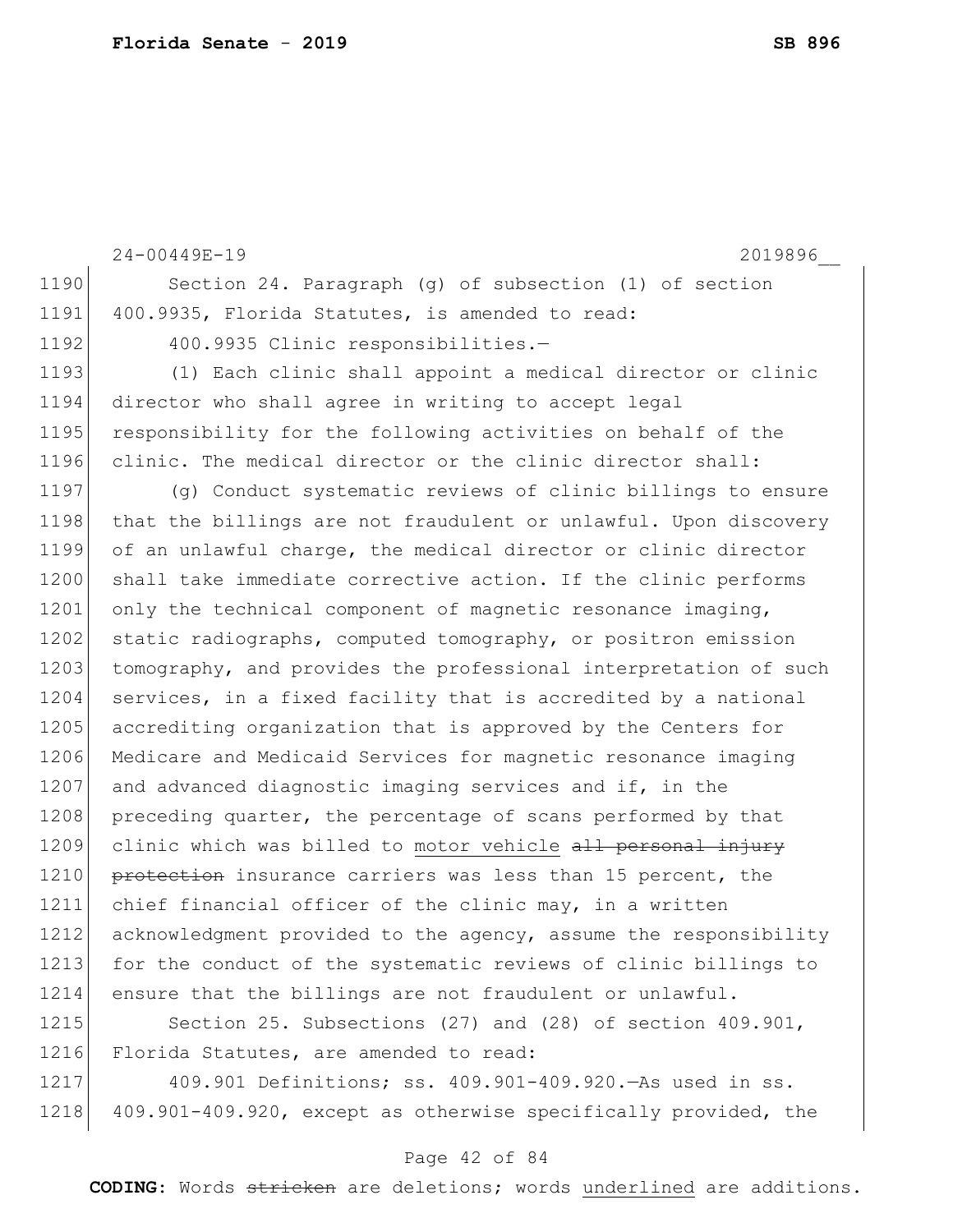24-00449E-19 2019896\_\_

1219 term:

1220 (27) "Third party" means an individual, entity, or program, 1221 excluding Medicaid, that is, may be, could be, should be, or has 1222 been liable for all or part of the cost of medical services 1223 related to any medical assistance covered by Medicaid. A third 1224 party includes a third-party administrator; a pharmacy benefits 1225 manager; a health insurer; a self-insured plan; a group health 1226 plan, as defined in s. 607(1) of the Employee Retirement Income 1227 Security Act of 1974; a service benefit plan; a managed care 1228 organization; liability insurance, including self-insurance; no-1229 fault insurance; workers' compensation laws or plans; or other 1230 parties that are, by statute, contract, or agreement, legally 1231 responsible for payment of a claim for a health care item or 1232 service.

1233 (28) "Third-party benefit" means any benefit that is or may 1234 be available at any time through contract, court award, 1235 judgment, settlement, agreement, or any arrangement between a 1236 third party and any person or entity, including, without 1237 limitation, a Medicaid recipient, a provider, another third 1238 party, an insurer, or the agency, for any Medicaid-covered 1239 injury, illness, goods, or services, including costs of medical 1240 services related thereto, for bodily personal injury or for 1241 death of the recipient, but specifically excluding policies of 1242 life insurance on the recipient, unless available under terms of 1243 the policy to pay medical expenses prior to death. The term 1244 includes, without limitation, collateral, as defined in this 1245 section, health insurance, any benefit under a health 1246 maintenance organization, a preferred provider arrangement, a 1247 prepaid health clinic, liability insurance, uninsured motorist

#### Page 43 of 84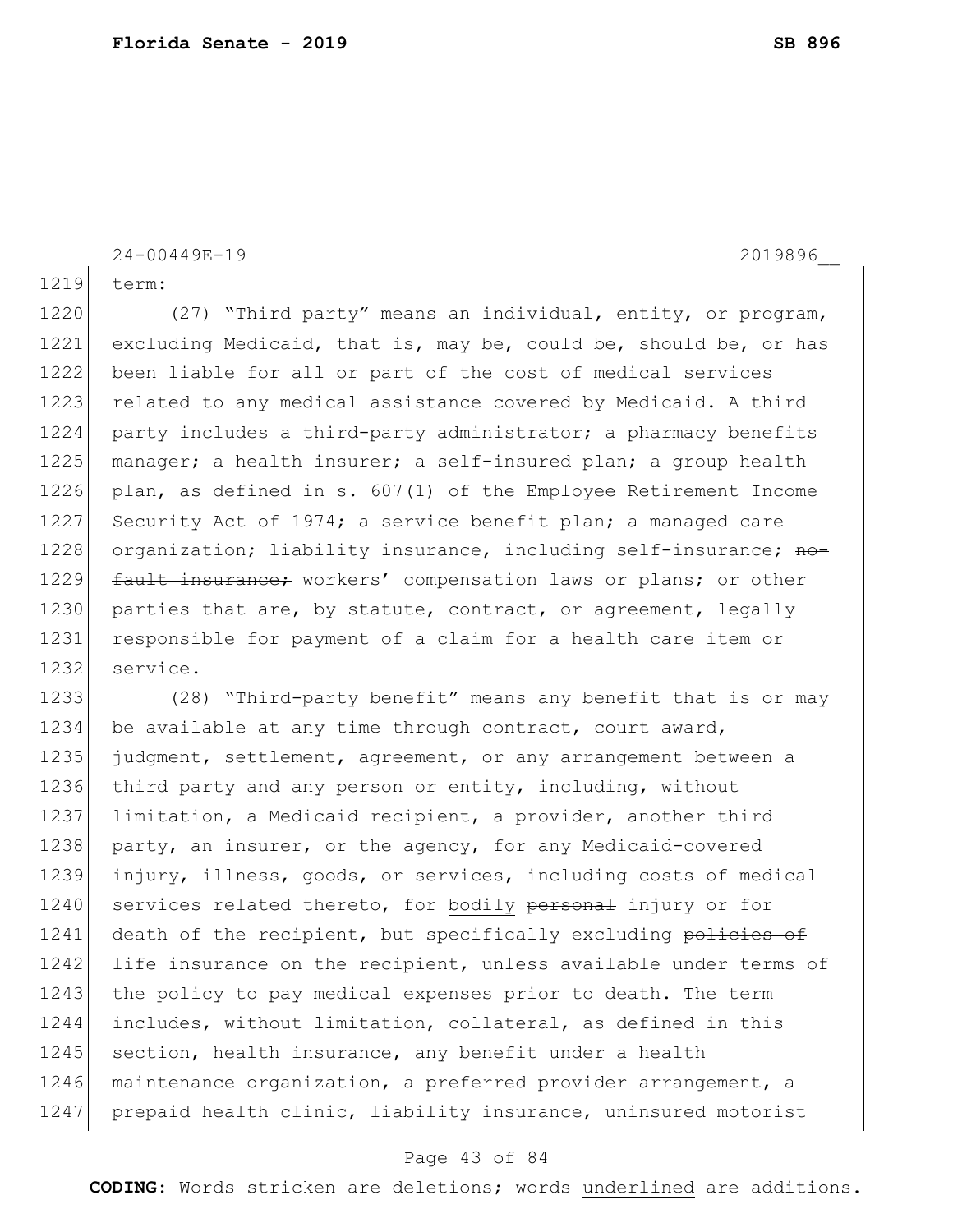24-00449E-19 2019896\_\_ 1248 insurance or motor vehicle insurance personal injury protection 1249 coverage, medical benefits under workers' compensation, and any 1250 obligation under law or equity to provide medical support. 1251 Section 26. Paragraph (f) of subsection (11) of section 1252 409.910, Florida Statutes, is amended to read: 1253 409.910 Responsibility for payments on behalf of Medicaid-1254 eligible persons when other parties are liable.-1255 (11) The agency may, as a matter of right, in order to 1256 enforce its rights under this section, institute, intervene in, 1257 or join any legal or administrative proceeding in its own name 1258 in one or more of the following capacities: individually, as 1259 subrogee of the recipient, as assignee of the recipient, or as 1260 lienholder of the collateral. 1261 (f) Notwithstanding any provision in this section to the 1262 contrary, in the event of an action in tort against a third 1263 party in which the recipient or his or her legal representative 1264 is a party which results in a judgment, award, or settlement 1265 from a third party, the amount recovered shall be distributed as 1266 follows: 1267 1. After attorney attorney's fees and taxable costs as 1268 defined by the Florida Rules of Civil Procedure, one-half of the 1269 remaining recovery shall be paid to the agency up to the total 1270 amount of medical assistance provided by Medicaid. 1271 2. The remaining amount of the recovery shall be paid to 1272 the recipient. 1273 3. For purposes of calculating the agency's recovery of 1274 medical assistance benefits paid, the fee for services of an 1275 attorney retained by the recipient or his or her legal 1276 representative shall be calculated at 25 percent of the

#### Page 44 of 84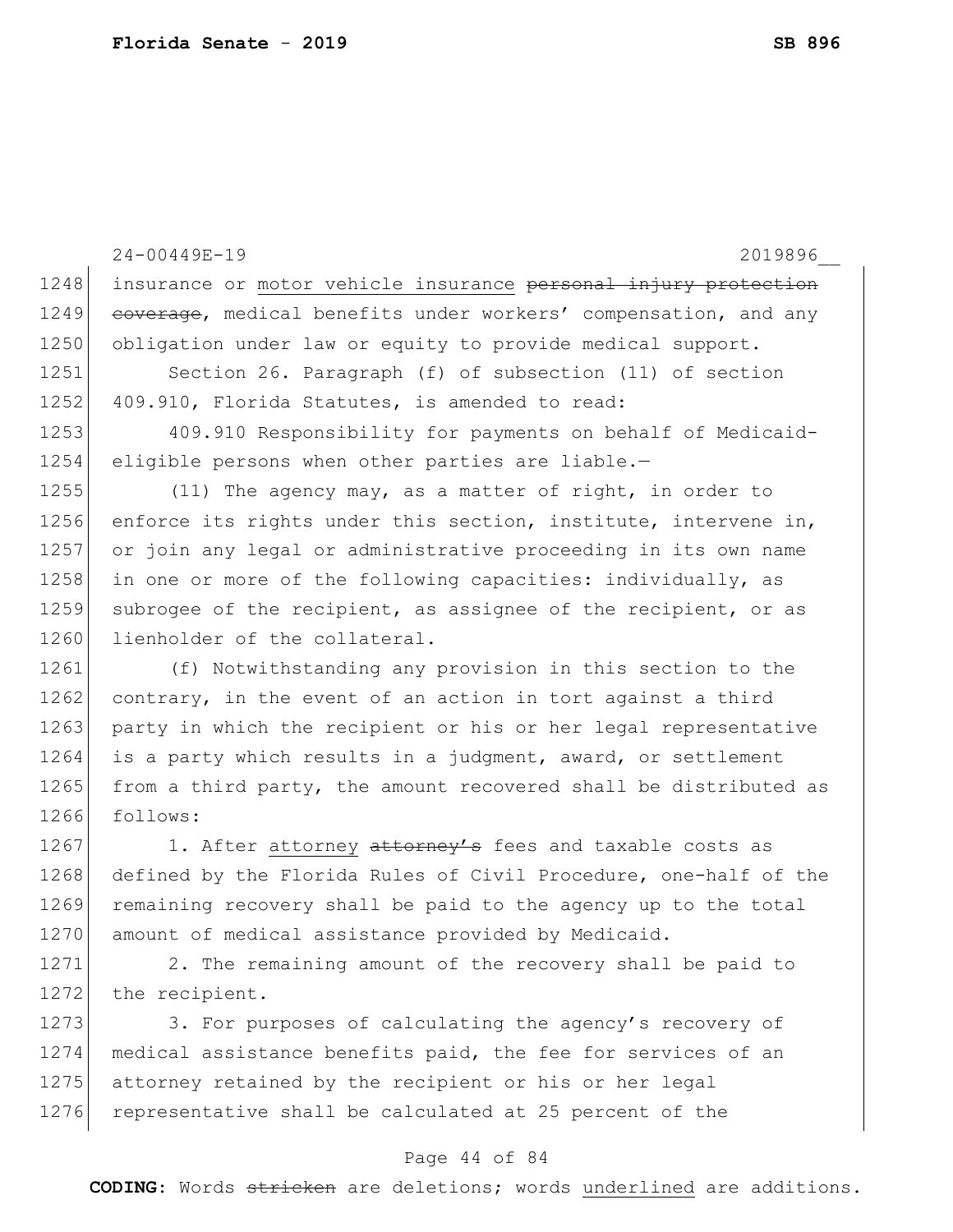24-00449E-19 2019896\_\_

1277 judgment, award, or settlement.

1278 4. Notwithstanding any other provision of this section to 1279 the contrary, the agency shall be entitled to all medical 1280 coverage benefits up to the total amount of medical assistance 1281 provided by Medicaid. For purposes of this paragraph, the term 1282 "medical coverage" means any benefits under health insurance, a 1283 health maintenance organization, a preferred provider 1284 arrangement, or a prepaid health clinic, and the portion of 1285 benefits designated for medical payments under coverage for 1286 workers' compensation insurance policy or a motor vehicle 1287 liability insurance policy, personal injury protection, and  $1288$  casualty.

1289 Section 27. Paragraph (k) of subsection (2) of section 1290 456.057, Florida Statutes, is amended to read:

1291 456.057 Ownership and control of patient records; report or 1292 copies of records to be furnished; disclosure of information.-

1293 (2) As used in this section, the terms "records owner," 1294 "health care practitioner," and "health care practitioner's 1295 employer" do not include any of the following persons or 1296 entities; furthermore, the following persons or entities are not 1297 authorized to acquire or own medical records, but are authorized 1298 under the confidentiality and disclosure requirements of this 1299 section to maintain those documents required by the part or 1300 chapter under which they are licensed or regulated:

1301 (k) Persons or entities practicing under s. 627.736(7).

1302 Section 28. Paragraphs (ee) and (ff) of subsection (1) of 1303 section 456.072, Florida Statutes, are amended to read:

1304 456.072 Grounds for discipline; penalties; enforcement. 1305 (1) The following acts shall constitute grounds for which

#### Page 45 of 84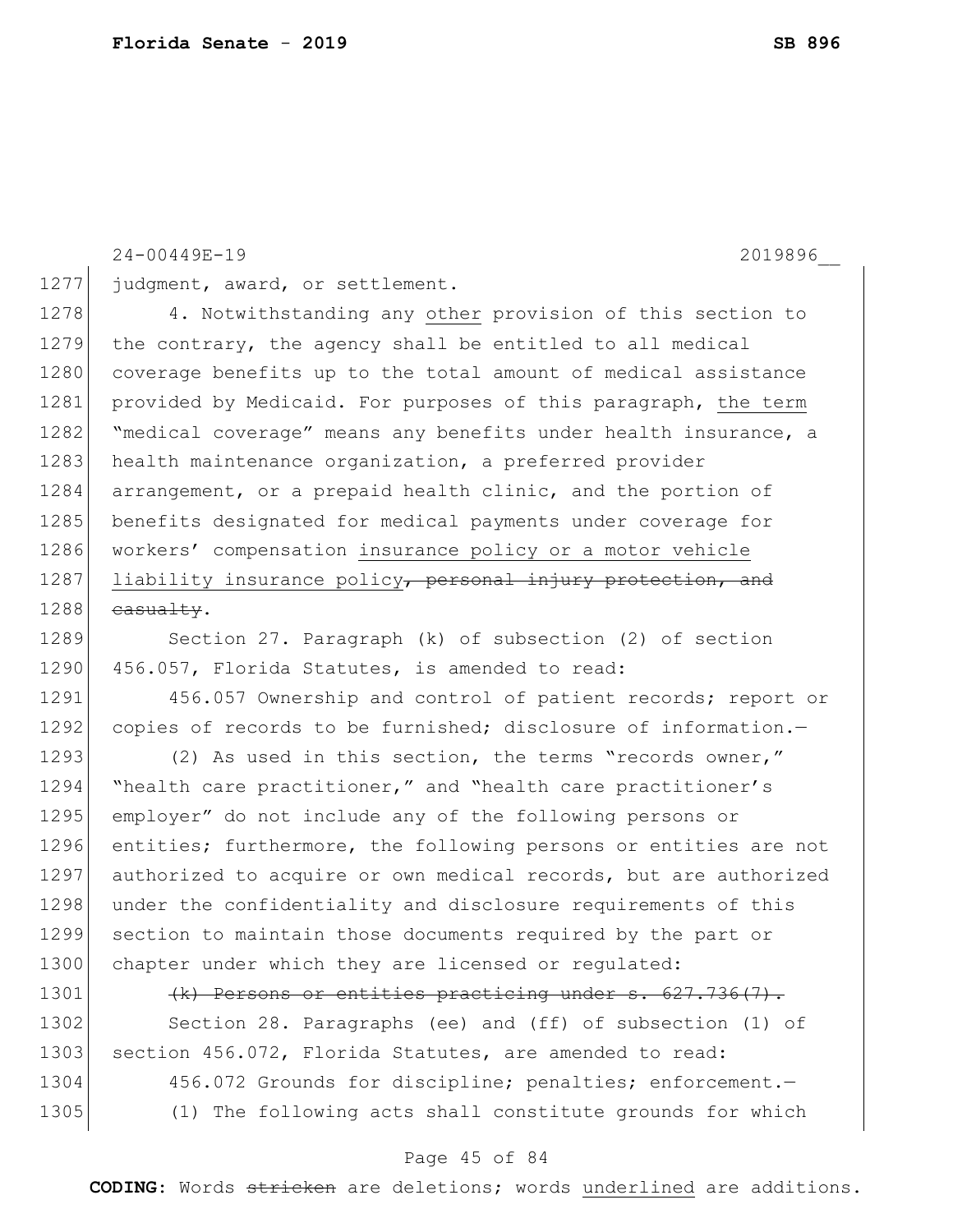|      | 24-00449E-19<br>2019896                                          |
|------|------------------------------------------------------------------|
| 1306 | the disciplinary actions specified in subsection (2) may be      |
| 1307 | taken:                                                           |
| 1308 | (ee) With respect to making a personal injury protection         |
| 1309 | elaim as required by s. 627.736, intentionally submitting a      |
| 1310 | elaim, statement, or bill that has been "upcoded" as defined in  |
| 1311 | $-627.732.$                                                      |
| 1312 | (ff) With respect to making a personal injury protection         |
| 1313 | elaim as required by s. 627.736, intentionally submitting a      |
| 1314 | elaim, statement, or bill for payment of services that were not  |
| 1315 | rendered.                                                        |
| 1316 | Section 29. Subsection (3) of section 624.155, Florida           |
| 1317 | Statutes, is amended, and subsection (10) is added to that       |
| 1318 | section, to read:                                                |
| 1319 | $624.155$ Civil remedy.-                                         |
| 1320 | (3) (a) As a condition precedent to bringing an action under     |
| 1321 | this section, the department and the authorized insurer must be  |
| 1322 | have been given 60 days' written notice of the violation. If the |
| 1323 | department returns a notice for lack of specificity, the 60-day  |
| 1324 | time period shall not begin until a proper notice is filed.      |
| 1325 | (b) The notice shall be on a form provided by the                |
| 1326 | department and shall state with specificity the following        |
| 1327 | information, and such other information as the department may    |
| 1328 | require:                                                         |
| 1329 | 1. The statutory provision, including the specific language      |
| 1330 | of the statute, which the authorized insurer allegedly violated. |
| 1331 | 2. The facts and circumstances giving rise to the                |
| 1332 | violation.                                                       |
| 1333 | 3. The name of any individual involved in the violation.         |
| 1334 | 4. Reference to specific policy language that is relevant        |
|      | Page 46 of 84                                                    |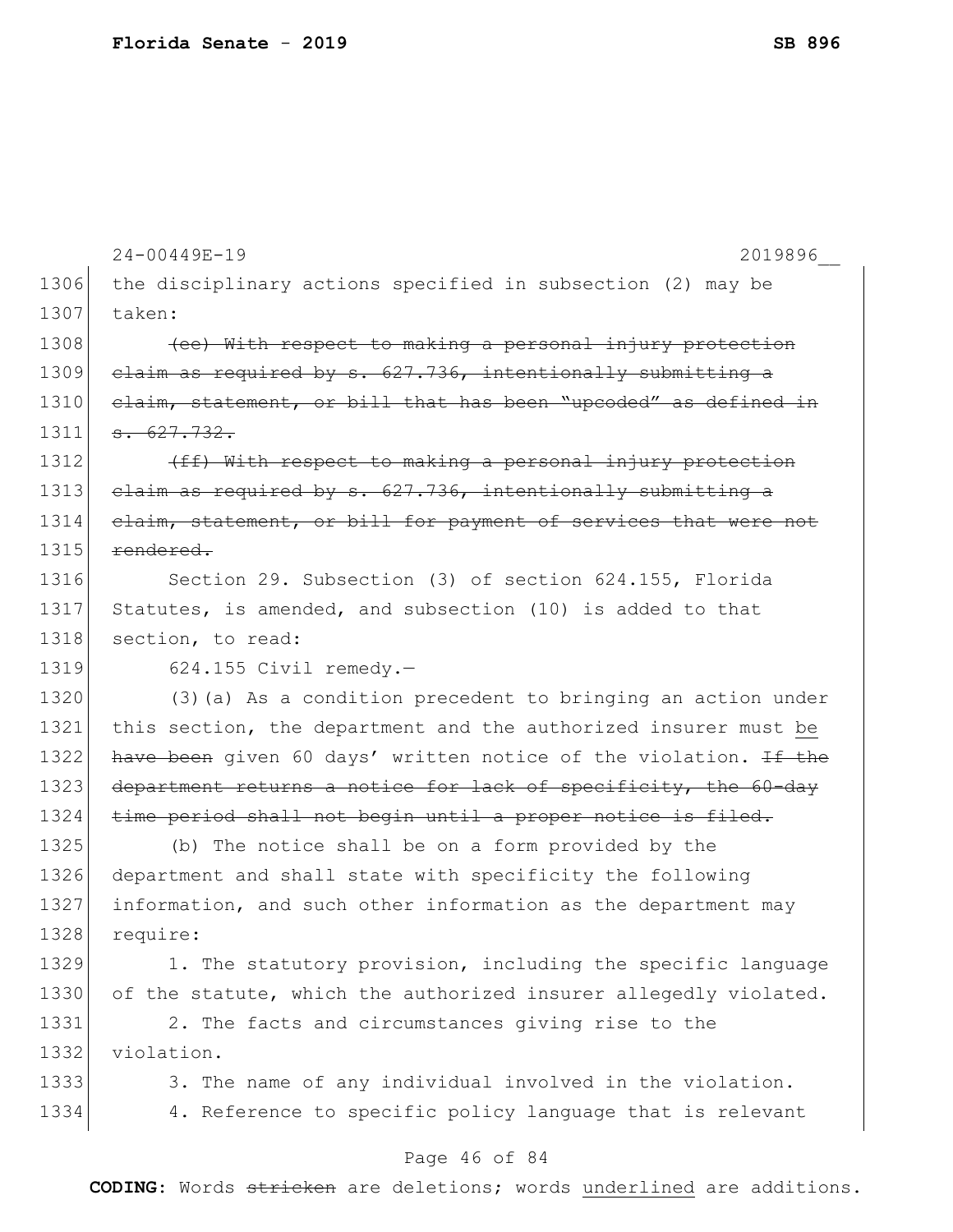|      | 24-00449E-19<br>2019896                                                  |
|------|--------------------------------------------------------------------------|
| 1335 | to the violation, if any. If the person bringing the civil               |
| 1336 | action is a third-party third party claimant, she or he shall            |
| 1337 | not be required to reference the specific policy language if the         |
| 1338 | authorized insurer has not provided a copy of the policy to the          |
| 1339 | third-party third party claimant pursuant to written request.            |
| 1340 | 5. A statement that the notice is given in order to perfect              |
| 1341 | the right to pursue the civil remedy authorized by this section.         |
| 1342 | 6. The specific amount of money that constitutes a cure of               |
| 1343 | the alleged violation.                                                   |
| 1344 | (e) Within 20 days of receipt of the notice, the department              |
| 1345 | may return any notice that does not provide the specific                 |
| 1346 | information required by this section, and the department shall           |
| 1347 | indicate the specific deficiencies contained in the notice. $A$          |
| 1348 | determination by the department to return a notice for lack of           |
| 1349 | specificity shall be exempt from the requirements of chapter             |
| 1350 | $120 -$                                                                  |
| 1351 | (c) $\overline{(d)}$ No action shall lie if, within 60 days after filing |
| 1352 | notice, the damages are paid or the circumstances giving rise to         |
| 1353 | the violation are corrected.                                             |
| 1354 | (d) $(e)$ The authorized insurer that is the recipient of a              |
| 1355 | notice filed pursuant to this section shall report to the                |
| 1356 | department on the disposition of the alleged violation.                  |
| 1357 | (e) $(f)$ The applicable statute of limitations for an action            |
| 1358 | under this section shall be tolled for a period of 65 days by            |
| 1359 | the mailing of the notice required by this subsection or the             |
| 1360 | mailing of a subsequent notice required by this subsection.              |
| 1361 | (10) In an action for bad faith against a motor vehicle                  |
| 1362 | liability insurer relating to motor vehicle liability insurance          |
| 1363 | coverage, whether asserted at common law or pursuant to this             |
|      |                                                                          |

### Page 47 of 84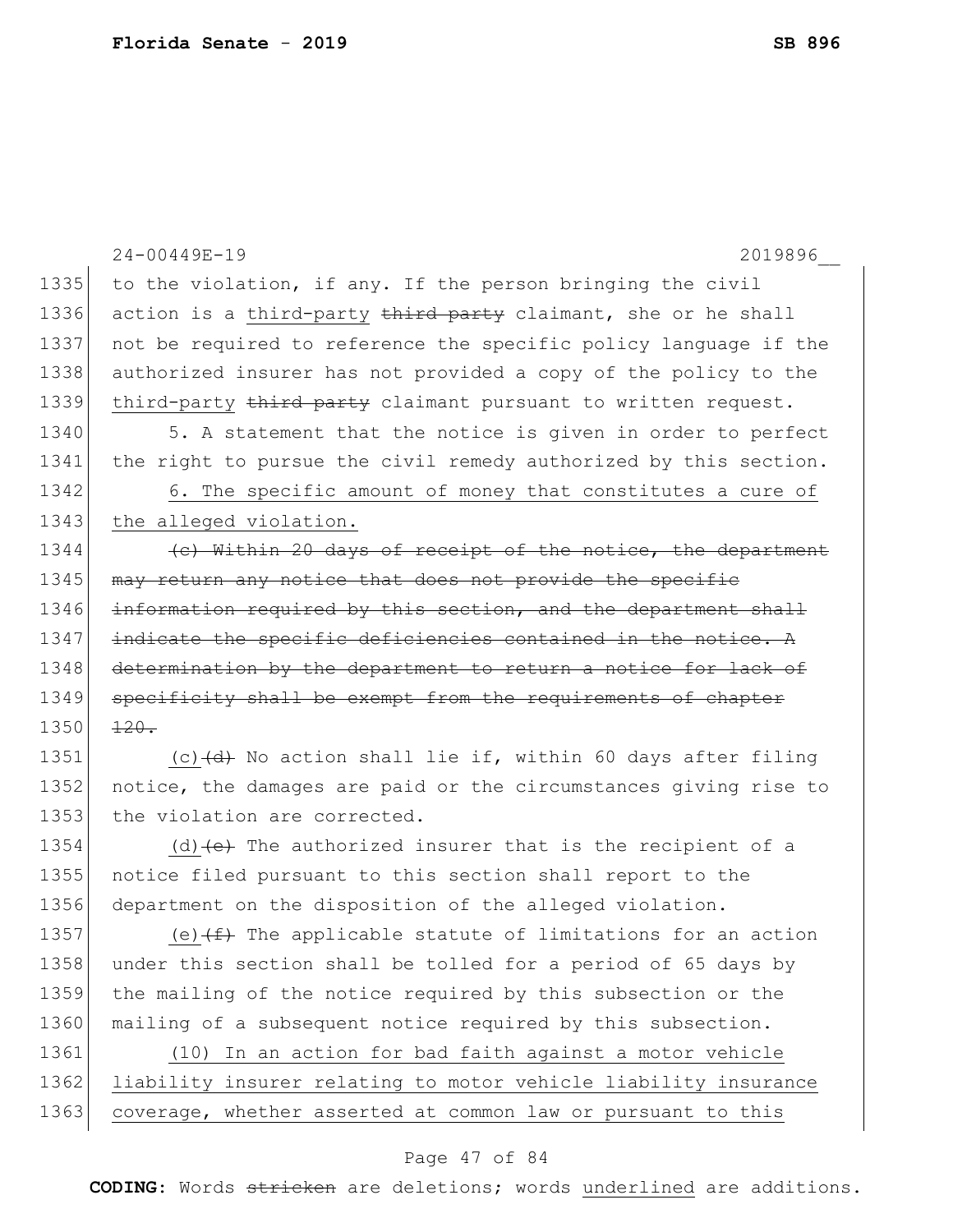|      | 2019896<br>24-00449E-19                                          |
|------|------------------------------------------------------------------|
| 1364 | section, in addition to other provisions of this section, the    |
| 1365 | following apply:                                                 |
| 1366 | (a) In evaluating whether the insurer attempted in good          |
| 1367 | faith to settle the claim when, under all the circumstances, it  |
| 1368 | could have and should have done so had it acted fairly and       |
| 1369 | honestly toward its insured and with due regard for its          |
| 1370 | insured's interests, the trier of fact must also consider        |
| 1371 | whether the insured, claimant, or representative of the insured  |
| 1372 | or claimant made good-faith efforts to cooperate with the        |
| 1373 | insurer in investigation of the claim.                           |
| 1374 | (b) 1. As a condition precedent to a common law or statutory     |
| 1375 | cause of action against the insurer for bad faith, the insured,  |
| 1376 | claimant, or representative of the insured or claimant must      |
| 1377 | provide the insurer with a written notice of loss.               |
| 1378 | 2. A claimant does not have a common law or statutory cause      |
| 1379 | of action against the insurer for bad faith if:                  |
| 1380 | a. Within 45 days after receipt of the written notice of         |
| 1381 | loss, excluding Saturdays, Sundays, and state holidays, the      |
| 1382 | insurer offers to pay the claimant the lesser of the amount the  |
| 1383 | claimant is willing to accept or the policy limits of the motor  |
| 1384 | vehicle liability coverage applicable to the claimant's claims   |
| 1385 | in exchange for full release of the insured from any liability   |
| 1386 | arising from the incident; and                                   |
| 1387 | b. The insurer complied with a properly noticed request, if      |
| 1388 | received, for the policy disclosure under s. 627.4137 or s.      |
| 1389 | 626.9372.                                                        |
| 1390 |                                                                  |
| 1391 | The insurer's offer to pay the claimant pursuant to this         |
| 1392 | subparagraph does not alter or amend the insurer's obligation to |
|      |                                                                  |

### Page 48 of 84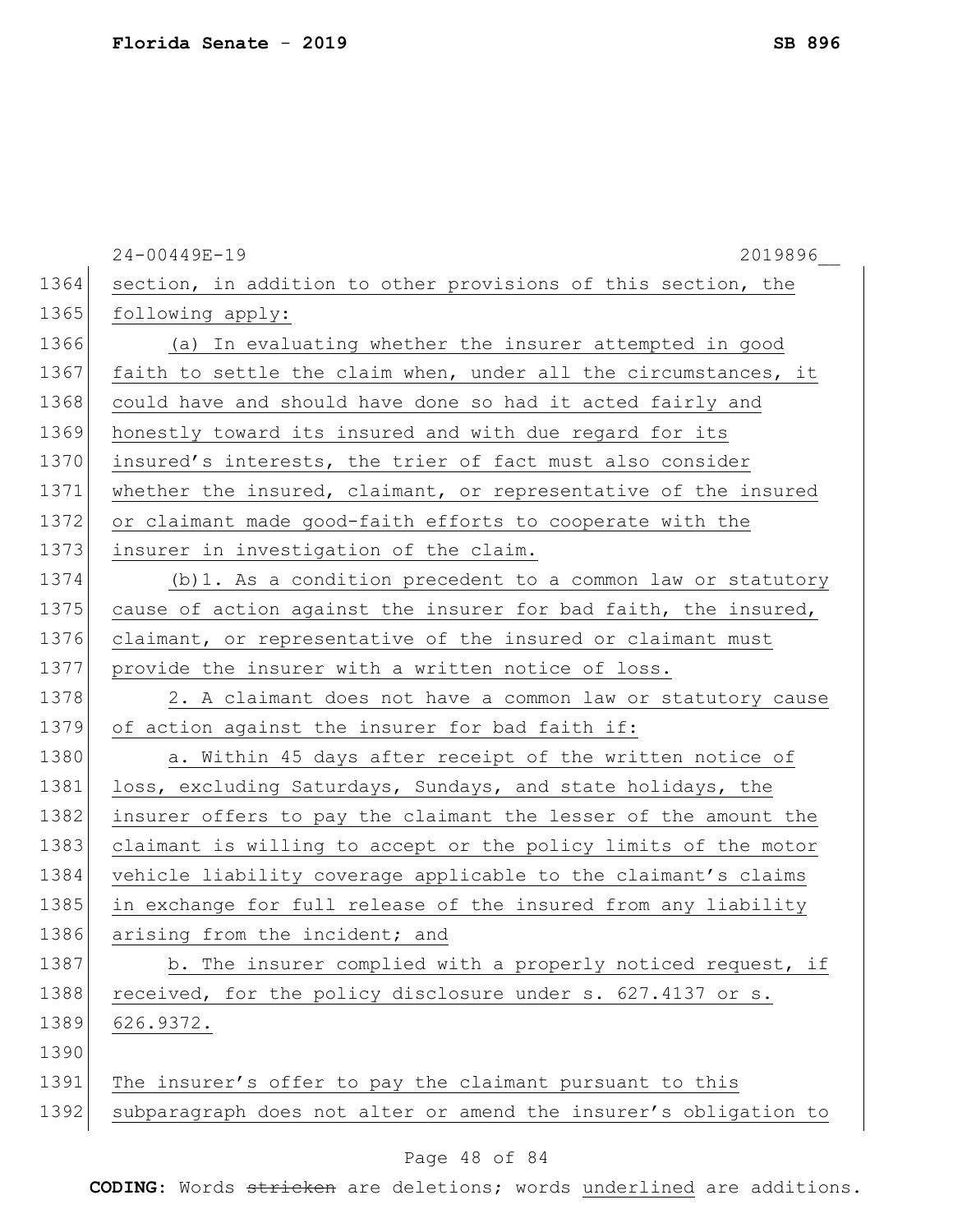|      | 24-00449E-19<br>2019896                                          |
|------|------------------------------------------------------------------|
| 1393 | defend its insured.                                              |
| 1394 | (c) 1. As used in this paragraph, the term:                      |
| 1395 | a. "Third-party claim" means a claim brought against an          |
| 1396 | insured for harm or damage allegedly caused by the insured and   |
| 1397 | covered by a motor vehicle liability insurance policy.           |
| 1398 | b. "Third-party claimant" means a person who brings or           |
| 1399 | seeks to bring a third-party claim.                              |
| 1400 | 2. If two or more claimants make competing claims arising        |
| 1401 | out of a single occurrence and the combined total damages for    |
| 1402 | the claims exceed the applicable policy limits, the insurer is   |
| 1403 | not liable beyond the policy limits for failure to pay all or    |
| 1404 | any portion of the policy limits to one or more of the claimants |
| 1405 | if, within 90 days after receiving notice of the competing       |
| 1406 | claims, the insurer files an interpleader action under the       |
| 1407 | Florida Rules of Civil Procedure and tenders the policy limits   |
| 1408 | into the registry of the court. If the combined total of the     |
| 1409 | competing claims exceeds the policy limits, the trier of fact    |
| 1410 | must determine the allocation of the policy limits among the     |
| 1411 | claimants entitled to recovery. Upon conclusion of an            |
| 1412 | interpleader action, a third-party claimant whose claim was      |
| 1413 | included in the interpleader action shall execute and deliver a  |
| 1414 | release for any and all claims under the policy in favor of each |
| 1415 | party insured by the insurer who filed the interpleader action.  |
| 1416 | An insurer's interpleader action does not alter or amend the     |
| 1417 | insurer's obligation to defend its insured.                      |
| 1418 | 3. Each claimant who recovers against an insurer is              |
| 1419 | responsible for resolution and satisfaction of all valid liens   |
| 1420 | from the settlement funds. Lien interest does not establish a    |
| 1421 | competing claim for resolution in an interpleader action.        |

# Page 49 of 84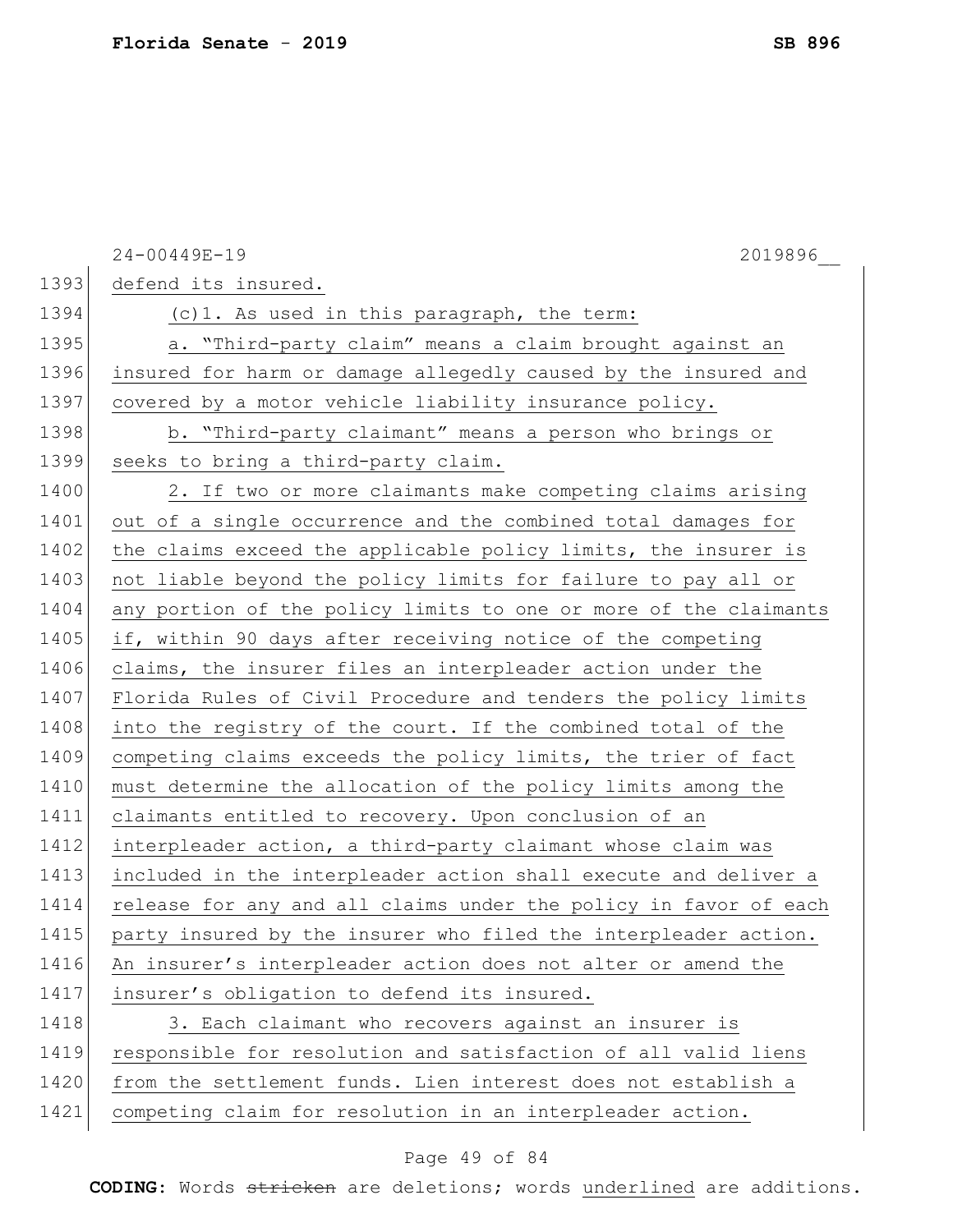|      | 24-00449E-19<br>2019896                                          |
|------|------------------------------------------------------------------|
| 1422 | (d) An insurer is not presumed to have acted in bad faith        |
| 1423 | if the insurer does not, within the time periods specified in    |
| 1424 | this subsection, tender the lesser of the amount a claimant is   |
| 1425 | willing to accept or the policy limits or file an interpleader   |
| 1426 | action.                                                          |
| 1427 | (e) In the event of any conflict between this subsection         |
| 1428 | and other provisions of this section as applied to a bad-faith   |
| 1429 | action against a motor vehicle liability insurer relating to     |
| 1430 | motor vehicle liability insurance coverage, this subsection      |
| 1431 | controls.                                                        |
| 1432 | Section 30. Paragraphs (i) and (o) of subsection (1) of          |
| 1433 | section 626.9541, Florida Statutes, are amended to read:         |
| 1434 | 626.9541 Unfair methods of competition and unfair or             |
| 1435 | deceptive acts or practices defined.-                            |
| 1436 | (1) UNFAIR METHODS OF COMPETITION AND UNFAIR OR DECEPTIVE        |
| 1437 | ACTS.-The following are defined as unfair methods of competition |
| 1438 | and unfair or deceptive acts or practices:                       |
| 1439 | (i) Unfair claim settlement practices.-                          |
| 1440 | 1. Attempting to settle claims on the basis of an                |
| 1441 | application, when serving as a binder or intended to become a    |
| 1442 | part of the policy, or any other material document which was     |
| 1443 | altered without notice to, or knowledge or consent of, the       |
| 1444 | insured;                                                         |
| 1445 | 2. A material misrepresentation made to an insured or any        |
| 1446 | other person having an interest in the proceeds payable under    |
| 1447 | such contract or policy, for the purpose and with the intent of  |
| 1448 | effecting settlement of such claims, loss, or damage under such  |
| 1449 | contract or policy on less favorable terms than those provided   |
| 1450 | in, and contemplated by, such contract or policy; or             |
|      | Page 50 of 84                                                    |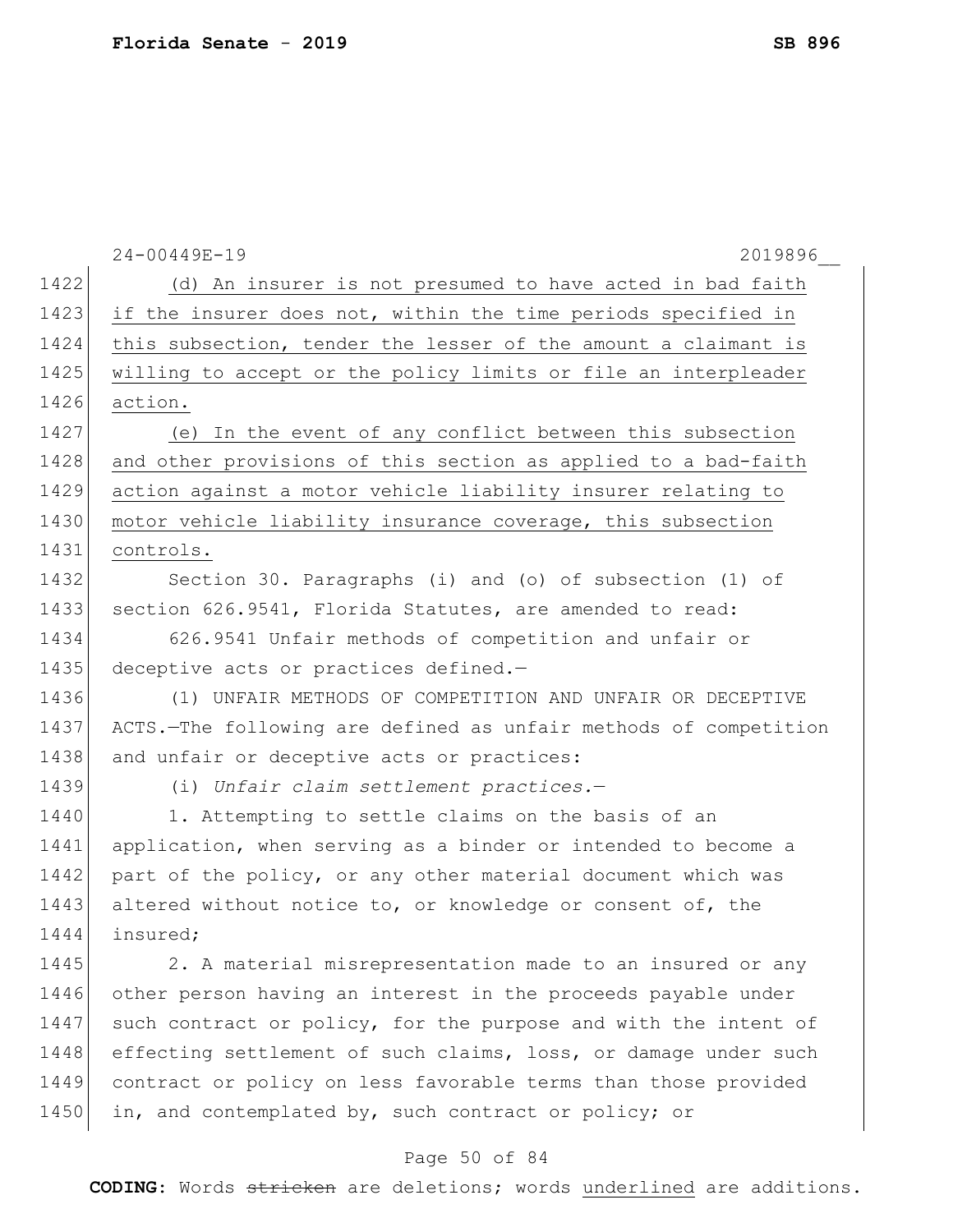|      | $24 - 00449E - 19$<br>2019896                                     |
|------|-------------------------------------------------------------------|
| 1451 | 3. Committing or performing with such frequency as to             |
| 1452 | indicate a general business practice any of the following:        |
| 1453 | a. Failing to adopt and implement standards for the proper        |
| 1454 | investigation of claims;                                          |
| 1455 | b. Misrepresenting pertinent facts or insurance policy            |
| 1456 | provisions relating to coverages at issue;                        |
| 1457 | c. Failing to acknowledge and act promptly upon                   |
| 1458 | communications with respect to claims;                            |
| 1459 | d. Denying claims without conducting reasonable                   |
| 1460 | investigations based upon available information;                  |
| 1461 | e. Failing to affirm or deny full or partial coverage of          |
| 1462 | claims, and, as to partial coverage, the dollar amount or extent  |
| 1463 | of coverage, or failing to provide a written statement that the   |
| 1464 | claim is being investigated, upon the written request of the      |
| 1465 | insured within 30 days after proof-of-loss statements have been   |
| 1466 | completed;                                                        |
| 1467 | f. Failing to promptly provide a reasonable explanation in        |
| 1468 | writing to the insured of the basis in the insurance policy, in   |
| 1469 | relation to the facts or applicable law, for denial of a claim    |
| 1470 | or for the offer of a compromise settlement;                      |
| 1471 | g. Failing to promptly notify the insured of any additional       |
| 1472 | information necessary for the processing of a claim; or           |
| 1473 | h. Failing to clearly explain the nature of the requested         |
| 1474 | information and the reasons why such information is necessary.    |
| 1475 | i. Failing to pay personal injury protection insurance            |
| 1476 | elaims within the time periods required by s. 627.736(4) (b). The |
| 1477 | office may order the insurer to pay restitution to a              |
| 1478 | policyholder, medical provider, or other claimant, including      |
| 1479 | interest at a rate consistent with the amount set forth in s.     |
|      |                                                                   |

# Page 51 of 84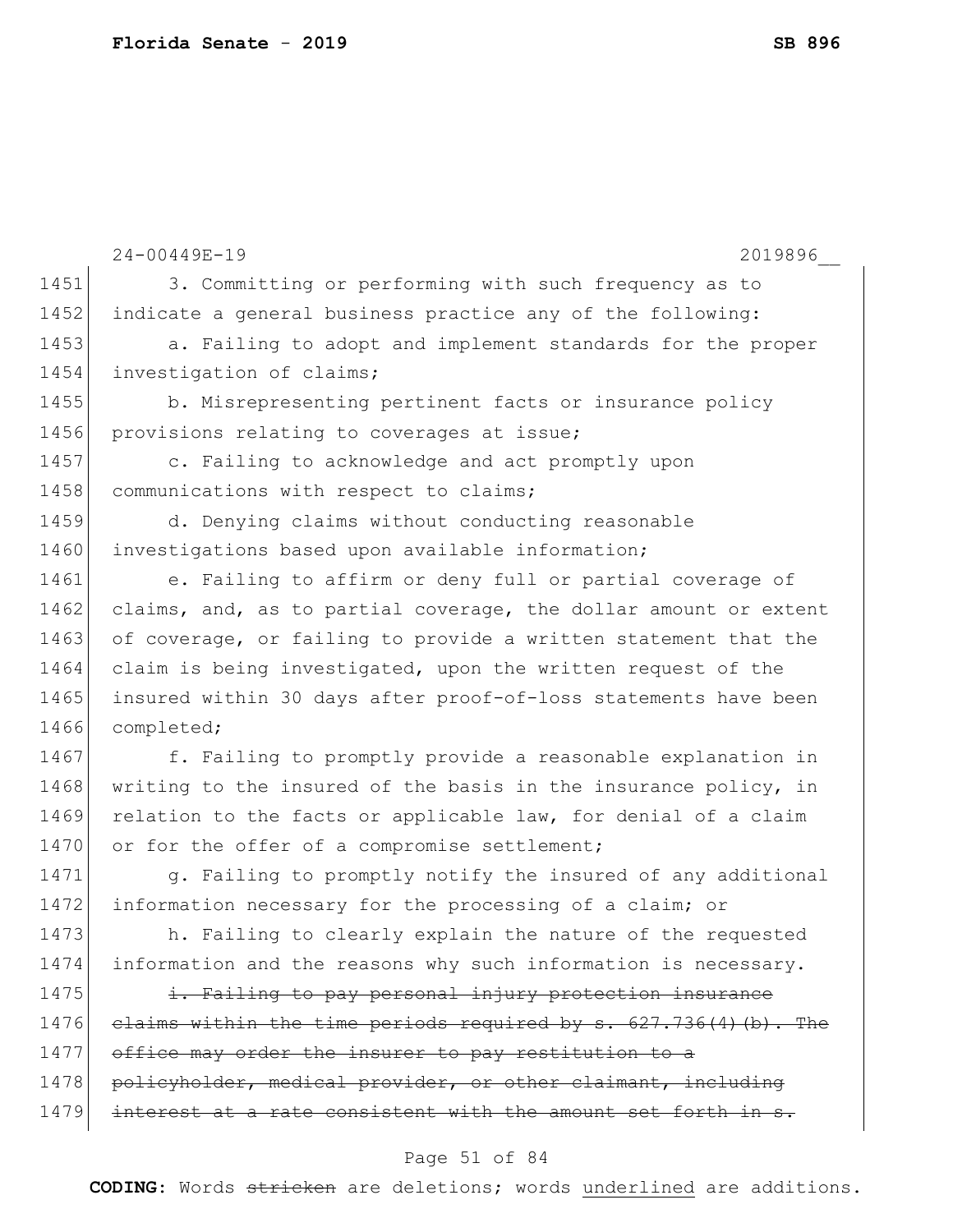24-00449E-19 2019896\_\_ 1480 55.03(1), for the time period within which an insurer fails to 1481 pay claims as required by law. Restitution is in addition to any 1482 other penalties allowed by law, including, but not limited to, 1483 the suspension of the insurer's certificate of authority. 1484 4. Failing to pay undisputed amounts of partial or full 1485 benefits owed under first-party property insurance policies 1486 within 90 days after an insurer receives notice of a residential 1487 property insurance claim, determines the amounts of partial or 1488 full benefits, and agrees to coverage, unless payment of the 1489 undisputed benefits is prevented by an act of God, prevented by 1490 the impossibility of performance, or due to actions by the 1491 insured or claimant that constitute fraud, lack of cooperation, 1492 or intentional misrepresentation regarding the claim for which 1493 benefits are owed. 1494 (o) *Illegal dealings in premiums; excess or reduced charges*  1495 *for insurance.*—

1496 1. Knowingly collecting any sum as a premium or charge for 1497 insurance, which is not then provided, or is not in due course 1498 to be provided, subject to acceptance of the risk by the 1499 insurer, by an insurance policy issued by an insurer as 1500 permitted by this code.

1501 2. Knowingly collecting as a premium or charge for 1502 insurance any sum in excess of or less than the premium or 1503 charge applicable to such insurance, in accordance with the 1504 applicable classifications and rates as filed with and approved 1505 by the office, and as specified in the policy; or, in cases when 1506 classifications, premiums, or rates are not required by this 1507 code to be so filed and approved, premiums and charges collected 1508 from a Florida resident in excess of or less than those

#### Page 52 of 84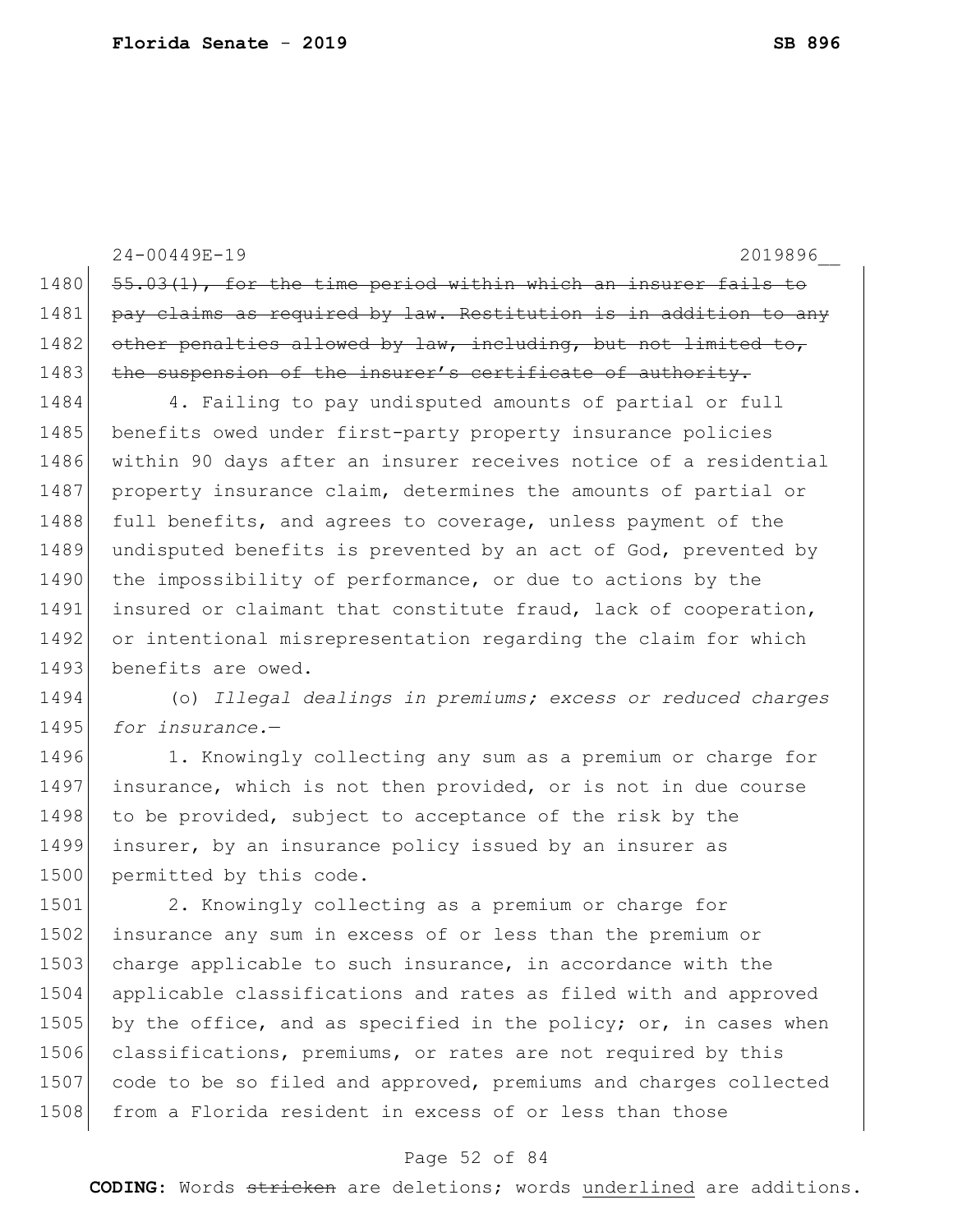1509 specified in the policy and as fixed by the insurer. 1510 Notwithstanding any other provision of law, this provision shall 1511 not be deemed to prohibit the charging and collection, by 1512 surplus lines agents licensed under part VIII of this chapter, 1513 of the amount of applicable state and federal taxes, or fees as 1514 authorized by s. 626.916(4), in addition to the premium required 1515 by the insurer or the charging and collection, by licensed 1516 agents, of the exact amount of any discount or other such fee 1517 charged by a credit card facility in connection with the use of 1518 a credit card, as authorized by subparagraph  $(q)3$ ., in addition 1519 to the premium required by the insurer. This subparagraph shall 1520 not be construed to prohibit collection of a premium for a 1521 universal life or a variable or indeterminate value insurance 1522 policy made in accordance with the terms of the contract. 1523 3.a. Imposing or requesting an additional premium for a

24-00449E-19 2019896\_\_

1524 policy of motor vehicle liability, personal injury protection, medical payment, or collision coverage in a motor vehicle 1526 liability insurance policy insurance or any combination thereof or refusing to renew the policy solely because the insured was involved in a motor vehicle accident unless the insurer's file contains information from which the insurer in good faith determines that the insured was substantially at fault in the accident.

 b. An insurer which imposes and collects such a surcharge or which refuses to renew such policy shall, in conjunction with the notice of premium due or notice of nonrenewal, notify the named insured that he or she is entitled to reimbursement of such amount or renewal of the policy under the conditions listed below and will subsequently reimburse him or her or renew the

#### Page 53 of 84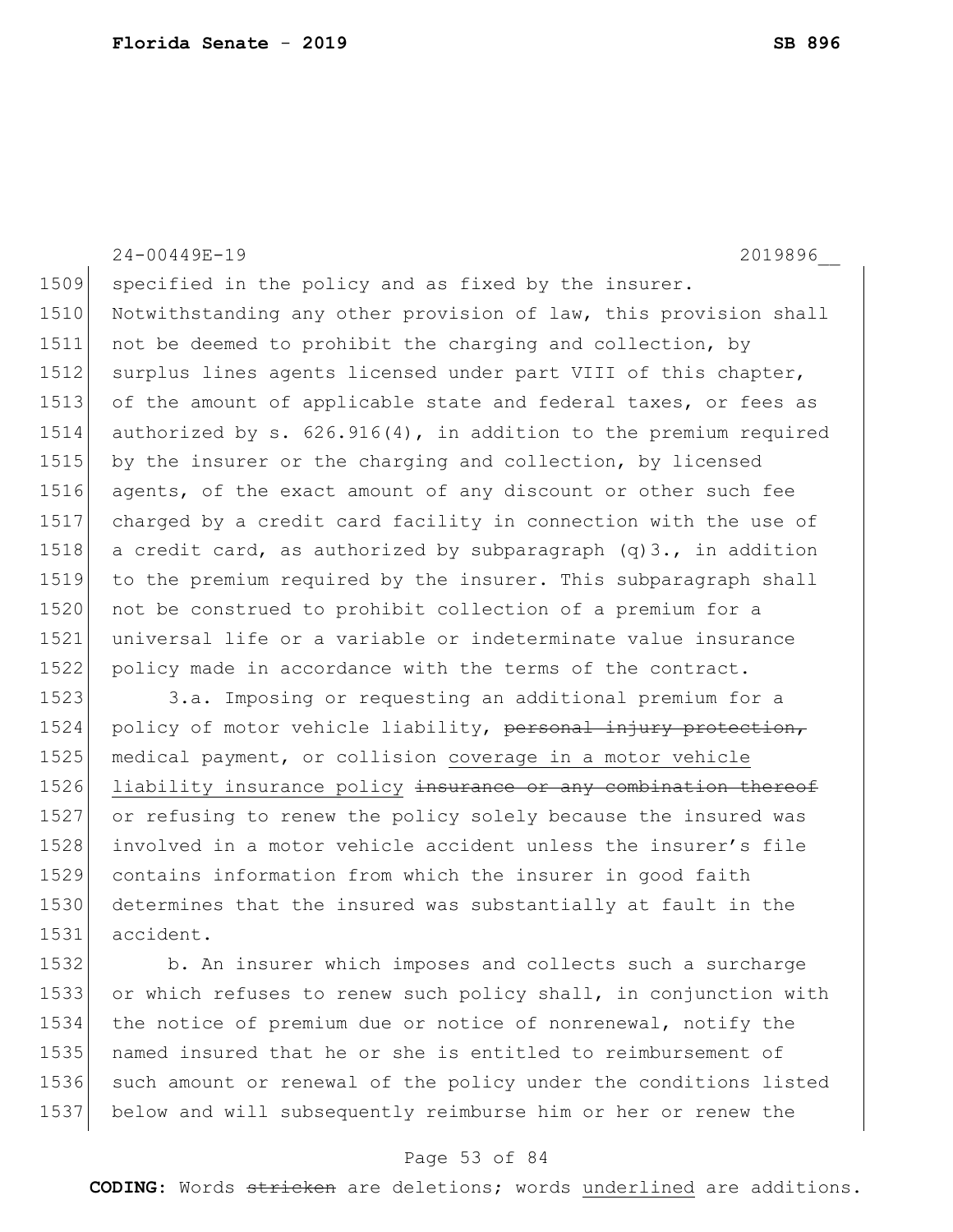|      | 24-00449E-19<br>2019896                                          |
|------|------------------------------------------------------------------|
| 1538 | policy, if the named insured demonstrates that the operator      |
| 1539 | involved in the accident was:                                    |
| 1540 | (I) Lawfully parked;                                             |
| 1541 | (II) Reimbursed by, or on behalf of, a person responsible        |
| 1542 | for the accident or has a judgment against such person;          |
| 1543 | (III) Struck in the rear by another vehicle headed in the        |
| 1544 | same direction and was not convicted of a moving traffic         |
| 1545 | violation in connection with the accident;                       |
| 1546 | (IV) Hit by a "hit-and-run" driver, if the accident was          |
| 1547 | reported to the proper authorities within 24 hours after         |
| 1548 | discovering the accident;                                        |
| 1549 | (V) Not convicted of a moving traffic violation in               |
| 1550 | connection with the accident, but the operator of the other      |
| 1551 | automobile involved in such accident was convicted of a moving   |
| 1552 | traffic violation;                                               |
| 1553 | (VI) Finally adjudicated not to be liable by a court of          |
| 1554 | competent jurisdiction;                                          |
| 1555 | (VII) In receipt of a traffic citation which was dismissed       |
| 1556 | or nolle prossed; or                                             |
| 1557 | (VIII) Not at fault as evidenced by a written statement          |
| 1558 | from the insured establishing facts demonstrating lack of fault  |
| 1559 | which are not rebutted by information in the insurer's file from |
| 1560 | which the insurer in good faith determines that the insured was  |
| 1561 | substantially at fault.                                          |
| 1562 | c. In addition to the other provisions of this                   |
| 1563 | subparagraph, an insurer may not fail to renew a policy if the   |
| 1564 | insured has had only one accident in which he or she was at      |
| 1565 | fault within the current 3-year period. However, an insurer may  |
| 1566 | nonrenew a policy for reasons other than accidents in accordance |

# Page 54 of 84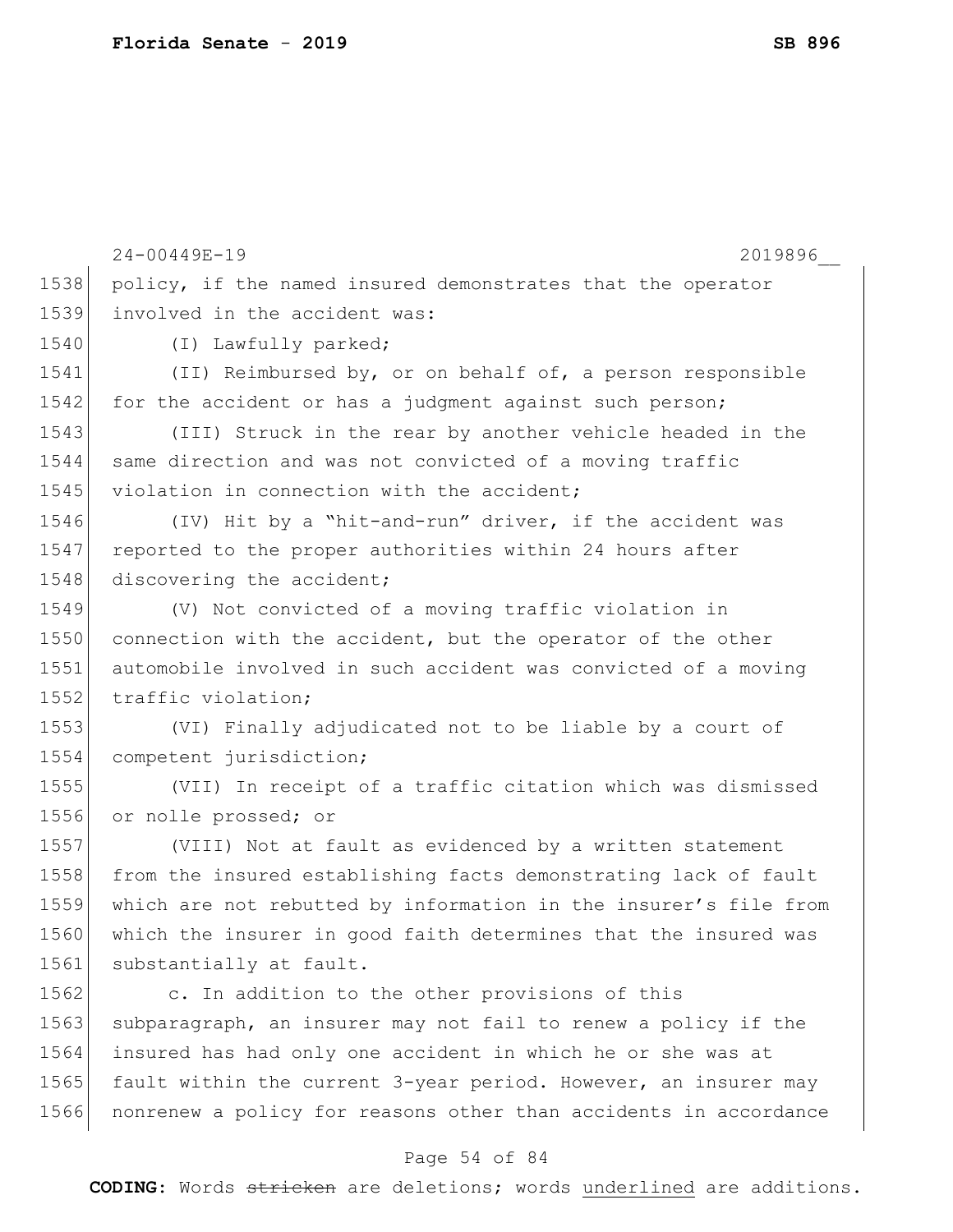```
24-00449E-19 2019896__
                               Page 55 of 84
1567 with s. 627.728. This subparagraph does not prohibit nonrenewal
1568 of a policy under which the insured has had three or more
1569 accidents, regardless of fault, during the most recent 3-year 
1570 period.
1571 4. Imposing or requesting an additional premium for, or
1572 refusing to renew, a policy for motor vehicle insurance solely
1573 because the insured committed a noncriminal traffic infraction 
1574 as described in s. 318.14 unless the infraction is:
1575 a. A second infraction committed within an 18-month period,
1576 or a third or subsequent infraction committed within a 36-month 
1577 period.
1578 b. A violation of s. 316.183, when such violation is a
1579 result of exceeding the lawful speed limit by more than 15 miles 
1580 per hour.
1581 5. Upon the request of the insured, the insurer and
1582 licensed agent shall supply to the insured the complete proof of
1583 fault or other criteria which justifies the additional charge or
1584 cancellation.
1585 6. No insurer shall impose or request an additional premium
1586 for motor vehicle insurance, cancel or refuse to issue a policy,
1587 or refuse to renew a policy because the insured or the applicant 
1588 is a handicapped or physically disabled person, so long as such
1589 handicap or physical disability does not substantially impair 
1590 such person's mechanically assisted driving ability.
1591 7. No insurer may cancel or otherwise terminate any
1592 insurance contract or coverage, or require execution of a
1593 consent to rate endorsement, during the stated policy term for
1594 the purpose of offering to issue, or issuing, a similar or 
1595 identical contract or coverage to the same insured with the same
```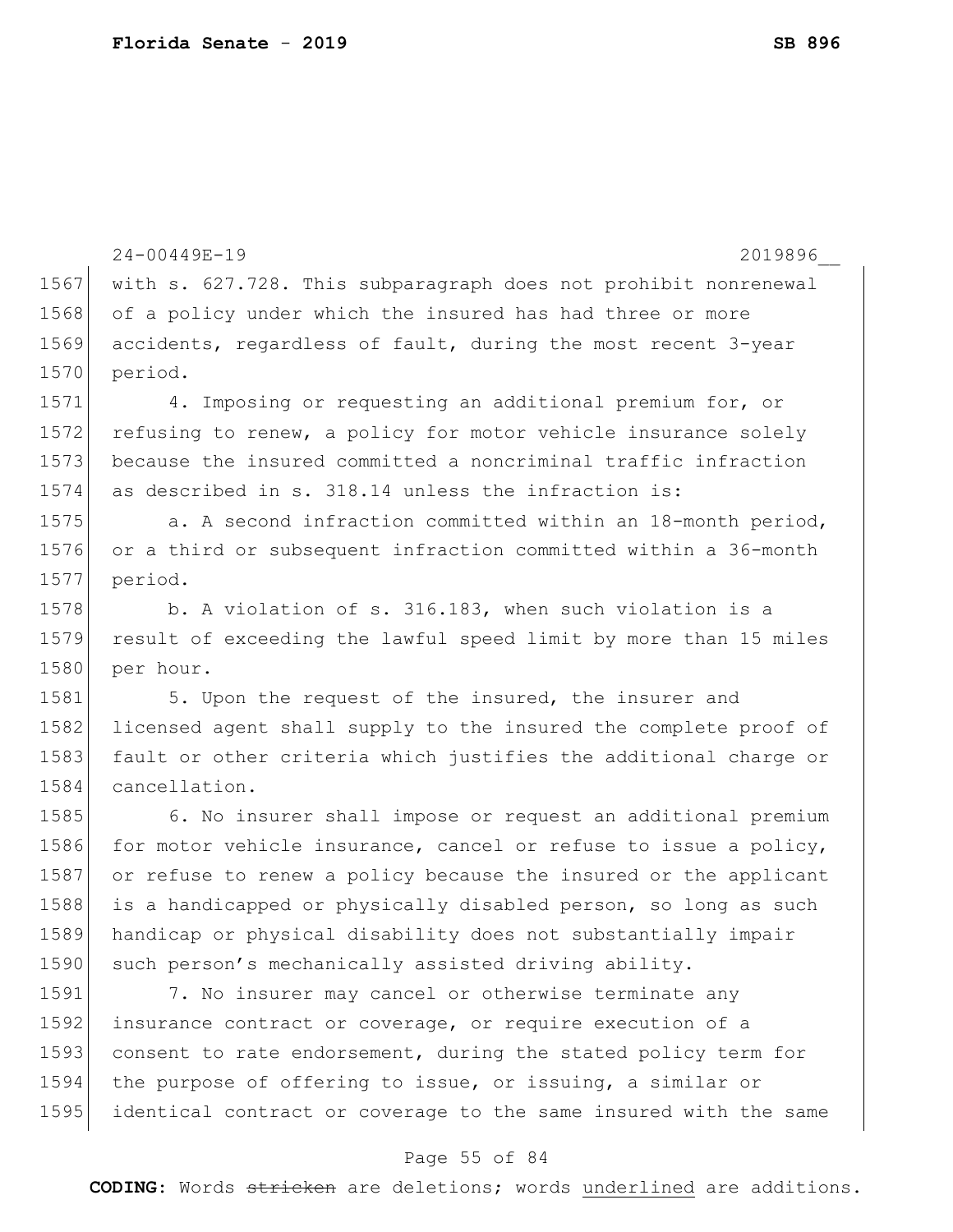1624 to the fault of the insured.

1596 exposure at a higher premium rate or continuing an existing 1597 contract or coverage with the same exposure at an increased 1598 premium. 1599 8. No insurer may issue a nonrenewal notice on any 1600 insurance contract or coverage, or require execution of a 1601 consent to rate endorsement, for the purpose of offering to 1602 issue, or issuing, a similar or identical contract or coverage 1603 to the same insured at a higher premium rate or continuing an 1604 existing contract or coverage at an increased premium without 1605 meeting any applicable notice requirements. 1606 9. No insurer shall, with respect to premiums charged for 1607 motor vehicle insurance, unfairly discriminate solely on the 1608 basis of age, sex, marital status, or scholastic achievement. 1609 10. Imposing or requesting an additional premium for motor 1610 vehicle comprehensive or uninsured motorist coverage solely 1611 because the insured was involved in a motor vehicle accident or 1612 was convicted of a moving traffic violation. 1613 11. No insurer shall cancel or issue a nonrenewal notice on 1614 any insurance policy or contract without complying with any 1615 applicable cancellation or nonrenewal provision required under 1616 the Florida Insurance Code. 1617 12. No insurer shall impose or request an additional 1618 premium, cancel a policy, or issue a nonrenewal notice on any 1619 insurance policy or contract because of any traffic infraction 1620 when adjudication has been withheld and no points have been 1621 assessed pursuant to s.  $318.14(9)$  <del>s.  $318.14(9)$  and  $(10)$ </del>. 1622 However, this subparagraph does not apply to traffic infractions 1623 involving accidents in which the insurer has incurred a loss due

24-00449E-19 2019896\_\_

#### Page 56 of 84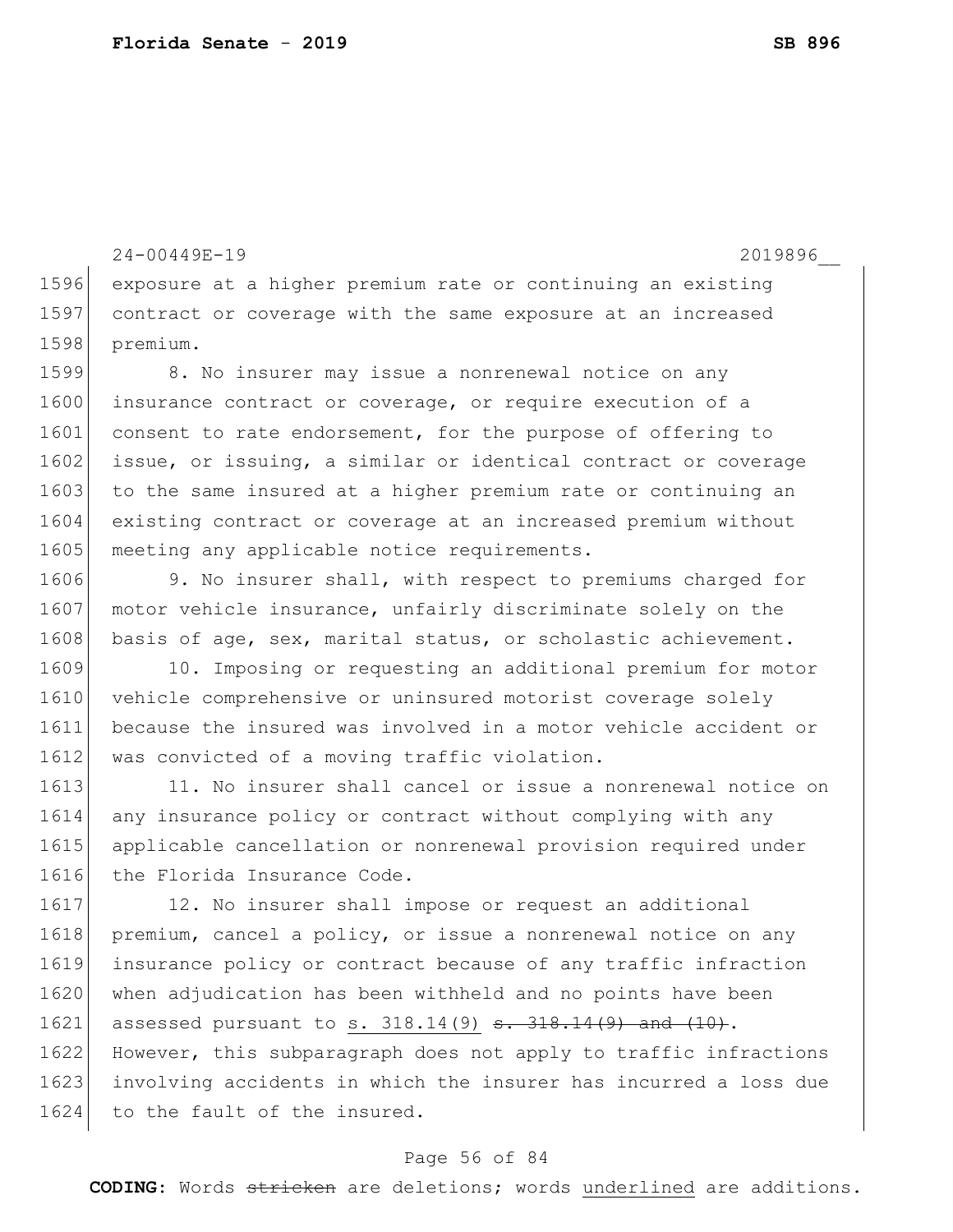24-00449E-19 2019896\_\_ 1625 Section 31. Paragraph (a) of subsection (1) of section 1626 626.989, Florida Statutes, is amended to read: 1627 626.989 Investigation by department or Division of 1628 Investigative and Forensic Services; compliance; immunity; 1629 confidential information; reports to division; division 1630 investigator's power of arrest.-1631 (1) For the purposes of this section: 1632 (a) A person commits a "fraudulent insurance act" if the 1633 person: 1634 1. Knowingly and with intent to defraud presents, causes to 1635 be presented, or prepares with knowledge or belief that it will 1636 be presented, to or by an insurer, self-insurer, self-insurance 1637 fund, servicing corporation, purported insurer, broker, or any 1638 agent thereof, any written statement as part of, or in support 1639 of, an application for the issuance of, or the rating of, any 1640 insurance policy, or a claim for payment or other benefit 1641 pursuant to any insurance policy, which the person knows to 1642 contain materially false information concerning any fact 1643 material thereto or if the person conceals, for the purpose of 1644 misleading another, information concerning any fact material 1645 thereto. 1646 2. Knowingly submits: 1647 a. A false, misleading, or fraudulent application or other 1648 document when applying for licensure as a health care clinic, 1649 seeking an exemption from licensure as a health care clinic, or 1650 demonstrating compliance with part X of chapter 400 with an 1651 intent to use the license, exemption from licensure, or 1652 demonstration of compliance to provide services or seek

#### Page 57 of 84

1653 reimbursement under a motor vehicle insurance policy the Florida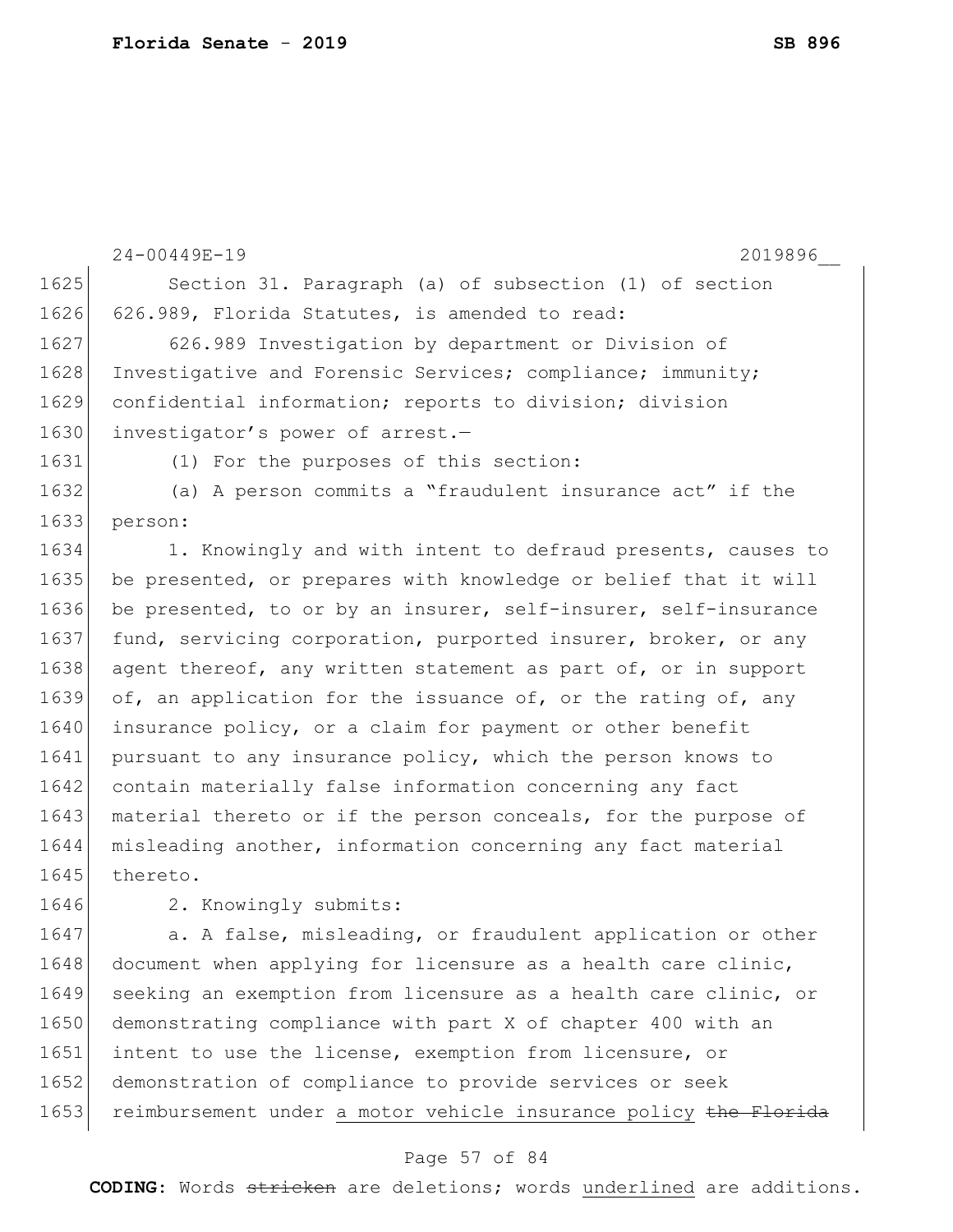#### 24-00449E-19 2019896\_\_

#### 1654 Motor Vehicle No-Fault Law.

1655 b. A claim for payment or other benefit pursuant to a motor 1656 vehicle personal injury protection insurance policy under the 1657 Florida Motor Vehicle No-Fault Law if the person knows that the 1658 payee knowingly submitted a false, misleading, or fraudulent 1659 application or other document when applying for licensure as a 1660 health care clinic, seeking an exemption from licensure as a 1661 health care clinic, or demonstrating compliance with part X of 1662 chapter 400.

1663 Section 32. Subsection (1) of section 627.06501, Florida 1664 Statutes, is amended to read:

1665 627.06501 Insurance discounts for certain persons 1666 completing driver improvement course.-

1667 (1) Any rate, rating schedule, or rating manual for the 1668 liability, personal injury protection, and collision coverages 1669 of a motor vehicle insurance policy filed with the office may 1670 provide for an appropriate reduction in premium charges as to 1671 such coverages if when the principal operator on the covered 1672 vehicle has successfully completed a driver improvement course 1673 approved and certified by the Department of Highway Safety and 1674 Motor Vehicles which is effective in reducing accident erash or 1675 violation rates, or both, as determined pursuant to s. 318.1451 1676  $\sigma$ . 318.1451(5). Any discount, not to exceed 10 percent, used by 1677 an insurer is presumed to be appropriate unless credible data 1678 demonstrates otherwise.

1679 Section 33. Subsection (1) of section 627.0652, Florida 1680 Statutes, is amended to read:

1681 627.0652 Insurance discounts for certain persons completing 1682 safety course.-

#### Page 58 of 84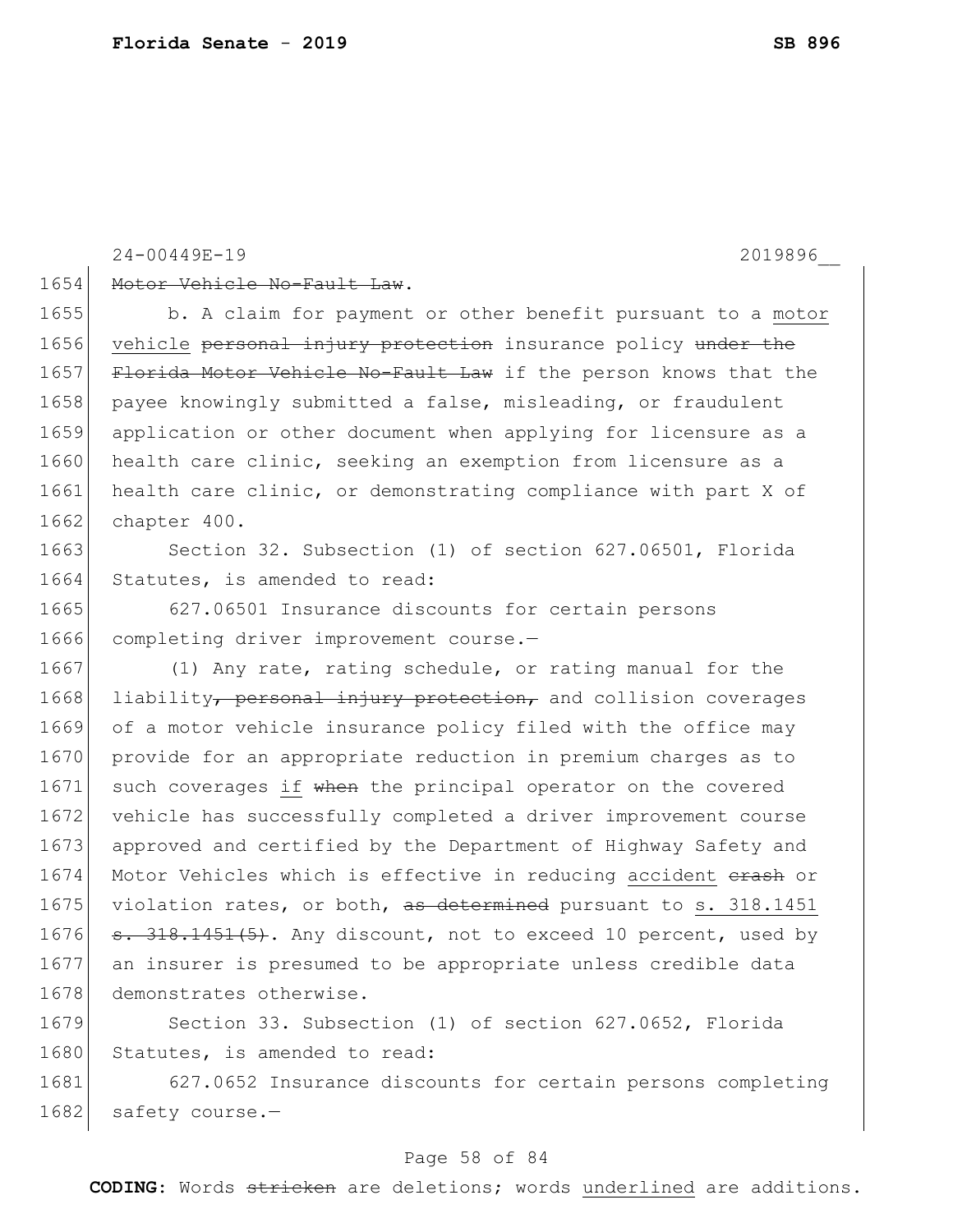24-00449E-19 2019896\_\_ 1683 (1) Any rates, rating schedules, or rating manuals for the 1684 liability, personal injury protection, and collision coverages 1685 of a motor vehicle insurance policy filed with the office must 1686 shall provide for an appropriate reduction in premium charges as 1687 to such coverages if when the principal operator on the covered 1688 vehicle is an insured 55 years of age or older who has 1689 successfully completed a motor vehicle accident prevention 1690 course approved by the Department of Highway Safety and Motor 1691 Vehicles. Any discount used by an insurer is presumed to be 1692 appropriate unless credible data demonstrates otherwise. 1693 Section 34. Subsections (1), (3), and (6) of section 1694 627.0653, Florida Statutes, are amended to read: 1695 627.0653 Insurance discounts for specified motor vehicle 1696 equipment.— 1697 (1) Any rates, rating schedules, or rating manuals for the 1698 liability, personal injury protection, and collision coverages 1699 of a motor vehicle insurance policy filed with the office shall 1700 provide a premium discount if the insured vehicle is equipped 1701 with factory-installed, four-wheel antilock brakes. 1702 (3) Any rates, rating schedules, or rating manuals for 1703 personal injury protection coverage and medical payments 1704 coverage, if offered, of a motor vehicle insurance policy filed 1705 with the office shall provide a premium discount if the insured 1706 vehicle is equipped with one or more air bags which are factory 1707 installed. 1708 (6) The Office of Insurance Regulation may approve a 1709 premium discount to any rates, rating schedules, or rating 1710 manuals for the liability, personal injury protection, and

#### Page 59 of 84

1711 collision coverages of a motor vehicle insurance policy filed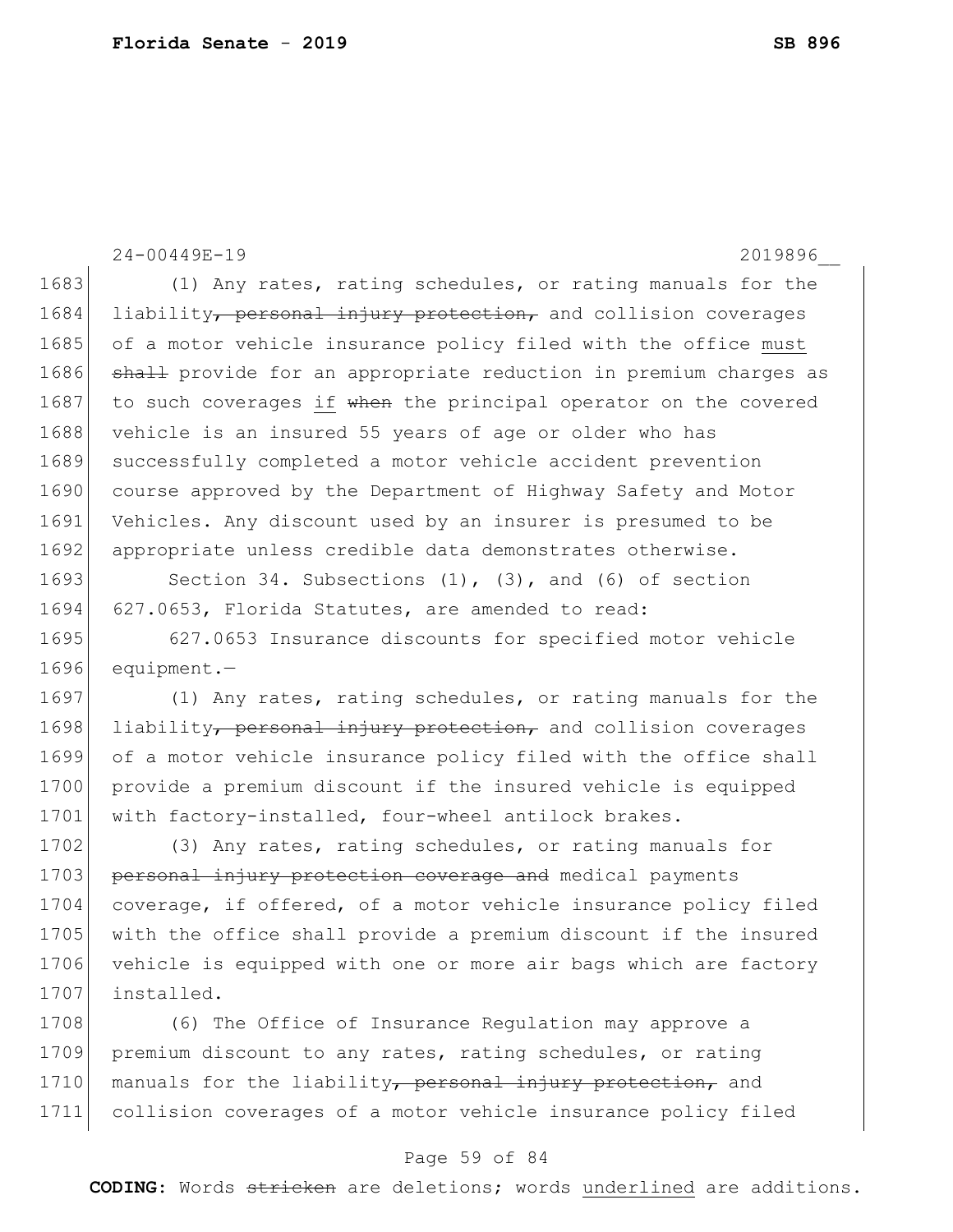|      | 24-00449E-19<br>2019896                                                    |
|------|----------------------------------------------------------------------------|
| 1712 | with the office if the insured vehicle is equipped with                    |
| 1713 | autonomous driving technology or electronic vehicle collision              |
| 1714 | avoidance technology that is factory installed or a retrofitted            |
| 1715 | system and that complies with National Highway Traffic Safety              |
| 1716 | Administration standards.                                                  |
| 1717 | Section 35. Section 627.4132, Florida Statutes, is amended                 |
| 1718 | to read:                                                                   |
| 1719 | 627.4132 Stacking of coverages prohibited. - If an insured or              |
| 1720 | named insured is protected by any type of motor vehicle                    |
| 1721 | insurance policy for liability <del>, personal injury protection,</del> or |
| 1722 | other coverage, the policy must shall provide that the insured             |
| 1723 | or named insured is protected only to the extent of the coverage           |
| 1724 | she or he has on the vehicle involved in the accident. However,            |
| 1725 | if none of the insured's or named insured's vehicles are is                |
| 1726 | involved in the accident, coverage is available only to the                |
| 1727 | extent of coverage on any one of the vehicles with applicable              |
| 1728 | coverage. Coverage on any other vehicles may shall not be added            |
| 1729 | to or stacked upon that coverage. This section does not apply:             |
| 1730 | (1) To uninsured motorist coverage, which is separately                    |
| 1731 | governed by s. 627.727.                                                    |
| 1732 | (2) To reduce the coverage available by reason of insurance                |
| 1733 | policies insuring different named insureds.                                |
| 1734 | Section 36. Section 627.7263, Florida Statutes, is amended                 |
| 1735 | to read:                                                                   |
| 1736 | 627.7263 Rental and leasing driver's insurance to be                       |
| 1737 | primary; exception.-                                                       |
| 1738 | (1) The valid and collectible liability insurance $\theta$                 |
| 1739 | personal injury protection insurance providing coverage for the            |
| 1740 | lessor of a motor vehicle for rent or lease is primary unless              |

# Page 60 of 84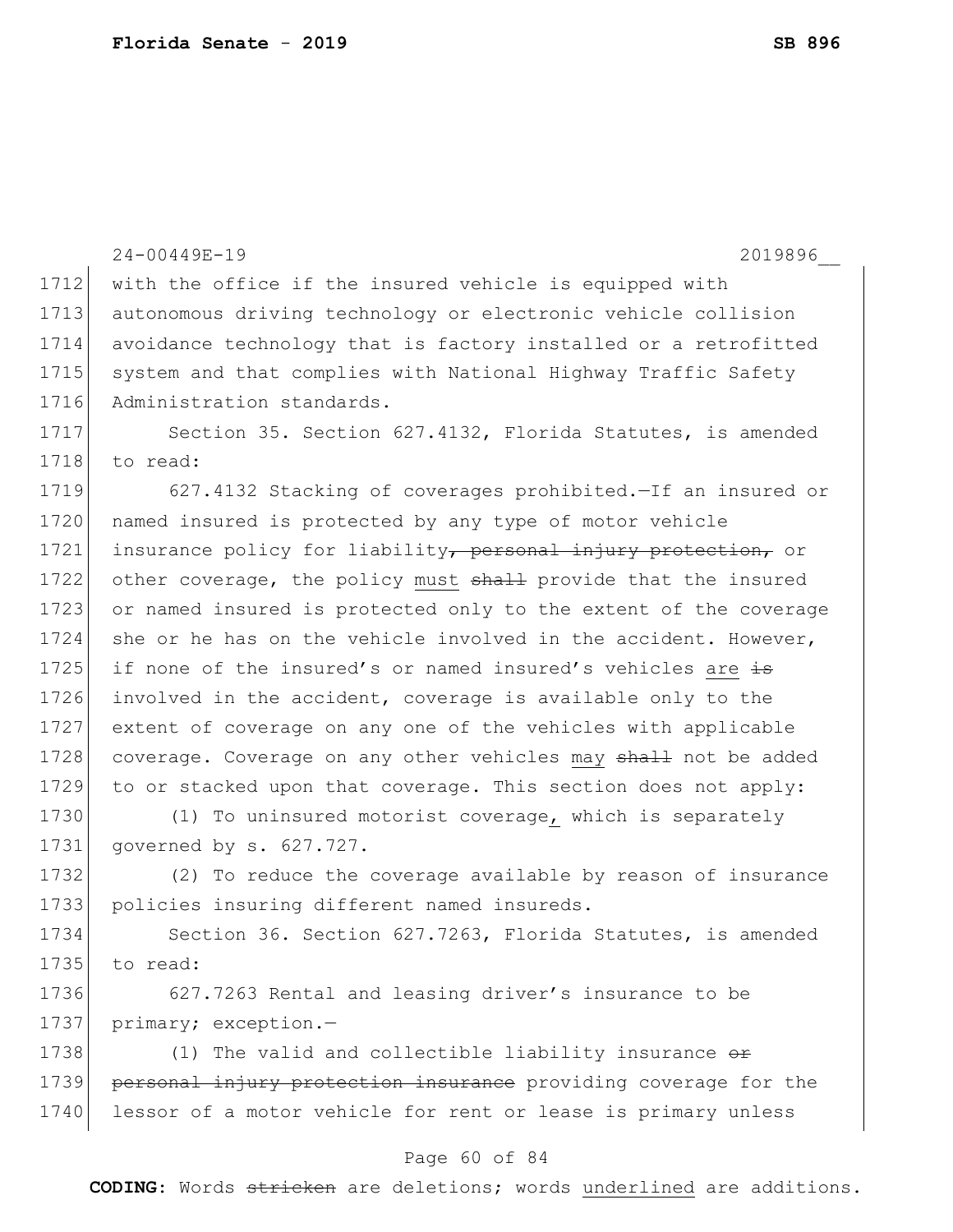|      | $24 - 00449E - 19$<br>2019896                                    |
|------|------------------------------------------------------------------|
| 1741 | otherwise stated in at least 10-point type on the face of the    |
| 1742 | rental or lease agreement. Such insurance is primary for the     |
| 1743 | limits of liability in an amount not less than the minimum       |
| 1744 | limits described in s. 324.021(7) and personal injury protection |
| 1745 | coverage as required by ss. 324.021(7) and 627.736.              |
| 1746 | (2) If the lessee's coverage is to be primary, the rental        |
| 1747 | or lease agreement must contain the following language, in at    |
| 1748 | least 10-point type:                                             |
| 1749 |                                                                  |
| 1750 | "The valid and collectible liability insurance and personal      |
| 1751 | injury protection insurance of an any authorized rental or       |
| 1752 | leasing driver is primary for the limits of liability in an      |
| 1753 | amount not less than the minimum limits described in s.          |
| 1754 | 324.021(7) and personal injury protection coverage required by   |
| 1755 | ss. 324.021(7) and 627.736, Florida Statutes."                   |
| 1756 | Section 37. Subsections (1) and (7) of section $627.727$ ,       |
| 1757 | Florida Statutes, are amended to read:                           |
| 1758 | 627.727 Motor vehicle insurance; uninsured and underinsured      |
| 1759 | vehicle coverage; insolvent insurer protection.-                 |
| 1760 | (1) No motor vehicle liability insurance policy which            |
| 1761 | provides bodily injury liability coverage shall be delivered or  |
| 1762 | issued for delivery in this state with respect to any            |
| 1763 | specifically insured or identified motor vehicle registered or   |
| 1764 | principally garaged in this state unless uninsured motor vehicle |
| 1765 | coverage is provided therein or supplemental thereto for the     |
| 1766 | protection of persons insured thereunder who are legally         |
| 1767 | entitled to recover damages from owners or operators of          |
| 1768 | uninsured motor vehicles because of bodily injury, sickness, or  |
| 1769 | disease, including death, resulting therefrom. However, the      |
|      |                                                                  |

# Page 61 of 84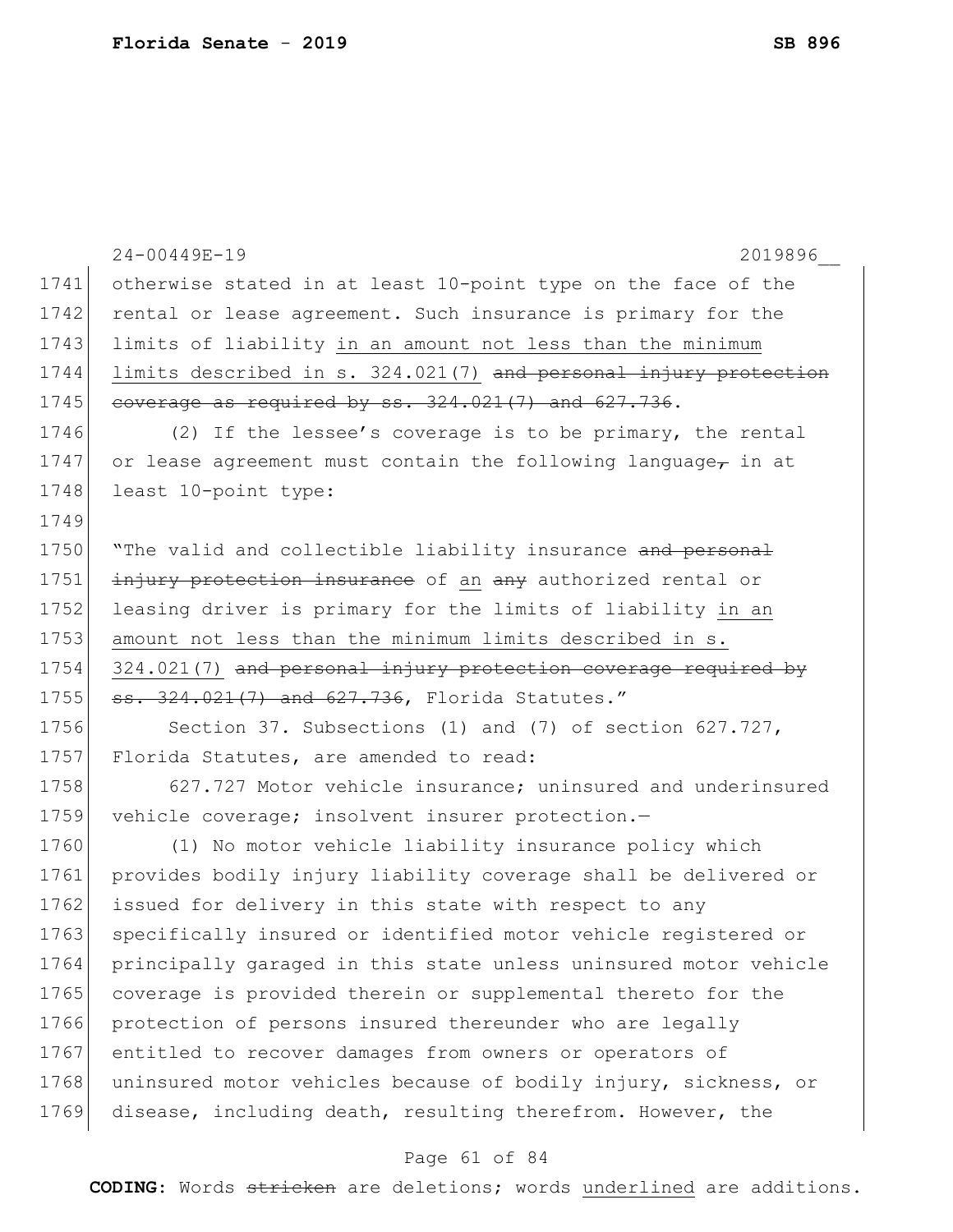| $24 - 00449E - 19$<br>2019896                                    |
|------------------------------------------------------------------|
| coverage required under this section is not applicable if when,  |
| or to the extent that, an insured named in the policy makes a    |
| written rejection of the coverage on behalf of all insureds      |
| under the policy. If When a motor vehicle is leased for a period |
| of 1 year or longer and the lessor of such vehicle, by the terms |
| of the lease contract, provides liability coverage on the leased |
| vehicle, the lessee of such vehicle shall have the sole          |
| privilege to reject uninsured motorist coverage or to select     |
| lower limits than the bodily injury liability limits, regardless |
| of whether the lessor is qualified as a self-insurer pursuant to |
| s. 324.171. Unless an insured, or lessee having the privilege of |
| rejecting uninsured motorist coverage, requests such coverage or |
| requests higher uninsured motorist limits in writing, the        |
| coverage or such higher uninsured motorist limits need not be    |
| provided in or supplemental to any other policy which renews,    |
| extends, changes, supersedes, or replaces an existing policy     |
| with the same bodily injury liability limits when an insured or  |
| lessee had rejected the coverage. When an insured or lessee has  |
| initially selected limits of uninsured motorist coverage lower   |
| than her or his bodily injury liability limits, higher limits of |
| uninsured motorist coverage need not be provided in or           |
| supplemental to any other policy that which renews, extends,     |
| changes, supersedes, or replaces an existing policy with the     |
| same bodily injury liability limits unless an insured requests   |
| higher uninsured motorist coverage in writing. The rejection or  |
| selection of lower limits shall be made on a form approved by    |
| the office. The form must shall fully advise the applicant of    |
| the nature of the coverage and must shall state that the         |
| coverage is equal to bodily injury liability limits unless lower |
|                                                                  |

# Page 62 of 84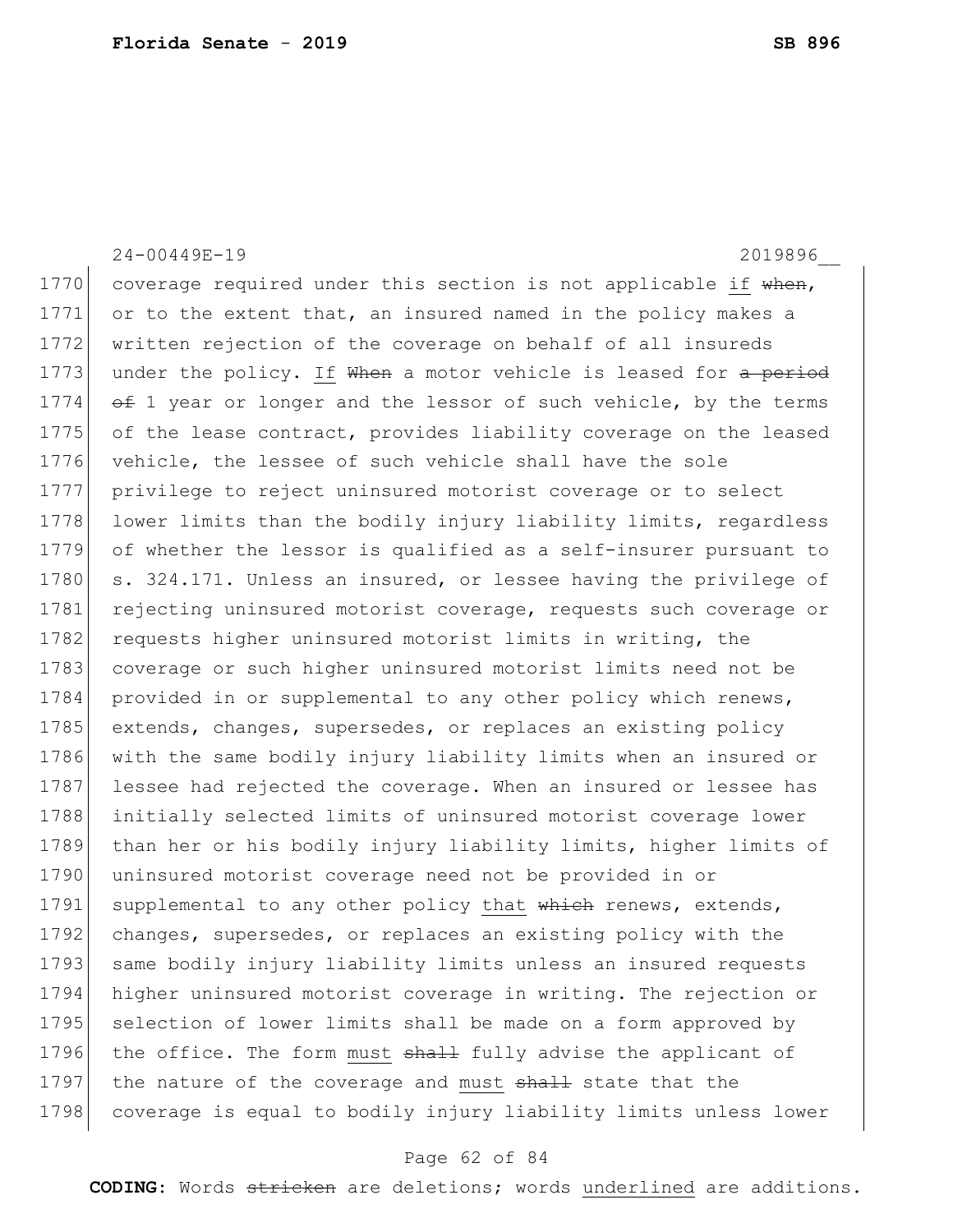24-00449E-19 2019896\_\_ 1799 limits are requested or the coverage is rejected. The heading of 1800 the form shall be in 12-point bold type and shall state: "You 1801 are electing not to purchase certain valuable coverage that 1802 which protects you and your family or you are purchasing 1803 uninsured motorist limits less than your bodily injury liability 1804 limits when you sign this form. Please read carefully." If this 1805 form is signed by a named insured, it will be conclusively 1806 presumed that there was an informed, knowing rejection of 1807 coverage or election of lower limits on behalf of all insureds. 1808 The insurer shall notify the named insured at least annually of 1809 her or his options as to the coverage required by this section. 1810 Such notice must  $shath$  be part of, and attached to, the notice 1811 of premium, must shall provide for a means to allow the insured 1812 to request such coverage, and must  $shall$  be given in a manner 1813 approved by the office. Receipt of this notice does not 1814 constitute an affirmative waiver of the insured's right to 1815 uninsured motorist coverage if where the insured has not signed 1816 a selection or rejection form. The coverage described under this 1817 section shall be over and above, but shall not duplicate, the 1818 benefits available to an insured under any workers' compensation 1819 law, personal injury protection benefits, disability benefits 1820 law, or similar law; under any automobile medical payments 1821 expense coverage; under any motor vehicle liability insurance 1822 coverage; or from the owner or operator of the uninsured motor 1823 vehicle or any other person or organization jointly or severally 1824 liable together with such owner or operator for the accident; 1825 and such coverage shall cover the difference, if any, between 1826 the sum of such benefits and the damages sustained, up to the 1827 maximum amount of such coverage provided under this section. The

#### Page 63 of 84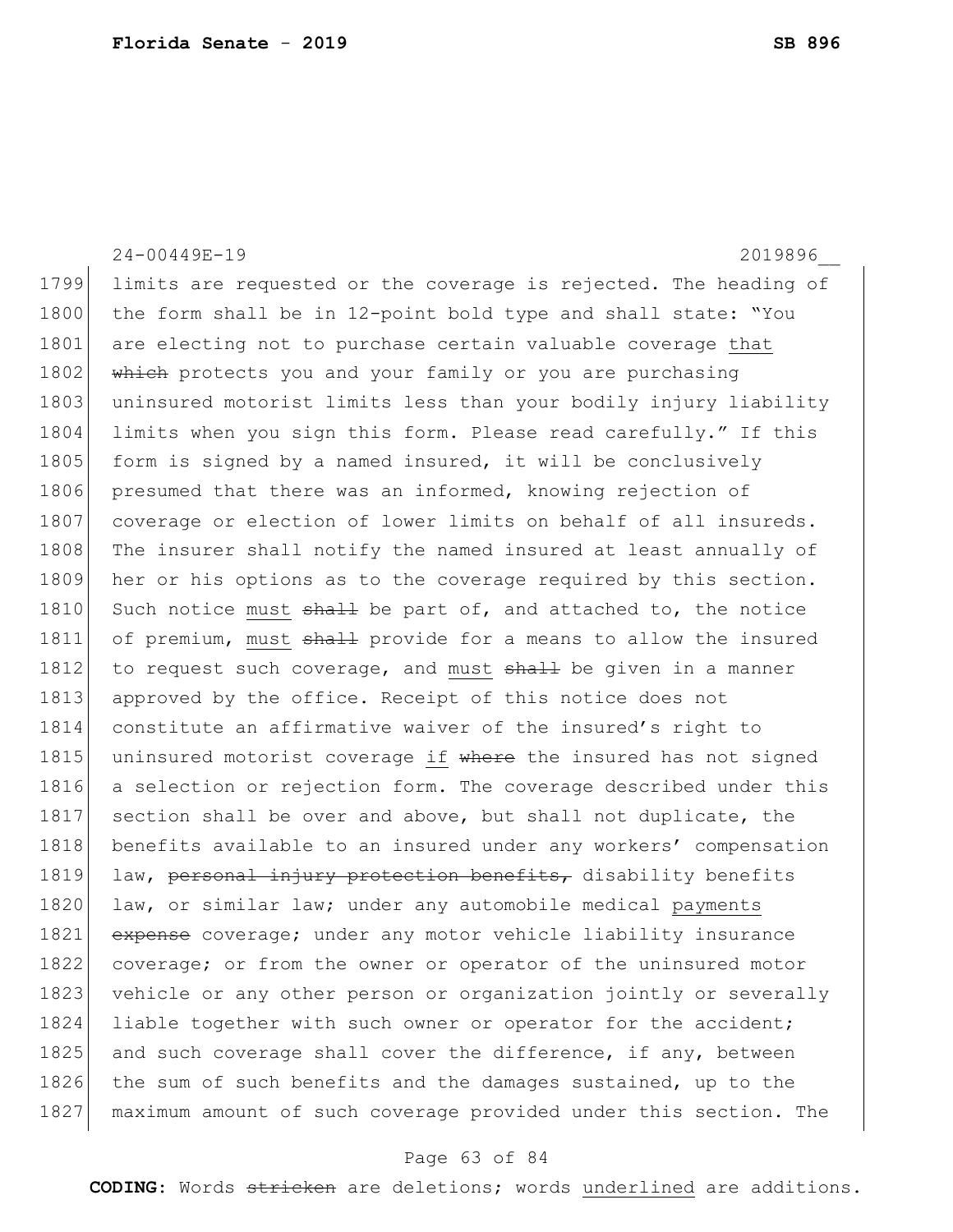|      | 24-00449E-19<br>2019896                                          |
|------|------------------------------------------------------------------|
| 1828 | amount of coverage available under this section may shall not be |
| 1829 | reduced by a setoff against any coverage, including liability    |
| 1830 | insurance. Such coverage does shall not inure directly or        |
| 1831 | indirectly to the benefit of any workers' compensation or        |
| 1832 | disability benefits carrier or any person or organization        |
| 1833 | qualifying as a self-insurer under any workers' compensation or  |
| 1834 | disability benefits law or similar law.                          |
| 1835 | (7) (a) For uninsured and underinsured vehicle coverage          |
| 1836 | issued before January 1, 2021, the legal liability of an         |
| 1837 | uninsured motorist coverage insurer does not include damages in  |
| 1838 | tort for pain, suffering, mental anguish, and inconvenience      |
| 1839 | unless the injury or disease consists in whole or in part of:    |
| 1840 | 1. Significant and permanent loss of an important bodily         |
| 1841 | function.                                                        |
| 1842 | 2. Permanent injury within a reasonable degree of medical        |
| 1843 | probability, other than scarring or disfigurement.               |
| 1844 | 3. Significant and permanent scarring or disfigurement.          |
| 1845 | 4. Death is described in one or more of paragraphs (a)-(d)       |
| 1846 | $\circ$ f s. 627.737(2).                                         |
| 1847 | (b) For uninsured and underinsured vehicle coverage issued       |
| 1848 | on or after January 1, 2021, the legal liability of an uninsured |
| 1849 | motorist coverage insurer includes damages in tort for pain,     |
| 1850 | suffering, disability or physical impairment, disfigurement,     |
| 1851 | mental anguish, inconvenience, and the loss of capacity for the  |
| 1852 | enjoyment of life experienced in the past and to be experienced  |
| 1853 | in the future.                                                   |
| 1854 | Section 38. Subsection (1) and paragraphs (a) and (b) of         |
| 1855 | subsection (2) of section 627.7275, Florida Statutes, are        |
| 1856 | amended to read:                                                 |

# Page 64 of 84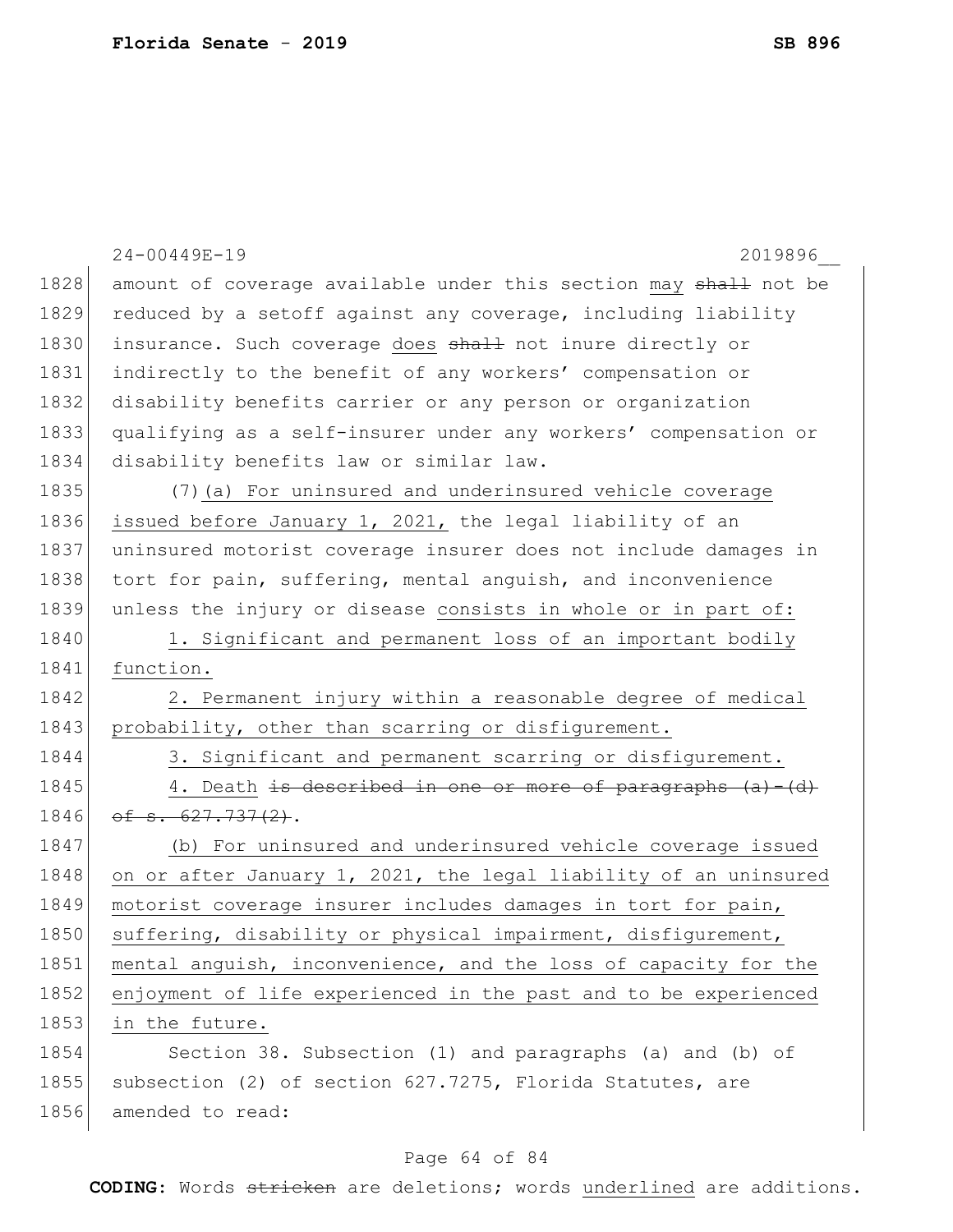```
24-00449E-19 2019896__
1857 627.7275 Motor vehicle liability.-
1858 (1) A motor vehicle insurance policy providing personal
1859 injury protection as set forth in s. 627.736 may not be
1860 delivered or issued for delivery in this state for a with
1861 respect to any specifically insured or identified motor vehicle
1862 registered or principally garaged in this state must provide
1863 bodily injury liability coverage and unless the policy also
1864 provides coverage for property damage liability coverage as
1865 required under by s. 324.022.
1866 (2)(a) Insurers writing motor vehicle insurance in this
1867 state shall make available, subject to the insurers' usual
1868 underwriting restrictions:
1869 1. Coverage under policies as described in subsection (1)
1870 to an applicant for private passenger motor vehicle insurance
1871 coverage who is seeking the coverage in order to reinstate the 
1872 applicant's driving privileges in this state if the driving
1873 privileges were revoked or suspended pursuant to s. 316.646 or
1874 s. 324.0221 due to the failure of the applicant to maintain 
1875 required security.
1876 2. Coverage under policies as described in subsection (1),
1877 which also provides bodily injury liability coverage and 
1878 property damage liability coverage for bodily injury, death, and
1879 property damage arising out of the ownership, maintenance, or
1880 use of the motor vehicle in an amount not less than the minimum
1881 limits described in s. 324.021(7) or s. 324.023 and conforms to
1882 the requirements of s. 324.151, to an applicant for private
1883 passenger motor vehicle insurance coverage who is seeking the
1884 coverage in order to reinstate the applicant's driving
1885 privileges in this state after such privileges were revoked or
```
#### Page 65 of 84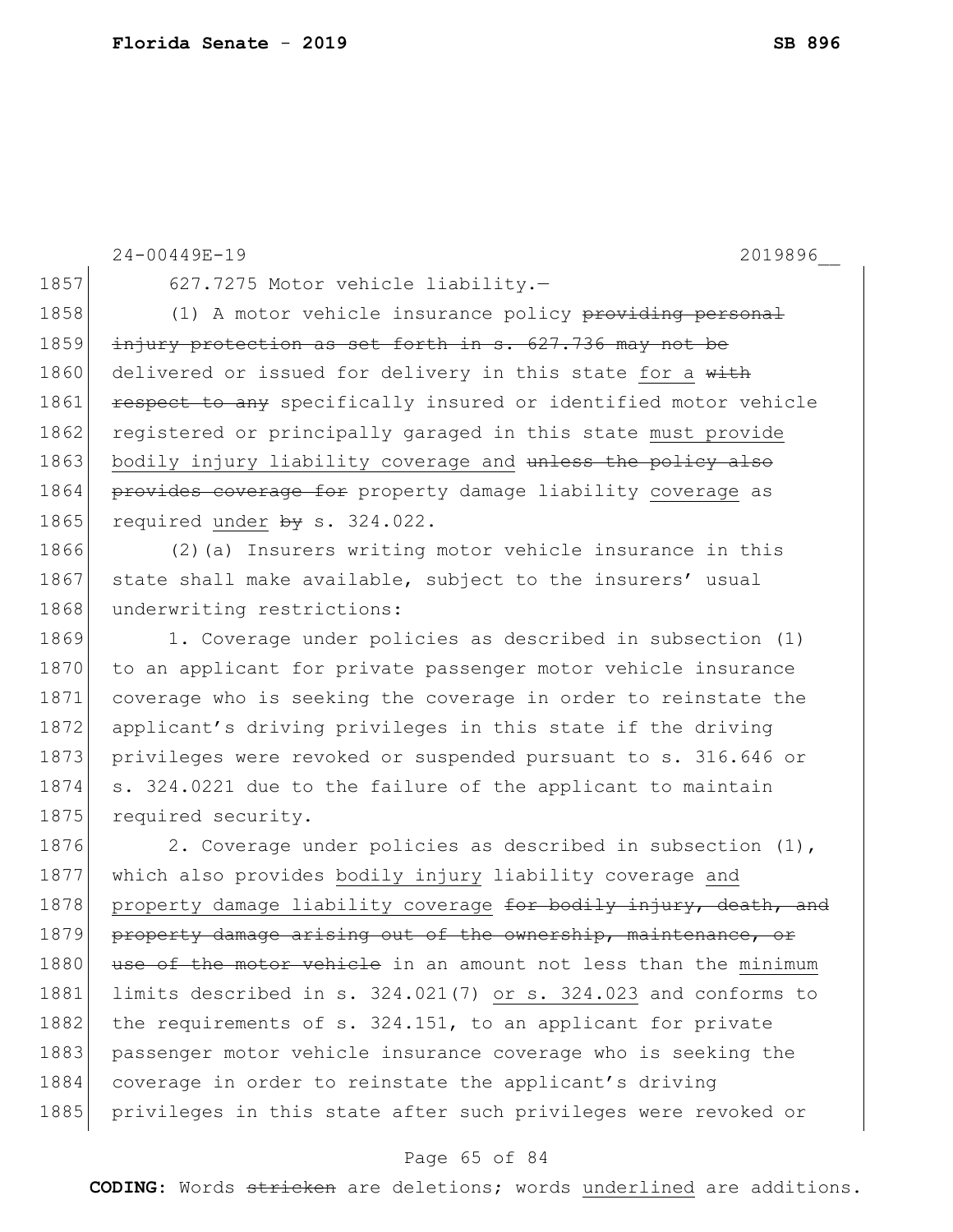1886 suspended under s. 316.193 or s. 322.26(2) for driving under the 1887 influence. 1888 (b) The policies described in paragraph (a) shall be issued 1889 for at least 6 months and, as to the minimum coverages required 1890 under this section, may not be canceled by the insured for any 1891 reason or by the insurer after 60 days, during which period the 1892 insurer is completing the underwriting of the policy. After the 1893 insurer has completed underwriting the policy, the insurer shall 1894 notify the Department of Highway Safety and Motor Vehicles that 1895 the policy is in full force and effect and is not cancelable for 1896 the remainder of the policy period. A premium shall be collected 1897 and the coverage is in effect for the 60-day period during which 1898 the insurer is completing the underwriting of the policy whether 1899 or not the person's driver license, motor vehicle tag, and motor 1900 vehicle registration are in effect. Once the noncancelable 1901 provisions of the policy become effective, the bodily injury 1902 liability and property damage liability coverages for bodily 1903 injury, property damage, and personal injury protection may not 1904 be reduced below the minimum limits required under s. 324.021 or 1905 s. 324.023 during the policy period. 1906 Section 39. Paragraph (a) of subsection (1) of section 1907 627.728, Florida Statutes, is amended to read:

24-00449E-19 2019896\_\_

1908 627.728 Cancellations; nonrenewals.

1909 (1) As used in this section, the term:

1910 (a) "Policy" means the bodily injury and property damage 1911 liability, personal injury protection, medical payments, 1912 comprehensive, collision, and uninsured motorist coverage 1913 portions of a policy of motor vehicle insurance delivered or 1914 issued for delivery in this state:

#### Page 66 of 84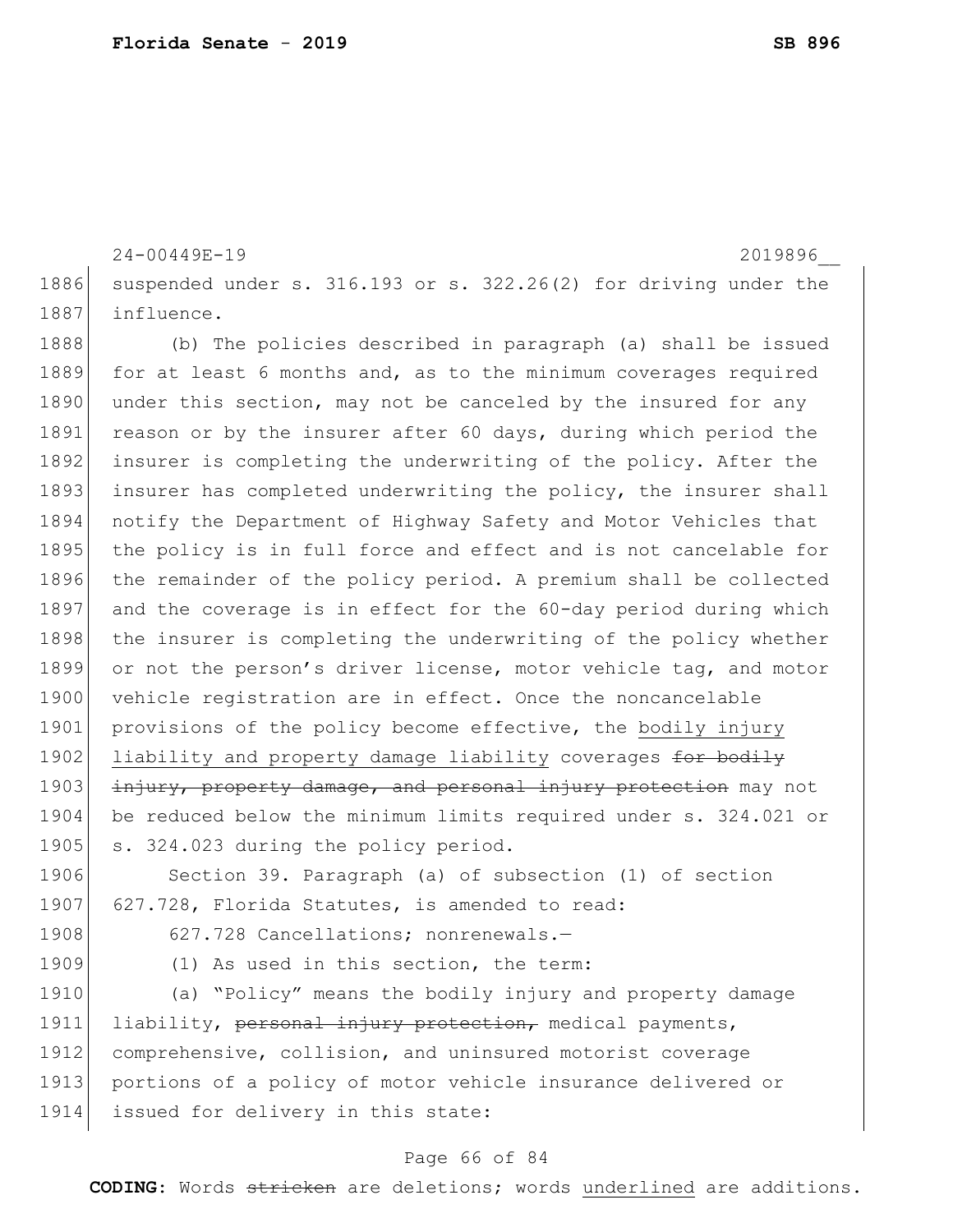|      | $24 - 00449E - 19$<br>2019896                                   |
|------|-----------------------------------------------------------------|
| 1915 | 1. Insuring a natural person as named insured or one or         |
| 1916 | more related individuals who are residents resident of the same |
| 1917 | household; and                                                  |
| 1918 | 2. Insuring only a motor vehicle of the private passenger       |
| 1919 | type or station wagon type which is not used as a public or     |
| 1920 | livery conveyance for passengers or rented to others; or        |
| 1921 | insuring any other four-wheel motor vehicle having a load       |
| 1922 | capacity of 1,500 pounds or less which is not used in the       |
| 1923 | occupation, profession, or business of the insured other than   |
| 1924 | farming; other than any policy issued under an automobile       |
| 1925 | insurance assigned risk plan or covering garage, automobile     |
| 1926 | sales agency, repair shop, service station, or public parking   |
| 1927 | place operation hazards.                                        |
| 1928 |                                                                 |
| 1929 | The term "policy" does not include a binder as defined in s.    |
| 1930 | 627.420 unless the duration of the binder period exceeds 60     |
| 1931 | days.                                                           |
| 1932 | Section 40. Subsection (1), paragraph (a) of subsection         |
| 1933 | (5), and subsections (6) and (7) of section 627.7295, Florida   |
| 1934 | Statutes, are amended to read:                                  |
| 1935 | 627.7295 Motor vehicle insurance contracts.-                    |
| 1936 | (1) As used in this section, the term:                          |
| 1937 | (a) "Policy" means a motor vehicle insurance policy that        |
| 1938 | provides bodily injury liability coverage and personal injury   |
| 1939 | protection coverage, property damage liability coverage, or     |
| 1940 | both.                                                           |
| 1941 | (b) "Binder" means a binder that provides motor vehicle         |
| 1942 | bodily injury liability coverage personal injury protection and |
| 1943 | property damage liability coverage.                             |
|      |                                                                 |

# Page 67 of 84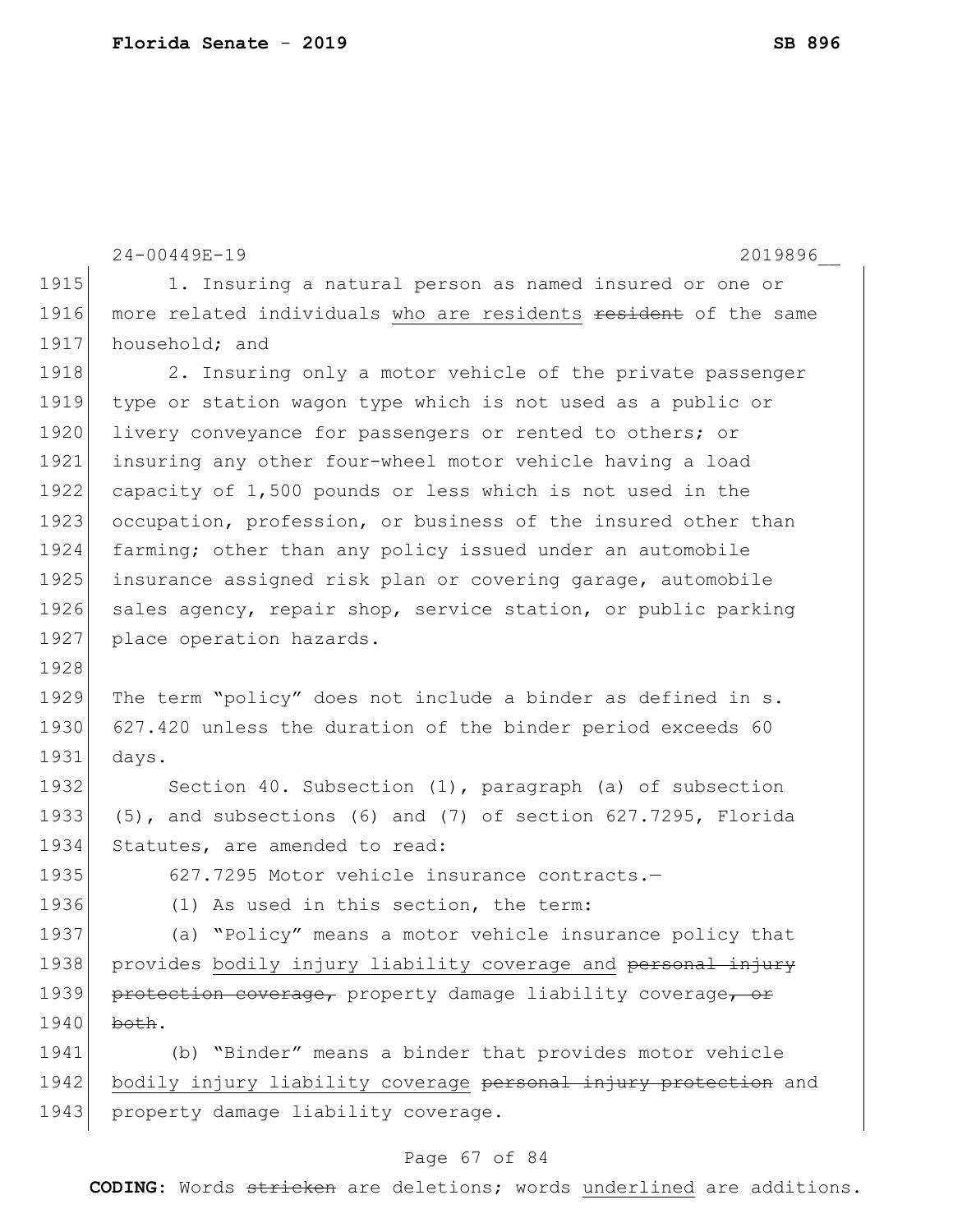24-00449E-19 2019896\_\_ 1944 (5)(a) A licensed general lines agent may charge a per-1945 policy fee up not to exceed \$10 to cover the administrative 1946 costs of the agent associated with selling the motor vehicle 1947 insurance policy if the policy covers only bodily injury 1948 liability coverage personal injury protection coverage as 1949 provided by s. 627.736 and property damage liability coverage as 1950 provided by s. 627.7275 and if no other insurance is sold or 1951 issued in conjunction with or collateral to the policy. The fee 1952 is not considered part of the premium. 1953 (6) If a motor vehicle owner's driver license, license 1954 plate, and registration have previously been suspended pursuant 1955 to s. 316.646 or s. 627.733, an insurer may cancel a new policy 1956 only as provided in s. 627.7275. 1957 (7) A policy of private passenger motor vehicle insurance 1958 or a binder for such a policy may be initially issued in this 1959 state only if, before the effective date of such binder or 1960 policy, the insurer or agent has collected from the insured an 1961 amount equal to 2 months' premium from the insured. An insurer, 1962 agent, or premium finance company may not, directly or 1963 indirectly, take any action that results resulting in the 1964 insured paying having paid from the insured's own funds an 1965 amount less than the 2 months' premium required by this 1966 subsection. This subsection applies without regard to whether 1967 the premium is financed by a premium finance company or is paid 1968 pursuant to a periodic payment plan of an insurer or an 1969 insurance agent. 1970 (a) This subsection does not apply:

1971 1. If an insured or member of the insured's family is 1972 renewing or replacing a policy or a binder for such policy

#### Page 68 of 84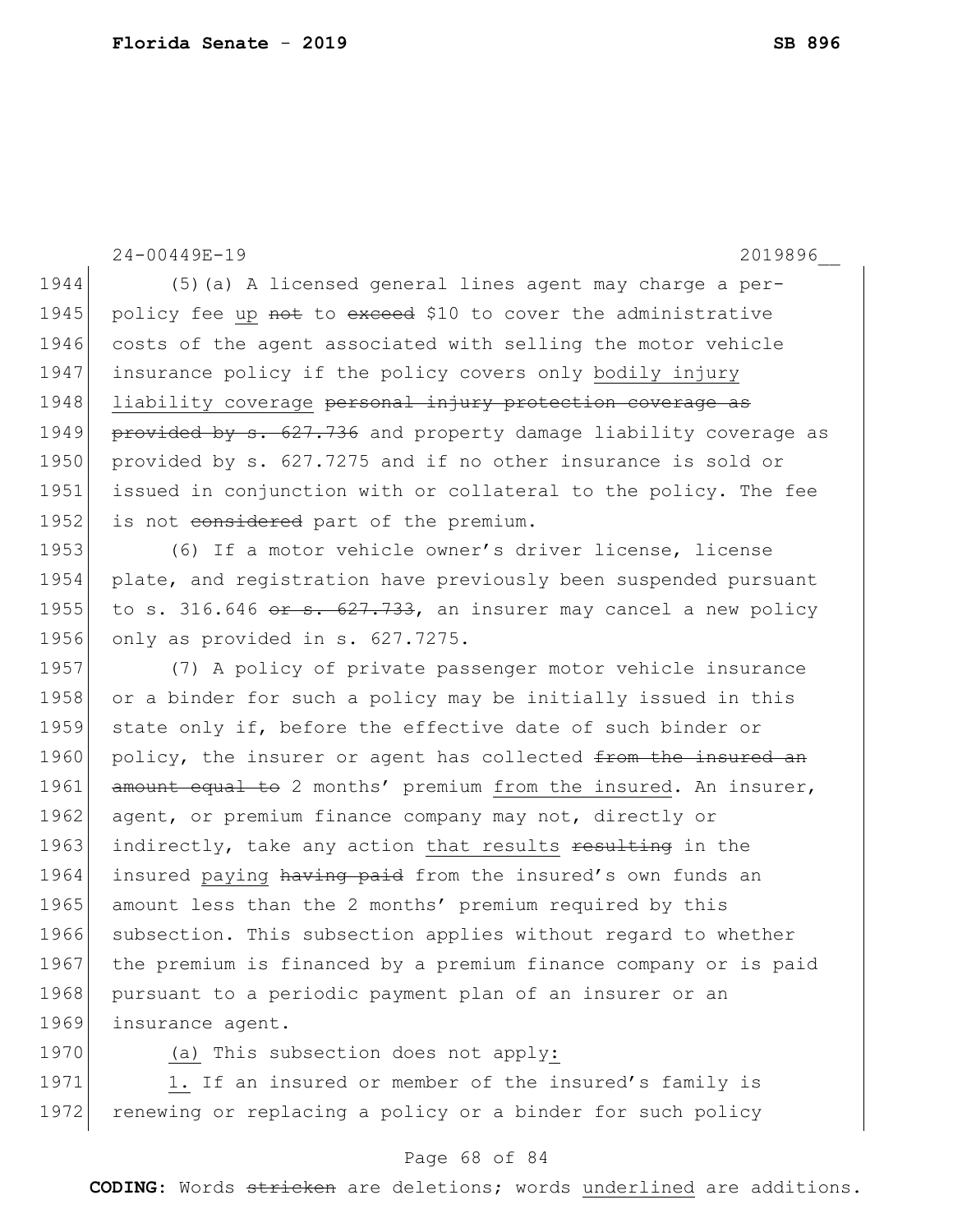```
24-00449E-19 2019896__
1973 written by the same insurer or a member of the same insurer
1974 group.
1975 2. To This subsection does not apply to an insurer that
1976 issues private passenger motor vehicle coverage primarily to 
1977 active duty or former military personnel or their dependents.
1978 3. If This subsection does not apply if all policy payments
1979 are paid pursuant to a payroll deduction plan, an automatic 
1980 electronic funds transfer payment plan from the policyholder, or
1981 a recurring credit card or debit card agreement with the
1982 insurer.
1983 (b) This subsection and subsection (4) do not apply if:
1984 1. All policy payments to an insurer are paid pursuant to
1985 an automatic electronic funds transfer payment plan from an
1986 agent, a managing general agent, or a premium finance company 
1987 and if the policy includes, at a minimum, bodily injury
1988 liability and personal injury protection pursuant to ss.
1989 627.730-627.7405; motor vehicle property damage liability
1990 coverage pursuant to s. 627.7275.; and bodily injury liability
1991 in at least the amount of $10,000 because of bodily injury to,
1992 or death of, one person in any one accident and in the amount of
1993 $20,000 because of bodily injury to, or death of, two or more
1994 persons in any one accident. This subsection and subsection (4)
1995 \frac{d}{dx} do not apply if an
1996 2. An insured has had a policy in effect for at least 6
```
1997 months, the insured's agent is terminated by the insurer that 1998 issued the policy, and the insured obtains coverage on the 1999 policy's renewal date with a new company through the terminated 2000 agent.

2001 Section 41. Sections 627.730, 627.731, 627.7311, 627.732,

#### Page 69 of 84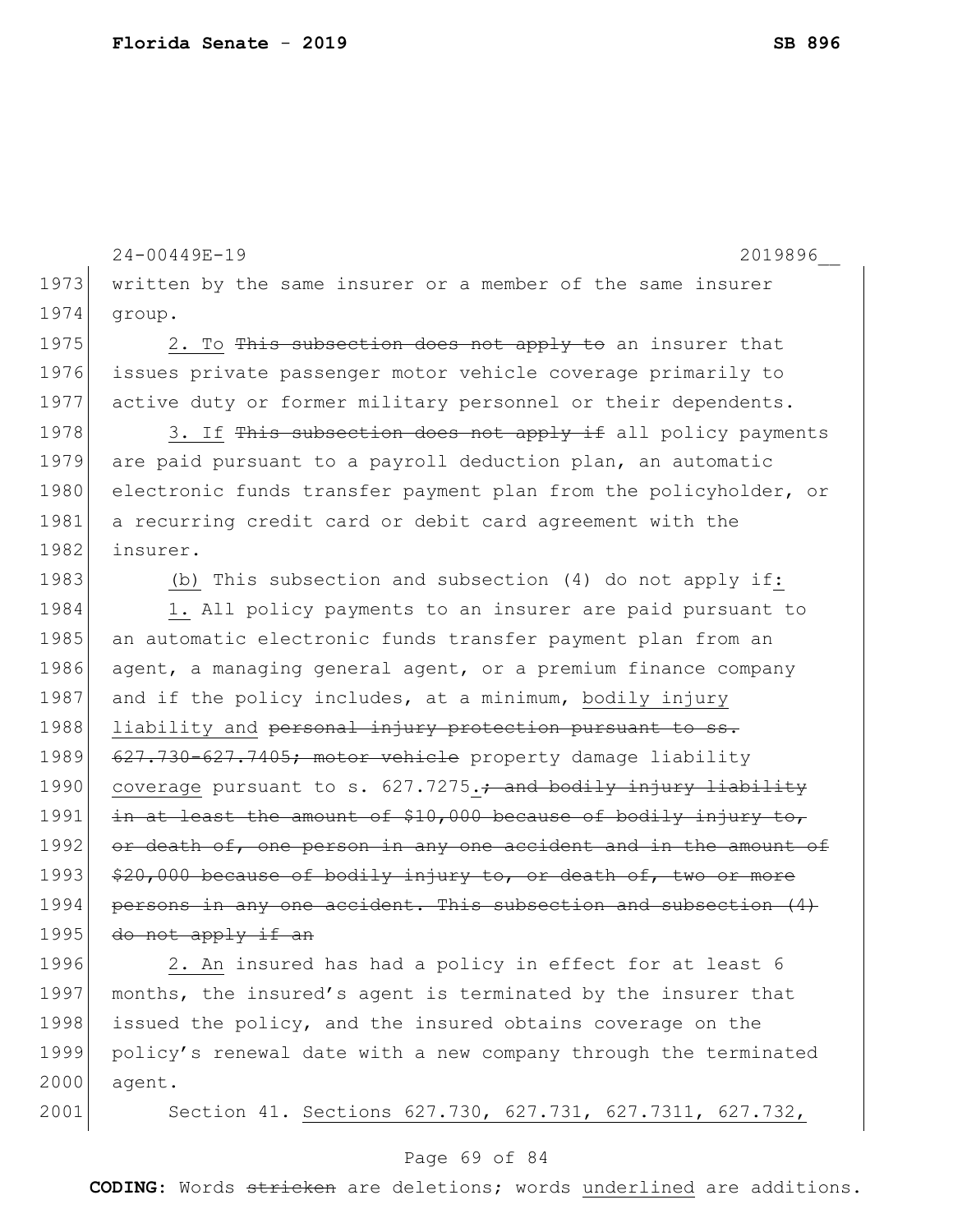|      | 24-00449E-19<br>2019896                                          |
|------|------------------------------------------------------------------|
| 2002 | 627.733, 627.734, 627.736, 627.737, 627.739, 627.7401, 627.7403, |
| 2003 | and 627.7405, Florida Statutes, which comprise the Florida Motor |
| 2004 | Vehicle No-Fault Law, are repealed.                              |
| 2005 | Section 42. Section 627.7407, Florida Statutes, is               |
| 2006 | repealed.                                                        |
| 2007 | Section 43. Paragraphs (b), (c), and (g) of subsection $(7)$     |
| 2008 | and paragraph (b) of subsection (8) of section 627.748, Florida  |
| 2009 | Statutes, are amended to read:                                   |
| 2010 | 627.748 Transportation network companies.-                       |
| 2011 | (7) TRANSPORTATION NETWORK COMPANY AND TNC DRIVER INSURANCE      |
| 2012 | REQUIREMENTS.-                                                   |
| 2013 | (b) The following automobile insurance requirements apply        |
| 2014 | while a participating TNC driver is logged on to the digital     |
| 2015 | network but is not engaged in a prearranged ride:                |
| 2016 | 1. Automobile insurance that provides:                           |
| 2017 | a. A primary automobile liability coverage of at least           |
| 2018 | \$50,000 for death and bodily injury per person, \$100,000 for   |
| 2019 | death and bodily injury per incident, and \$25,000 for property  |
| 2020 | damage; and                                                      |
| 2021 | b. Personal injury protection benefits that meet the             |
| 2022 | minimum coverage amounts required under ss. 627.730-627.7405;    |
| 2023 | and                                                              |
| 2024 | b.e. Uninsured and underinsured vehicle coverage as              |
| 2025 | required by s. 627.727.                                          |
| 2026 | 2. The coverage requirements of this paragraph may be            |
| 2027 | satisfied by any of the following:                               |
| 2028 | a. Automobile insurance maintained by the TNC driver;            |
| 2029 | b. Automobile insurance maintained by the TNC; or                |
| 2030 | c. A combination of sub-subparagraphs a. and b.                  |
|      | $D \cap \alpha \cap 70$ of 21                                    |

#### Page 70 of 84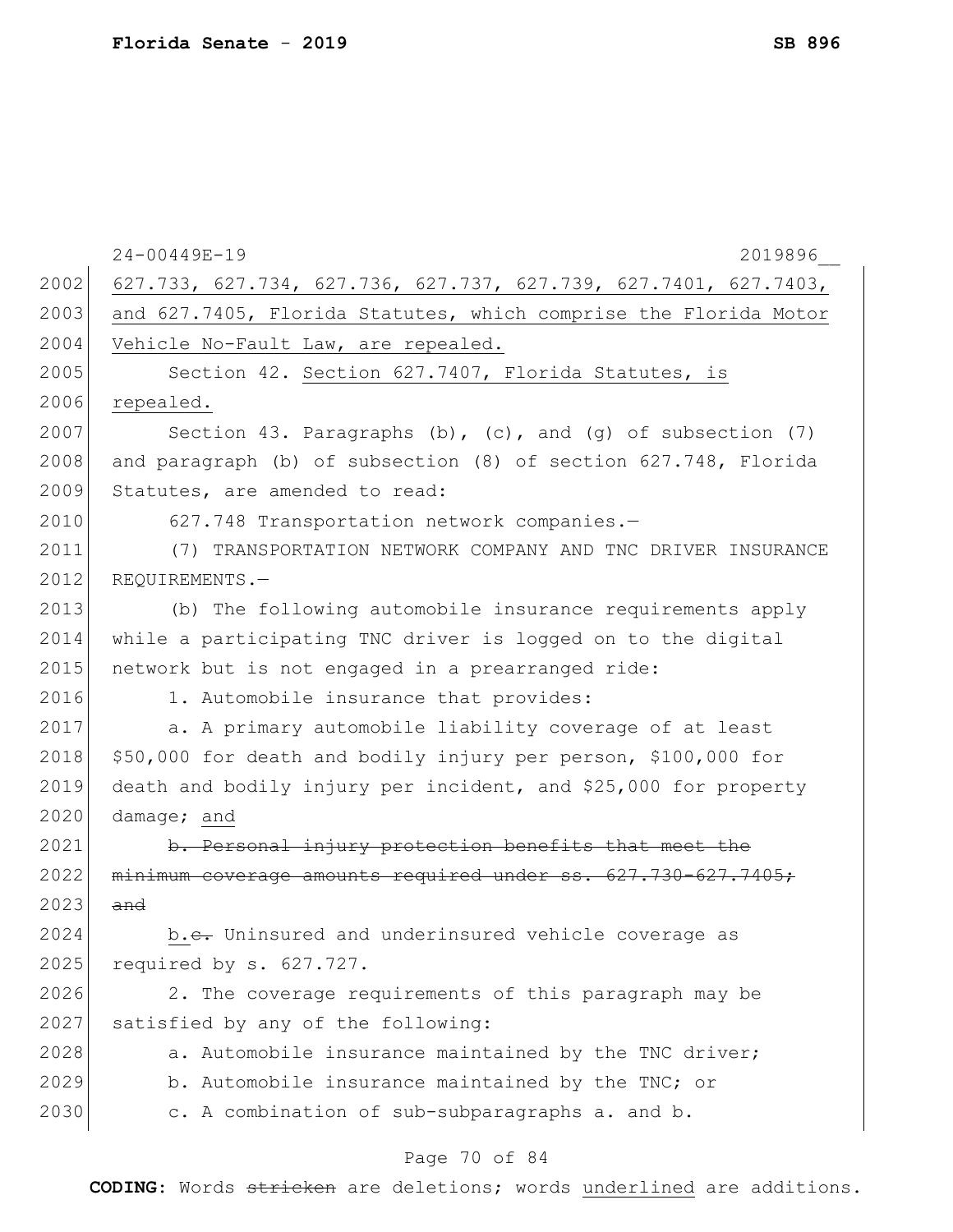|      | 24-00449E-19<br>2019896                                         |
|------|-----------------------------------------------------------------|
| 2031 | (c) The following automobile insurance requirements apply       |
| 2032 | while a TNC driver is engaged in a prearranged ride:            |
| 2033 | 1. Automobile insurance that provides:                          |
| 2034 | a. A primary automobile liability coverage of at least \$1      |
| 2035 | million for death, bodily injury, and property damage; and      |
| 2036 | b. Personal injury protection benefits that meet the            |
| 2037 | minimum coverage amounts required of a limousine under ss.      |
| 2038 | $627.730 - 627.7405$ ; and                                      |
| 2039 | b.e. Uninsured and underinsured vehicle coverage as             |
| 2040 | required by s. 627.727.                                         |
| 2041 | 2. The coverage requirements of this paragraph may be           |
| 2042 | satisfied by any of the following:                              |
| 2043 | a. Automobile insurance maintained by the TNC driver;           |
| 2044 | b. Automobile insurance maintained by the TNC; or               |
| 2045 | c. A combination of sub-subparagraphs a. and b.                 |
| 2046 | (g) Insurance satisfying the requirements under this            |
| 2047 | subsection is deemed to satisfy the financial responsibility    |
| 2048 | requirement for a motor vehicle under chapter 324 and the       |
| 2049 | security required under s. 627.733 for any period when the TNC  |
| 2050 | driver is logged onto the digital network or engaged in a       |
| 2051 | prearranged ride.                                               |
| 2052 | (8) TRANSPORTATION NETWORK COMPANY AND INSURER; DISCLOSURE;     |
| 2053 | EXCLUSIONS.-                                                    |
| 2054 | (b) 1. An insurer that provides an automobile liability         |
| 2055 | insurance policy under this part may exclude any and all        |
| 2056 | coverage afforded under the policy issued to an owner or        |
| 2057 | operator of a TNC vehicle while driving that vehicle for any    |
| 2058 | loss or injury that occurs while a TNC driver is logged on to a |
| 2059 | digital network or while a TNC driver provides a prearranged    |

# Page 71 of 84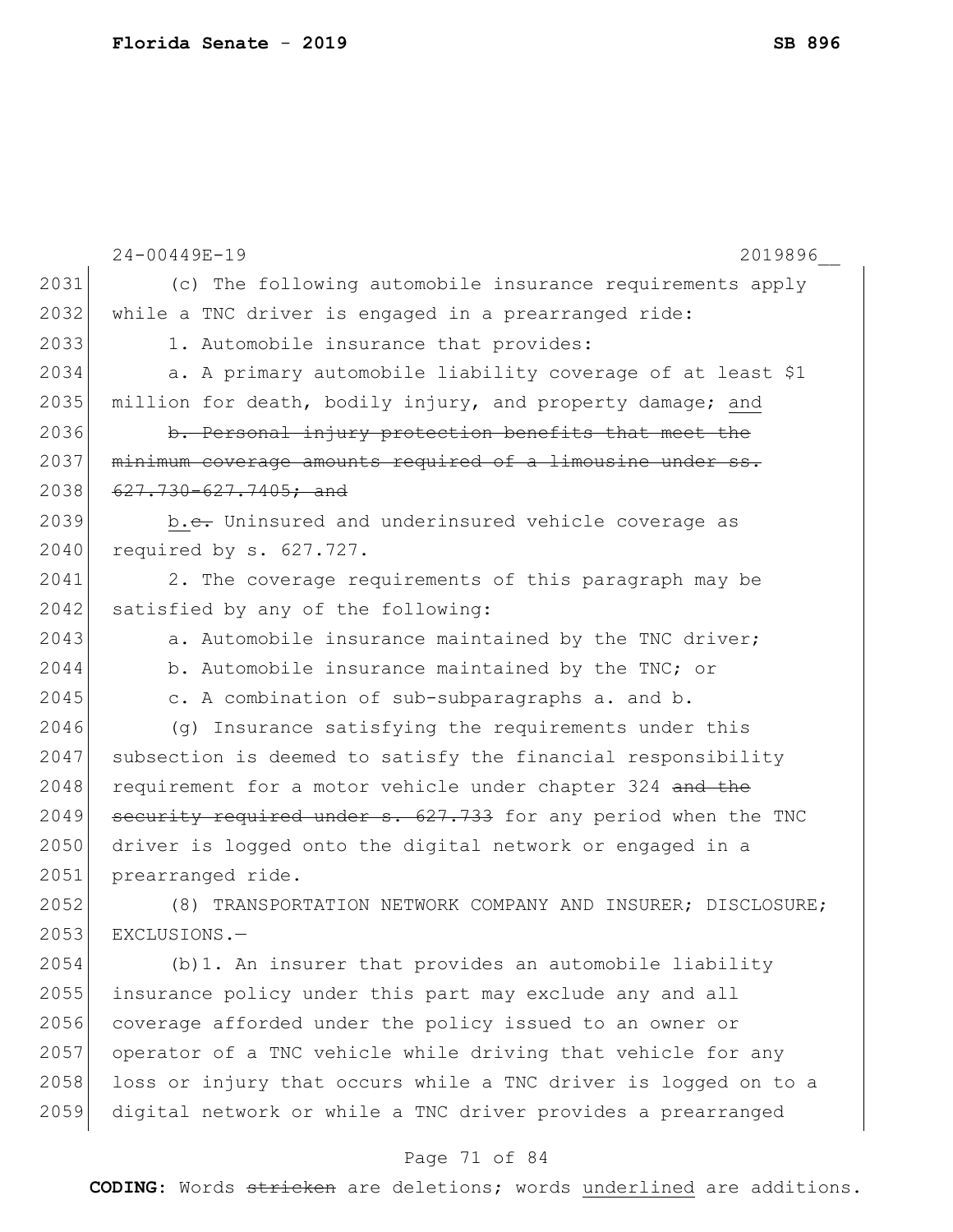|      | 24-00449E-19<br>2019896                                          |
|------|------------------------------------------------------------------|
| 2060 | ride. Exclusions imposed under this subsection are limited to    |
| 2061 | coverage while a TNC driver is logged on to a digital network or |
| 2062 | while a TNC driver provides a prearranged ride. This right to    |
| 2063 | exclude all coverage may apply to any coverage included in an    |
| 2064 | automobile insurance policy, including, but not limited to:      |
| 2065 | a. Liability coverage for bodily injury and property             |
| 2066 | $\texttt{damage}$ ;                                              |
| 2067 | b. Uninsured and underinsured motorist coverage;                 |
| 2068 | c. Medical payments coverage;                                    |
| 2069 | d. Comprehensive physical damage coverage; and                   |
| 2070 | e. Collision physical damage coverage <del>; and</del>           |
| 2071 | f. Personal injury protection.                                   |
| 2072 | 2. The exclusions described in subparagraph 1. apply             |
| 2073 | notwithstanding any requirement under chapter 324. These         |
| 2074 | exclusions do not affect or diminish coverage otherwise          |
| 2075 | available for permissive drivers or resident relatives under the |
| 2076 | personal automobile insurance policy of the TNC driver or owner  |
| 2077 | of the TNC vehicle who are not occupying the TNC vehicle at the  |
| 2078 | time of loss. This section does not require that a personal      |
| 2079 | automobile insurance policy provide coverage while the TNC       |
| 2080 | driver is logged on to a digital network, while the TNC driver   |
| 2081 | is engaged in a prearranged ride, or while the TNC driver        |
| 2082 | otherwise uses a vehicle to transport riders for compensation.   |
| 2083 | 3. This section must not be construed to require an insurer      |
| 2084 | to use any particular policy language or reference to this       |

policy language o 2085 section in order to exclude any and all coverage for any loss or injury that occurs while a TNC driver is logged on to a digital 2087 | network or while a TNC driver provides a prearranged ride. 2088 4. This section does not preclude an insurer from providing

### Page 72 of 84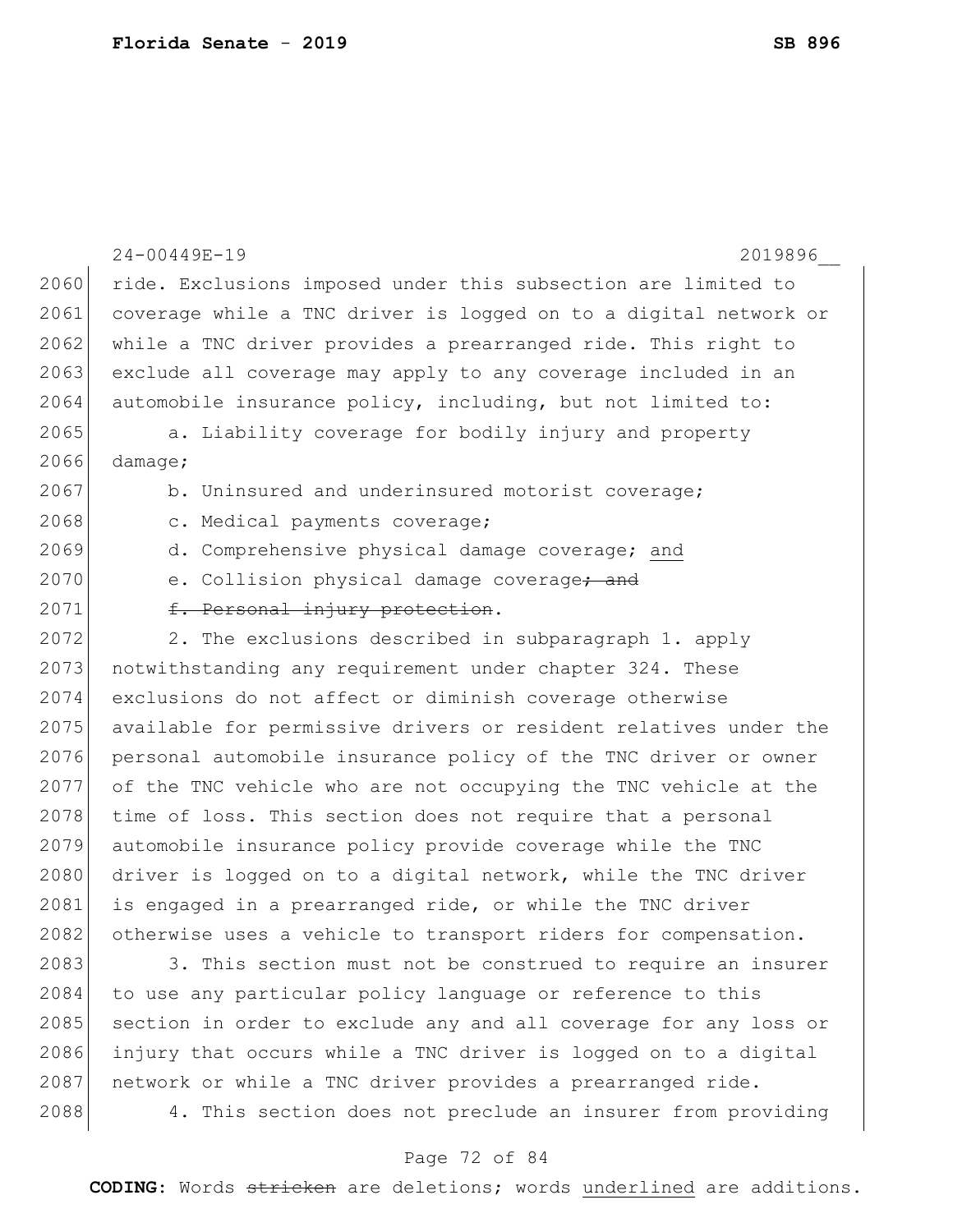24-00449E-19 2019896\_\_ 2089 primary or excess coverage for the TNC driver's vehicle by 2090 contract or endorsement. 2091 Section 44. Section 627.8405, Florida Statutes, is amended 2092 to read: 2093 627.8405 Prohibited acts; financing companies. - A No premium 2094 finance company  $\frac{1}{2}$ , in a premium finance agreement or other 2095 agreement, may not finance the cost of or otherwise provide for 2096 the collection or remittance of dues, assessments, fees, or 2097 other periodic payments of money for the cost of: 2098 (1) A membership in an automobile club. The term 2099 "automobile club" means a legal entity that which, in 2100 consideration of dues, assessments, or periodic payments of 2101 money, promises its members or subscribers to assist them in 2102 matters relating to the ownership, operation, use, or 2103 maintenance of a motor vehicle; however, the term  $\frac{1}{2}$ 2104 definition of "automobile club" does not include persons, 2105 associations, or corporations which are organized and operated 2106 solely for the purpose of conducting, sponsoring, or sanctioning 2107 motor vehicle races, exhibitions, or contests upon racetracks, 2108 or upon racecourses established and marked as such for the 2109 duration of such particular events. The term words "motor 2110 vehicle" used herein has have the same meaning as defined in 2111 chapter 320.

2112 (2) An accidental death and dismemberment policy sold in 2113 combination with a policy providing only bodily injury liability 2114 coverage personal injury protection and property damage 2115 liability coverage only policy.

2116 (3) Any product not regulated under the provisions of this 2117 insurance code.

### Page 73 of 84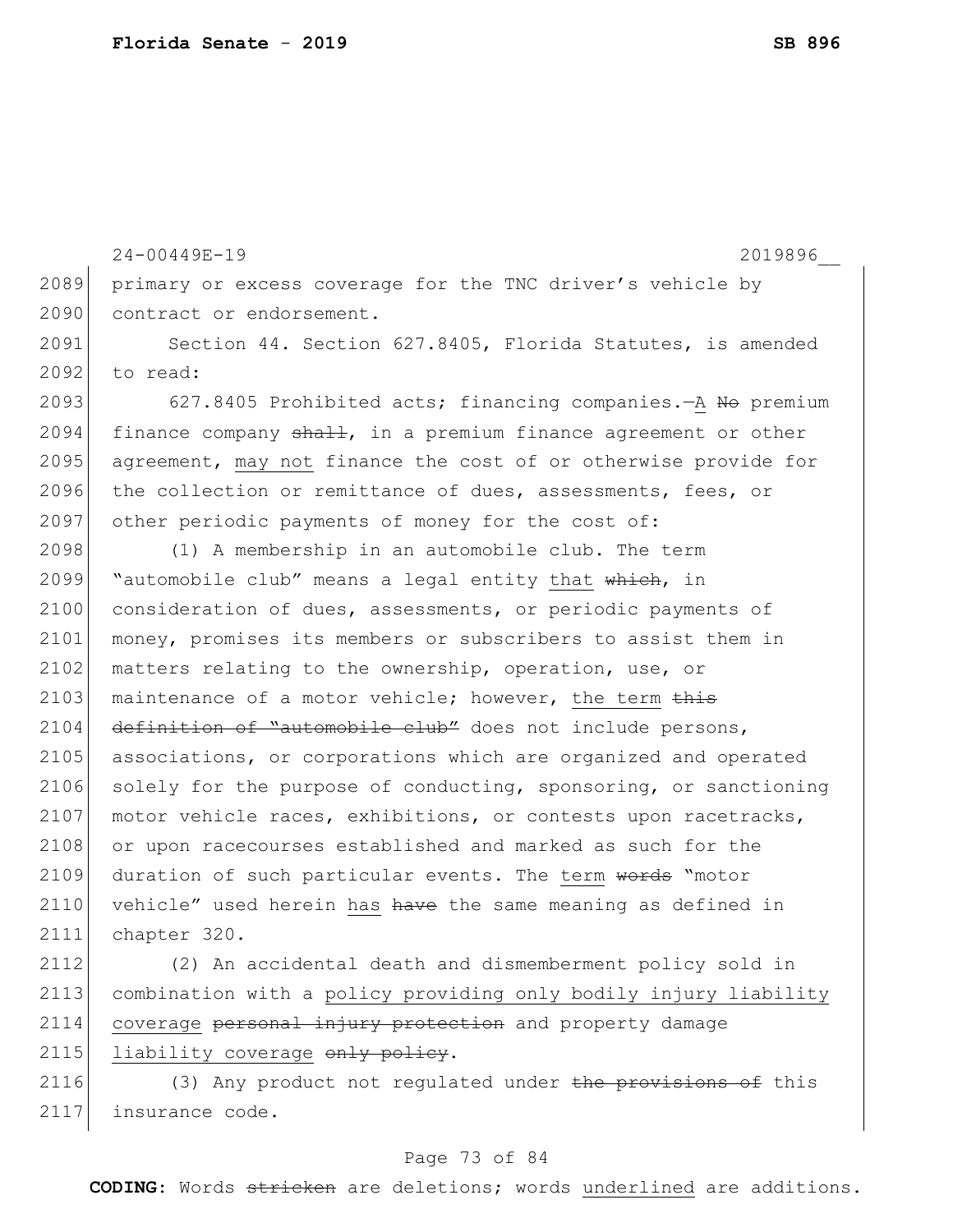|      | $24 - 00449E - 19$<br>2019896                                    |
|------|------------------------------------------------------------------|
| 2118 |                                                                  |
| 2119 | This section also applies to premium financing by any insurance  |
| 2120 | agent or insurance company under part XVI. The commission shall  |
| 2121 | adopt rules to assure disclosure, at the time of sale, of motor  |
| 2122 | vehicle liability insurance coverages financed with personal     |
| 2123 | injury protection and shall prescribe the form of such           |
| 2124 | disclosure.                                                      |
| 2125 | Section 45. Subsections (2) and (3) of section 628.909,          |
| 2126 | Florida Statutes, are amended to read:                           |
| 2127 | 628.909 Applicability of other laws.-                            |
| 2128 | (2) The following provisions of the Florida Insurance Code       |
| 2129 | apply to captive insurance companies that who are not industrial |
| 2130 | insured captive insurance companies to the extent that such      |
| 2131 | provisions are not inconsistent with this part:                  |
| 2132 | (a) Chapter 624, except for ss. 624.407, 624.408, 624.4085,      |
| 2133 | 624.40851, 624.4095, 624.411, 624.425, and 624.426.              |
| 2134 | (b) Chapter 625, part II.                                        |
| 2135 | (c) Chapter 626, part IX.                                        |
| 2136 | (d) Sections 627.730-627.7405, when no-fault coverage is         |
| 2137 | provided.                                                        |
| 2138 | $(d)$ $(e)$ Chapter 628.                                         |
| 2139 | (3) The following provisions of the Florida Insurance Code       |
| 2140 | shall apply to industrial insured captive insurance companies to |
| 2141 | the extent that such provisions are not inconsistent with this   |
| 2142 | part:                                                            |
| 2143 | (a) Chapter 624, except for ss. 624.407, 624.408, 624.4085,      |
| 2144 | 624.40851, 624.4095, 624.411, 624.425, 624.426, and 624.609(1).  |
| 2145 | (b) Chapter 625, part II, if the industrial insured captive      |
| 2146 | insurance company is incorporated in this state.                 |

# Page 74 of 84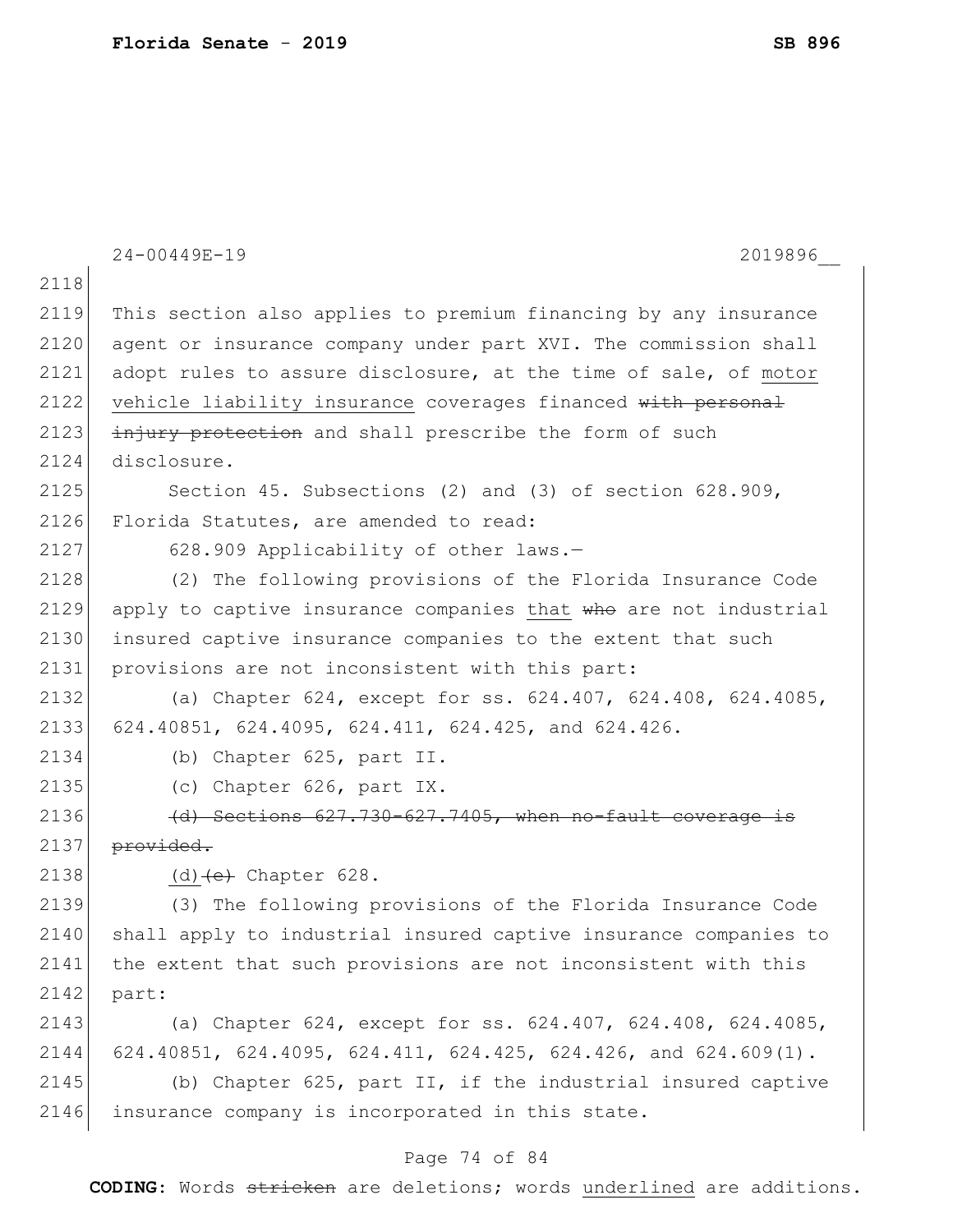|      | 24-00449E-19<br>2019896                                          |
|------|------------------------------------------------------------------|
| 2147 | (c) Chapter 626, part IX.                                        |
| 2148 | (d) Sections 627.730-627.7405 when no-fault coverage is          |
| 2149 | provided.                                                        |
| 2150 | (d) $(e)$ Chapter 628, except for ss. 628.341, 628.351, and      |
| 2151 | 628.6018.                                                        |
| 2152 | Section 46. Subsections $(2)$ , $(6)$ , and $(7)$ of section     |
| 2153 | 705.184, Florida Statutes, are amended to read:                  |
| 2154 | 705.184 Derelict or abandoned motor vehicles on the              |
| 2155 | premises of public-use airports.-                                |
| 2156 | (2) The airport director or the director's designee shall        |
| 2157 | contact the Department of Highway Safety and Motor Vehicles to   |
| 2158 | notify that department that the airport has possession of the    |
| 2159 | abandoned or derelict motor vehicle and to determine the name    |
| 2160 | and address of the owner of the motor vehicle, the insurance     |
| 2161 | company insuring the motor vehicle, notwithstanding the          |
| 2162 | provisions of s. 627.736, and any person who has filed a lien on |
| 2163 | the motor vehicle. Within 7 business days after receipt of the   |
| 2164 | information, the director or the director's designee shall send  |
| 2165 | notice by certified mail, return receipt requested, to the owner |
| 2166 | of the motor vehicle, the insurance company insuring the motor   |
| 2167 | vehicle, notwithstanding the provisions of s. 627.736, and all   |
| 2168 | persons of record claiming a lien against the motor vehicle. The |
| 2169 | notice shall state the fact of possession of the motor vehicle,  |
| 2170 | that charges for reasonable towing, storage, and parking fees,   |
| 2171 | if any, have accrued and the amount thereof, that a lien as      |
| 2172 | provided in subsection (6) will be claimed, that the lien is     |
| 2173 | subject to enforcement pursuant to law, that the owner or        |
| 2174 | lienholder, if any, has the right to a hearing as set forth in   |
| 2175 | subsection (4), and that any motor vehicle which, at the end of  |

# Page 75 of 84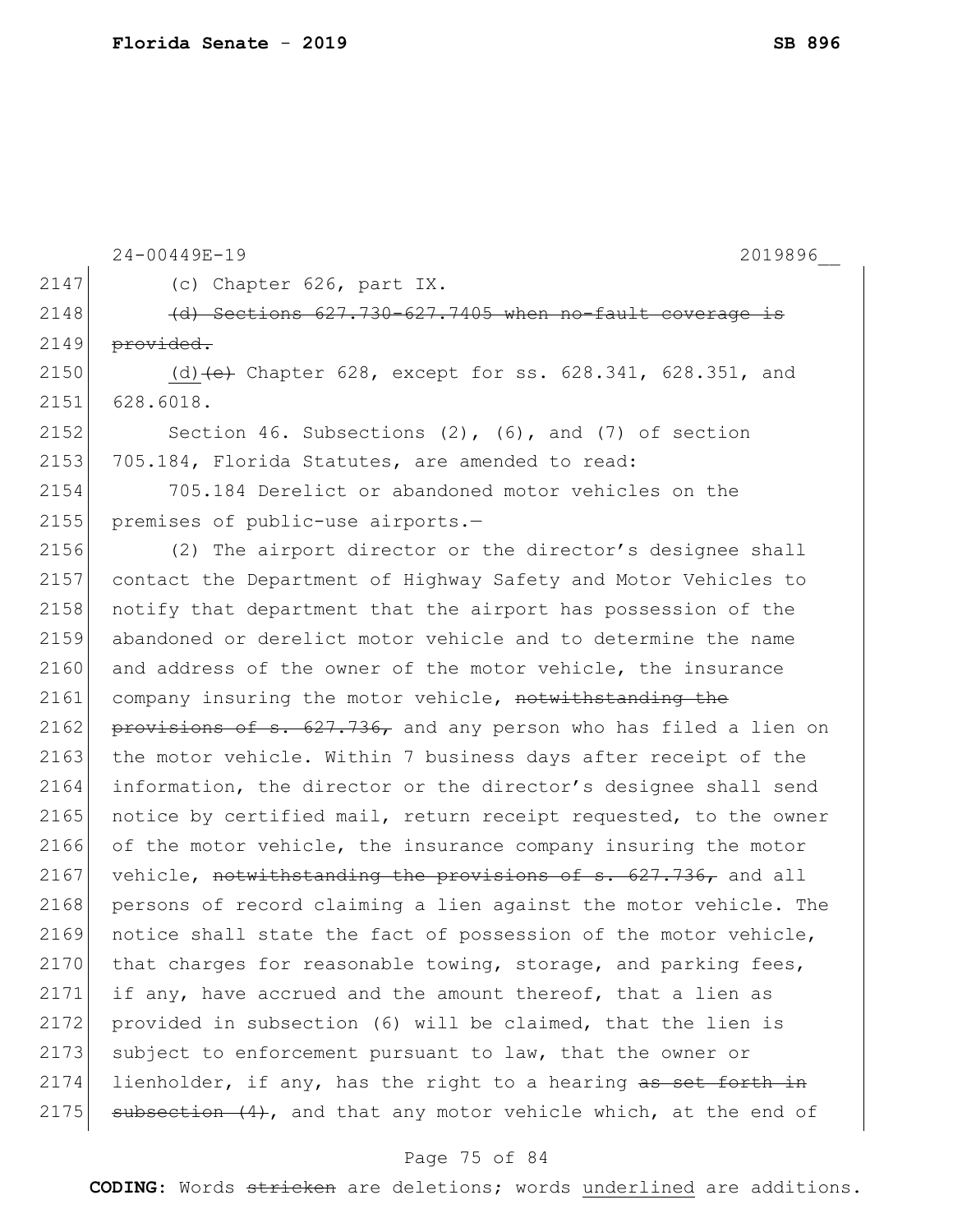24-00449E-19 2019896\_\_

2176 30 calendar days after receipt of the notice, has not been 2177 removed from the airport upon payment in full of all accrued 2178 charges for reasonable towing, storage, and parking fees, if 2179 any, may be disposed of as provided in s. 705.182(2)(a), (b), 2180 (d), or (e), including, but not limited to, the motor vehicle 2181 being sold free of all prior liens after 35 calendar days after 2182 the time the motor vehicle is stored if any prior liens on the 2183 motor vehicle are more than 5 years of age or after 50 calendar 2184 days after the time the motor vehicle is stored if any prior 2185 liens on the motor vehicle are 5 years of age or less.

2186 (6) The airport pursuant to this section or, if used, a 2187 licensed independent wrecker company pursuant to s. 713.78 shall 2188 have a lien on an abandoned or derelict motor vehicle for all 2189 reasonable towing, storage, and accrued parking fees, if any, 2190 except that no storage fee shall be charged if the motor vehicle 2191 is stored less than 6 hours. As a prerequisite to perfecting a 2192 lien under this section, the airport director or the director's 2193 designee must serve a notice in accordance with subsection (2)  $2194$  on the owner of the motor vehicle, the insurance company 2195 insuring the motor vehicle, notwithstanding the provisions of s. 2196  $\left(627.736$ , and all persons of record claiming a lien against the 2197 motor vehicle. If attempts to notify the owner, the insurance 2198 company insuring the motor vehicle, notwithstanding the 2199 provisions of s.  $627.736$ , or lienholders are not successful, the 2200 requirement of notice by mail shall be considered met. Serving 2201 of the notice does not dispense with recording the claim of 2202 lien.

2203 (7)(a) For the purpose of perfecting its lien under this 2204 section, the airport shall record a claim of lien which shall

### Page 76 of 84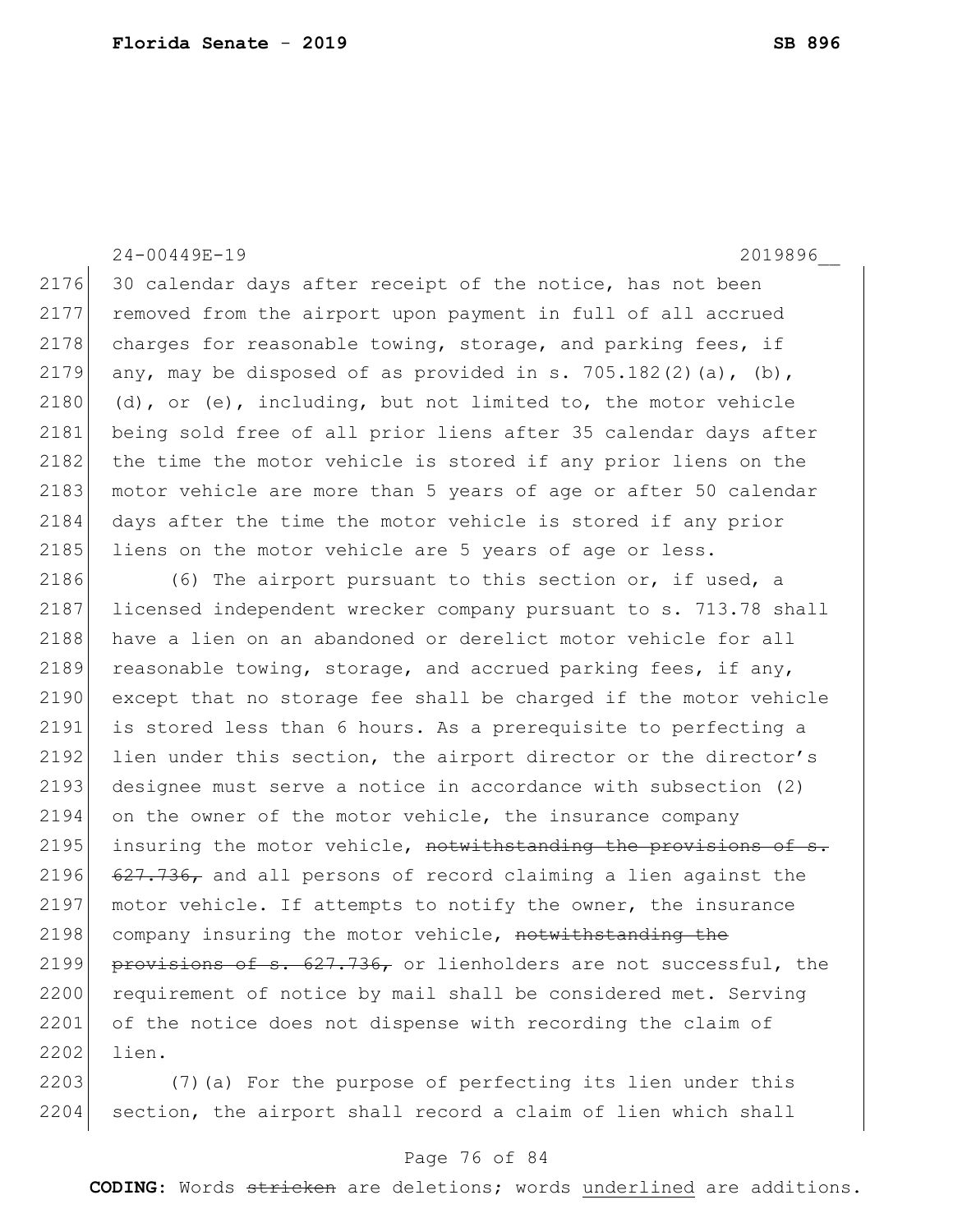|      | 24-00449E-19<br>2019896                                          |
|------|------------------------------------------------------------------|
| 2205 | state:                                                           |
| 2206 | 1. The name and address of the airport.                          |
| 2207 | 2. The name of the owner of the motor vehicle, the               |
| 2208 | insurance company insuring the motor vehicle, notwithstanding    |
| 2209 | the provisions of s. 627.736, and all persons of record claiming |
| 2210 | a lien against the motor vehicle.                                |
| 2211 | 3. The costs incurred from reasonable towing, storage, and       |
| 2212 | parking fees, if any.                                            |
| 2213 | 4. A description of the motor vehicle sufficient for             |
| 2214 | identification.                                                  |
| 2215 | (b) The claim of lien shall be signed and sworn to or            |
| 2216 | affirmed by the airport director or the director's designee.     |
| 2217 | (c) The claim of lien shall be sufficient if it is in            |
| 2218 | substantially the following form:                                |
| 2219 |                                                                  |
| 2220 | CLAIM OF LIEN                                                    |
| 2221 | State of                                                         |
| 2222 | County of                                                        |
| 2223 | Before me, the undersigned notary public, personally appeared    |
| 2224 | , who was duly sworn and says that he/she is the                 |
| 2225 | of , whose address is; and that the                              |
| 2226 | following described motor vehicle:                               |
| 2227 | (Description of motor vehicle)                                   |
| 2228 | owned by , whose address is , has accrued                        |
| 2229 | \$ in fees for a reasonable tow, for storage, and for            |
| 2230 | parking, if applicable; that the lienor served its notice to the |
| 2231 | owner, the insurance company insuring the motor vehicle          |
| 2232 | notwithstanding the provisions of s. 627.736, Florida Statutes,  |
| 2233 | and all persons of record claiming a lien against the motor      |

# Page 77 of 84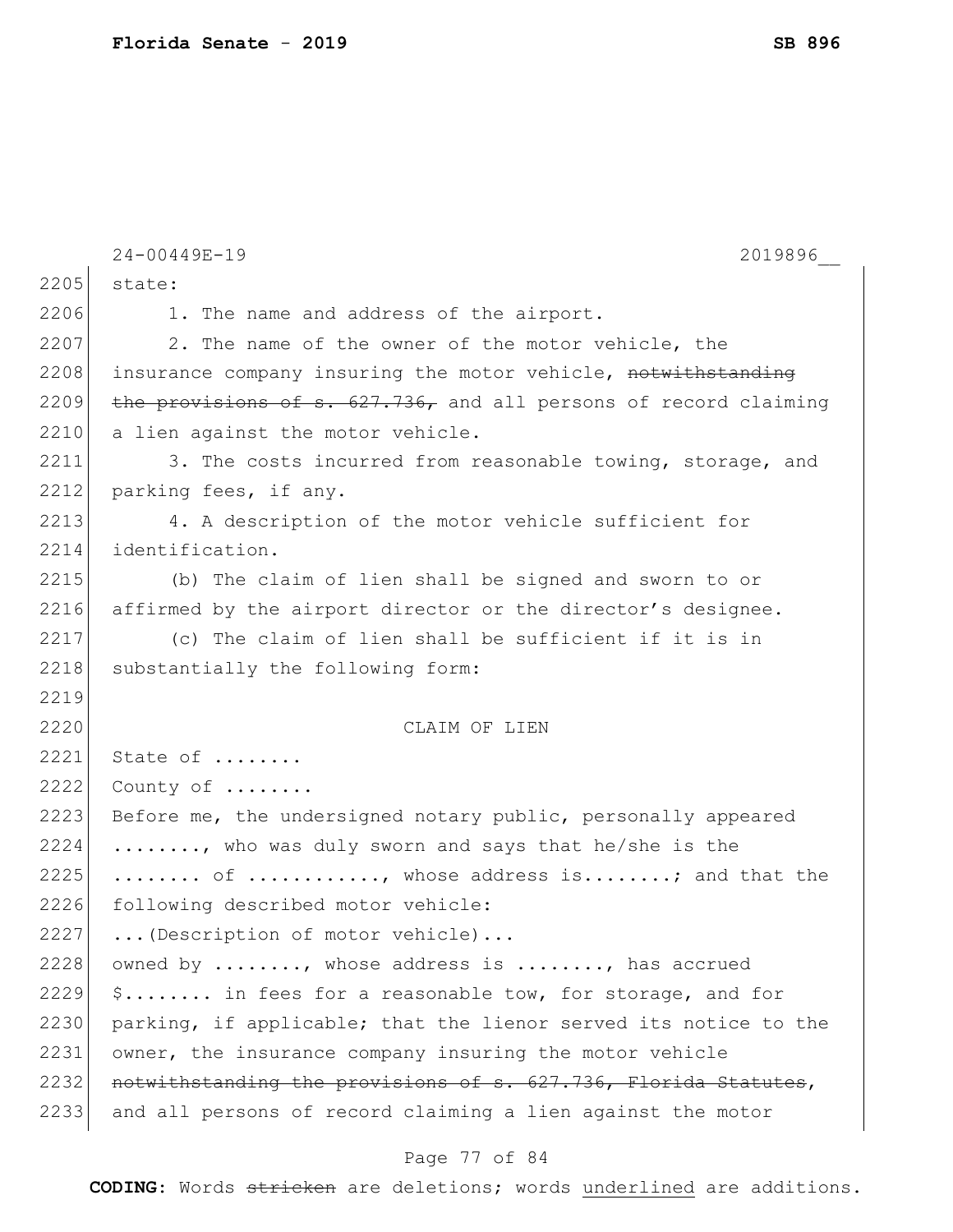|      | $24 - 00449E - 19$<br>2019896                                    |
|------|------------------------------------------------------------------|
| 2234 | vehicle on $\ldots$ , $\ldots$ (year), by                        |
| 2235 | $\ldots$ (Signature)                                             |
| 2236 | Sworn to (or affirmed) and subscribed before me this  day of     |
| 2237 | ,  (year), by  (name of person making statement)                 |
| 2238 | (Signature of Notary Public) (Print, Type, or Stamp              |
| 2239 | Commissioned name of Notary Public)                              |
| 2240 | Personally KnownOR Producedas identification.                    |
| 2241 |                                                                  |
| 2242 | However, the negligent inclusion or omission of any information  |
| 2243 | in this claim of lien which does not prejudice the owner does    |
| 2244 | not constitute a default that operates to defeat an otherwise    |
| 2245 | valid lien.                                                      |
| 2246 | (d) The claim of lien shall be served on the owner of the        |
| 2247 | motor vehicle, the insurance company insuring the motor vehicle, |
| 2248 | notwithstanding the provisions of s. 627.736, and all persons of |
| 2249 | record claiming a lien against the motor vehicle. If attempts to |
| 2250 | notify the owner, the insurance company insuring the motor       |
| 2251 | vehicle notwithstanding the provisions of s. 627.736, or         |
| 2252 | lienholders are not successful, the requirement of notice by     |
| 2253 | mail shall be considered met. The claim of lien shall be so      |
| 2254 | served before recordation.                                       |
| 2255 | (e) The claim of lien shall be recorded with the clerk of        |
| 2256 | court in the county where the airport is located. The recording  |
| 2257 | of the claim of lien shall be constructive notice to all persons |
| 2258 | of the contents and effect of such claim. The lien shall attach  |
| 2259 | at the time of recordation and shall take priority as of that    |
| 2260 | time.                                                            |
| 2261 | Section 47. Paragraphs (a), (b), and (c) of subsection $(4)$     |
| 2262 | of section 713.78, Florida Statutes, are amended to read:        |

# Page 78 of 84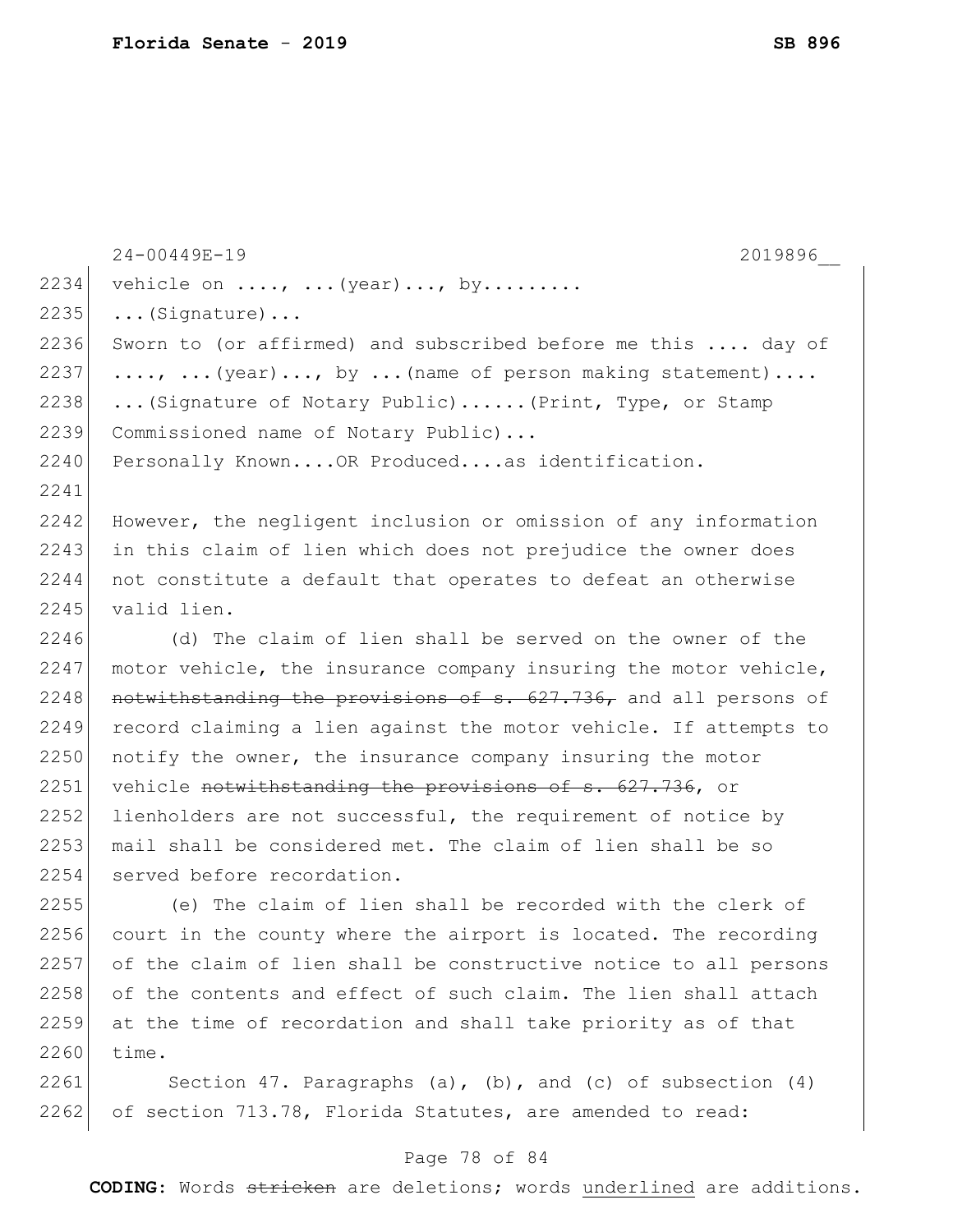```
24-00449E-19 2019896__
2263 713.78 Liens for recovering, towing, or storing vehicles
2264 and vessels.-
2265 (4) (a) Any person regularly engaged in the business of
2266 recovering, towing, or storing vehicles or vessels who comes
2267 into possession of a vehicle or vessel pursuant to subsection
2268 (2), and who claims a lien for recovery, towing, or storage
```
2269 services, shall give notice to the registered owner, the 2270 insurance company insuring the vehicle notwithstanding the 2271 provisions of s.  $627.736$ , and to all persons claiming a lien 2272 thereon, as disclosed by the records in the Department of 2273 Highway Safety and Motor Vehicles or as disclosed by the records 2274 of any corresponding agency in any other state in which the 2275 vehicle is identified through a records check of the National 2276 Motor Vehicle Title Information System or an equivalent 2277 commercially available system as being titled or registered.

2278 (b) Whenever any law enforcement agency authorizes the  $2279$  removal of a vehicle or vessel or whenever any towing service, 2280 garage, repair shop, or automotive service, storage, or parking 2281 place notifies the law enforcement agency of possession of a 2282 vehicle or vessel pursuant to s.  $715.07(2)(a)2.,$  the law 2283 enforcement agency of the jurisdiction where the vehicle or 2284 vessel is stored shall contact the Department of Highway Safety 2285 and Motor Vehicles, or the appropriate agency of the state of 2286 registration, if known, within 24 hours through the medium of 2287 electronic communications, giving the full description of the 2288 vehicle or vessel. Upon receipt of the full description of the 2289 vehicle or vessel, the department shall search its files to 2290 determine the owner's name, the insurance company insuring the 2291 vehicle or vessel, and whether any person has filed a lien upon

### Page 79 of 84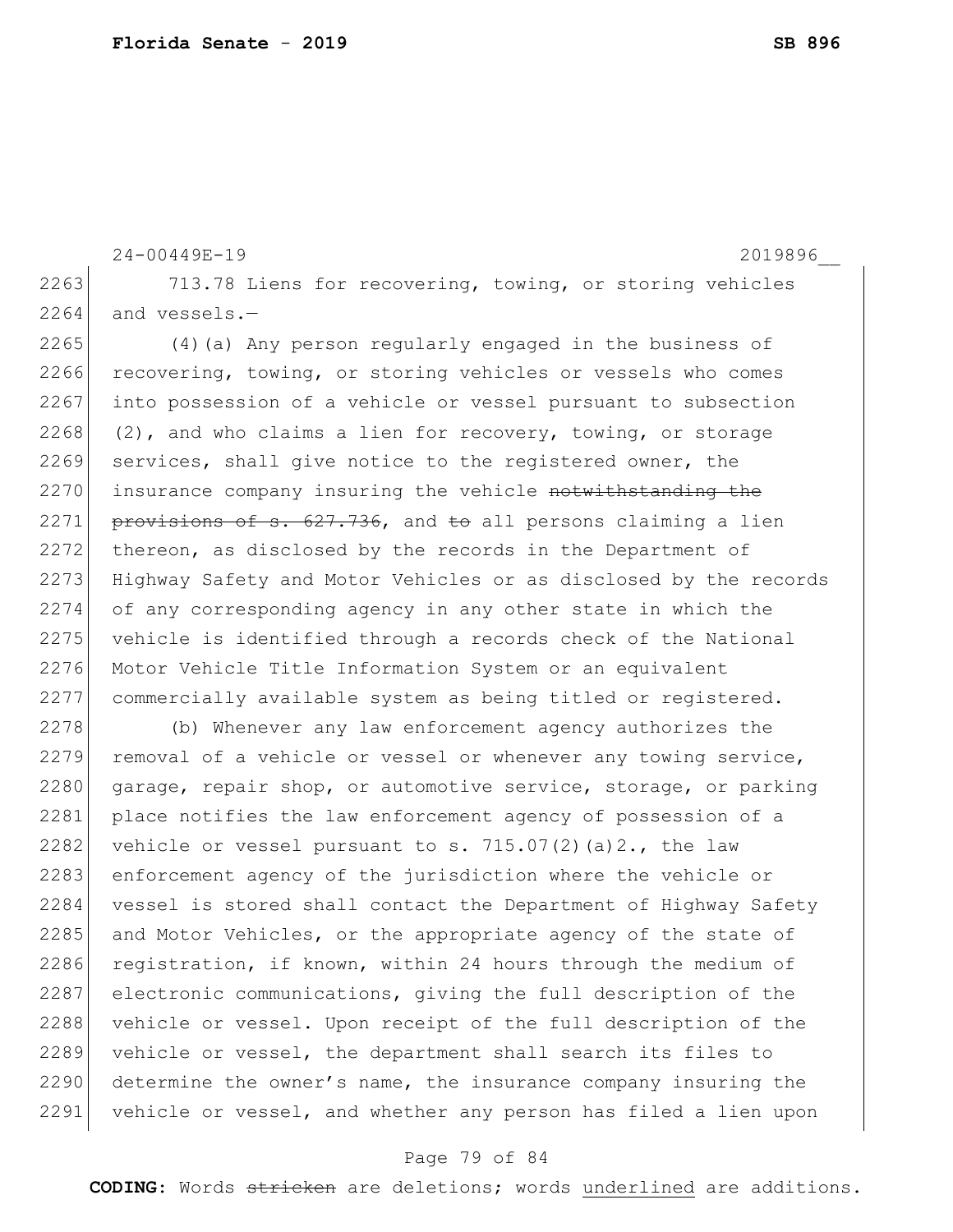### 24-00449E-19 2019896\_\_

2292 the vehicle or vessel as provided in s.  $319.27(2)$  and  $(3)$  and  $2293$  notify the applicable law enforcement agency within 72 hours. 2294 The person in charge of the towing service, garage, repair shop, 2295 or automotive service, storage, or parking place shall obtain 2296 such information from the applicable law enforcement agency 2297 within 5 days after the date of storage and shall give notice  $2298$  pursuant to paragraph (a). The department may release the 2299 insurance company information to the requestor notwithstanding 2300 the provisions of s. 627.736.

2301 (c) Notice by certified mail shall be sent within 7 2302 business days after the date of storage of the vehicle or vessel 2303 to the registered owner, the insurance company insuring the 2304 vehicle notwithstanding the provisions of s. 627.736, and all 2305 persons of record claiming a lien against the vehicle or vessel. 2306 It shall state the fact of possession of the vehicle or vessel, 2307 that a lien as provided in subsection  $(2)$  is claimed, that 2308 charges have accrued and the amount thereof, that the lien is 2309 subject to enforcement pursuant to law, and that the owner or 2310 lienholder, if any, has the right to a hearing as set forth in 2311 subsection (5), and that any vehicle or vessel which remains 2312 unclaimed, or for which the charges for recovery, towing, or 2313 storage services remain unpaid, may be sold free of all prior 2314 liens after 35 days if the vehicle or vessel is more than 3 2315 years of age or after 50 days if the vehicle or vessel is 3 2316 years of age or less.

2317 Section 48. Paragraph (a) of subsection (1), paragraph (c) 2318 of subsection  $(7)$ , and subsections  $(8)$ ,  $(9)$ , and  $(10)$  of section 2319 817.234, Florida Statutes, are amended to read: 2320 817.234 False and fraudulent insurance claims.-

### Page 80 of 84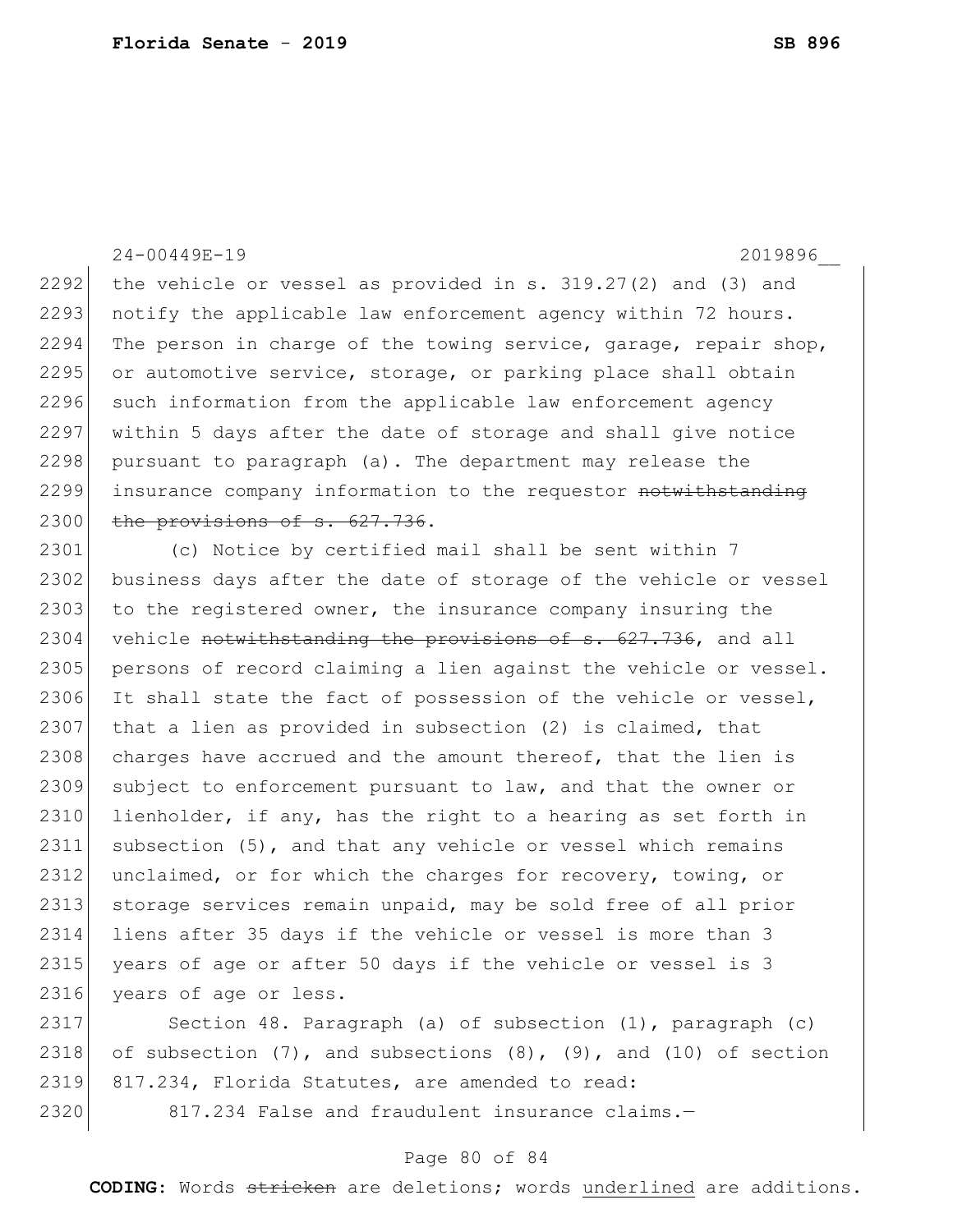24-00449E-19 2019896\_\_

2321 (1)(a) A person commits insurance fraud punishable as 2322 provided in subsection (11) if that person, with the intent to 2323 injure, defraud, or deceive any insurer:

2324 1. Presents or causes to be presented any written or oral 2325 statement as part of, or in support of, a claim for payment or 2326 other benefit pursuant to an insurance policy or a health 2327 maintenance organization subscriber or provider contract, 2328 knowing that such statement contains any false, incomplete, or 2329 misleading information concerning any fact or thing material to 2330 such claim;

2331 2. Prepares or makes any written or oral statement that is 2332 intended to be presented to any insurer in connection with, or 2333 in support of, any claim for payment or other benefit pursuant 2334 to an insurance policy or a health maintenance organization 2335 subscriber or provider contract, knowing that such statement 2336 contains any false, incomplete, or misleading information 2337 concerning any fact or thing material to such claim;

2338 3.a. Knowingly presents, causes to be presented, or 2339 prepares or makes with knowledge or belief that it will be 2340 presented to any insurer, purported insurer, servicing 2341 corporation, insurance broker, or insurance agent, or any 2342 employee or agent thereof, any false, incomplete, or misleading 2343 information or written or oral statement as part of, or in 2344 support of, an application for the issuance of, or the rating 2345 of, any insurance policy, or a health maintenance organization 2346 subscriber or provider contract; or

2347 b. Knowingly conceals information concerning any fact 2348 material to such application; or

2349 4. Knowingly presents, causes to be presented, or prepares

### Page 81 of 84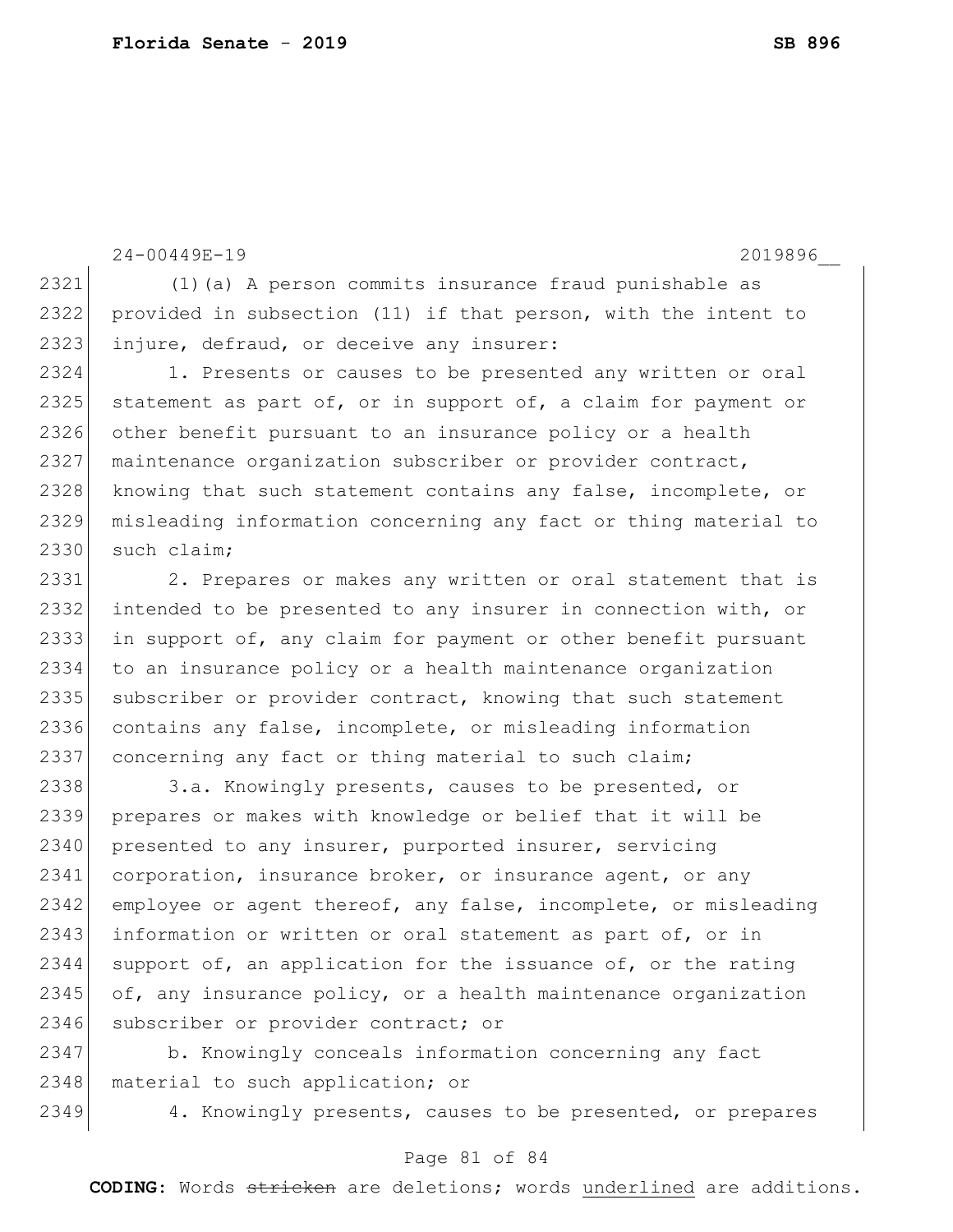2350 or makes with knowledge or belief that it will be presented to 2351 any insurer a claim for payment or other benefit under a motor 2352 vehicle personal injury protection insurance policy if the 2353 person knows that the payee knowingly submitted a false, 2354 misleading, or fraudulent application or other document when 2355 applying for licensure as a health care clinic, seeking an 2356 exemption from licensure as a health care clinic, or 2357 demonstrating compliance with part X of chapter 400. 2358 (7) 2359 (c) An insurer, or any person acting at the direction of or  $2360$  on behalf of an insurer, may not change an opinion in a mental 2361 or physical report prepared under s. 627.736(7) or direct the 2362 physician preparing the report to change such opinion; however, 2363 this provision does not preclude the insurer from calling to the 2364 attention of the physician errors of fact in the report based 2365 upon information in the claim file. Any person who violates this 2366 paragraph commits a felony of the third degree, punishable as 2367 provided in s. 775.082, s. 775.083, or s. 775.084. 2368 (8)(a) It is unlawful for any person intending to defraud 2369 any other person to solicit or cause to be solicited any 2370 business from a person involved in a motor vehicle accident for 2371 the purpose of making, adjusting, or settling motor vehicle tort 2372 claims or claims for personal injury protection benefits 2373 required by s.  $627.736$ . Any person who violates the provisions 2374  $\leftrightarrow$  this paragraph commits a felony of the second degree, 2375 punishable as provided in s. 775.082, s. 775.083, or s. 775.084. 2376 A person who is convicted of a violation of this subsection 2377 shall be sentenced to a minimum term of imprisonment of 2 years. 2378 (b) A person may not solicit or cause to be solicited any

24-00449E-19 2019896\_\_

### Page 82 of 84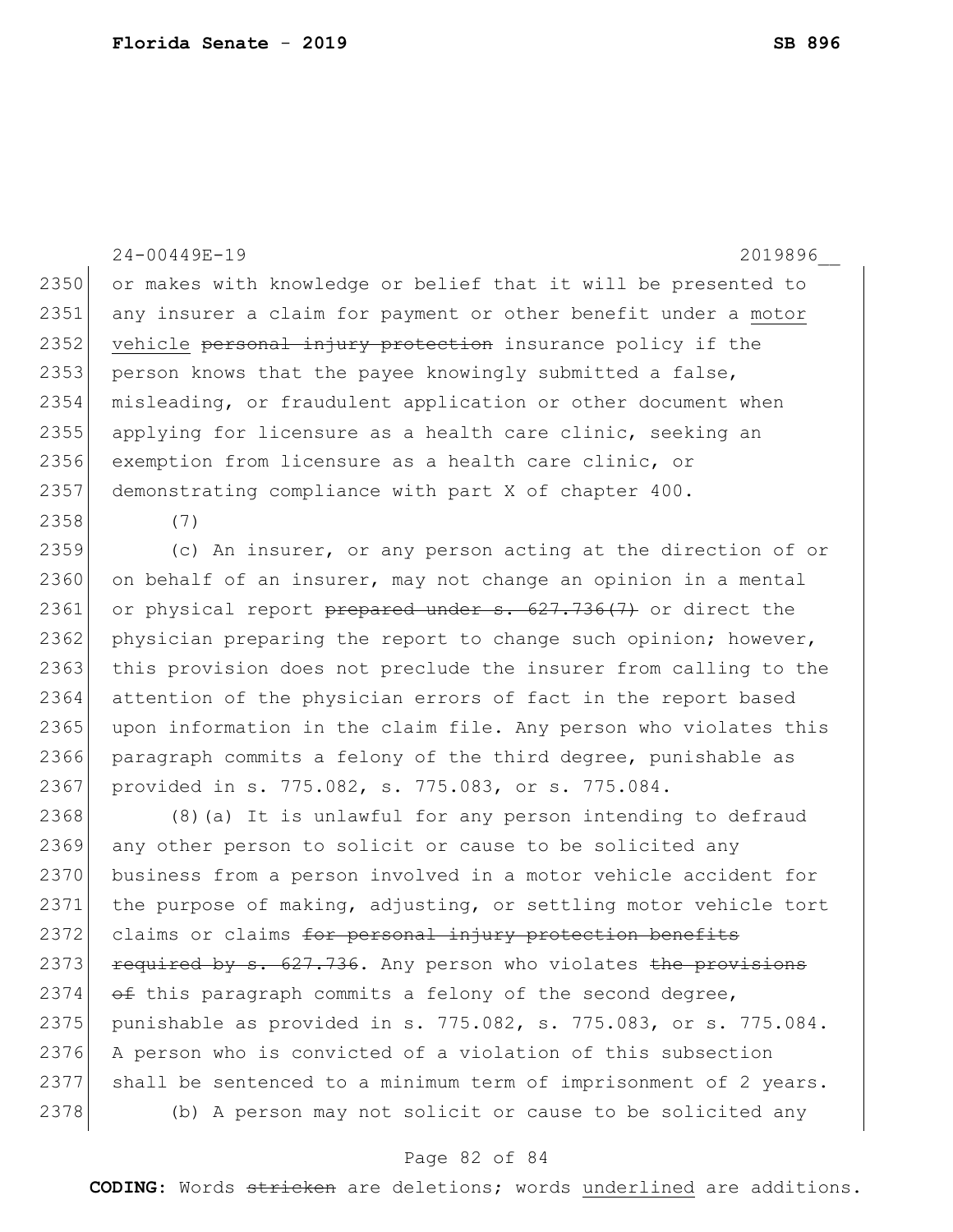24-00449E-19 2019896\_\_ 2379 business from a person involved in a motor vehicle accident by 2380 any means of communication other than advertising directed to 2381 the public for the purpose of making motor vehicle tort claims 2382 or claims <del>for personal injury protection benefits required by s.</del> 2383  $\left( 627.736 \right)$  within 60 days after the occurrence of the motor 2384 vehicle accident. Any person who violates this paragraph commits 2385 a felony of the third degree, punishable as provided in  $s$ . 2386 775.082, s. 775.083, or s. 775.084. 2387 (c) A lawyer, health care practitioner as defined in s. 2388 456.001, or owner or medical director of a clinic required to be  $2389$  licensed pursuant to s. 400.9905 may not, at any time after 60 2390 days have elapsed from the occurrence of a motor vehicle 2391 accident, solicit or cause to be solicited any business from a 2392 person involved in a motor vehicle accident by means of in 2393 person or telephone contact at the person's residence, for the 2394 purpose of making motor vehicle tort claims or claims  $f^{\text{def}}$ 2395 personal injury protection benefits required by s. 627.736. Any 2396 person who violates this paragraph commits a felony of the third 2397 degree, punishable as provided in s. 775.082, s. 775.083, or s. 2398 775.084. 2399 (d) Charges for any services rendered by any person who 2400 violates this subsection in regard to the person for whom such

2401 services were rendered are noncompensable and unenforceable as a 2402 matter of law. 2403 (9) A person may not organize, plan, or knowingly

2404 participate in an intentional motor vehicle accident erash or a 2405 scheme to create documentation of a motor vehicle accident erash 2406 that did not occur for the purpose of making motor vehicle tort 2407 claims or claims for personal injury protection benefits as

### Page 83 of 84